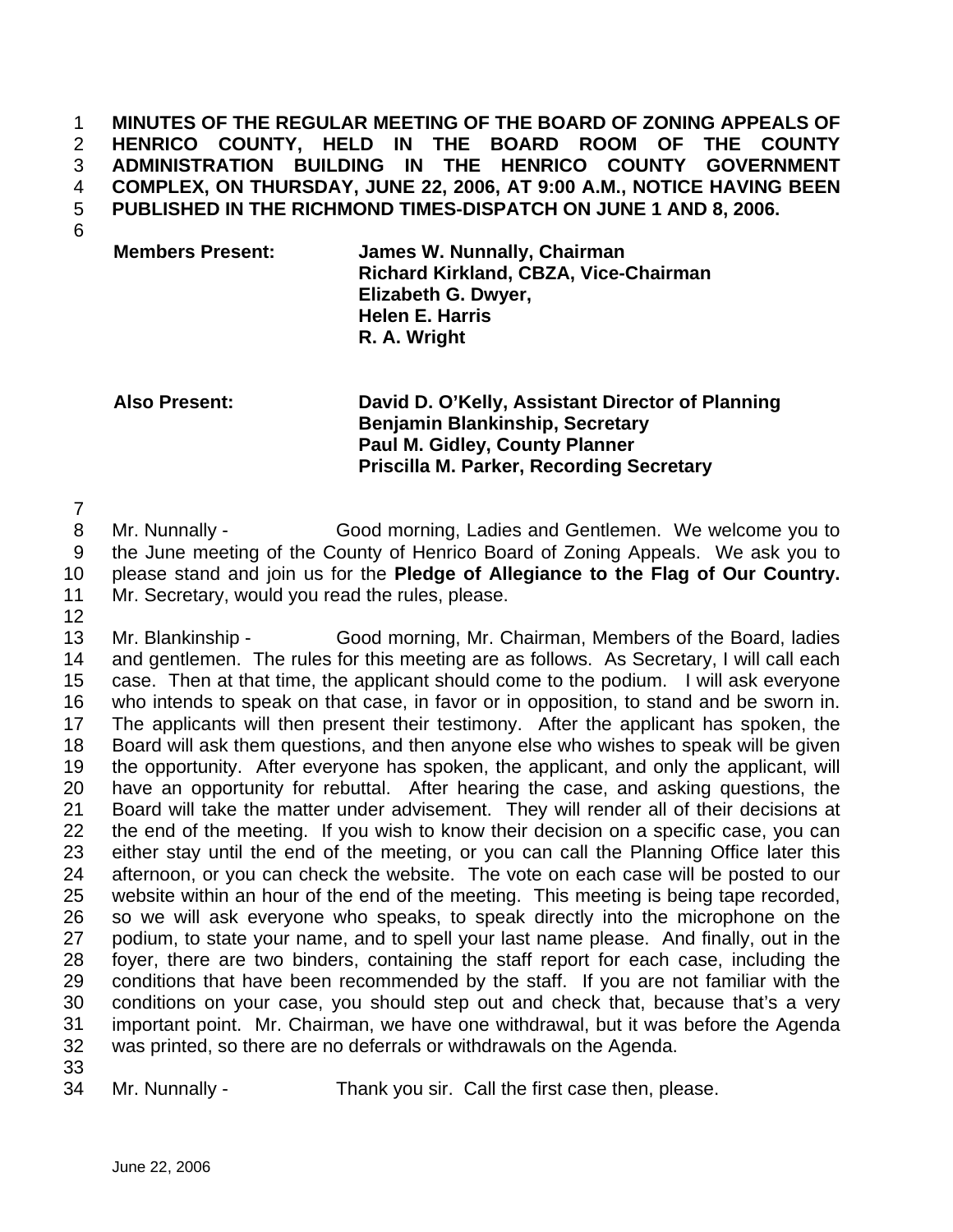35 36 37 38 39 40 41 42 43 44 A-24-2006 **BOONE HOMES, INC.** requests a variance from Section 24-94 to allow a one-family dwelling to remain at 12025 Blairmont Court (Blairmont at Grey Oaks) (Parcel 738-772-2158), zoned R-2AC, One-family Residence District (Conditional) (Three Chopt). The minimum side yard setback is not met. The applicant has 9 feet minimum side yard setback, where the Code requires 12 feet minimum side yard setback. The applicant requests a variance of 3 feet minimum side yard setback.

- 45 46 47 Mr. Nunnally - This anyone else here interested in this case? If so, would you please stand and raise your right hand?
- 48 49 Mr. Blankinship - Do you swear that the testimony you are about to give is the truth, the whole truth, and nothing but the truth, so help you God?

50 51 52 53 54 55 56 57 58 59 60 61 62 63 64 65 66 67 68 69 70 71 72 73 74 Mr. Shrader - **I** do. My name is Keith Shrader; I'm here to represent Boone Homes and request a 3-foot variance on a home constructed on Lot 21, Block B of Blairmont at Grey Oaks. On May 3, 2006, Youngblood, Tyler and Associates performed an as-built survey to determine the house did not meet the minimum side yard setback, as approved on the building permit for that lot. On May 4, Youngblood, Tyler and Associates went out to re-verify that the house indeed was located in its incorrect position, as shown on the approved building permit. At that time, we also had the house next door, Lot 20, located, and verified its position to determine whether there was any possibility of purchasing any additional property from the next lot, which would enable this house to be in compliance. Unfortunately, the house on Lot 20 is constructed near its minimum side yard setback and does not allow the opportunity to pursue that avenue. I know Boone Homes employed the services of Youngblood, Tyler and Associates, to prepare the building permit, stake the footers, as well as the brick points for this house. It appears that during the footer construction, that the house was positioned in the incorrect location. I know that at the time the footer was staked, there were no monuments, property corners for the rear lots nor the front lots at that time. The house was staked solely on two control points that were used in the neighborhood during the infrastructure staking. The property corners were not installed until November 10, 2005. I'd like to point out that I have managed the Survey Department at Youngblood, Tyler, for ten years; we stake hundreds of houses a year throughout Henrico, Hanover, and Chesterfield Counties, and this is the first time that I've had to represent any request for any variance due to any survey error. I just would hope that you would grant this variance and allow continued use of this home as a residence.

| 76       | 75 Mr. Wright - | Are you saying that the surveyor made the mistake? |
|----------|-----------------|----------------------------------------------------|
| 77<br>78 | Mr. Shrader -   | Yes sir.                                           |
| 79<br>80 | Mr. Wright -    | Is the surveyor here?                              |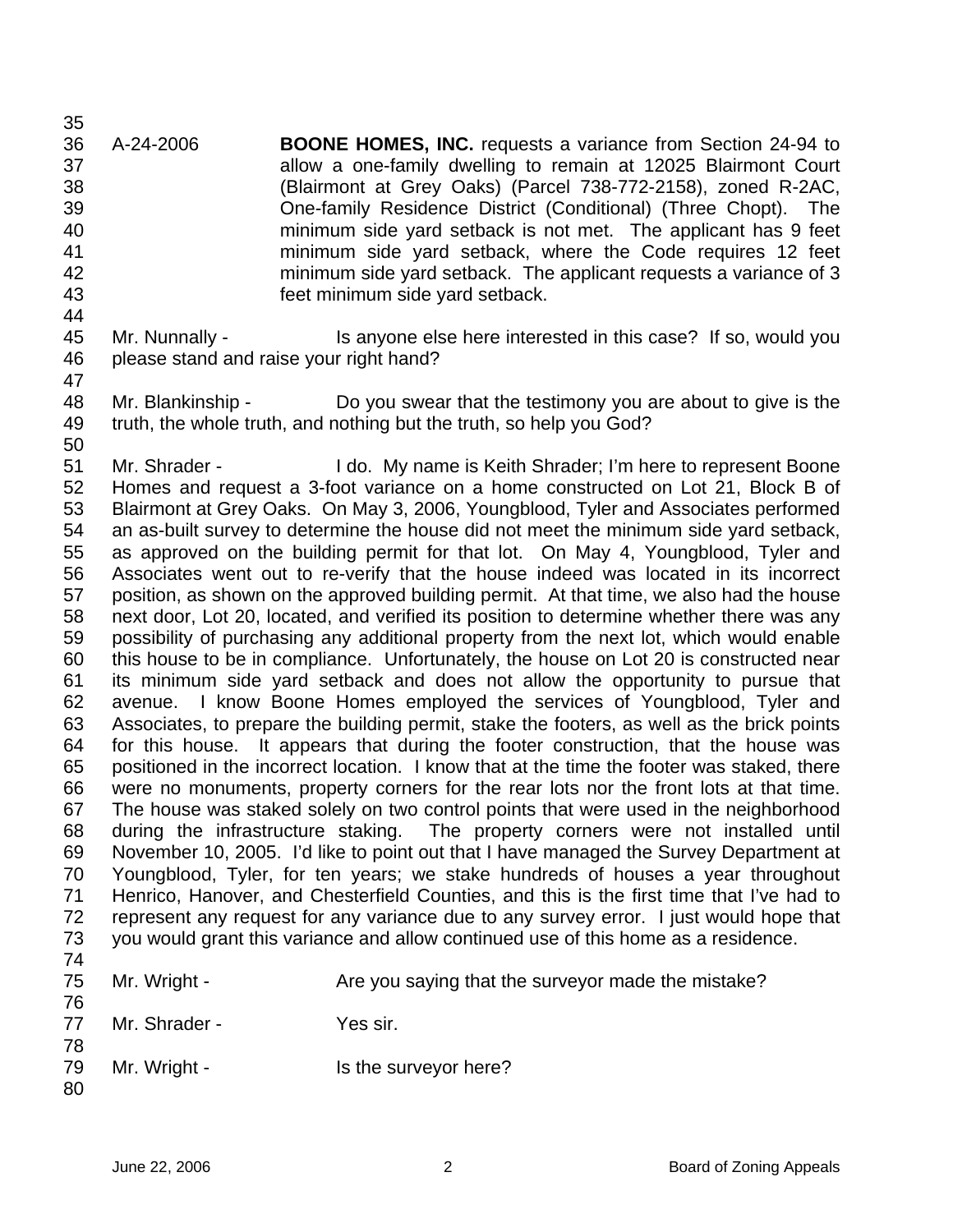81 82 83 Mr. Shrader - I represent the survey company. It was surveyors under my supervision.

- 84 85
- Mr. Wright I'd like to know how the surveyor made the error.

86 87 88 89 90 91 92 93 94 95 96 97 98 99 100 101 102 103 Mr. Shrader - I believe what has happened, since the house is exactly three feet, under some neighborhoods, right now the current right-of-ways are 50 feet. In the past, we had some 44-foot right-of-ways. I think that the surveyor at the time assumed a right-of-way of 44 feet on the next street. When we had the control points, we had a control point at the intersection of Blairmont Drive and Blairmont Court. If the surveyor assumed that Blairmont Drive was a 44-foot right-of-way, he calculated his distance versus the 50-foot right-of-way, if you took half the distance from the center line to that right-of-way, it was exactly the 30 feet. I believe that's in fact what he did. I took the surveyor who staked the house back to the field when we rechecked the position of the house, but due to the time lapse, he couldn't recall what had happened. Typically there are rods on the lots, so when we come off our control points, we have something physically to check to, to insure that we don't have an error. The only physical feature we had at the time this house was constructed, was the existing curb and gutter. Once the house is staked, we take the longer side of the house and project it into the street and set control points on the side of the house so when we come back and do the brick points, we can get quickly back on the house, that distance check was within .2 of where the edge of pavement is, so we had a check from front to back on the house, but no check side to side.

- 104 105 106 107 108 109 110 111 112 113 114 115 116 117 118 119 120 121 122 123 124 Mr. Wright - The How did they determine the error? Mr. Shrader - We determined the error when the as-built survey was performed. Mr. Wright - So they surveyed that correctly? Mr. Shrader - Yes sir. At that time, the monuments were installed; all the property corners were installed and checked prior to performing the as-built survey. The as-built survey was done in May. We installed the monuments on November 10, 2005. Mr. Wright - The How much would it cost to move the house? Mr. Shrader - Significant cost. Mr. Wright - Who would bear that, the surveyor? Mr. Shrader - **I'm sure we would, yes sir.**
- 125 126 Ms. Dwyer - The Are houses typically built using the control points from a right-of-way as opposed to waiting until the property corners are set?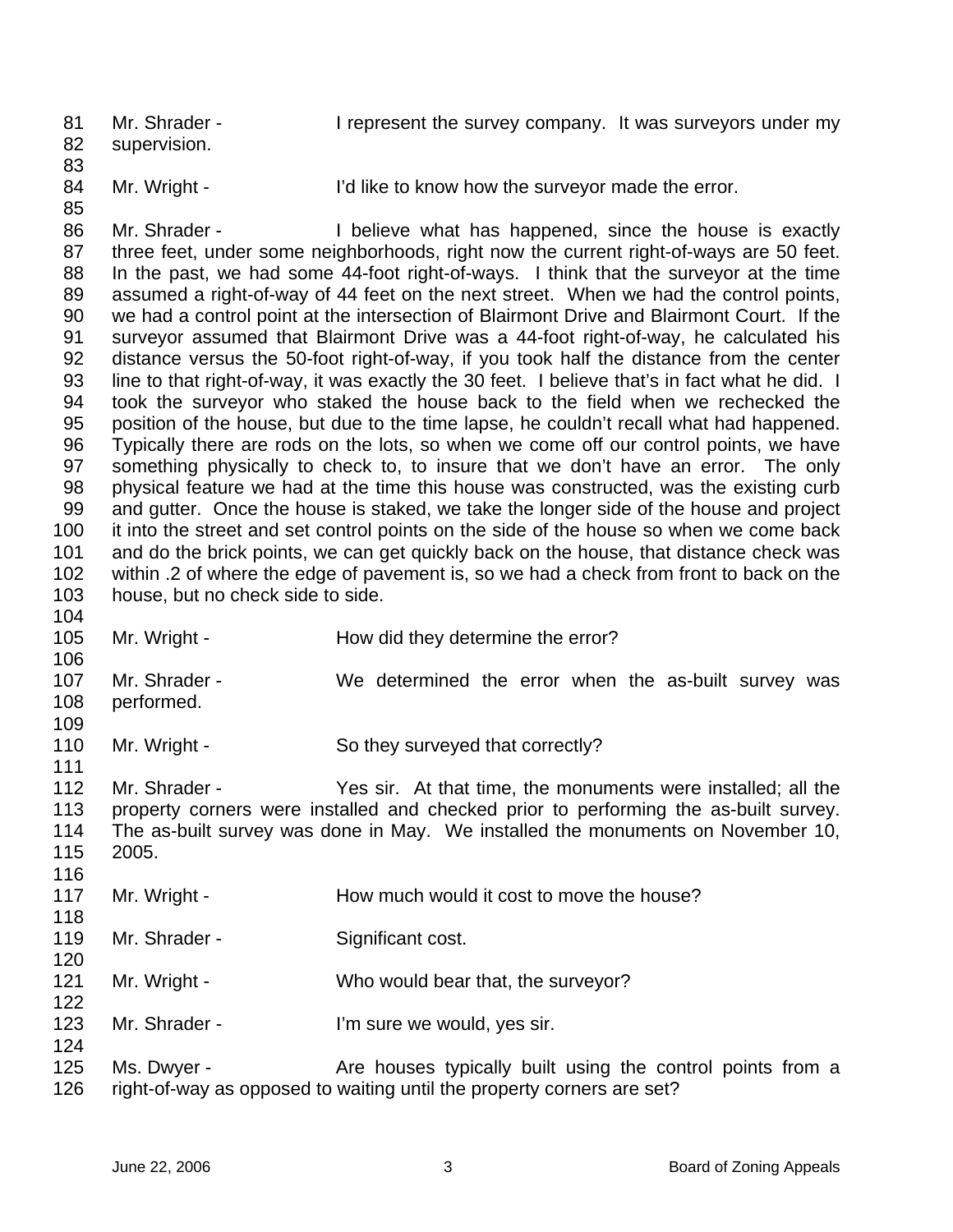128 129 130 131 132 133 134 135 136 137 138 139 140 141 Mr. Shrader - The Music of the does vary. We're seeing that more common in the past few years. Typically, we'd like to try to get at least some rear corners set, but the site here was still under construction, putting rear swells in and grading, and we hadn't had the request from the developer to install those corners yet. I know what we have done, and after analyzing this mistake, I have implemented procedures, both in our field, as well as our office, to try to insure that this doesn't reoccur, such as our field information, we provide a second sheet, we'll go ahead and have a distance from the control point, or at least two control points, so that when they compute this from the field, it gives them a check to see that they get the same answer, or we're staking houses in the neighborhood that do not have the property corners in, once we stake a house, we'll turn some angles to some existing houses where they may be five or six lots down, and have that rechecked back in the office, once the information is brought back to the office.

- 142 143 144 Ms. Dwyer - Your policy then, is to have a second process, in addition to the control points, that review.
- 145 146 147 148 149 150 Mr. Shrader - Yes ma'am, if it's a subdivision that does not have the control monuments in. If the subdivision has the monuments in, I know that our procedures that we've had implemented for the past ten years have worked. Unfortunately, this got by us, but it allows us to re-analyze our procedures and implement additional procedures to assure this doesn't reoccur.
- 151 152 153 Ms. Dwyer - I was just concerned that if we're rushing to construct before we have the property monuments in, if that's a common occurrence, we may see more of these, and we certainly don't want to do that.
- 154

127

155 156 157 158 159 160 161 162 163 Mr. Shrader - I think weather may have held some of this up here, in getting the site ready. Typically, once the curb is installed, normally we don't have too much of a lapse period prior to installing the monuments. If we go stake houses in neighborhoods that we don't develop, there has to be some type of control for us to work with, which is typically the first item we'll put in or see in additional subdivisions. We have procedures that we perform a close check on the house itself when we stake it to insure that it's in its correct location, but without these property corners being installed, and only having the curb, it only allowed us to check one way on the house instead of its left to right location.

164 165 166 167 168 169 170 171 172 Mr. Nunnally - **Did you say what the name of the surveyor was?** Who did the surveying? Mr. Shrader - The Youngblood, Tyler, and Associates. Ms. Harris - The Certificate of Occupancy was denied? Mr. Shrader - Yes. There is a temporary Certificate of Occupancy that was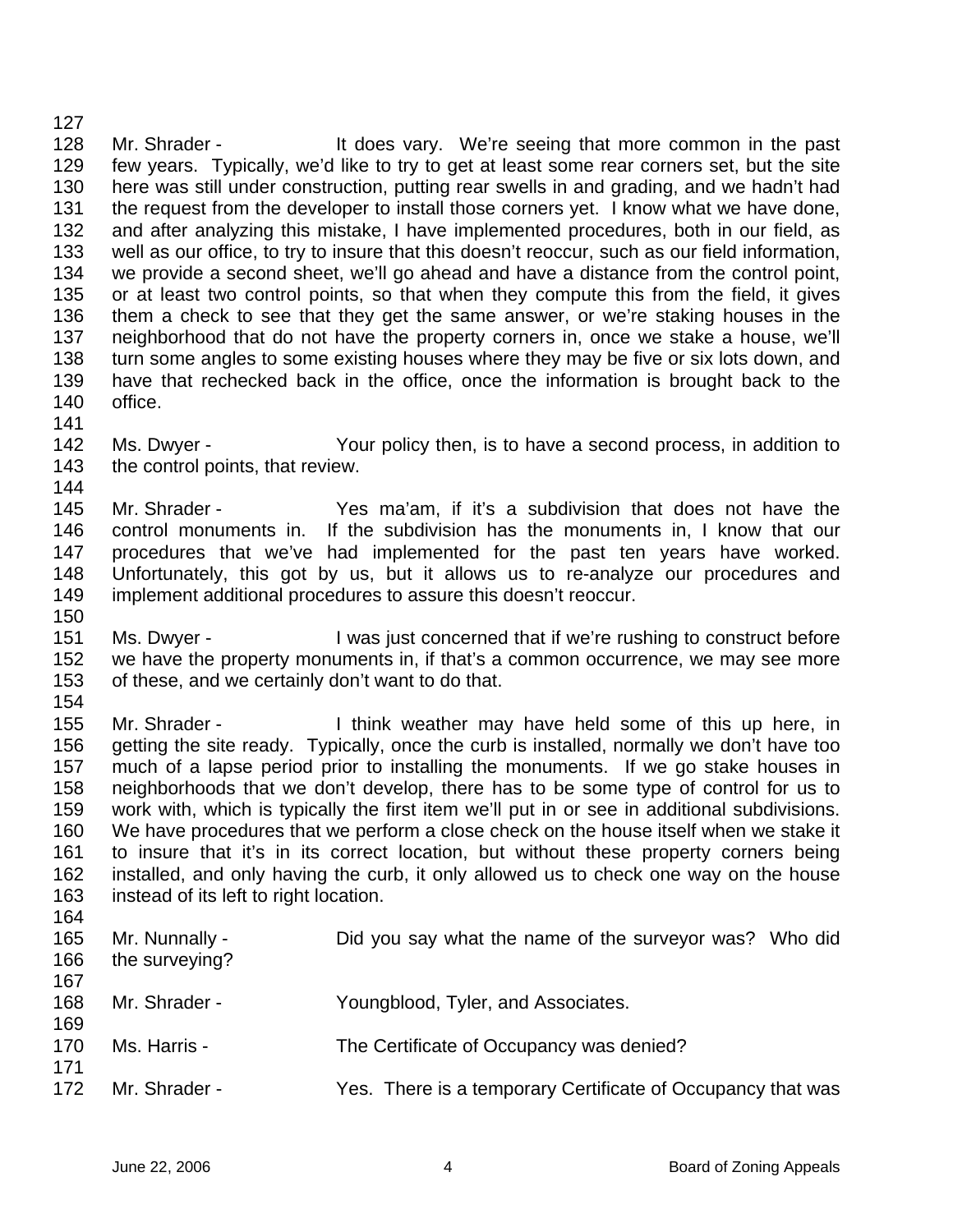| 173                                                  | issued for that residence.                                                                                                                                                                                                                                                                                                                                                                                                                                                                                                                                                                                                                                              |                                                                                                                                                                                                                          |  |
|------------------------------------------------------|-------------------------------------------------------------------------------------------------------------------------------------------------------------------------------------------------------------------------------------------------------------------------------------------------------------------------------------------------------------------------------------------------------------------------------------------------------------------------------------------------------------------------------------------------------------------------------------------------------------------------------------------------------------------------|--------------------------------------------------------------------------------------------------------------------------------------------------------------------------------------------------------------------------|--|
| 174<br>175                                           | Ms. Harris -                                                                                                                                                                                                                                                                                                                                                                                                                                                                                                                                                                                                                                                            | Is anyone living there?                                                                                                                                                                                                  |  |
| 176                                                  |                                                                                                                                                                                                                                                                                                                                                                                                                                                                                                                                                                                                                                                                         |                                                                                                                                                                                                                          |  |
| 177<br>178                                           | Mr. Shrader -                                                                                                                                                                                                                                                                                                                                                                                                                                                                                                                                                                                                                                                           | Yes ma'am.                                                                                                                                                                                                               |  |
| 179<br>180                                           | Ms. Harris -                                                                                                                                                                                                                                                                                                                                                                                                                                                                                                                                                                                                                                                            | How long have they been living there?                                                                                                                                                                                    |  |
| 181<br>182<br>183                                    | Mr. Shrader -                                                                                                                                                                                                                                                                                                                                                                                                                                                                                                                                                                                                                                                           | I can tell you that the date that the temporary CO was issued<br>was on May 9, 2006, and I assume that they moved in shortly thereafter.                                                                                 |  |
| 184<br>185<br>186                                    | Ms. Dwyer -                                                                                                                                                                                                                                                                                                                                                                                                                                                                                                                                                                                                                                                             | Mr. Blankinship, have we seen other errors like this, from<br>either Boone Homes, or Youngblood, Tyler, to your knowledge?                                                                                               |  |
| 187<br>188<br>189<br>190                             | Mr. Blankinship -<br>occasionally get an error, but it's very rare.                                                                                                                                                                                                                                                                                                                                                                                                                                                                                                                                                                                                     | No, I checked our records for Boone Homes, the actual<br>property owner, and did not see any similar cases in the last five or ten years. We do                                                                          |  |
| 191<br>192<br>193                                    | Mr. Nunnally -                                                                                                                                                                                                                                                                                                                                                                                                                                                                                                                                                                                                                                                          | Any other questions? Is anyone here in opposition to this<br>request? I know you people stood up $-$ are you in opposition? Come down then.                                                                              |  |
| 194<br>195<br>196<br>197<br>198<br>199<br>200<br>201 | Ms. Luvera -<br>My name is Janice Luvera, and we are the homeowners at<br>12029, next door. Our statement is that when you move into a high-caliber subdivision<br>and pay in excess of half a million dollars for a home, one would anticipate that all of the<br>"i's" were dotted and the "t's" were crossed, and given that we are already in extremely<br>tight quarters, in this area, three feet makes a huge difference, and in fact, the back<br>porch of this home is very close to our patio. The concern that we have is that an<br>automatic variance would be granted without any consequence for the error, so we just<br>wanted to make that statement. |                                                                                                                                                                                                                          |  |
| 202<br>203<br>204<br>205                             | Ms. Dwyer -<br>builder?                                                                                                                                                                                                                                                                                                                                                                                                                                                                                                                                                                                                                                                 | Are you looking for some monetary compensation from the                                                                                                                                                                  |  |
| 206<br>207<br>208                                    | Ms. Luvera -                                                                                                                                                                                                                                                                                                                                                                                                                                                                                                                                                                                                                                                            | Not necessarily looking for anything specific; I was just<br>making the statement that we did pay a lot of money for our house, and it is three feet,<br>and three feet makes a huge difference in this particular area. |  |
| 209<br>210<br>211                                    | Ms. Dwyer -                                                                                                                                                                                                                                                                                                                                                                                                                                                                                                                                                                                                                                                             | You are 12029?                                                                                                                                                                                                           |  |
| 212<br>213                                           | Ms. Luvera -                                                                                                                                                                                                                                                                                                                                                                                                                                                                                                                                                                                                                                                            | Yes ma'am.                                                                                                                                                                                                               |  |
| 214<br>215<br>216<br>217                             | Mr. Nunnally -<br>there a motion on that?                                                                                                                                                                                                                                                                                                                                                                                                                                                                                                                                                                                                                               | Thank you ma'am. Do you have anything to rebut sir?<br>Hearing none, that completes the case. Thank you. A-24-2006, Boone Homes, Inc. Is                                                                                 |  |
| 218                                                  | Mr. Wright -                                                                                                                                                                                                                                                                                                                                                                                                                                                                                                                                                                                                                                                            | I move we approve it. The basis for it is that it appears there                                                                                                                                                          |  |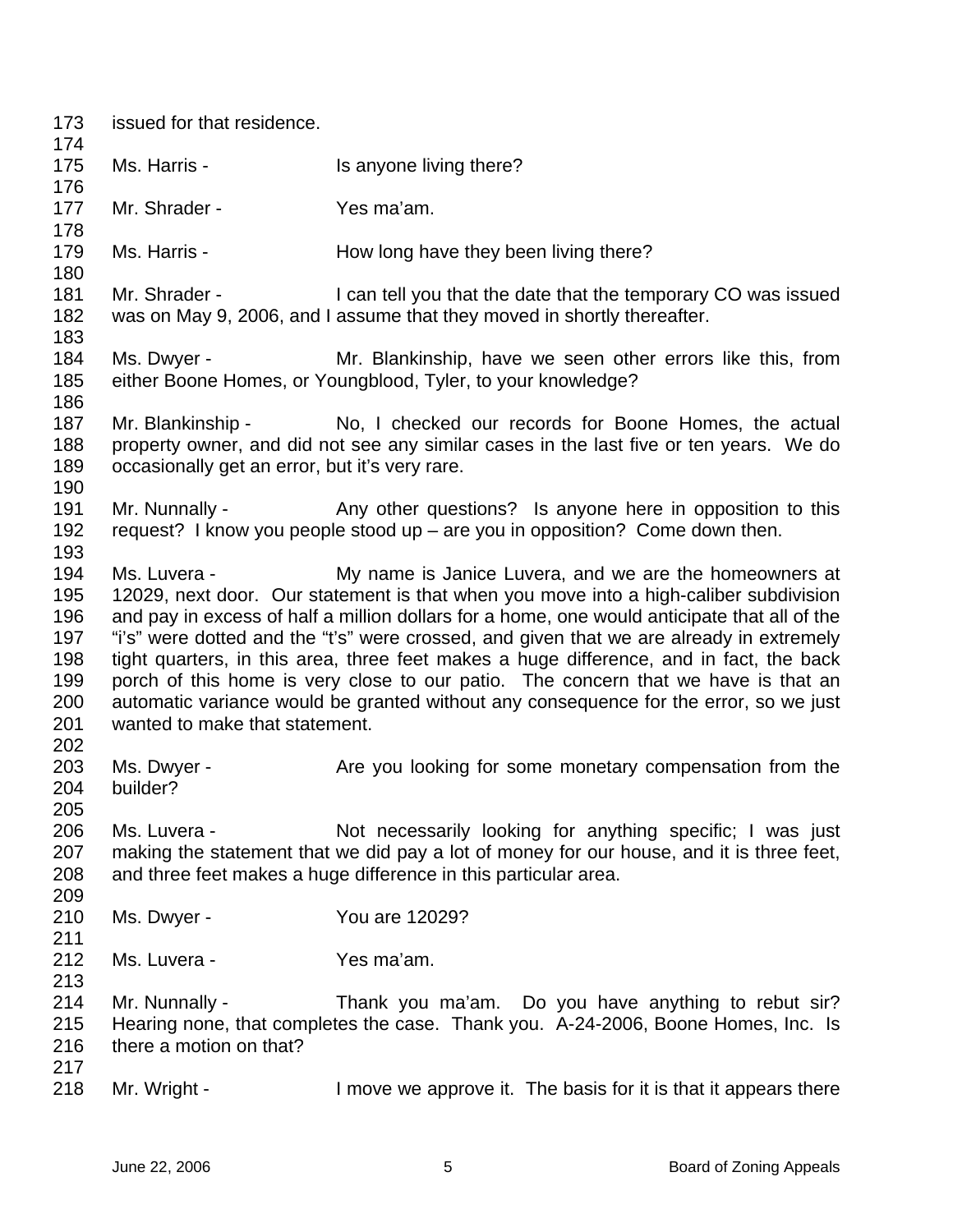219 220 221 222 223 224 225 226 227 228 229 230 231 232 233 234 235 236 237 238 239 240 241 242 243 244 245 246 247 248 249 250 251 252 253 254 255 256 257 258 259 260 261 262 263 264 was at least an effort to locate this house properly; they had a surveyor. It isn't one of those cases that we've had in the past where the contractor did it himself and didn't rely on the surveyor. Based on the testimony, it looks like the surveyor made a mistake. Mr. Nunnally - Motion by Mr. Wright that we approve it. Is there a second? Ms. Harris - Second. Mr. Nunnally - Second by Ms. Harris. All in favor say aye. It's been approved. After an advertised public hearing and on a motion by Mr. Wright, seconded by Ms. Harris, the Board **granted** application **A-24-2006** for a variance to allow a one-family dwelling to remain at 12025 Blairmont Court (Blairmont at Grey Oaks) (Parcel 738-772- 2158). The Board granted the variance subject to the following conditions: 1. This variance applies only to the improvements shown on the plan filed with the application. Any additional improvements shall comply with the applicable regulations of the County Code. Affirmative: Dwyer, Harris, Kirkland, Nunnally, Wright 5 Negative: 0 Absent: 0 The Board granted this request, as it found from the evidence presented that, due to the unique circumstances of the subject property, strict application of the County Code would produce undue hardship not generally shared by other properties in the area, and authorizing this variance will neither cause a substantial detriment to adjacent property nor materially impair the purpose of the zoning regulations. Mr. Nunn - Next case, Mr. Blankinship. **A-25-2006 JOHN BRASWELL** requests a variance from Section 24-9 to build a one-family dwelling at 12564 Kain Road (Parcel 734-770-9794), zoned A-1, Agricultural District (Three Chopt). The public street frontage requirement is not met. The applicant has 0 feet public street frontage, where the Code requires 50 feet public street frontage. The applicant requests a variance of 50 feet public street frontage. Mr. Nunnally - Is anyone else here interested in this case? If so, would you please stand and raise your right hand? Mr. Blankinship - Do you swear that the testimony you are about to give is the truth, the whole truth, and nothing but the truth, so help you God?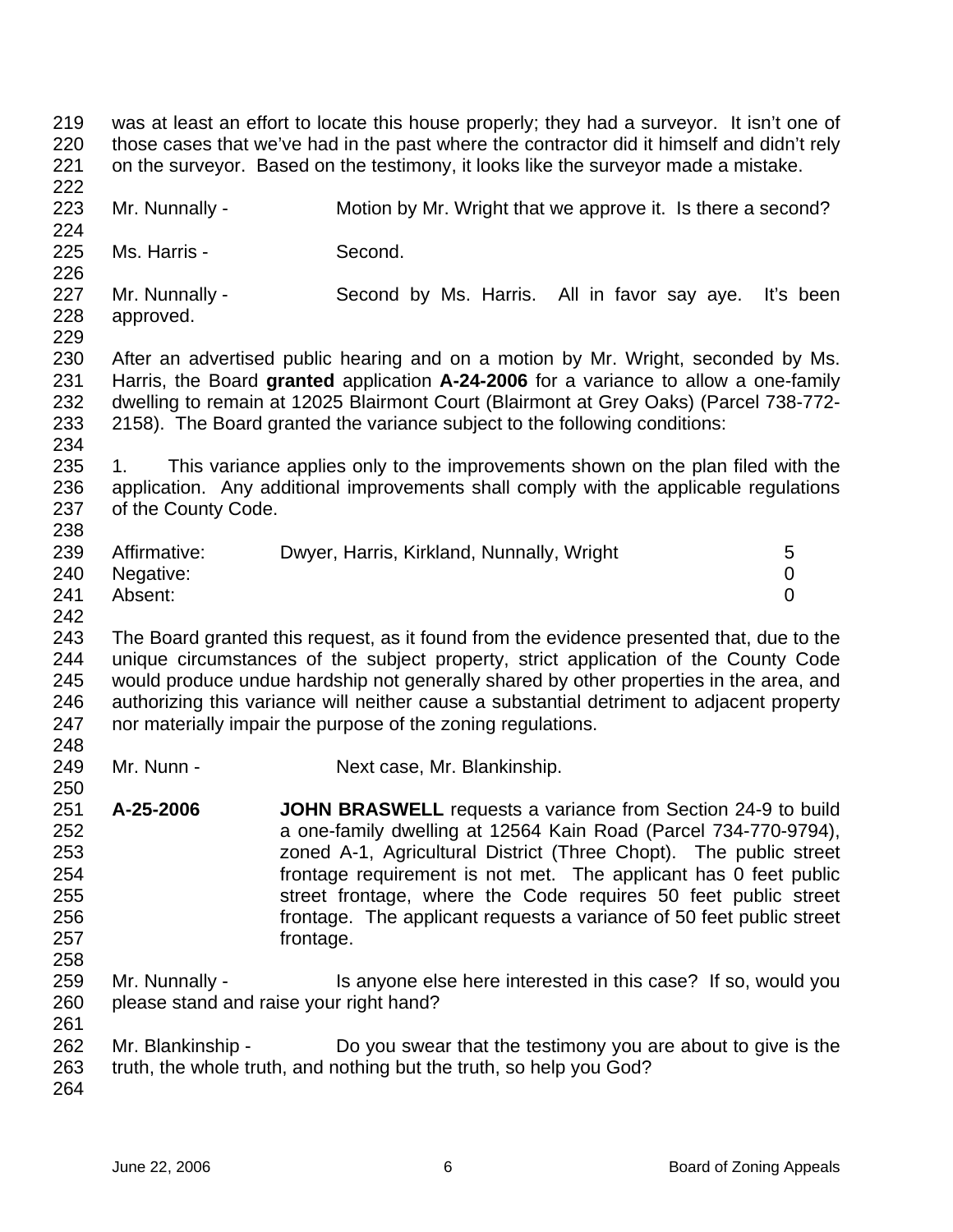Mr. Braswell - Yes sir. My name is John Braswell. I'm requesting a 50-foot variance because a piece of property, that is going to be coming into my possession, has no road frontage. Mr. Wright - How do you intend to get to this property? Mr. Braswell - The U was hoping to be able to get the variance. Mr. Wright - I mean if the variance is granted, how would you get to it legally? You have to have a legal right-of-way to access the property. Do you have a legal access to get to it? Has somebody granted you an easement or something? Mr. Braswell - The Actually, the piece of property that I want the variance across, it belongs to my sister. Mr. Wright - Are you on good terms with your sister? Mr. Braswell - Yes sir. Mr. Wright - Has she granted you an easement or right-or-way already, or will that come in the future? Mr. Braswell - Actually, the property isn't in our names yet; it's in my mother's name, and she still owns all the property, and she wrote a letter. I don't know if you have that. Mr. Blankinship - Yes, that's in the packet. Ms. Dwyer - The property that's adjacent to Kain Road is 210 feet wide, is that correct? Mr. Braswell - And the requirement, is it 100 feet? Mr. Blankinship - Lot width has to be 150 feet. The road frontage has to be 50. Ms. Dwyer - So there's no way this could be divided and meet the Code if it were divided differently? Mr. Blankinship - No ma'am. Mr. Wright - Where is the building line, Mr. Blankinship, where would it be? Mr. Blankinship - Fifty feet back from Kain Road.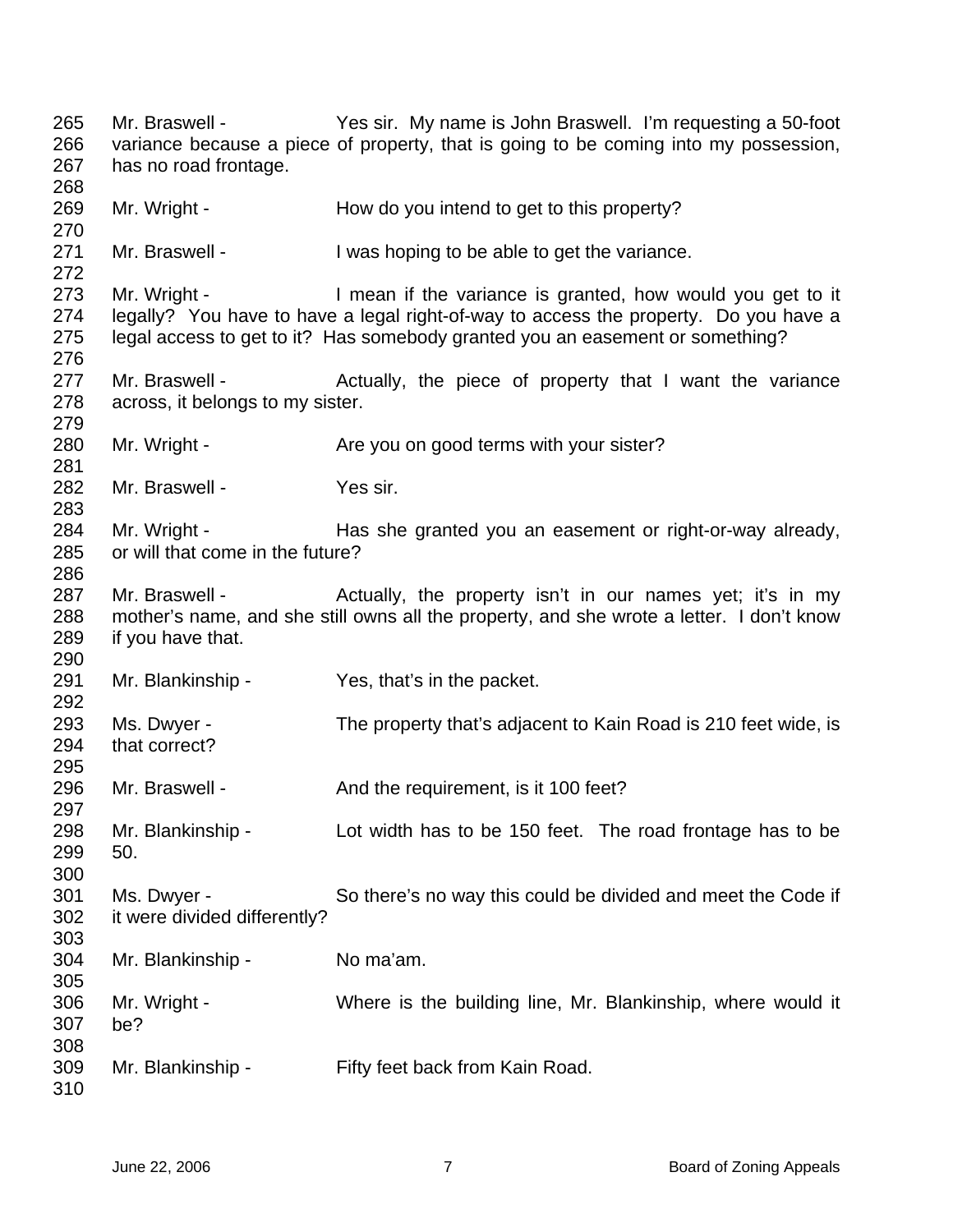311 312 313 314 315 316 317 318 319 320 321 322 323 324 325 326 327 328 329 330 331 332 333 334 335 336 337 338 339 340 341 342 343 344 345 346 347 348 349 350 351 352 353 354 355 356 Mr. Wright - They won't have 150 feet at the building line, will they? Mr. Blankinship - Right. Mr. Wright - They are not asking for that variance, are they? Mr. Blankinship - They would have 150 feet of width. The lot is 210 feet wide. Mr. Wright - The State of the building line, aren't you supposed to have 150 feet? Ms. Dwyer - It appears that it's 210 feet wide all the way back, wherever they would build. Mr. Wright - But they don't own that. They own the lot to the rear. The question is, don't you normally have to have a variance at the width at the building line? Mr. Blankinship - If they owned that pipe stem where the easement is dashed in there, coming down, then they would have the lot width problem. But because all of their lot is 210 feet wide, we consider the lot width to be complied with. Mr. Wright - But aren't they going to carve out this lot to the rear and build on it. Mr. Blankinship - Yes. Mr. Wright - At the time that they do it, won't they then be in violation again? Mr. Blankinship - No, because it is, the lot when it's cut off will be 210 feet wide. It just won't have any public street frontage. In some cases, they have a pipe stem coming down to the frontage, and then the width is the issue. Ms. Dwyer - The aerial might be inaccurate; the property lines may not be laid quite accurately on the aerial photograph, but it appears that their property includes the driveway of the house next door. Mr. Kirkland - It looks like it's hitting the house next door. Is that true, Mr. Blankinship? Mr. Blankinship - I doubt it. That is probably just a matter of when you take a survey from one source and an aerial photograph from another source and overlay them, they don't always register precisely. Ms. Dwyer - Has the property been surveyed?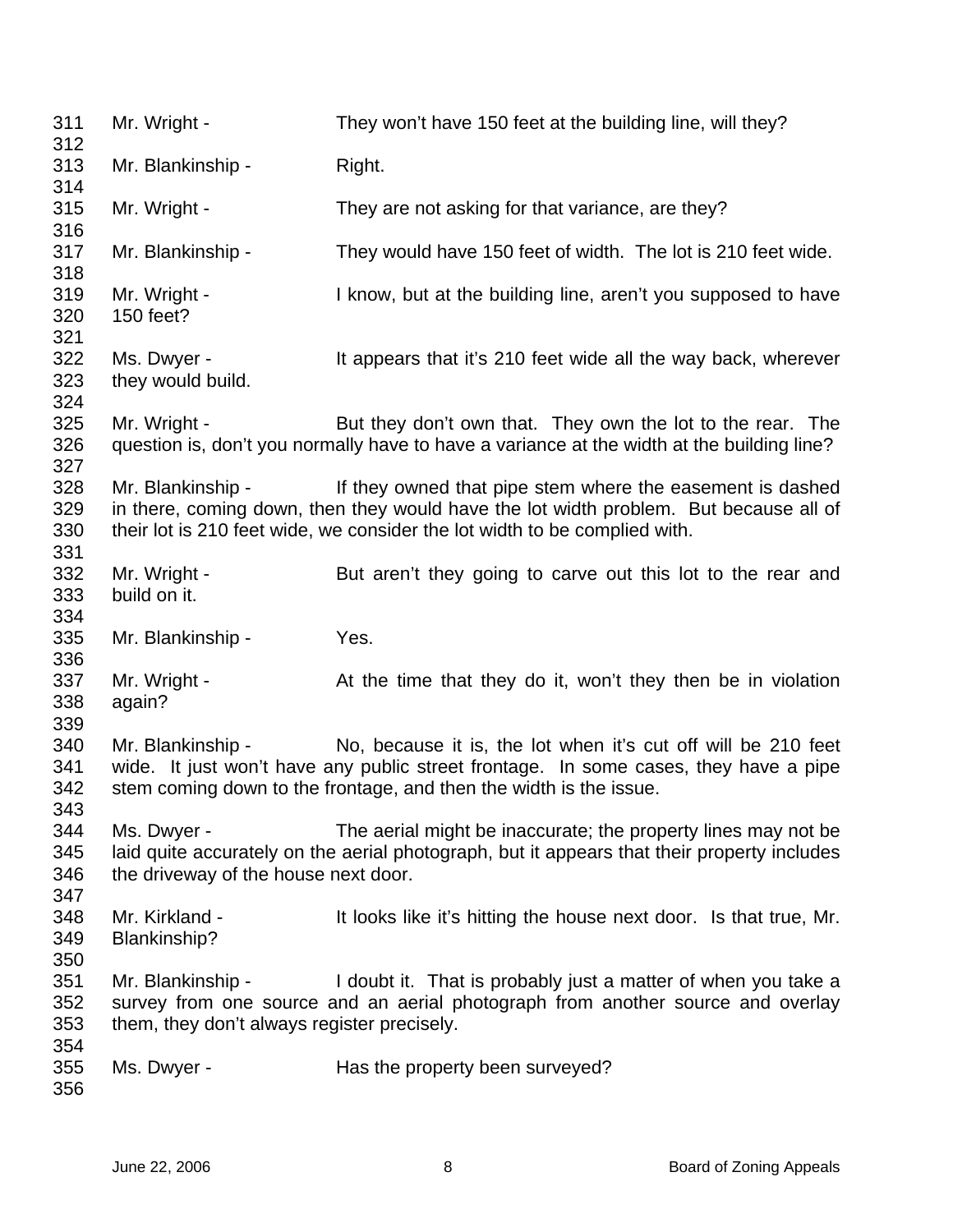| 357<br>358               | Mr. Wright -                                           | Yes, there's a survey attached to our materials.                                                                                                                                                                   |
|--------------------------|--------------------------------------------------------|--------------------------------------------------------------------------------------------------------------------------------------------------------------------------------------------------------------------|
| 359<br>360<br>361        | Ms. Dwyer -<br>knowledge?                              | There's no overlap with the neighbors' driveway to your                                                                                                                                                            |
| 362<br>363               | Mr. Wright -                                           | It's not shown on the survey.                                                                                                                                                                                      |
| 364<br>365               | Mr. Braswell -                                         | I don't think so ma'am.                                                                                                                                                                                            |
| 366<br>367<br>368        | Mr. Blankinship -<br>12578?                            | Do you know whether that house existed in 2002, the one at                                                                                                                                                         |
| 369<br>370               | Mr. Braswell -                                         | Yes, that's my brother's home.                                                                                                                                                                                     |
| 371<br>372               | Mr. Blankinship -                                      | Has it been there for four years?                                                                                                                                                                                  |
| 373<br>374               | Mr. Braswell -                                         | Yes sir.                                                                                                                                                                                                           |
| 375<br>376               | Ms. Dwyer -                                            | It was built prior to the survey, in other words?                                                                                                                                                                  |
| 377<br>378<br>379<br>380 | Mr. Blankinship -                                      | It should have been there if it were a violation. Towards the<br>front of the survey, they do show a fence, 7.6 foot encroachment, so if there had been<br>an encroachment I'm confident it would have been noted. |
| 381<br>382               | Mr. Braswell -                                         | That house up in the front also belongs to my mother.                                                                                                                                                              |
| 383<br>384               | Ms. Harris -                                           | Which one is that, 12564?                                                                                                                                                                                          |
| 385<br>386               | Mr. Braswell -                                         | Yes ma'am.                                                                                                                                                                                                         |
| 387<br>388               | Ms. Harris -                                           | What about 12574 - who owns that?                                                                                                                                                                                  |
| 389<br>390               | Mr. Braswell -                                         | That's my mother's.                                                                                                                                                                                                |
| 391<br>392               | Mr. Blankinship -                                      | Is there a house at 12564, or is that just a vacant lot?                                                                                                                                                           |
| 393<br>394               | Mr. Braswell -                                         | That's just a vacant lot.                                                                                                                                                                                          |
| 395<br>396<br>397<br>398 | Mr. Nunnally -<br>Thank you. A-25-2006, John Braswell. | Any other questions from the Board or staff? Is there<br>anyone here in opposition to this request? Hearing none, that concludes the case.                                                                         |
| 399<br>400               | Mr. Wright -                                           | I move we approve it.                                                                                                                                                                                              |
| 401<br>402               | Mr. Nunnally -                                         | It's been moved by Mr. Wright that we approve it.                                                                                                                                                                  |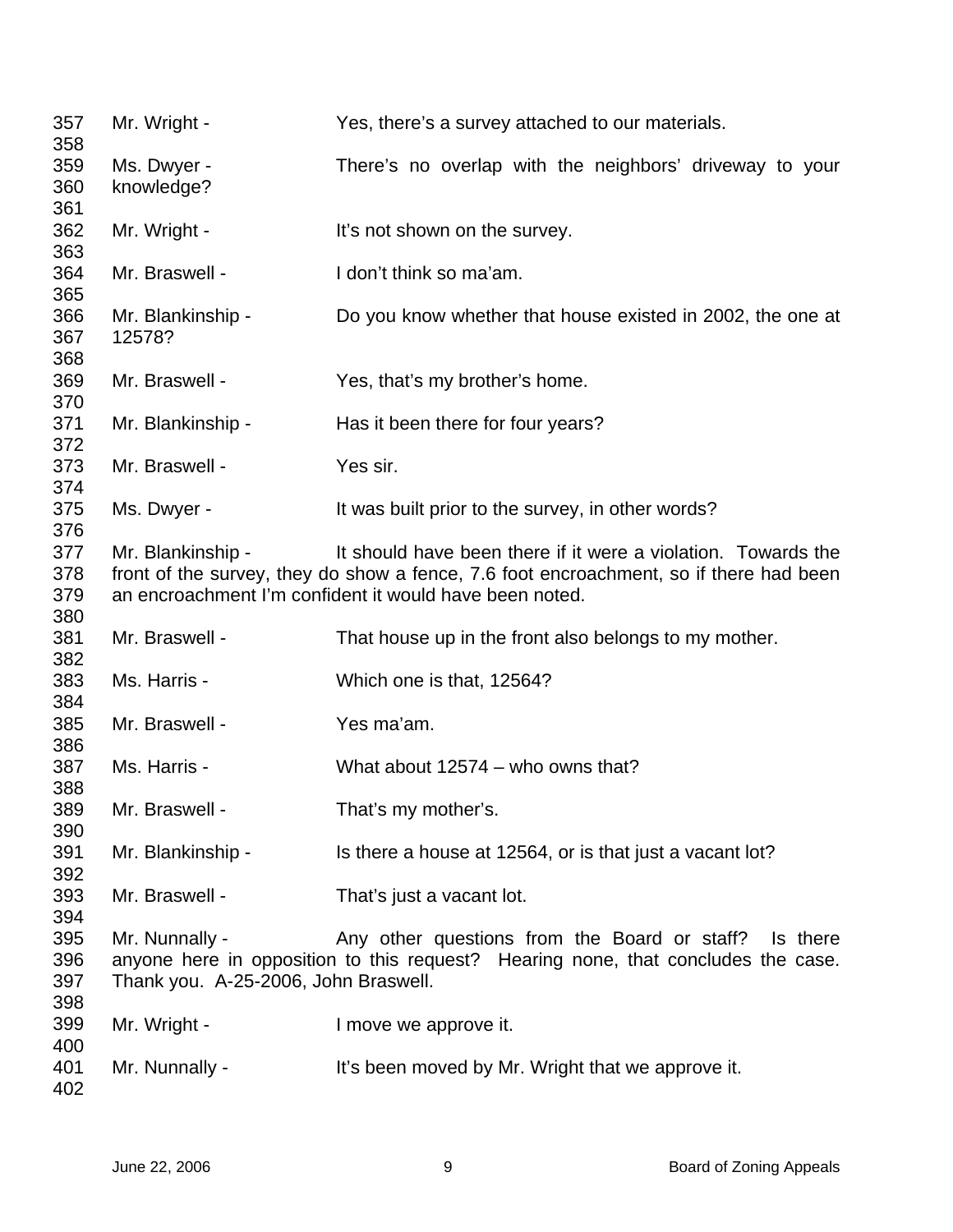- 403 404 405 Mr. Wright - The basis for the motion is that they would not have a reasonable use of the property, under the Cochran case, unless we grant the variance.
- 406 Mr. Nunnally - Do we have a second?
- 408 Mr. Kirkland - Second.
- 410 411 412 Mr. Nunnally - **Motion by Mr. Wright; second by Mr. Kirkland.** All in favor say aye. It's been approved.
- 413 414 415 416 After an advertised public hearing and on a motion by Mr. Wright, seconded by Mr. Kirkland, the Board **granted** application **A-25-2006** for a variance to build a one-family dwelling at 12564 Kain Road (Parcel 734-770-9794). The Board granted the variance subject to the following conditions:
- 418 419 1. This variance applies only to the public street frontage requirement. All other applicable regulations of the County Code shall remain in force.
- 420 421 422 423 424 2. Approval of this request does not imply that a building permit will be issued. Building permit approval is contingent on Health Department requirements, including, but not limited to, soil evaluation for a septic drainfield and reserve area, and approval of a well location.
- 426 427 428 429 3. At the time of building permit application, the applicant shall submit the necessary information to the Department of Public Works to ensure compliance with the requirements of the Chesapeake Bay Preservation Act and the code requirements for water quality standards.
- 430

436

439

425

407

409

417

431 432 433 434 435 4. At the time of building permit application the owner shall demonstrate that the parcel created by this boundary line adjustment has been conveyed to members of the immediate family, and the subdivision ordinance has not been circumvented. Ownership of the parcel shall remain in the immediate family for a minimum of five years.

- 437 438 5. The applicant shall present proof with the building permit application that a legal access to the property has been obtained.
- 440 441 442 443 444 6. The owners of the property, and their heirs or assigns, shall accept responsibility for maintaining access to the property until such a time as the access is improved to County standards and accepted into the County road system for maintenance.

|     | 445 Affirmative: | Dwyer, Harris, Kirkland, Nunnally, Wright | 5 |
|-----|------------------|-------------------------------------------|---|
|     | 446 Negative:    |                                           |   |
| 447 | Absent:          |                                           |   |
| 448 |                  |                                           |   |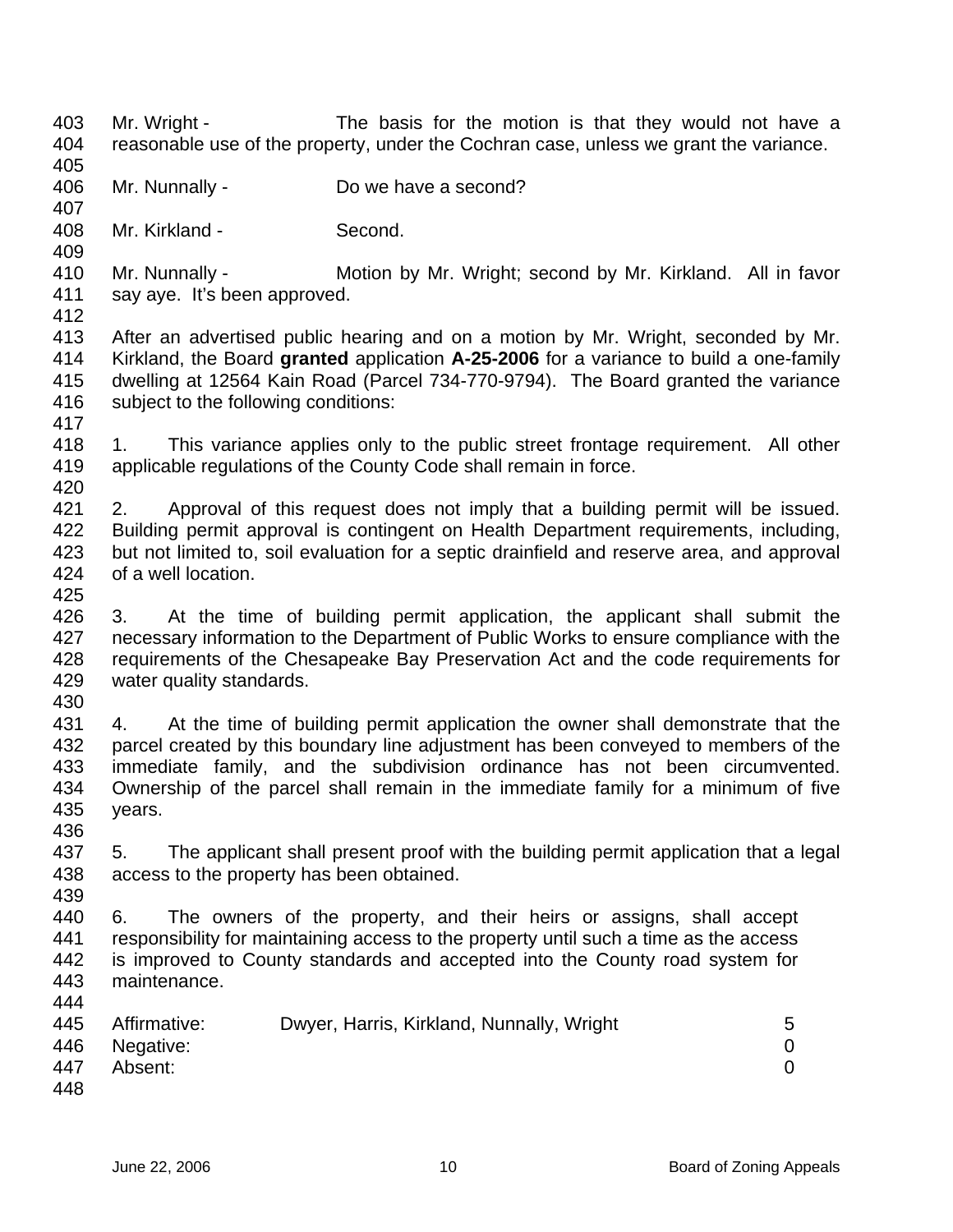449 450 451 452 453 The Board granted this request, as it found from the evidence presented that, due to the unique circumstances of the subject property, strict application of the County Code would produce undue hardship not generally shared by other properties in the area, and authorizing this variance will neither cause a substantial detriment to adjacent property nor materially impair the purpose of the zoning regulations.

- 455 Mr. Nunnally - Next case, Mr. Blankinship.
- 457 458 459 460 461 462 463 **A-26-2006 JERRY W. AND NANCY L. OSBY** request a variance from Section 24-9 to build a one-family dwelling at 4802 Charles City Road (AASBE Estates) (Parcel 837-700-9842), zoned A-1, Agricultural District (Varina). The public street frontage requirement is not met. The applicants have 0 feet public street frontage, where the Code requires 50 feet public street frontage. The applicants request a variance of 50 feet public street frontage.
- 465 466 467 Mr. Nunnally - Is anyone else here interested in this case? If so, would you please stand and raise your right hand?
- 468 469 470 Mr. Blankinship - Do you swear that the testimony you are about to give is the truth, the whole truth, and nothing but the truth, so help you God?
- 471 472 473 474 Mr. Osby - I do. My name is Jerry Osby, and this is my wife, Nancy. We're requesting a right-of-way variance for the 50-foot right-of-way. We have a driveway, which is already in there, which is 50 feet wide, and there are already three houses back there; this is the last lot.
- 475

454

456

- 476 477 478 Ms. Dwyer - Mr. Osby, our staff report says that you originally owned 20 acres on this area, and that a subdivision was granted for that in 1986. Have any houses in the subdivision been built according to the subdivision ordinance?
- 479 480 481 482 483 484 485 486 487 488 489 490 491 492 493 494 Mr. Osby - Yes ma'am. Ms. Dwyer - Which ones are they? Mr. Osby - All of them to the front. The latest one was just in front of my house. Ms. Dwyer - You may not understand the question. Mr. Blankinship, have the other three lots been developed according to the subdivision ordinance? Mr. Osby - Yes ma'am, the ones behind me have been developed too. Mr. Blankinship - I'm not sure I understand the question. Mr. Kirkland - Do you have a subdivision drawing of this, other than the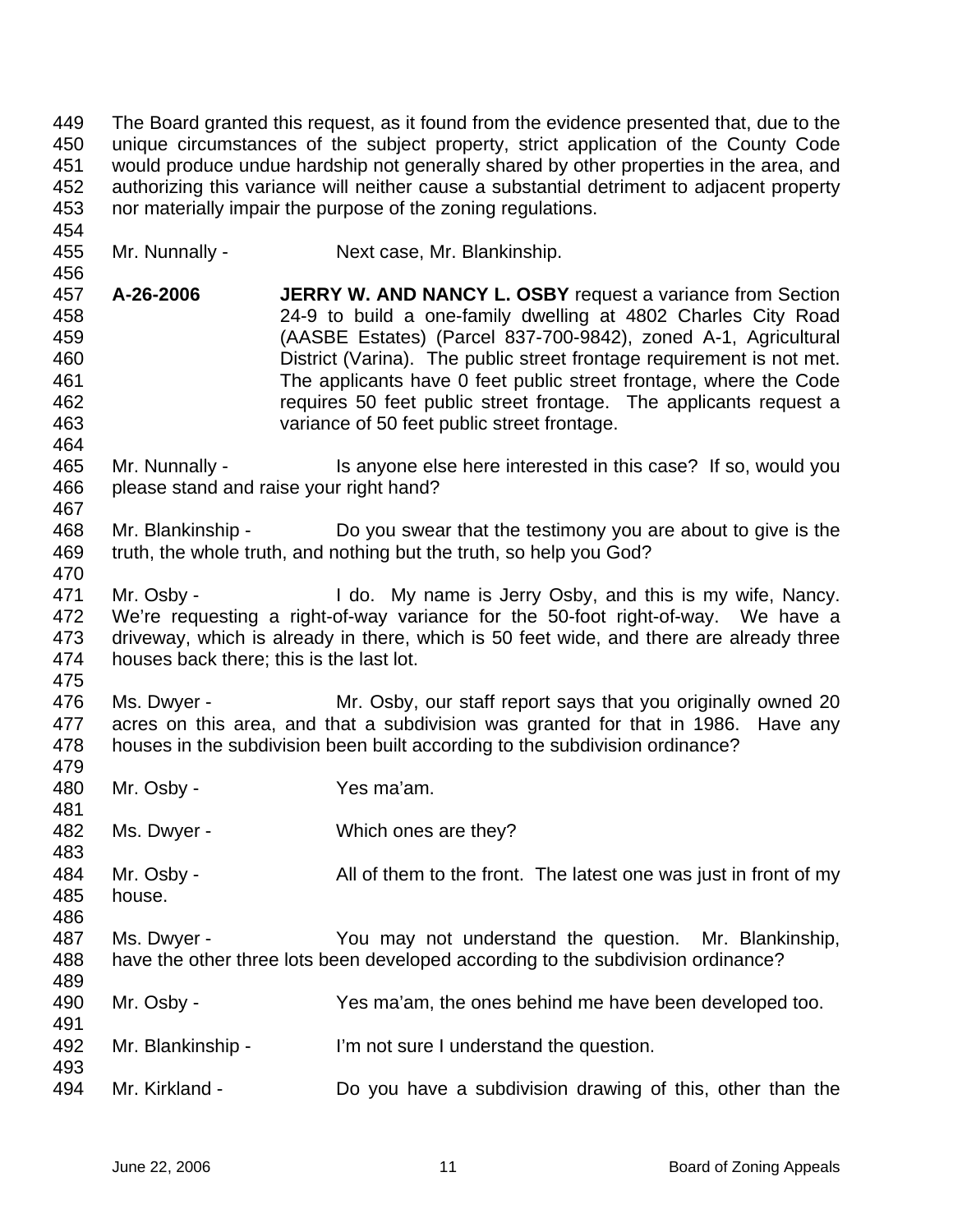495 496 497 498 499 500 501 502 503 504 505 506 507 508 509 510 511 512 513 514 515 516 517 518 519 520 521 522 523 524 525 526 527 528 529 530 531 532 533 534 535 536 537 538 539 540 aerial? Ms. Dwyer - I can clarify my question. The staff report states that there was a four-lot subdivision approved in 1986, and the parcel that you're looking at comes out of Lot 4. What I'm wondering is, have any of the other three lots been built in accordance with the subdivision ordinance, because it seems to me that this is an example of why we have a subdivision ordinance. It seems to me that the ordinance is being circumvented by having all these different variances granted so that the subdivision ordinance requirements don't have to be met. I'm wondering if that's the case with all the other lots. Ms. Osby - We **(Unintelligible – away from mike)**. We have one left; one child sold his house. Mr. Blankinship - Would you speak into the microphone, please. Ms. Osby - We had our two children, our two sons at home, and we built a home; there's one lot left. Our daughters, one couldn't afford it, and the other one bought a home, and our one son moved **(Unintelligible)** open. Mr. Wright - We don't have a copy of the subdivision plat? Mr. Blankinship - Mr. Kirkland has it there. Ms. Dwyer - So there was a subdivision of four lots, and then the fourth lot has been divided now into four lots itself – is that correct, Mr. Blankinship? Mr. Blankinship - That sounds right. I'm trying to get it up here on my computer. Ms. Dwyer - **Or maybe it's Lot 4 has been divided into three lots.** And this is going to be marketed to the general public, is that the case? Mr. Osby - Possibly. Ms. Dwyer - My concern is that we have a 20-acre parcel, which is now at least seven lots, none of which are going to be built according to the subdivision ordinance, because they're all going to be requesting variances. Ms. Osby - Chily three have variances. **(Unintelligible, discussion among Board members)** Mr. Nunnally - You don't have a contract on this lot now? Mr. Osby - We had one on it, but it's voided now.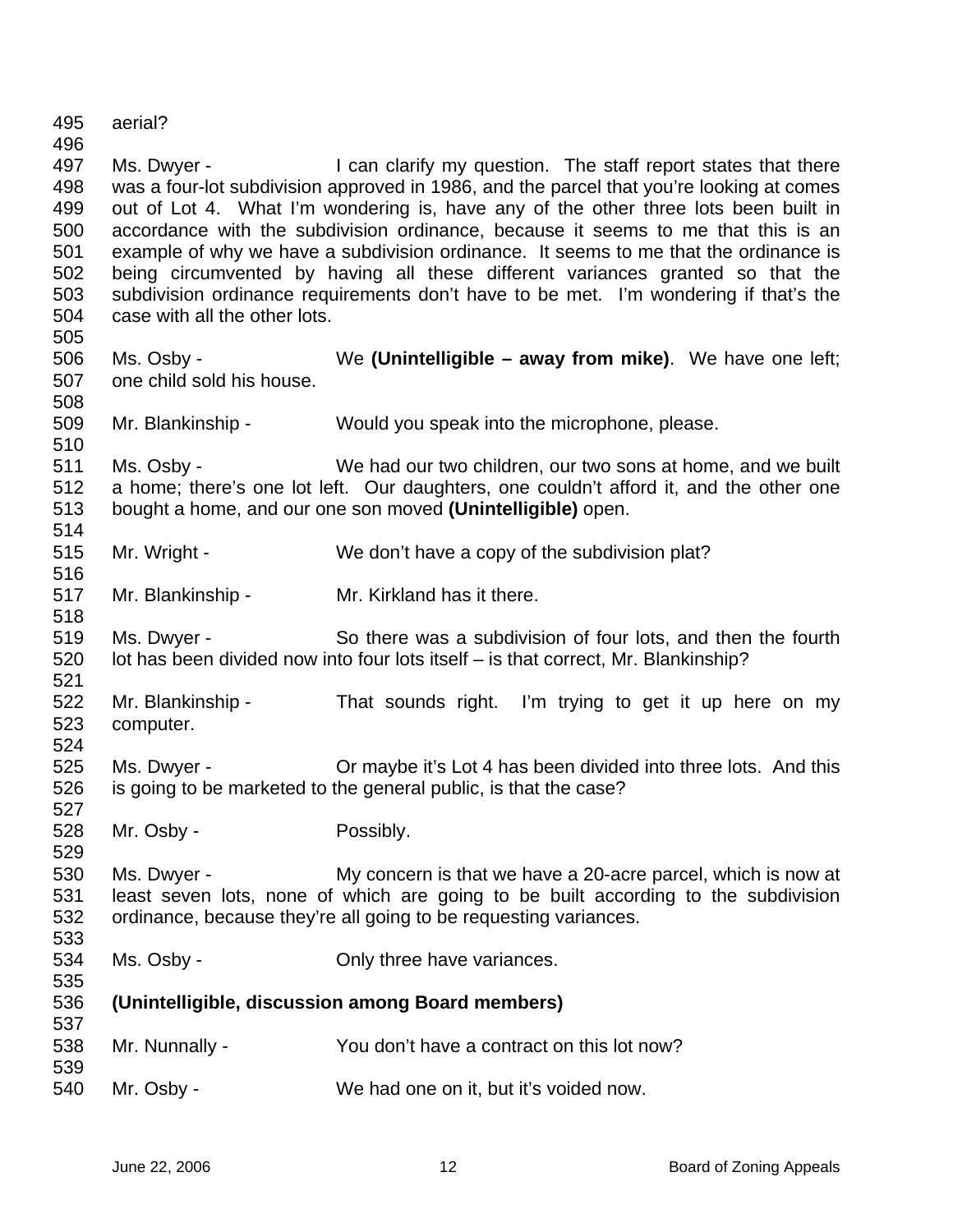| 541        |                                            |                                                                                            |
|------------|--------------------------------------------|--------------------------------------------------------------------------------------------|
| 542        | Mr. Kirkland -                             | How come this wasn't put in the subdivision?                                               |
| 543        |                                            |                                                                                            |
| 544        | Ms. Osby -                                 | Because (Unintelligible).                                                                  |
| 545        |                                            |                                                                                            |
| 546        | Ms. Dwyer -                                | So Mr. Blankinship, when this subdivision was approved,                                    |
| 547        | stem lots were permissible?                |                                                                                            |
| 548<br>549 | Mr. Blankinship -                          | Yes ma'am.                                                                                 |
| 550        |                                            |                                                                                            |
| 551        | Ms. Dwyer -                                | So this is no longer a family division then, because it is not                             |
| 552        |                                            | for your daughter? It doesn't appear that the other three lots have been built on, or      |
| 553        |                                            | maybe one of them has, from the aerial photograph anyway.                                  |
| 554        |                                            |                                                                                            |
| 555        | Ms. Osby -                                 | All three lots are built on, our two sons, our lot, and the last                           |
| 556        | lot.                                       |                                                                                            |
| 557        |                                            |                                                                                            |
| 558        | Ms. Dwyer -                                | I'm not talking about Lot 4 in the subdivision. I'm talking                                |
| 559        |                                            | about the original subdivision $-$ there were four lots, and you've now divided Lot 4 in   |
| 560        | three ways.                                |                                                                                            |
| 561        |                                            |                                                                                            |
| 562        | Ms. Osby -                                 | We're trying to divide it into the fourth way.                                             |
| 563        |                                            |                                                                                            |
| 564        | Ms. Dwyer -                                | You're trying to divide Lot 4 into four lots.                                              |
| 565        |                                            |                                                                                            |
| 566        | Mr. Osby -                                 | It's been divided, surveyed, it perks                                                      |
| 567        |                                            |                                                                                            |
| 568<br>569 | Ms. Osby -                                 | And we've been paying separate taxes (Unintelligible).                                     |
| 570        | Ms. Harris -                               | Separate taxes on how many portions is that, of Lot 4?                                     |
| 571        |                                            |                                                                                            |
| 572        | Ms. Osby -                                 | Our house, we pay separate taxes from the one that we                                      |
| 573        | want to do something with.                 |                                                                                            |
| 574        |                                            |                                                                                            |
| 575        | Ms. Harris -                               | But the tax on this portion that you're talking about is taxed                             |
| 576        |                                            | on a non-buildable site, right? Isn't that taxed differently, because it's considered non- |
| 577        | buildable if you don't have road frontage. |                                                                                            |
| 578        |                                            |                                                                                            |
| 579        | Mr. Osby -                                 | Not that we know of. It doesn't say anything on the tax                                    |
| 580        | records.                                   |                                                                                            |
| 581        |                                            |                                                                                            |
| 582        | Mr. Kirkland -                             | Mr. Blankinship, could I ask you a question while you're                                   |
| 583        |                                            | flipping through the drawings? Lot 4 was split the first time. Why wasn't it required to   |
| 584        | be numbered Lot 5 in the subdivision?      |                                                                                            |
| 585        |                                            |                                                                                            |
| 586        | Mr. O'Kelly -                              | Mr. Kirkland, this is a family division, which is exempt from                              |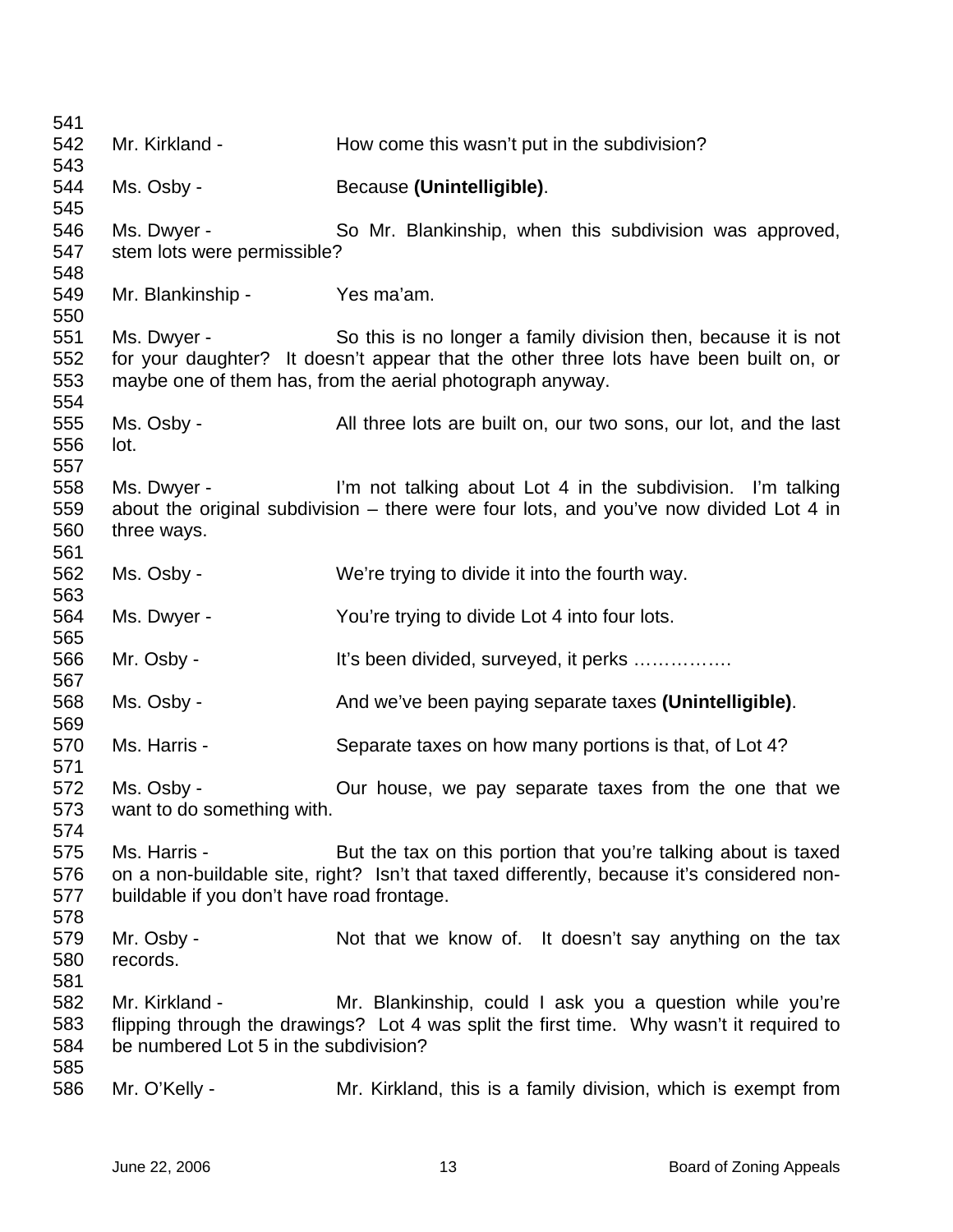| 587<br>588<br>589        | the property.                                                       | subdivision requirements. So all of the divisions that Mr. Osby has made on his lot have<br>been for family members, and his daughter just decided that she didn't want to live on |
|--------------------------|---------------------------------------------------------------------|------------------------------------------------------------------------------------------------------------------------------------------------------------------------------------|
| 590<br>591<br>592<br>593 | Mr. Kirkland -<br>lot, is that correct?                             | So as I understand it, this is not part of the family on this last                                                                                                                 |
| 594<br>595<br>596        | Ms. Osby -<br>his place. His wife left him, and he lost everything. | There's nobody on the last lot, but our son has already sold                                                                                                                       |
| 597<br>598<br>599        | Mr. O'Kelly -<br>decided she didn't want to live on the property.   | But the intent of this division was for their daughter, and she                                                                                                                    |
| 600<br>601               | Ms. Dwyer -                                                         | So we're no longer talking about a family division.                                                                                                                                |
| 602<br>603               | Mr. O'Kelly -                                                       | It was intended to be a family division, but yes, it's no longer.                                                                                                                  |
| 604<br>605<br>606<br>607 | Ms. Dwyer -<br>be complied with.                                    | Mr. O'Kelly, just to clarify, because it was divided, and at that<br>time it was intended to be a family division, the subdivision ordinance does not have to                      |
| 608<br>609               | Mr. O'Kelly -                                                       | That's correct.                                                                                                                                                                    |
| 610<br>611               | Ms. Dwyer -                                                         | So that exemption, so to speak, would still hold at this point.                                                                                                                    |
| 612<br>613               | Mr. O'Kelly -                                                       | I would think so.                                                                                                                                                                  |
| 614<br>615               | Mr. Wright -                                                        | When was it divided? How long ago was this lot divided?                                                                                                                            |
| 616<br>617<br>618        | Ms. Osby -<br>1999.                                                 | 1999. 1989, for the first, but we divided it for our daughter in                                                                                                                   |
| 619<br>620               | Mr. Wright -                                                        | So this last lot was set apart in 1999?                                                                                                                                            |
| 621<br>622<br>623        | Mr. Osby -<br>directly behind it to the left.                       | It was set apart with one other lot, the lot that's kind of                                                                                                                        |
| 624<br>625<br>626        | Ms. Dwyer -<br>and 1.2 acres. That's what we're talking about?      | The staff report says 2002 the additional lots of 4.7 acres                                                                                                                        |
| 627<br>628               | Mr. Osby -                                                          | Yes ma'am, that's the one.                                                                                                                                                         |
| 629<br>630               | Mr. Dwyer -                                                         | That's what we're talking about?                                                                                                                                                   |
| 631<br>632               | Mr. Wright -                                                        | Don't we have some requirement of five years, in a family<br>subdivision, that you couldn't sell the property within five years - where do I remember                              |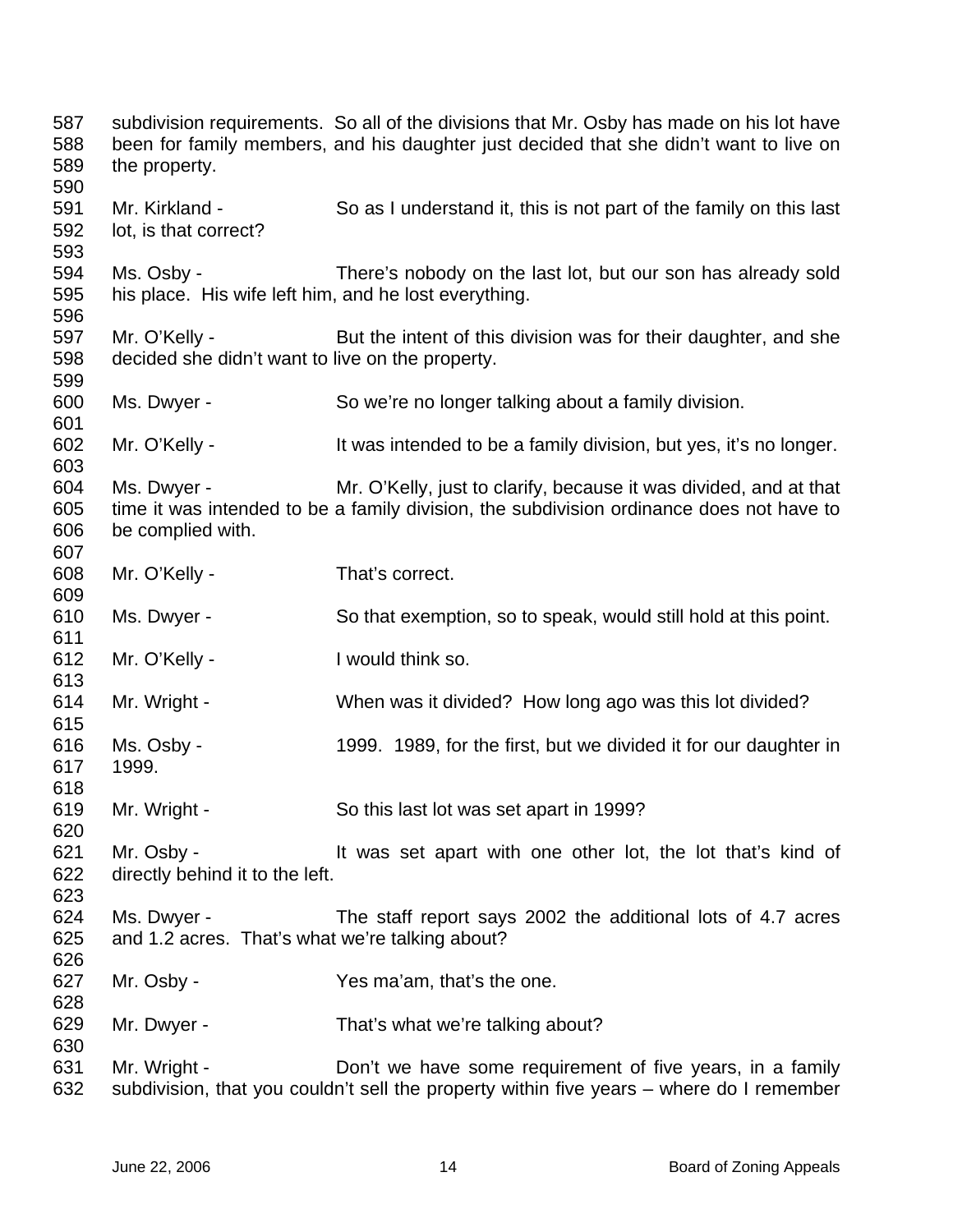| 633<br>634                                           | that?                                                       |                                                                                                                                                                                                                                                                                                                                                                                                                                                                                                                                                                                                             |
|------------------------------------------------------|-------------------------------------------------------------|-------------------------------------------------------------------------------------------------------------------------------------------------------------------------------------------------------------------------------------------------------------------------------------------------------------------------------------------------------------------------------------------------------------------------------------------------------------------------------------------------------------------------------------------------------------------------------------------------------------|
| 635                                                  | Mr. Blankinship -                                           | You started using that just recently.                                                                                                                                                                                                                                                                                                                                                                                                                                                                                                                                                                       |
| 636                                                  |                                                             |                                                                                                                                                                                                                                                                                                                                                                                                                                                                                                                                                                                                             |
| 637<br>638                                           | Ms. Dwyer -                                                 | Are we putting in our standard conditions now?                                                                                                                                                                                                                                                                                                                                                                                                                                                                                                                                                              |
| 639<br>640<br>641<br>642<br>643                      | homes.                                                      | Mr. Blankinship - Chi family divisions. It does not appear on this case because<br>we're not treating this as a family division. Mr. Chairman, if I could ask one question. Is<br>there a particular reason you chose to have several gravel driveways running parallel to<br>each other just a few feet apart, rather than building one shared driveway for all these                                                                                                                                                                                                                                      |
| 644<br>645<br>646<br>647                             | Ms. Osby -<br>subdivide it.                                 | That's the way the County laid it out when we applied to                                                                                                                                                                                                                                                                                                                                                                                                                                                                                                                                                    |
| 648<br>649                                           | Ms. Dwyer -                                                 | Is that because they are stem lots?                                                                                                                                                                                                                                                                                                                                                                                                                                                                                                                                                                         |
| 650<br>651                                           | Ms. Osby -                                                  | Flag lots is what they used to call them.                                                                                                                                                                                                                                                                                                                                                                                                                                                                                                                                                                   |
| 652<br>653<br>654                                    |                                                             | Mr. Blankinship - I found it very surprising when we went out there.<br>We<br>actually turned in the wrong driveway. We only missed by about fifteen feet.                                                                                                                                                                                                                                                                                                                                                                                                                                                  |
| 655<br>656                                           | Ms. Osby -<br>They were called flag lots back in the '80's. | Yes, they took pictures of the next-door neighbors' driveway.                                                                                                                                                                                                                                                                                                                                                                                                                                                                                                                                               |
| 657<br>658<br>659<br>660<br>661                      | Mr. Nunnally -                                              | Any other questions from the Osbys. Is anyone here in<br>opposition to this case? Hearing none, that concludes the case. Thank you for coming.<br>A-26-2006, Jerry and Nancy Osby. Do I hear a motion?                                                                                                                                                                                                                                                                                                                                                                                                      |
| 662<br>663<br>664<br>665<br>666<br>667<br>668<br>669 | Ms. Dwyer -                                                 | I move that we deny, and the reason is, that this property<br>was a 20-acre parcel, and subdivided into four lots, and then the fourth lot has<br>ostensibly been divided yet another time into four smaller lots. I think that this kind of<br>division circumvents the Subdivision Ordinance and creates substandard lots that are<br>going to be problematic down the road in the County. This is also not a family<br>subdivision; it's going to be offered to a member of the public who is unrelated. I think<br>offering these kinds of substandard lots is something that we shouldn't proliferate. |
| 670<br>671                                           | Ms. Harris -                                                | I second the motion.                                                                                                                                                                                                                                                                                                                                                                                                                                                                                                                                                                                        |
| 672<br>673<br>674                                    | Mr. Nunnally-<br>All in favor say aye. All those opposed?   | Motion by Ms. Dwyer that it be denied; second by Ms. Harris.                                                                                                                                                                                                                                                                                                                                                                                                                                                                                                                                                |
| 675<br>676<br>677<br>678                             |                                                             | After an advertised public hearing and on a motion by Ms. Dwyer, seconded by Ms.<br>Harris, that the Board deny application A-26-2006 for a variance to build a one-family<br>dwelling at 4802 Charles City Road (AASBE Estates) (Parcel 837-700-9842).                                                                                                                                                                                                                                                                                                                                                     |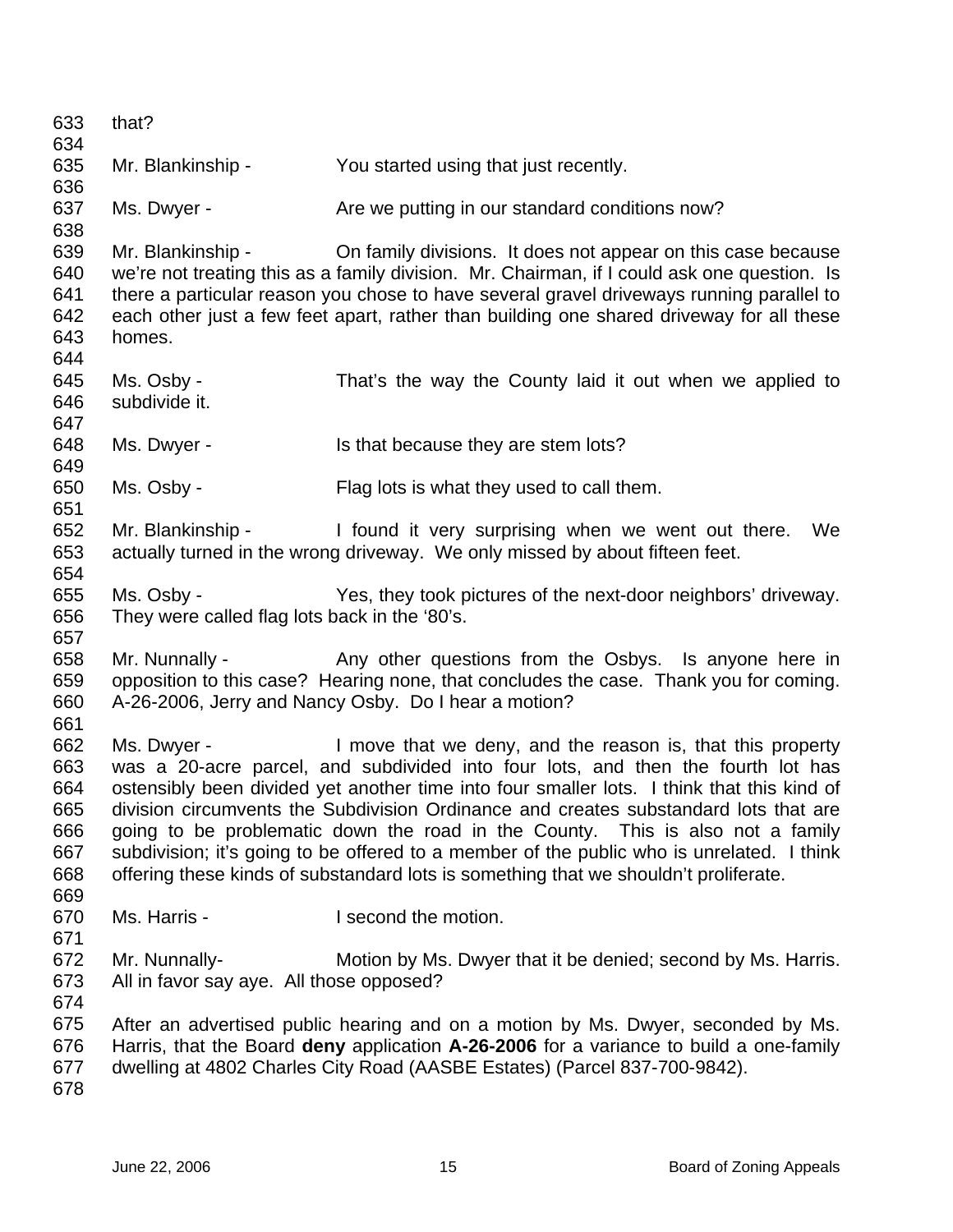| 679<br>680                             | Affirmative:<br>Negative:                    | Dwyer, Harris,<br>Kirkland, Nunnally, Wright                                                                                                                                                                                                                                                                                                          | $\overline{2}$<br>$\ensuremath{\mathsf{3}}$ |
|----------------------------------------|----------------------------------------------|-------------------------------------------------------------------------------------------------------------------------------------------------------------------------------------------------------------------------------------------------------------------------------------------------------------------------------------------------------|---------------------------------------------|
| 681<br>682                             | Absent:                                      |                                                                                                                                                                                                                                                                                                                                                       | $\overline{0}$                              |
| 683<br>684                             | Mr. Nunnally -                               | Not enough to carry the denial. Do I hear another motion?                                                                                                                                                                                                                                                                                             |                                             |
| 685<br>686                             | Mr. Kirkland -                               | I move that we approve it.                                                                                                                                                                                                                                                                                                                            |                                             |
| 687<br>688<br>689                      | Mr. Nunnally -<br>second?                    | Motion by Mr. Kirkland that we approve it. Do I hear a                                                                                                                                                                                                                                                                                                |                                             |
| 690<br>691                             | Mr. Wright -                                 | Second.                                                                                                                                                                                                                                                                                                                                               |                                             |
| 692<br>693                             | Mr. Nunnally -                               | Second by Mr. Wright.                                                                                                                                                                                                                                                                                                                                 |                                             |
| 694<br>695<br>696                      | Mr. Blankinship -<br>please.                 | Would you state the basis of the motion for the record,                                                                                                                                                                                                                                                                                               |                                             |
| 697<br>698<br>699<br>700<br>701<br>702 | Mr. Kirkland -<br>without the variance.      | It was made in good faith as a family division. I can't help<br>that the woman's backed out of the deal later on. I don't know why she didn't live there,<br>but I don't see that it can go any further. It's now over with, and I don't think there will<br>be any problem in the future in this area. You can't have reasonable use of the property |                                             |
| 703<br>704<br>705<br>706<br>707        | Ms. Dwyer -<br>into another lot.             | To respond to that, I think there is reasonable use of the<br>property; they just wouldn't have eight lots, divided from the original 20. So I think there<br>is reasonable use of the property taken as a whole, and this property could be explored                                                                                                 |                                             |
| 708<br>709<br>710                      | Mr. Kirkland -<br>Lot 4, correct?            | But Lot 4 has been divided – this will be the fourth division of                                                                                                                                                                                                                                                                                      |                                             |
| 711<br>712                             | Mr. Blankinship -                            | Yes.                                                                                                                                                                                                                                                                                                                                                  |                                             |
| 713<br>714<br>715                      | Ms. Dwyer -<br>denied, it would be six lots. | So there are seven lots out of the twenty acres; if it were                                                                                                                                                                                                                                                                                           |                                             |
| 716<br>717<br>718                      | Mr. Nunnally -<br>wanted the larger lots.    | The girls wanted a smaller lot, the daughter, and the sons                                                                                                                                                                                                                                                                                            |                                             |
| 719<br>720                             | Mr. Kirkland -                               | I'll stick with my motion.                                                                                                                                                                                                                                                                                                                            |                                             |
| 721<br>722                             | Mr. Nunnally -                               | All in favor, say aye. Opposed. It's been approved.                                                                                                                                                                                                                                                                                                   |                                             |
| 723<br>724                             |                                              | After an advertised public hearing and on a motion by Mr. Kirkland, seconded by Mr.<br>Wright, the Board granted application A-26-2006 for a variance to build a one-family                                                                                                                                                                           |                                             |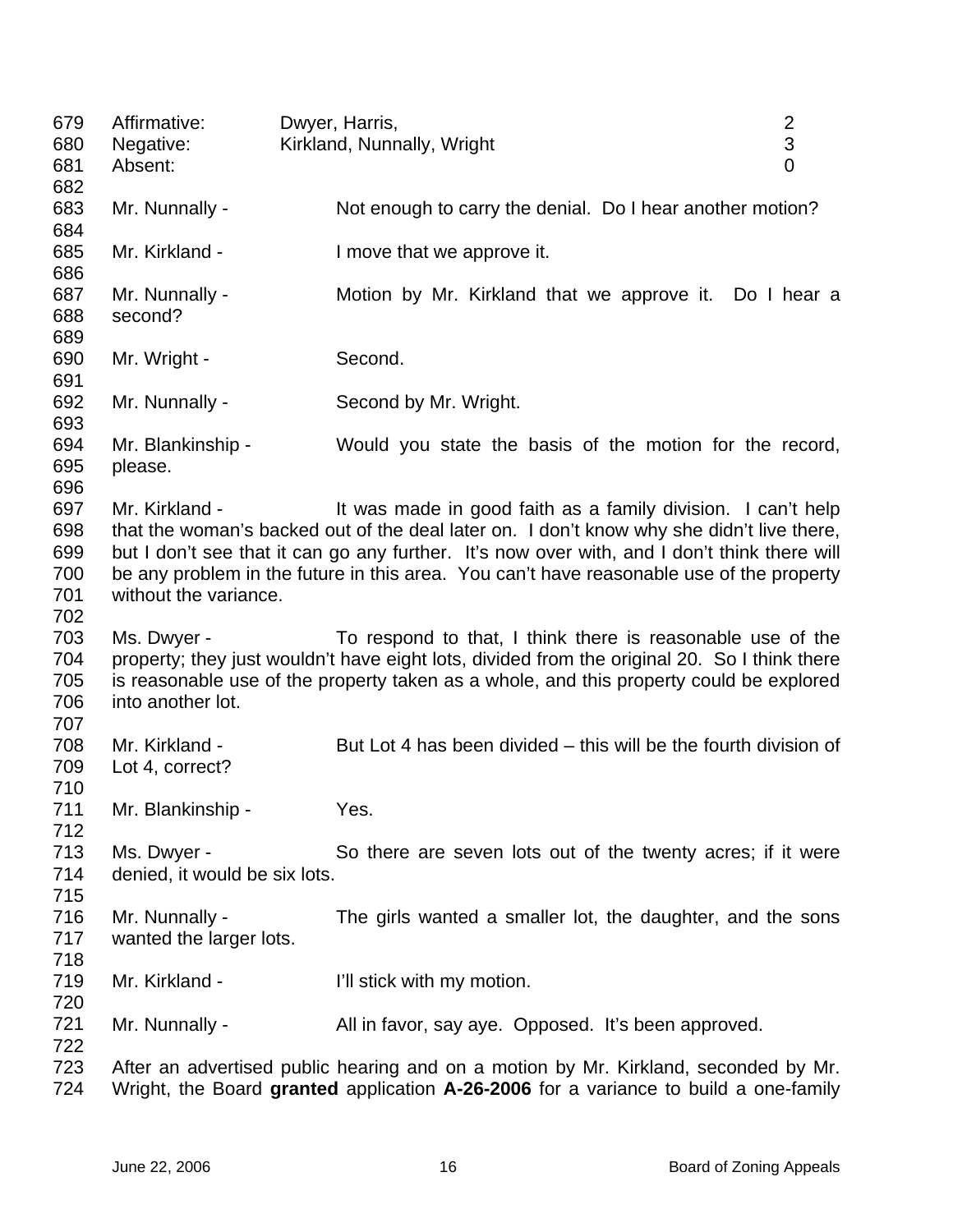| 725<br>726<br>727                             |                                                                                                                                                                                                                                                                                                                                                                                                                                        | dwelling at 4802 Charles City Road (AASBE Estates) (Parcel 837-700-9842).<br>Board granted the variance subject to the following conditions:                                                                                                                                                                                                                                                                   | The                                   |
|-----------------------------------------------|----------------------------------------------------------------------------------------------------------------------------------------------------------------------------------------------------------------------------------------------------------------------------------------------------------------------------------------------------------------------------------------------------------------------------------------|----------------------------------------------------------------------------------------------------------------------------------------------------------------------------------------------------------------------------------------------------------------------------------------------------------------------------------------------------------------------------------------------------------------|---------------------------------------|
| 728<br>729<br>730                             | 1.                                                                                                                                                                                                                                                                                                                                                                                                                                     | This variance applies only to the public street frontage requirement. All other<br>applicable regulations of the County Code shall remain in force.                                                                                                                                                                                                                                                            |                                       |
| 731<br>732<br>733<br>734<br>735               | 2.<br>of a well location.                                                                                                                                                                                                                                                                                                                                                                                                              | Approval of this request does not imply that a building permit will be issued.<br>Building permit approval is contingent on Health Department requirements, including,<br>but not limited to, soil evaluation for a septic drainfield and reserve area, and approval                                                                                                                                           |                                       |
| 736<br>737<br>738<br>739<br>740               | 3.<br>water quality standards.                                                                                                                                                                                                                                                                                                                                                                                                         | At the time of building permit application, the applicant shall submit the<br>necessary information to the Department of Public Works to ensure compliance with the<br>requirements of the Chesapeake Bay Preservation Act and the code requirements for                                                                                                                                                       |                                       |
| 741<br>742<br>743                             | 4.                                                                                                                                                                                                                                                                                                                                                                                                                                     | The applicant shall present proof with the building permit application that a legal<br>access to the property has been obtained.                                                                                                                                                                                                                                                                               |                                       |
| 744<br>745<br>746<br>747                      | 5.                                                                                                                                                                                                                                                                                                                                                                                                                                     | The owners of the property, and their heirs or assigns, shall accept responsibility<br>for maintaining access to the property until such a time as the access is improved to<br>County standards and accepted into the County road system for maintenance.                                                                                                                                                     |                                       |
| 748<br>749<br>750<br>751                      | Affirmative:<br>Negative:<br>Absent:                                                                                                                                                                                                                                                                                                                                                                                                   | Kirkland, Nunnally, Wright<br>Dwyer, Harris,                                                                                                                                                                                                                                                                                                                                                                   | 3<br>$\overline{c}$<br>$\overline{0}$ |
| 752<br>753<br>754<br>755<br>756<br>757        | The Board granted this request, as it found from the evidence presented that, due to the<br>unique circumstances of the subject property, strict application of the County Code<br>would produce undue hardship not generally shared by other properties in the area, and<br>authorizing this variance will neither cause a substantial detriment to adjacent property<br>nor materially impair the purpose of the zoning regulations. |                                                                                                                                                                                                                                                                                                                                                                                                                |                                       |
| 758<br>759                                    | Mr. Nunnally -                                                                                                                                                                                                                                                                                                                                                                                                                         | Next case, Mr. Blankinship.                                                                                                                                                                                                                                                                                                                                                                                    |                                       |
| 760<br>761<br>762<br>763<br>764<br>765<br>766 | A-27-2006                                                                                                                                                                                                                                                                                                                                                                                                                              | JOHN K. PALMER requests a variance from Section 24-94 to build<br>an addition at 8304 Lydell Drive (Glenhills) (Parcel 776-754-0595),<br>zoned R-3, One-family Residence District (Brookland). The rear<br>yard setback is not met. The applicant proposes 28 feet rear yard<br>setback, where the Code requires 40 feet rear yard setback. The<br>applicant requests a variance of 12 feet rear yard setback. |                                       |
| 767<br>768                                    | Mr. Nunnally -                                                                                                                                                                                                                                                                                                                                                                                                                         | Is anyone else here interested in this case? If so, would you<br>please stand and raise your right hand?                                                                                                                                                                                                                                                                                                       |                                       |
| 769<br>770                                    | Mr. Blankinship -                                                                                                                                                                                                                                                                                                                                                                                                                      | Do you swear that the testimony you are about to give is the                                                                                                                                                                                                                                                                                                                                                   |                                       |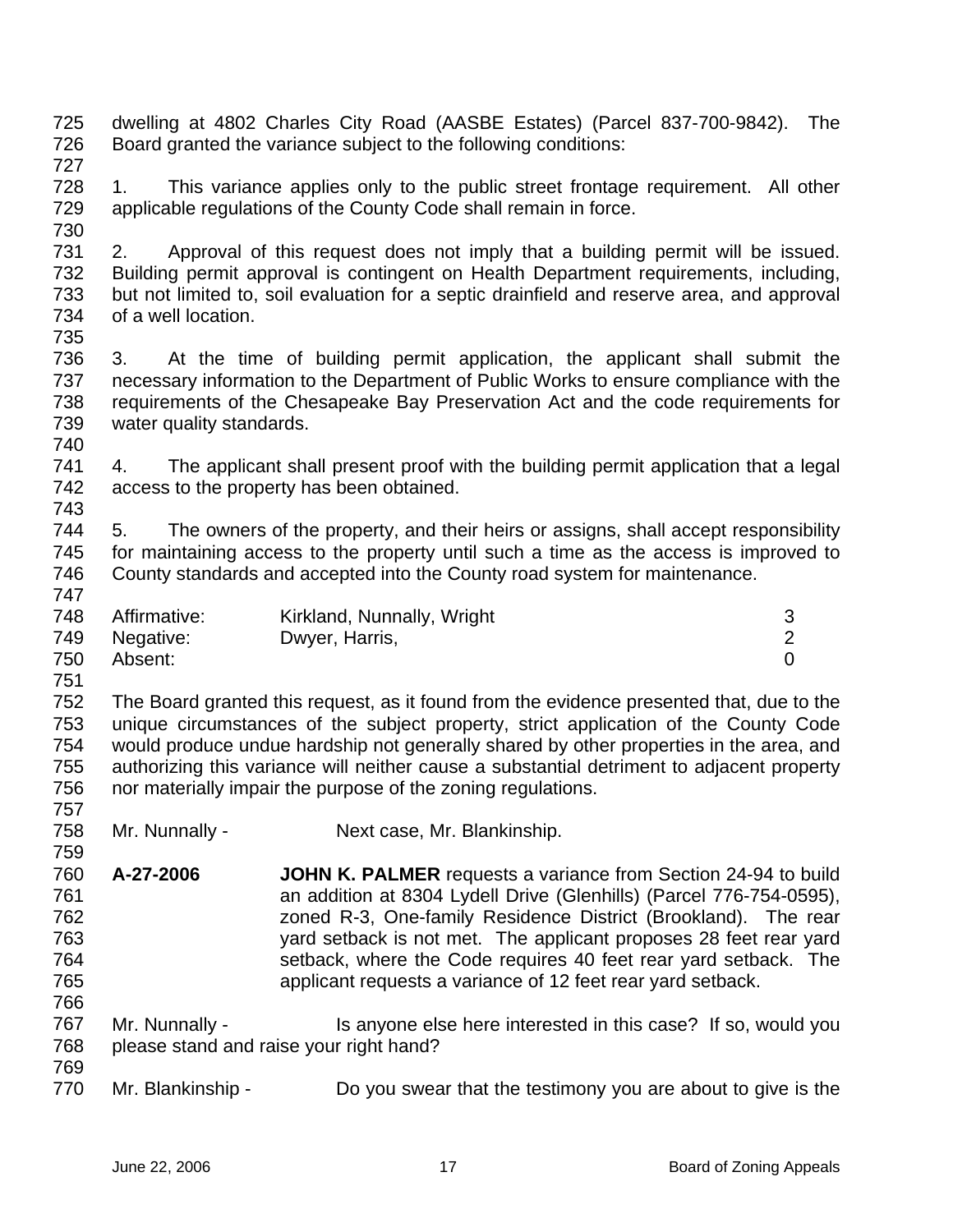771 772 773 774 775 776 777 778 779 780 781 782 783 784 785 786 787 788 789 790 791 792 793 794 795 796 797 798 799 800 801 802 803 804 805 806 807 808 809 810 811 812 813 814 815 816 truth, the whole truth, and nothing but the truth, so help you God? Mr. Palmer - The I do. I am John K. Palmer. I'm requesting a permit for my rear yard setback of 11 feet so I can build a bedroom for my daughter. Mr. Kirkland - Mr. Palmer, when you went to the County Permit Center to apply for this permit, were you instructed about the Cochran vs. Fairfax case? Mr. Palmer - Yes sir, that was all given to me on the form; that was all in writing. I'm well aware. Mr. Kirkland - I just wanted to make sure you were well aware of it before you applied for the variance. Mr. Palmer - Yes sir, they were very helpful up there. Ms. Harris - Mr. Palmer, is it possible for you to construct these facilities without using the twelve feet prohibited area? In other words, do you have ultimate plans that could be drawn that would accommodate your handicapped daughter and not violate? Mr. Palmer - No, on the right side of my home at the rear, where I want to build the bedroom, it's the 40-foot setback. That doesn't allow me to come but seven feet from my back wall, where I could not build a room. That's about the only place on the back that I could have a room. Five other homes on my side of the street have a bedroom or addition on that side of the home, and I really didn't think it was going to be any difficulty. I got three estimates from builders, and one of them told me that I'd better come up to the Planning Department to check, because he thought the rear yard setback wouldn't allow me to come far enough from the right back side of my home. Ms. Dwyer - That was a good builder. That was good advice that you received on that. Mr. Palmer - The looking at the yard, the average person has plenty of room. Ms. Dwyer - And it looks from the aerial photograph like some of the other houses in your neighborhood have deeper back yards than you do. Mr. Palmer - The Unit think my garage was unusual, but the gentleman's house at 2248, his back yard comes into almost a triangle and about my property line, that's where the left side of the triangle starts, so as it gets to the front, it comes over and narrows it. Mr. Wright - When was your house built?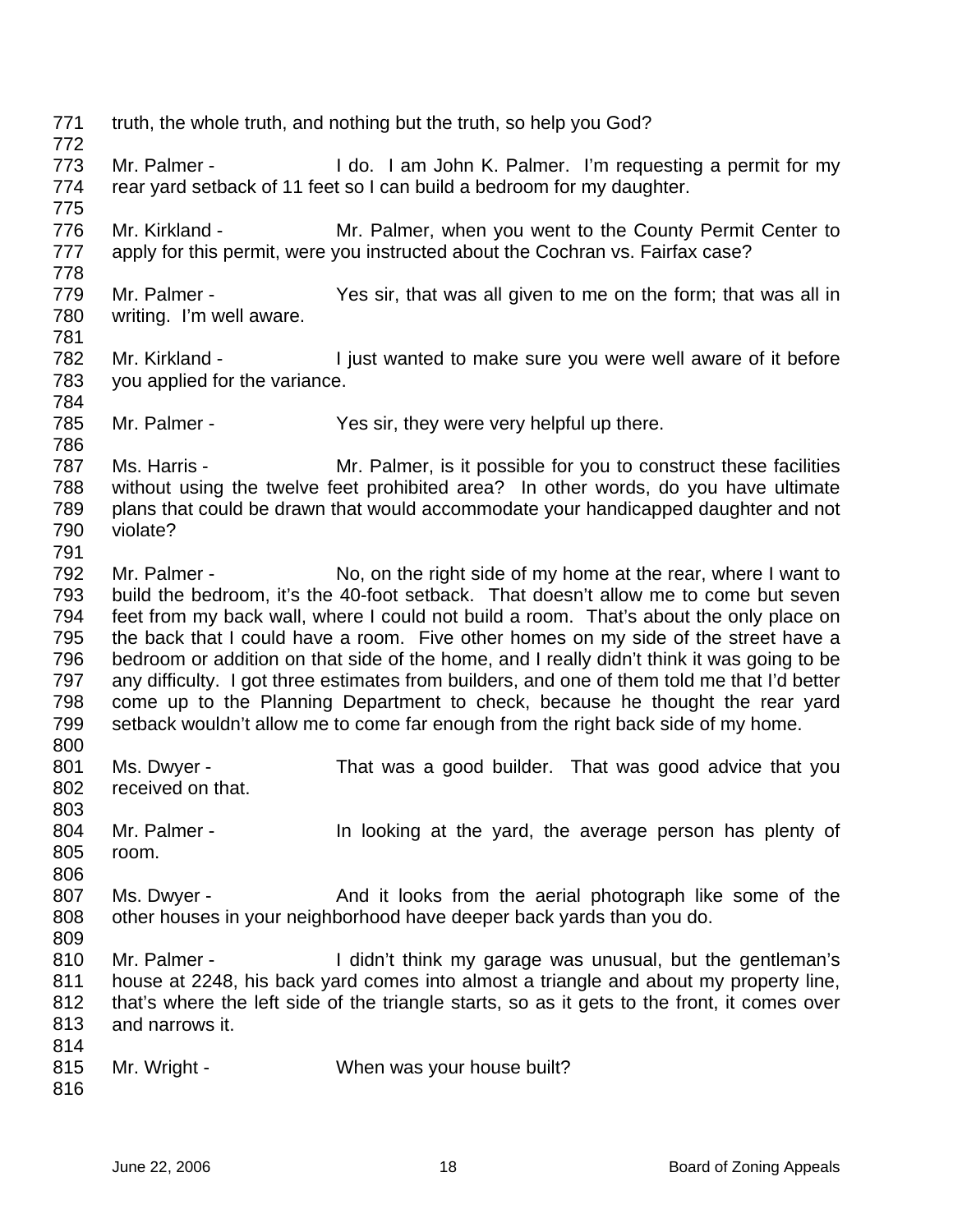817 818 819 820 821 822 823 824 825 826 827 828 829 830 831 832 833 834 835 836 837 838 839 840 841 842 843 844 845 846 847 848 849 850 851 852 853 854 855 856 857 858 859 860 861 862 Mr. Palmer - It was built in '72, and we moved in April 26, 1973. Mr. Wright - So you've had the enjoyment of this house all those years? Mr. Palmer - Yes sir, going on 34 years now. Mr. Nunnally - Mr. Palmer, I hate to ask you this question, but how long has your daughter been handicapped? Mr. Palmer - She'll be 47 the  $6<sup>th</sup>$  of next month, and she was born with cerebral palsy, and retarded, so from birth. Mr. Nunnally - Is there any opposition to this request? Any other questions for Mr. Palmer? Hearing none, that completes the case. Thank you for coming. A-27- 2006. Mr. Kirkland - I move we deny, the reason being that Mr. Palmer's had reasonable use of the property since 1973 and under the Cochran vs. Fairfax case, that's why I make the motion to deny. Mr. Wright - We don't have the authority to consider the case. I'll second the motion. Mr. Nunnally - Motion from Mr. Kirkland that we deny; second by Mr. Wright. All in favor say aye. Opposed – aye. Mr. Kirkland - Mr. Blankinship, I would like to make a comment. Under the form that was in the file, that Mr. Palmer signed, could it be made a little more "people friendly." Mr. Wright - I don't think he understood that. Mr. Blankinship - Oh, they describe it in great detail. Mr. Kirkland - It just didn't show that on the paper. Mr. Wright - The Muslim state a lawyer to read that statement, to understand it. He didn't understand it when I asked him. Mr.<br>Blankinship -I remember speaking with him myself; he understood it. Mr. Nunnally, did you vote in opposition to the motion? Mr. Nunnally - Right. I voted against it. He said he'd had good use of that house all these years, and he's got a handicapped child ever since she was born; I don't see where he had good use of it.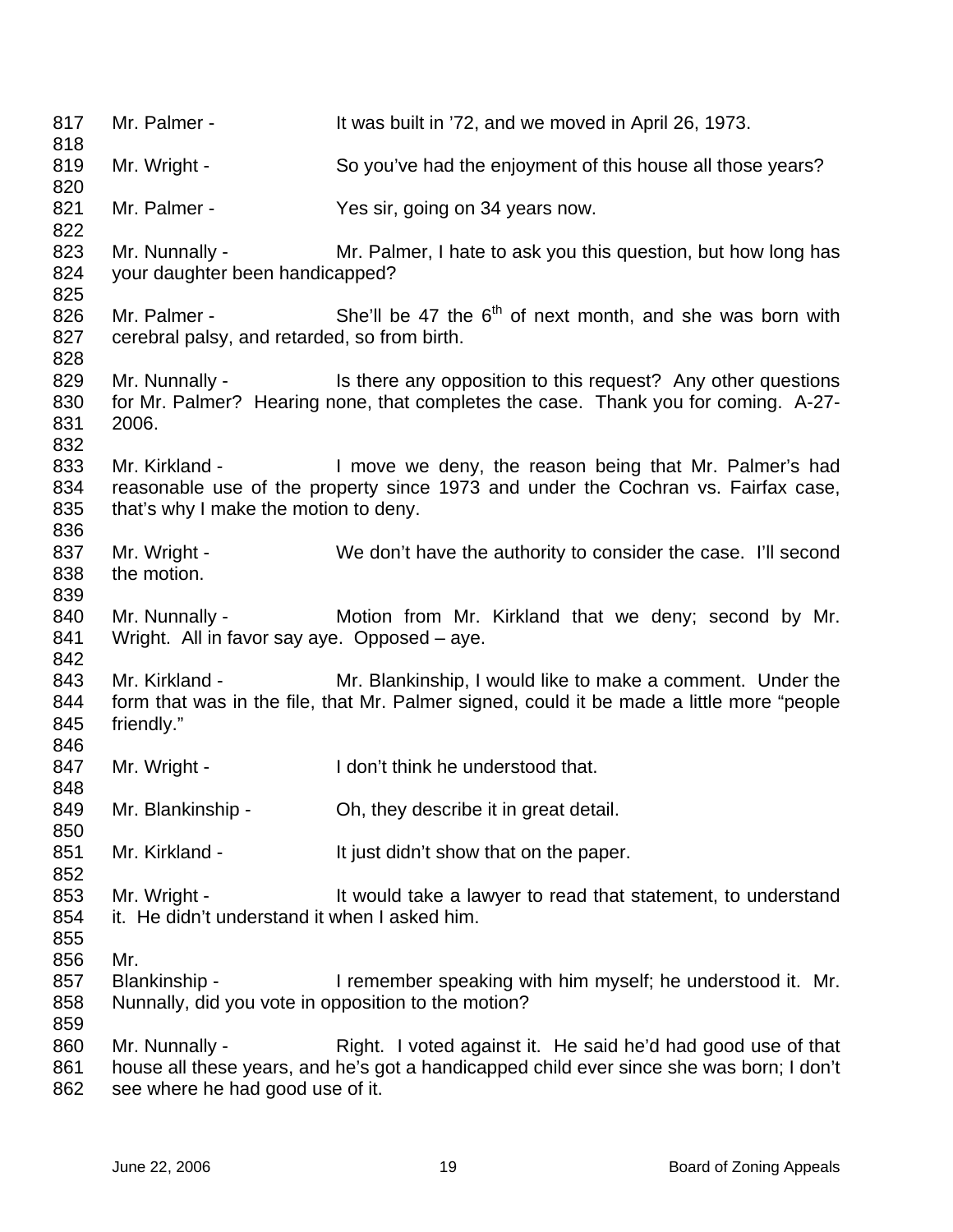863 864 865 866 867 868 869 870 871 872 873 874 875 876 877 878 879 880 881 882 883 884 885 886 887 888 889 890 891 892 893 894 895 896 897 898 899 900 901 902 903 904 905 906 907 908 Ms. Dwyer - So you agree that it should be denied? Mr. Nunnally - Yes. Mr. Blankinship - I'm sorry; I thought you voted against the motion. Mr. Wright - I'm sympathetic; I wish we could help, but I don't think we have the authority to do it. I think the Court took that away from us. After an advertised public hearing and on a motion by Mr. Kirkland, seconded by Mr. Wright, the Board **denied** application **A-27-2006** for a variance to build an addition at 8304 Lydell Drive (Glenhills) (Parcel 776-754-0595). Affirmative: Dwyer, Harris, Kirkland, Nunnally, Wright 5 Negative: 0 Absent: 0 The Board denied your request as it found that the property would retain substantial beneficial uses and substantial value without a variance. The Supreme Court of Virginia has determined that a board of zoning appeals may grant a variance only after finding that the zoning ordinance "interferes with all reasonable beneficial uses of the property, taken as a whole" (Cochran v. Fairfax County BZA, 267 Va. 756 (2004). Mr. Nunnally - Next case, Mr. Blankinship. **A-28-2006 EUGENE I. SEARGENT, SR.** requests a variance from Section 24- 9 to build a one-family dwelling at 1115 Greenview Drive (Parcel 801-707-1459), zoned R-3, One-family Residence District (Varina). The public street frontage requirement is not met. The applicant has 0 feet public street frontage, where the Code requires 50 feet public street frontage. The applicant requests a variance of 50 feet public street frontage. Mr. Nunnally - This anyone else here interested in this case? If so, would you please stand and raise your right hand? Mr. Blankinship - Do you swear that the testimony you are about to give is the truth, the whole truth, and nothing but the truth, so help you God? Mr. Seargent - I do. I am Eugene I. Seargent, Jr., for the record, not Sr. I am here for the variance on an acre and a half parcel that does not have road frontage, but it does have a 50-foot easement. We contracted for this property; it's actually zoned R-3 presently, along with the 50-foot easement. While the R-3 zoning would allow for approximately three building sites, we propose a 3500 square foot home with a driveway coming along that 50-foot easement from Greenview Drive. That particular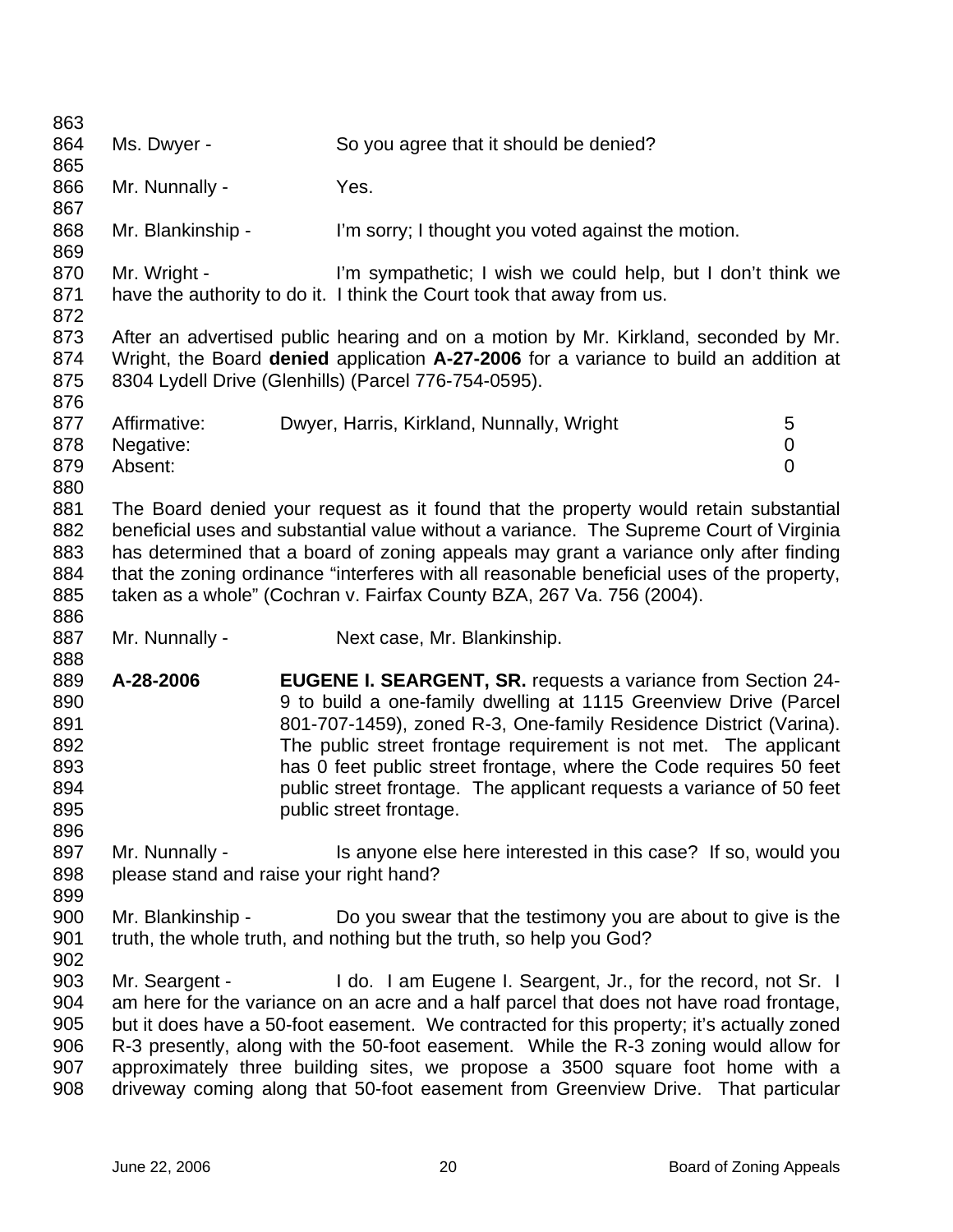909 910 911 912 913 914 915 916 917 piece of property is a historical site, and it is presently on the market for sale. There is an existing private, 20-foot road, off of New Osborne Turnpike, which serves two small, older, rather rough conditioned houses. The particular customer with whom we're working, Mr. and Mrs. Bert Farb, from Louisiana, and other potential customers, have stated that they would not have any interest in this site if we had to go along with an older, private road off of New Osborne. Given the mad rush to make R-3 zonings into as many high density homes as possible, we feel like this one house on this 1.5 acres, and given the size of the house, would certainly maintain the rural nature of the immediate area.

- 918
- 919 920 921 Ms. Harris - Did you say this property, this parcel, is for sale, or were you talking about another property?
- 922 923 924 925 926 927 Mr. Seargent - This particular property I have placed a contract on to purchase, subject to this hearing. The adjoining property to the north, noted on your screen there as 1107, is presently for sale. Coincidently, just to the left, or west of that, you'll see another structure. That 5.7 acres is also presently for sale. It is under contract, subject to an engineering, because it is R-3 zoned, and it is my understanding that they're pursuing 3 to 5 to 7 lots to be built on that particular parcel.
- 928

931

- 929 930 Mr. Blankinship - Did I understand you to say that your contract on this parcel is contingent on the outcome of this morning's hearing?
- 932 933 934 935 936 Mr. Seargent - That is correct. It is surrounded to the south and east by farmland that has been farmed for quite some time, and I believe the young lady behind me is here, probably in protest at this hearing, to my variance. She is the one who owns the property and has no intention of selling any time in any near future. She has made it very clear that she enjoys her privacy.
- 937

- 938 939 940 Mr. Kirkland - What's the distance from the New Osborne Turnpike to the rear of this property? Do you have any idea roughly of how long that is?
- 941 942 943 Mr. Seargent - Based on the numbers I'm now looking at, I can give a good estimate, it appears to be approximately 550 feet to the corner point to the New Osborne Turnpike.
- 944 945 946 947 948 949 950 Ms. Dwyer - If we determine that we have the authority to grant this variance, which is not a given, but assuming that's the case, under the Cochran case, one of the questions we have to answer is whether this variance would be of substantial detriment to adjacent property. Even some of the materials that we have received indicate that it would be of substantial detriment to the unique historical property that's in front of this lot. How do you respond to that?
- 952 953 954 Mr. Seargent - I'm very familiar with that particular historical property, and in addition to it, the property right next door that I just mentioned, that has recently gone for sale, in somewhat of a state of disrepair, but whoever purchases them, I'm assuming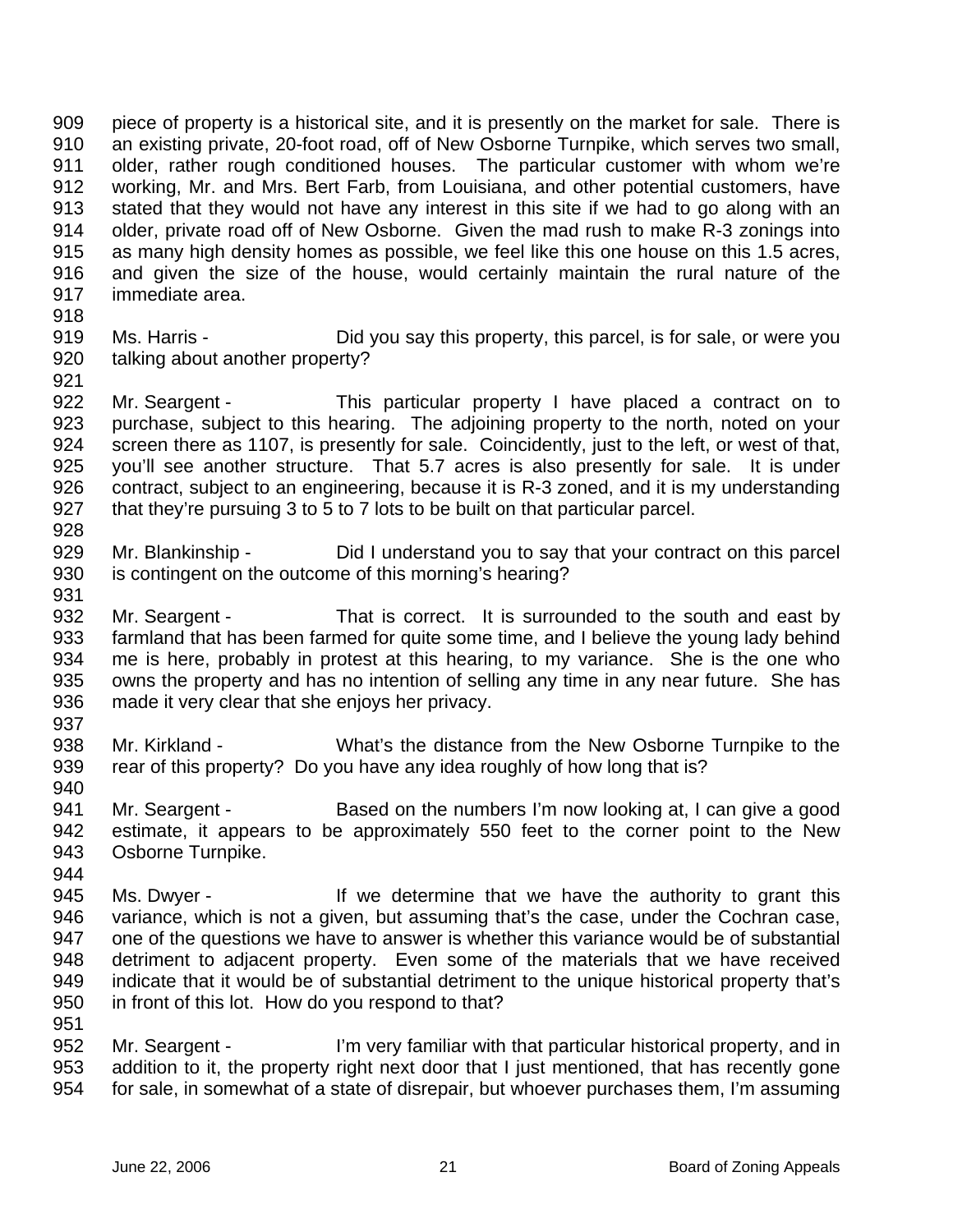955 956 957 958 959 960 961 962 963 964 965 966 967 968 969 970 971 972 973 974 975 976 977 978 979 980 981 982 983 984 985 986 987 988 989 990 991 992 993 994 995 996 997 998 999 1000 would …………………… Ms. Dwyer - I'm only interested in your variance at this point. Mr. Seargent - Yes, but I'm referring to theirs as responding to your question to how it would impact them. There was a particular buyer who was looking at the adjoining site to the north, and that particular buyer, upon hearing, not of this parcel, but of the next-door parcel, being potentially developed into R-3 zoned lots, withdrew their offer to purchase that particular property. I suspicion that might be part of the concern that someone might have placed. In terms of the R-3 zoning of this site, at some point, which everyone is rushing to make these into small lots, that will probably occur, and that will not be a variance case from that point; it would simply be a subdivision case. Ms. Dwyer - The difference in your case is that while any number of adjoining properties may be zoned R-3, they don't need a variance. This particular site needs a variance, so I'm not interested at this point in the other properties. Mr. Seargent - The other approach would have been to put a road in to this site and make it into three buildable lots. That was something I was not interested in doing. Ms. Dwyer - You can't do that without a variance. That's the critical difference. It is zoned R-3, but it cannot be developed without a variance because it doesn't have the appropriate road frontage. Mr. Seargent - The point was, when I first started studying this, that we would actually build a road to serve these lots. It would be a cul-de-sac road, but we vacated that idea, in terms of going with the larger home that would maintain the integrity of the area. Ms. Dwyer - Can you do that with this easement? Where would you build the road? Mr. Seargent - If a road had been built, which I've totally vacated the idea, due to various engineering issues in particular, drainage and sewage, it would have come actually through that five-acre parcel that we've been referring to, to the east of this site, that is now presently under contract with someone else. West, that's correct. Ms. Dwyer - Which parcel is that? And that would come from New Osborne? Mr. Seargent - That particular proposal there would be road frontage lots developed along Greenview, from the corner of New Osborne, down Greenview as I've seen somebody else's proposal, and then a potential new road constructed off of New Osborne and cul-de-saccing into the five-acre parcel just to the south of the existing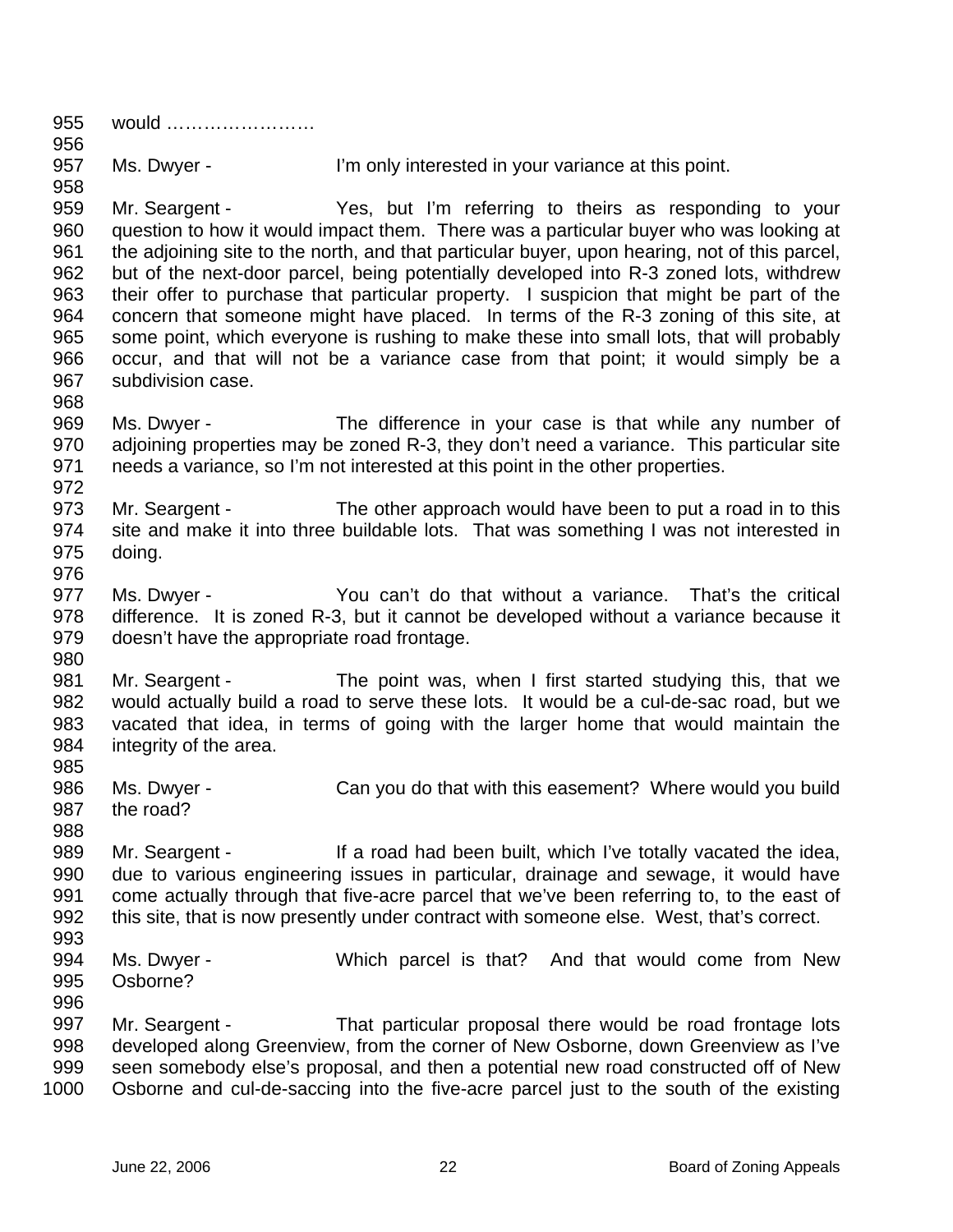1001 1002 1003 1004 1005 1006 1007 1008 1009 1010 1011 1012 1013 home that you see there on the corner of New Osborne and Greenview. The original proposal was for lots to be along this road here, showed approximately three to four lots could be constructed there; then a road was going to be constructed along this section here with a cul-de-sac, and kind of turning, which would have created at that point, eight additional lots. The cost again of engineering costs on that deterred me from that particular site and is where I gained knowledge of this particular parcel when it was placed, just coincidently, for sale. The particular gentleman who owns this does live in Hawaii, and according to his agent, is quite frankly, strapped. I have made some concessions here in the last several weeks, in order to extend my time frame for studying in order to accommodate him, and he needed some cash to get by. I don't know the ins and outs of that, but I was willing to make a change in my offer to accommodate him.

1014 1015 Ms. Dwyer - How do you respond to the concern that a variance granted in this case would be a substantial detriment to the historic property that's in front of it?

1017 1018 1019 1020 1021 1022 1023 1024 Mr. Seargent - I would disagree that that's the case. I would believe that a home of this size, 3500 square feet, well constructed by a quality builder, would in fact enhance. In fact this particular customer, the Farbs, from Louisiana, they are just intrigued by the nature of that particular historical home. As you look at your picture, the front porch is where I'm noting now. That is the front porch facing my site. My customer's concept was that there's a bunch of beautiful magnolia trees in this area here, and their point was, in fact, that this would be something conducive to what they're familiar with and used to from the South.

1026 1027 1028 Mr. Wright - I think their concern mostly is about the easement barrier. Some of the information we have, there's some ruins in the easement area, sheds or something that would be disturbed.

1030 Mr. Seargent - There is a disturbed shed presently there.

1032 1033 1034 Mr. Wright - I see. It looks like the easement line goes right through that shed, doesn't it?

- 1035 1036 Mr. Seargent - That shed, this picture doesn't reflect it, the existing shed that is there is in a very disturbed state.
- 1038 1039 1040 1041 Mr. Wright - Some of the materials I've read, the opposition states that the use of that easement area would be the thing that would adversely affect the historic value of their home and whatever they want to do with it.

| 1042<br>1043 | Mr. Seargent - | I probably couldn't comment on that.                      |
|--------------|----------------|-----------------------------------------------------------|
| 1044<br>1045 | Mr. Wright -   | Can you address that?                                     |
| 1046         | Mr. Seargent - | I've been selling real estate 28 years, and I can clearly |

1016

1025

1029

1031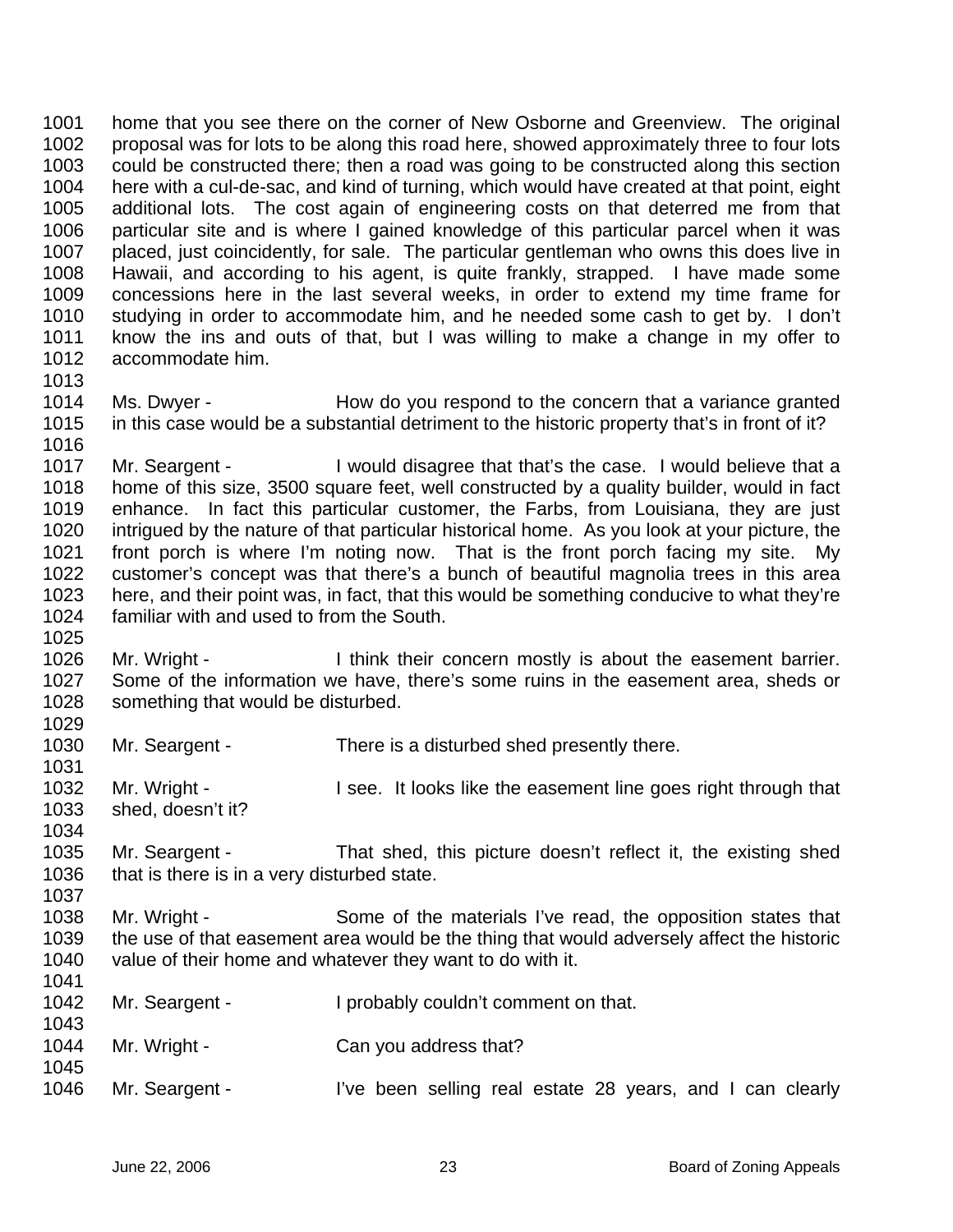1047 1048 1049 1050 understand that when someone is putting a road next to your home, that does have an impact, although some people think that the corner lots are desirable, so I'm not sure that I could speak to their concerns. I do know that the property next door had created grave concern for this particular site that we're referring to.

1052 Mr. Wright - What width driveway do you anticipate that you'd have?

1054 1055 1056 1057 1058 1059 1060 1061 Mr. Seargent - The granted easement, according to the contract that we've executed in the court records, identify that I would be purchasing that fifty-foot easement off of Greenview, and it would be my intent, based on everyone who has seen the site, that is the direction that they would prefer to see a road come in. The twenty-foot road to the south, it is just a dirt road; it's in very much disrepair, and the two homes along it are in very much disrepair. One of them is just starting to do some work on. I have not approached those individuals; I don't even know who owns that particular road.

1063 1064 1065 Mr. Wright - My question was, what width driveway would you need to access your property along your easement? You wouldn't build a 50-foot driveway?

1066 1067 1068 1069 1070 1071 1072 Mr. Seargent - No sir. I would think a 20-foot would be all. It would be a gravel drive, cut and cleaned, to the center line of that 50-foot easement. I imagine at some point in time as one of the adjoining property owners might consider doing something else, that this would also potentially serve, in the distant future, as a potential ingress and egress to a future developed neighborhood, and I would even offer up, if that would ever occur, that I would deed this such that the easement could be in fact improved if someone came and requested it and wanted it.

1073

1075

1051

1053

1062

1074 Mr. Nunnally - Any other questions of Mr. Seargent?

1076 1077 1078 1079 1080 Ms. Harris - The Tell The not sure this question is for Mr. Seargent or Mr. Blankinship, but in the report, it says that we "approved four variances for dwellings with no public street frontage, between the subject property and Oakland Road." Can we point out those, or do we have a map that will allow us to see just where they were in connection with this subject property?

1081

1090

1082 1083 1084 1085 1086 Mr. Blankinship - I don't have those mapped. I didn't think of that in advance, but if you look at the vicinity map, you see the stream just to the east of this property. They're in the vicinity of that stream, I believe two to the west and two to the east of that stream, and the access for each of them runs to the south, to Oakland Road.

1087 1088 1089 Mr. Seargent - The Mr. Blankinship, maybe I'm confused, maybe we discussed this, but I believe I just understood you to say that there would be a road coming off of Oakland Road, traveling due north towards Greenview.

1091 1092 Mr. Blankinship - No, not a road. The Board has previously granted some variances in that area, and we typically note in our reports if there has been a previous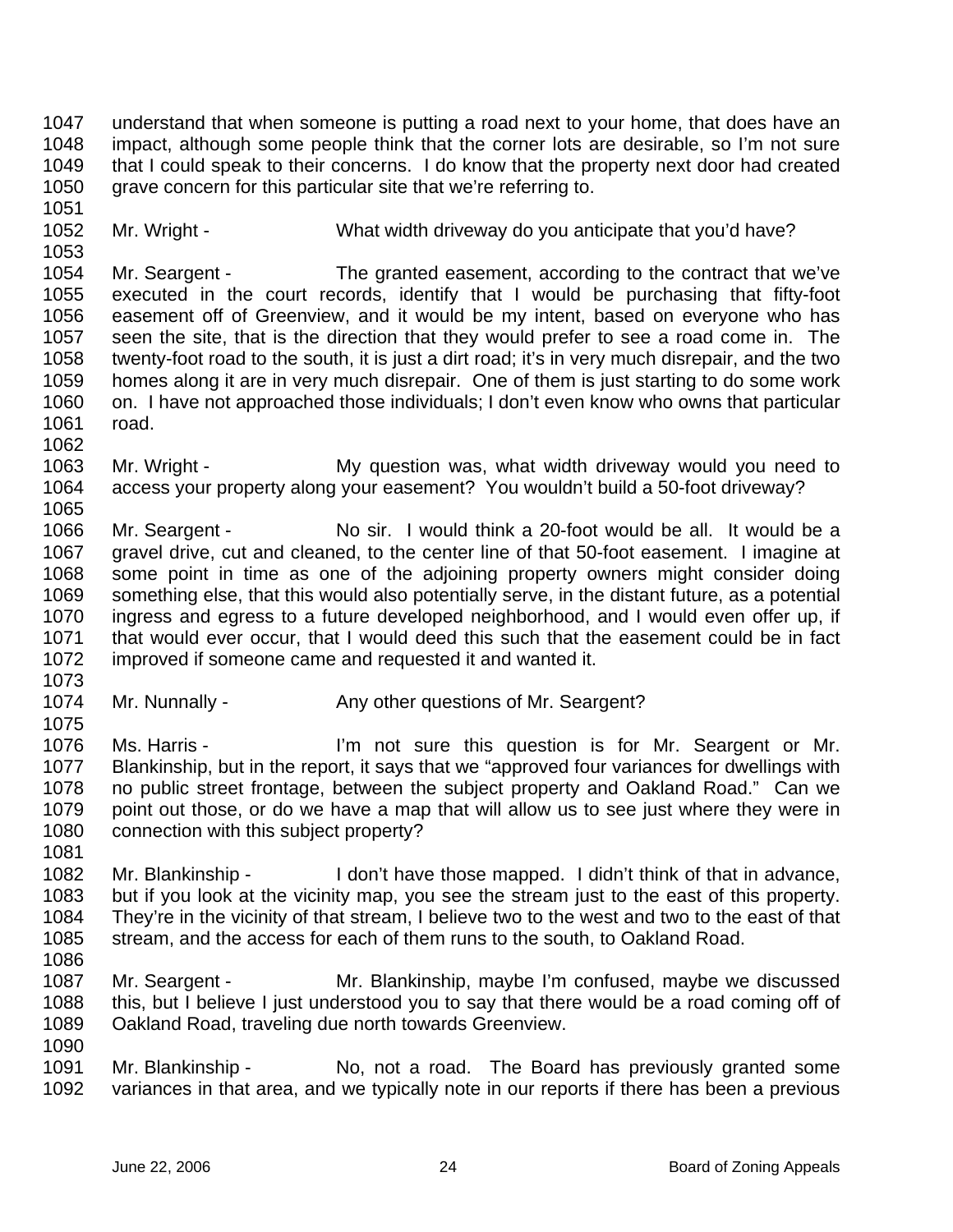- 1093 variance in the immediate vicinity.
- 1094

1095 1096 1097 1098 1099 Mr. Nunnally - Any other questions of Mr. Seargent? Is there anyone else here to speak on behalf of this case? If not, if we have any opposition, please come down front, and we'll call you back shortly, Mr. Seargent. I think you've all been sworn in; just state your names and tell us what you have to say.

1100 1101 1102 1103 1104 1105 1106 1107 1108 1109 1110 1111 1112 1113 1114 1115 1116 1117 Mr. Broaddus -- Thank you Mr. Chairman, members of the Board. I'm Bill Broaddus; I'm an attorney with McGuire Woods, and here on behalf of Ashley Goodwin. Ms. Goodwin is the contract purchaser of parcel A, which is known as Edge Hill – that's the historic home that's noted, located immediately adjacent to parcel B. We do oppose the request for a variance. There are five reasons which we believe should compel this Board to deny the request. Before I turn to them, I wish to make sure that everyone understands, at least what I believe to be the case, that as Mr. Seargent candidly stated, he would gain access, if the variance is granted, through parcel A, which is Ms. Ashley's intended parcel. There's a comment in the staff's evaluation which, as I read it, inferred that there could be access from Osborne Turnpike. Paragraph 2 of the staff evaluation said "Assuming that access to the property would" come from the existing private road. That road, as I understand it, is in fact privately owned, and there's been no indication of any opportunity or right by the proposed owner of parcel B to use that private road, so I think as the focus of the Board has been, that if the variance were to be granted, you would have to assume that access would come across parcel A, which is Edge Hill. Section 15.2-2309, Subsection 2 of the Code, provides in part, that when "a property owner can show that his property was acquired in good faith," and then it goes on to state a number of other considerations.

1118

1119 1120 1121 1122 1123 1124 1125 1126 1127 1128 1129 1130 1131 1132 1133 1134 The first requirement that Mr. Seargent must meet, is to show that he acquired the property in good faith. That's a two-pronged requirement – one, I believe Mr. Seargent has been very candid with the Board, stated that he is a contract purchaser on a conditional contract. He has not yet acquired the parcel. So we submit at the outset that he fails to meet the requirement in order to have standing before this Board to request the variance. Secondly, there's a requirement of good faith. Let me state very clearly that we are not accusing Mr. Seargent of bad faith. We are not accusing him of bad faith, but the way that term, "good faith" is used in the Code, we submit that it means that the property owner must have acquired the property without any knowledge or awareness that the unique configuration of that property prevented its use. Here, the multiple listing stated quite clearly "possible building lot. Do your homework." It's very clear that as a matter of right, this parcel cannot be developed as a residence. It requires a variance. So, in this circumstance, we submit that Mr. Seargent not only does not own the property, but he cannot be said to meet the good faith requirement, because he is aware of the defect that prevents this parcel from being developed.

1135 1136 1137 1138 The second reason why we submit that this Board may not grant this variance, is that the Supreme Court has long stated that a Board, and I quote, "should also keep before it, the established rule that self-inflicted hardship, deliberately or ignorantly incurred, would forge no basis for special treatment under the zoning regulations." The Court has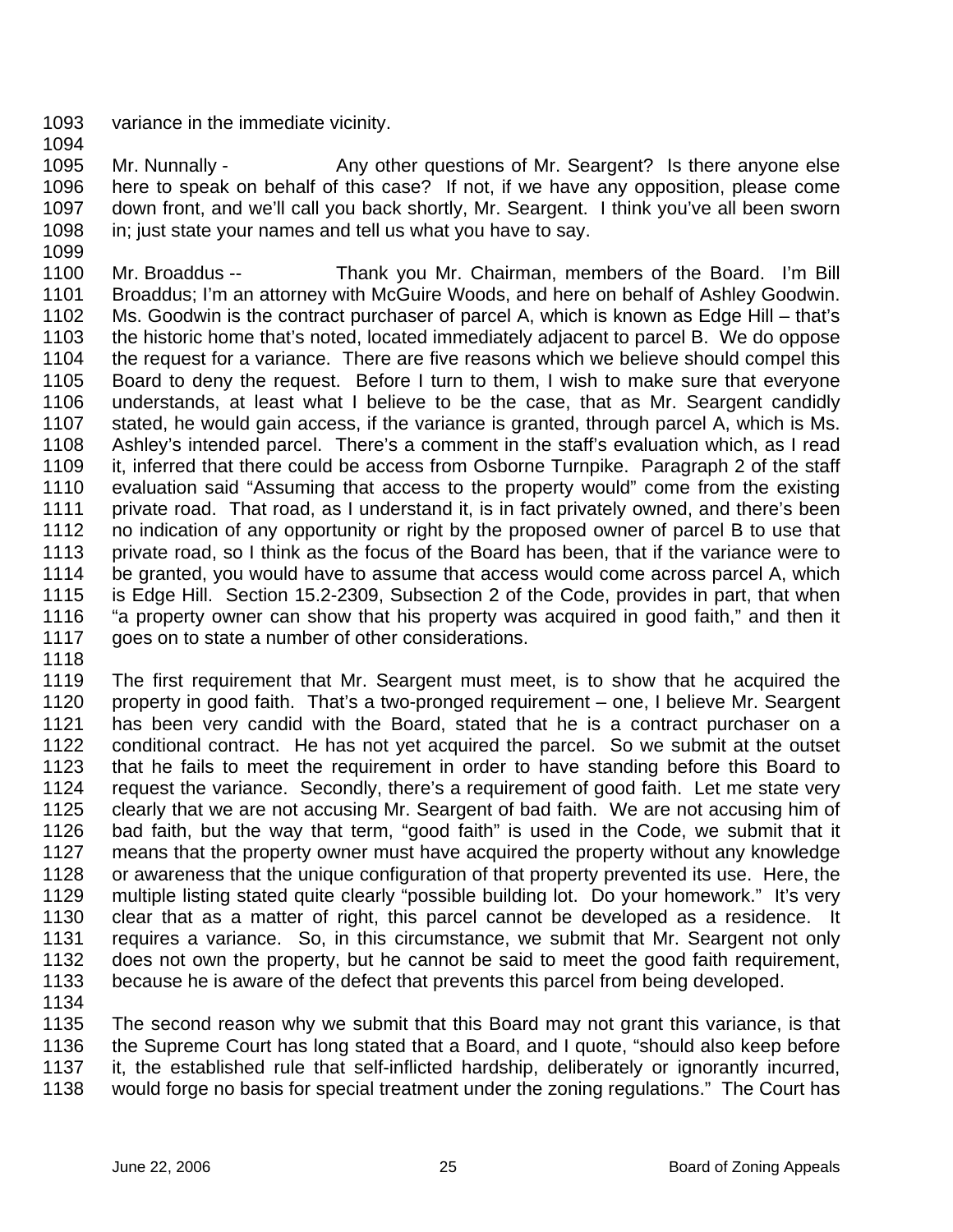1139 1140 1141 1142 1143 1144 1145 1146 1147 1148 1149 1150 1151 1152 1153 1154 1155 1156 1157 1158 1159 1160 1161 1162 1163 1164 1165 1166 1167 adhered to that over the years. Here, it's important to understand the history of this particular parcel. I'm frankly not certain when parcel A and parcel B were separated, but in 1956, Ms. Strang, a widow, conveyed parcel A to the Shobes, and retained parcel B. It's not clear at all whether that was a subdivision meeting the requirements of the County Subdivision Ordinance. I believe at that time the Subdivision Ordinance contained a requirement that if you separated property, the resulting lots had to meet the requirements of the Zoning Ordinance. This wouldn't have met a buildable lot requirement at that time. In any event, in 1960, Ms. Strang sold parcel B to Mr. and Mrs. Shobe, so from 1964, for over 40 years, parcel A and parcel B were owned by the same entity. In 1985, Ms. Shobe, then a widow, conveyed the two parcels to Mr. and Mrs. Gates. In 1999, the Gates conveyed the parcels to the Cummings. I have deeds which show those conveyances. Then in 2002, the Cummings conveyed parcel A to Tonya Kirchner, who is here today, and to Lars Wiechmann. Several months after that conveyance, Ms. Kirchner and Mr. Wiechmann conveyed an easement to Cummings, across A, in order to reach B. Cummings had both A and B. He sold A; he later got an easement across A to get to B, and on the same day that that easement was granted, Cummings sold B to Wiechmann. Cummings took back a note, recorded in the Clerk's Office, for all the principle to be paid as consideration by Wiechmann. Mr. Wiechmann now proposes to sell to Mr. Seargent. Mr. Seargent has said Mr. Wiechmann is strapped. County records show he has not paid his taxes, so how is this hardship rule relevant to these particular proceedings? Wiechmann and Cummings created the hardship when Cummings separated the parcels, when Wiechmann participated in conveying the easement, and then purchased B. Mr. Wiechmann is indebted to Cummings. Wiechmann has signed the application for a variance. If a variance is granted, he will be able to sell B at a substantial profit. He will then be able to pay his indebtedness to Mr. Cummings. This would enable Wiechmann and Cummings to substantially benefit by the granting of the variance, and they would be able to avoid the hardship which they themselves created. This would violate the Supreme Court's requirements that have been cited and followed for over 50 years.

1168

1169 1170 1171 1172 1173 1174 1175 1176 1177 1178 1179 The third reason for denying the variance is that the Board may not grant a variance unless it finds that strict application of the Zoning Ordinance would produce an undue hardship. In the Azalea Corporation case, the Supreme Court made clear that financial loss standing alone does not justify extraordinary or exceptional situation justifying relief by variance. It's a fact, but it alone is not enough. Here the property, as I understand it, is used for agricultural. There are other agricultural uses in the immediate area, so that is a reasonable and appropriate use. It may not be the highest and best use, but it is a use. Another use could be to hold the property for assemblage, and there are certainly many, many parcels in Henrico County that are held for that purpose. We submit that there is no undue hardship confronting the property because it does have uses, and one of those uses is currently available to it, and it's being used for that purpose.

1180

1181 1182 1183 1184 The fourth reason requiring denial is that the Board may not grant a variance unless it finds that the hardship is not generally shared by other properties in the same zoning district, and in the same vicinity. There are two aspects here, as has been indicated, I believe the record shows that there were four variances granted, so it would seem that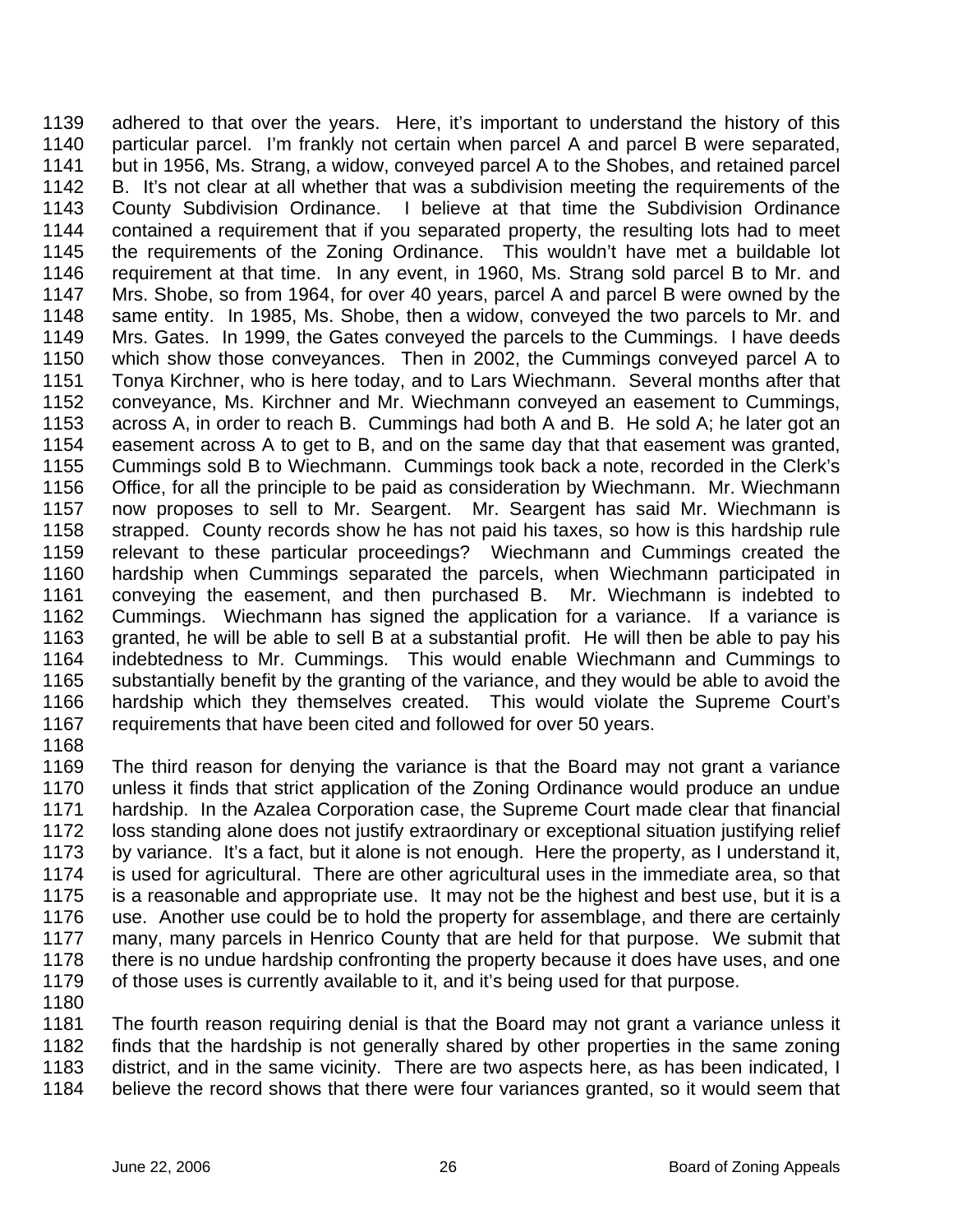1185 1186 1187 1188 1189 this is not a unique situation. It's a general situation, and it ought to be addressed by a modification of the Zoning Ordinance, if it's to be addressed at all, not by the relief suggested here. Secondly, if relief were granted here, it would enable any parcel owner to simply divide a parcel, and come in and say "I want a variance, just like you gave Mr. Seargent and Mr. Wiechmann.

1190

1191 1192 1193 1194 1195 1196 1197 1198 1199 1200 1201 1202 1203 1204 1205 1206 1207 1208 1209 1210 1211 1212 1213 1214 1215 1216 1217 1218 1219 1220 1221 1222 Finally, the fifth reason is perhaps the most compelling reason. That is, that the Board may not grant a variance unless it finds that the authorization will not be a substantial detriment to adjacent property. Ms. Goodwin will describe the situation and is certainly able to do so far better than I, but the home, a photograph of which was up earlier, was built in the 1940's, I beg your pardon, the 1840's. It's referred to as an architectural example of a raised cottage. As I understand it, it may be the only example of this particular architecture in Henrico County, certainly the only one in the Varina District. There are three outbuildings that were adjoining the property as part of the parcel, immediately, if you're standing on parcel B, and looking to Greenview Road (Drive) on the right. Two of those have been substantially lost, due to time, but the third exists in part. Ms. Goodwin has prepared a plat to scale, showing the location of the 50-foot easement and these particular outbuildings. The easement is in red, and the location of the three outbuildings, two of which are not standing now, in white, and the one in the middle, I believe is the one that still has some remnants still standing. All three have potential to be important archeological resources for digging, and the Virginia Department of Historic Preservation and the State Review Board, have indicated tentative approval, subject to confirmation, for listing of this property for the Historic Resource, and part of that is contingent upon the resource being available for examination, use, and what not, and if a driveway is put over top of this, then that certainly would have a substantial adverse impact, not only to the property as a historic use as a residence, but to Virginia and the purposes of trying to preserve these types of properties. In addition, on Greenfield Road (Greenview Drive) you will see that there are a number of trees, I'm not certain how many of these are hardy, deciduous trees, and at least several, if not all, would have to be removed in order to accommodate the driveway. Finally, it's my understanding that Mr. Seargent has candidly indicated the possibility of expanding the use from simply a driveway for one single-family residence, to a greater use. For these reasons we submit that the applicant has not met any of the requirements set forth in the Code. He does not have standing, his predecessor, who will benefit, who is still the parcel owner, has created the hardship, and the Board does not have the authority to grant relief to benefit him. I'll be happy to answer any questions. I know that there are others in opposition, and Ms. Goodwin would like the opportunity to speak as well.

1223

- 1224 1225 1226 Mr. Wright - The Mr. Broaddus, just as a matter of interest, there's already a 50-foot easement into this property, correct?
- 1227 Mr. Broaddus - Yes sir.
- 1229 1230 Mr. Wright - Does that entitle the owner to come in and out of there with farm equipment or whatever? The owner could put some sort of access driveway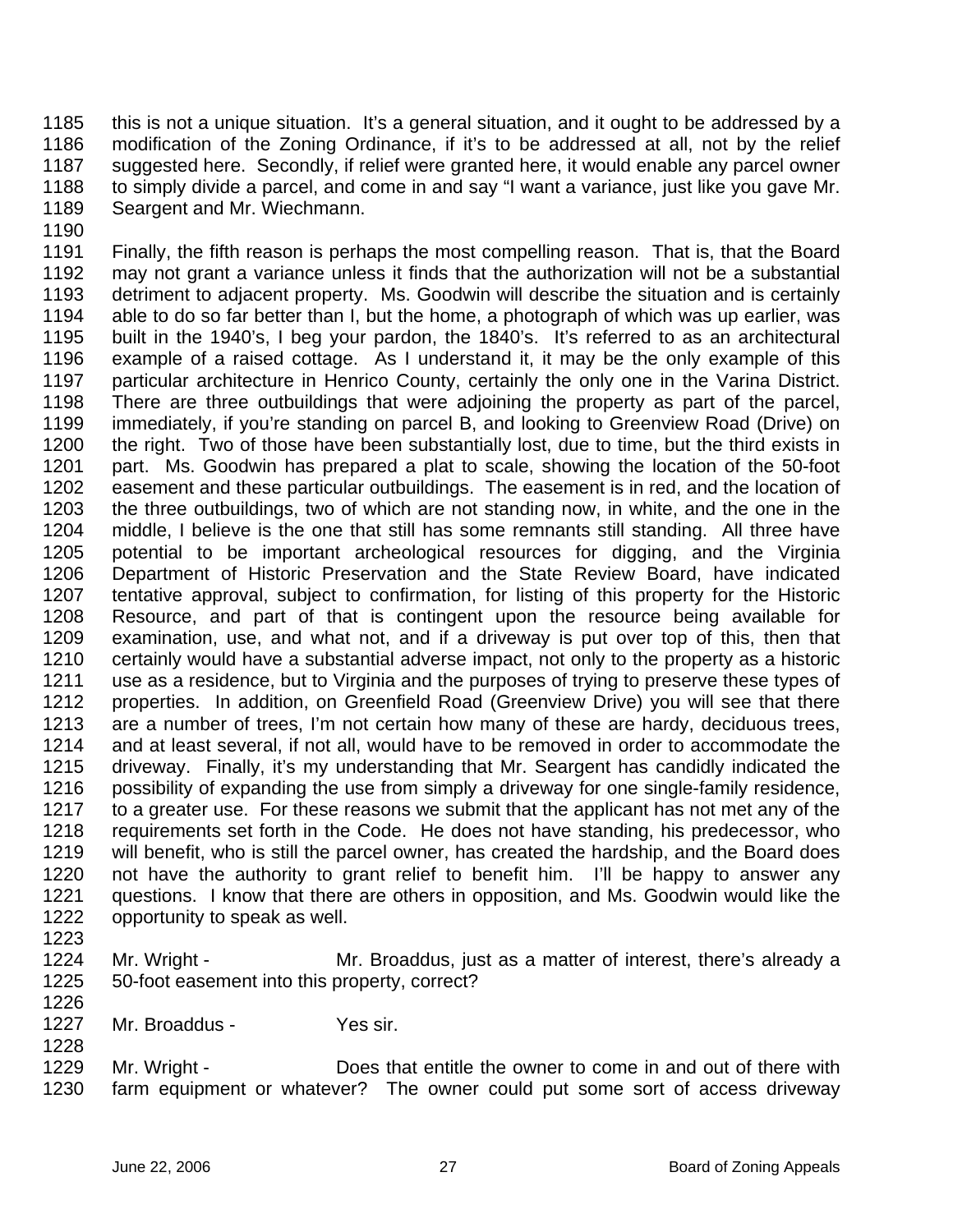1231 through there without any further ado, could he not?

1233 1234 1235 1236 1237 1238 1239 1240 1241 Mr. Broaddus - Mr. Wright, as I understand the objective, and Ms. Kirchner's here and can speak to it, I think, more directly, the language of the easement says "access and utility easement." It's not restricted in terms of one single-family or any particular beyond that. As I understand it, the original objective of Mr. Wiechmann and Mr. Cummings was that they thought that parcel B would be a good site for a cell tower, and that they wanted to be able to have access for equipment to go in and construct the tower and to maintain the tower. So, to answer your question, they would, under the terms of that particular easement, it's not limited to residential, they've got the right to do it.

1242

1256

1268

1232

1243 1244 1245 1246 1247 1248 1249 1250 Mr. Wright - My point is this. You say, and I understand what you're saying, one of the bases is, if they have a reasonable use of the property, then that would negate the need for a variance in its present condition. But if it were to be used for agricultural purposes, what you said would be one of the reasonable uses, they would need to take equipment in and out to get back to farm it. Wouldn't they be entitled to go over this easement and the ruins, to the contrary notwithstanding, it may not be a good thing, but they've already got that legal right, don't they?

- 1251 1252 1253 1254 1255 Mr. Broaddus - The person farming it, sir, is a person farming, I'm not certain how many acres, perhaps Dr. Nelson can explain, but there's a large acreage immediately to the south and I think to the east, that's farmed, and in this area all through here, and the equipment that's used to farm this, comes from this area. I'm not certain how access is gained here, but while you're right, there would be a legal right.
- 1257 1258 1259 1260 Mr. Wright - That's my point. They would have a legal right to take equipment in and out, over that easement, to access this one and a half acres, if they wanted to farm it.
- 1261 1262 Mr. Broaddus - Yes sir. But it's not necessary to do that.

1263 1264 1265 1266 Mr. Wright - I don't care whether it's necessary; they would have the legal right to do it. There's another matter of interest. I believe there's another raised house in Henrico County at the old Franklin Farm. I think that's a raised house. I've been in it.

- 1267 Mr. Broaddus - It's a gorgeous home; I know the one you're referring to.
- 1269 1270 1271 1272 Mr. Wright - I believe that's a raised house. I was interested when I saw this comment that this was the only one in Henrico County, but I believe that one is. That's just a matter of information.
- 1273 1274 1275 Mr. Broaddus - That's why I said, it also might just be in Varina, but it certainly is a very significant architectural resource.
- 1276 Ms. Dwyer - As Mr. Wright's pointed out, even without the variance, this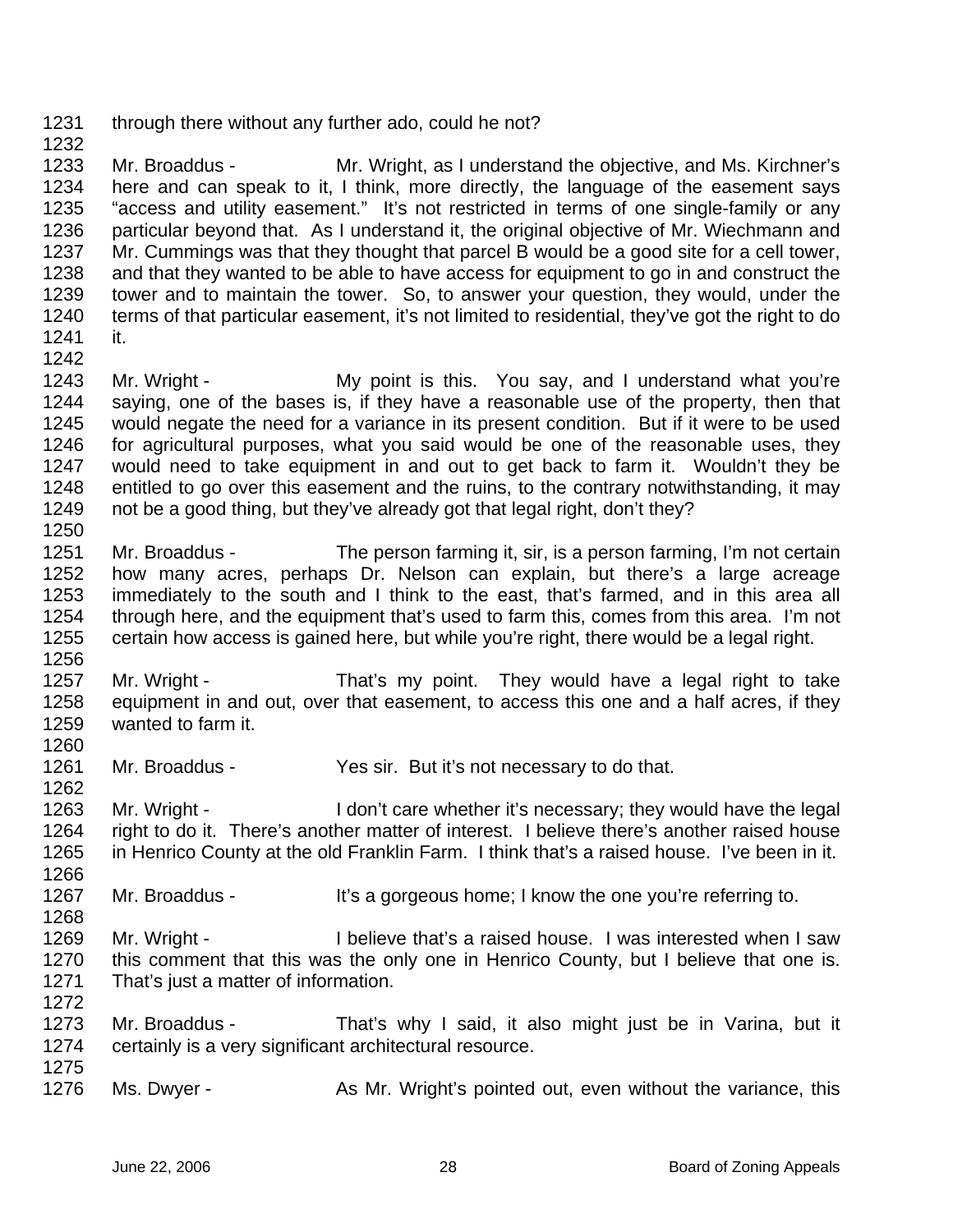1277 1278 1279 easement can be used presently to access parcel B, so the historical buildings could be compromised in that way. Is it also your client's position that a house on this parcel would be of substantial detriment to this historical property on parcel A?

1281 1282 1283 1284 1285 1286 1287 1288 1289 1290 1291 1292 1293 Mr. Broaddus - There is a right to use the easement. We're not disputing that, but this Board has discretion when it evaluates things, if criteria are met, and here the point is, that easement is not going to be used for farm purposes, and it will be used for residential purposes, so if the easement is granted, if the variance is granted, that easement will be used, and that's the detriment that will actually occur and be triggered by the granting of the variance. Yes, they have the right to bring farm equipment across it, but that's not going to happen. We do know that if Mr. Seargent were granted the variance, he would cut the trees and put his driveway in. As to the question of whether a home would have a detriment, I apologize for this, but I think that question is probably best answered by Ms. Goodwin, and she is here and will speak. Certainly I think that all would acknowledge that it would be better to have one home than to have four or five homes, but we're addressing each problem as it occurs, and this is the immediate problem right now, and that's why we're here.

- 1295 1296 1297 1298 Mr. O'Kelly - The Mr. Broaddus, is your client aware that we have a subdivision application on the Talley property? It's for fourteen lots, and there will be a public hearing in this room on July 26 at 9:00 am, to review that plat with the Planning Commission.
- 1300 Ms. Dwyer - What is that property zoned? Is that R-3, Mr. O'Kelly?
- 1302 Mr. O'Kelly - Yes.

1280

1294

1299

1301

1303

1312

1320

1304 1305 1306 1307 1308 1309 1310 1311 Ms. Dwyer - **Of critical interest to us is the Supreme Court case in** Cochran vs. Fairfax County. One of the statements that the Court made in that case is the threshold question, is whether the affect of the Zoning Ordinance on the property would interfere with all reasonable, beneficial uses of the property, taken as a whole. So one of the questions that arises in these cases, in my mind, is, what is the property taken as a whole? Is it the two parcels together, or do we examine this parcel separately, simply because someone at some point in time has decided to divide it, even though it has received no governmental approval?

- 1313 1314 1315 1316 1317 1318 1319 Mr. Broaddus - As I understand the Court's language, that you just referred to, in this particular situation, you would look at the roughly 1.5 acres parcel B in determining "as a whole." I don't think that you would look at the two together, because it has been separated, whether legally or not. However, for the reasons that I stated earlier, I do think that you have to look at how it was separated, who would benefit, and whether that hardship, if you will, was self-imposed, and that's why you ultimately get back to viewing it as a whole.
- 1321 1322 Ms. Dwyer - If that were the case, then anyone could divide their property in any way they decided to do it, and then come in and say, "this is the parcel that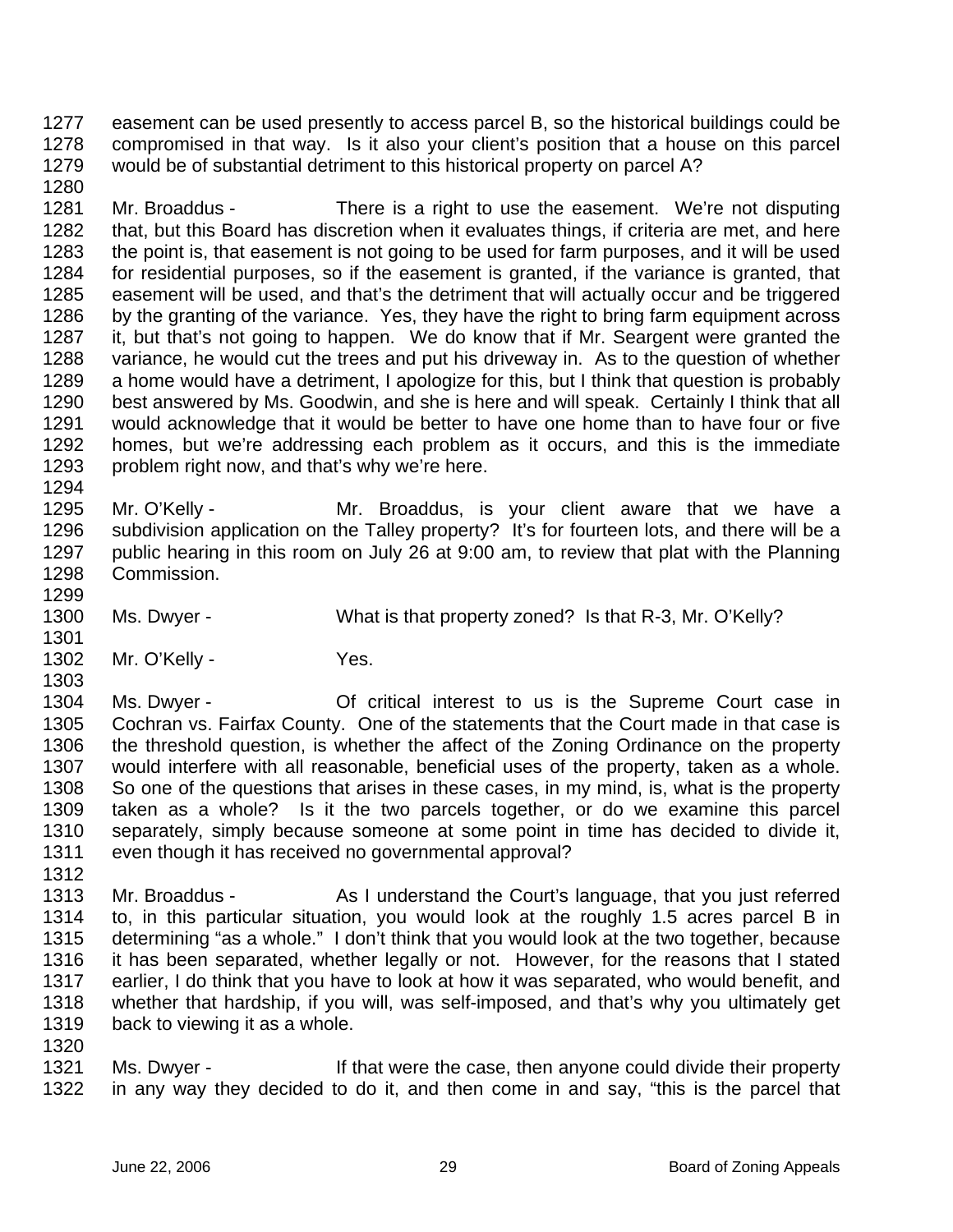1323 1324 1325 needs to be considered, rather than the other parcels," in totality. That's my concern; I'm wondering if both should be considered together "as a whole" under this language.

1326 1327 1328 1329 Mr. Broaddus - That's why I pointed out the second portion of the State Code requirements, that it has to be a unique situation, because you're exactly right, if you grant a variance here, then anybody else could come in and divide a property and say, "Give me a variance."

- 1331 Mr. Nunnally - Are there any other questions of Mr. Broaddus?
- 1333 1334 1335 Ms. Harris - The Music of the variance on this property, does that say to Mr. Seargent and the person to whom he represents, that he can't use this easement for your new construction, or whatever you're going to do?
- 1337 1338 1339 Mr. Broaddus - No ma'am; I wish it did, but it doesn't. In light of Mr. O'Kelly's comment, after Ms. Goodwin speaks, I would like the opportunity, if it would be permissible, to confer with her for a moment and then come back to the podium.
- 1341 1342 1343 1344 Mr. Nunnally - We've got a bunch of stuff here, Mr. Broaddus, that we've received on this case, and we'll hear from the next person. Would you want to confer with her while the next person's talking?
- 1345 1346 1347 Mr. Wright - We've got plenty of information, and we don't want to listen to a lot of repetitious information.
- 1348 Mr. Broaddus - It would not be for that purpose at all.
- 1350 Mr. Nunnally - Next person.

1352 1353 1354 1355 1356 1357 1358 1359 1360 1361 1362 1363 1364 1365 1366 Mr. Nelson - The My name is Henry Nelson. I am here representing the Association for the Preservation of Henrico Antiquities. The property in question, that is on review today in parcel A, is on our inventory, listing it as a property of interest and therefore one that we intend to try and protect, so our interest is relative to its interpretation in that regard. We feel that the easement would be detrimental to the historical integrity of the property for the reasons already stated. As already put eloquently by Mr. Broaddus and others, the speculative value of this particular parcel, we have no particular interest in conveying to someone who has imposed their own hardship. When this person subdivided with no guarantee of access other than the easement that is currently there, which is for access of agricultural purposes, the person farming it gets the access from the back. He doesn't have to come through the property. He could come through it if they so desire. The mere speculation that the 50 foot easement could someday be improved to afford a street front to others who would speculatively buy this property in the back and other areas, therefore affording them the right to put it in at a much cheaper rate.

1367

1330

1332

1336

1340

1349

1351

1368 As already ascribed by Mr. Seargent, he did not look at the cul-de-sac situation because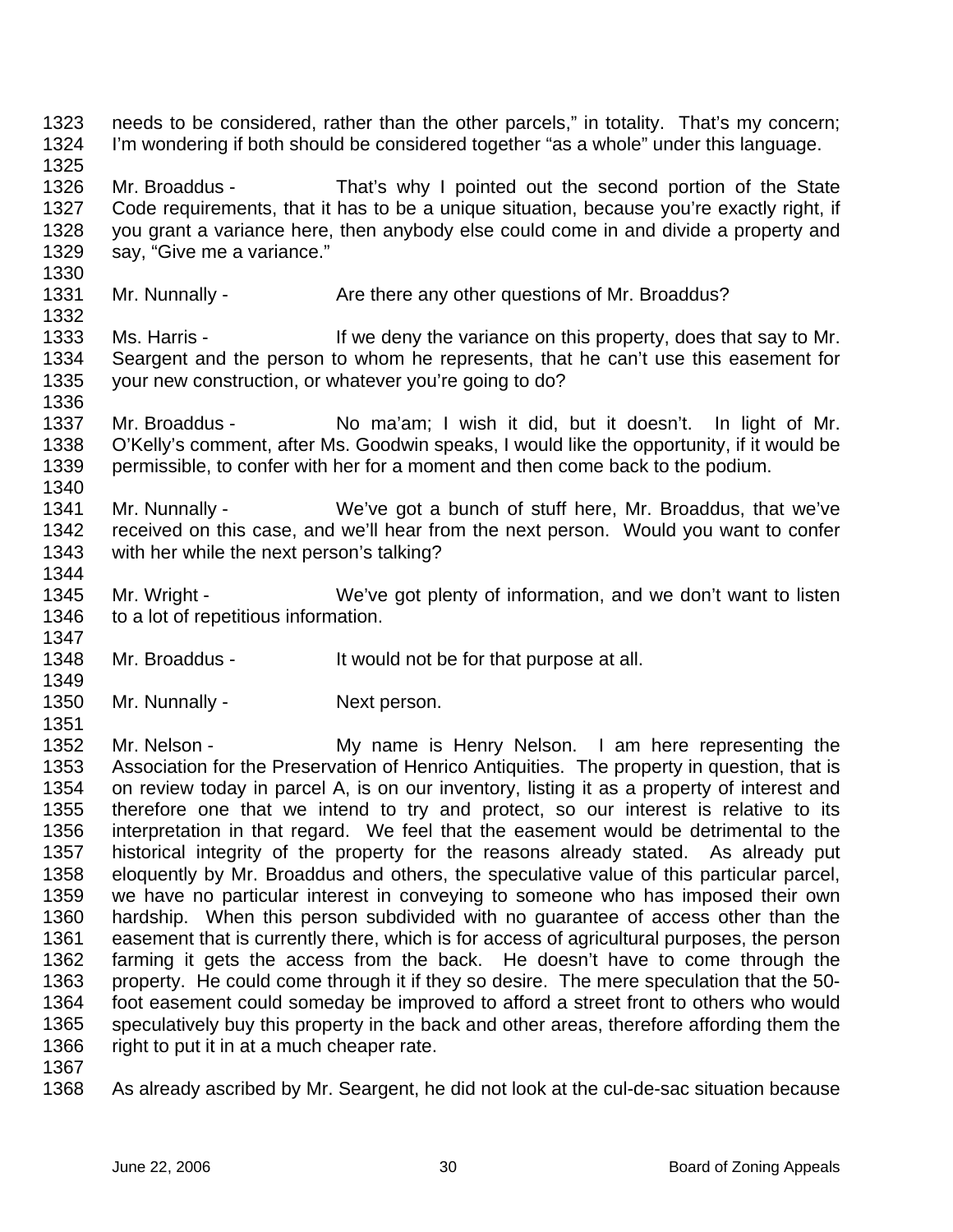1369 1370 apparently, the expenses incurred to do so would be incumbent upon his profit profile, which we're not concerned with. We are concerned with the integral parcel here.

1371

1372 1373 1374 1375 1376 1377 1378 1379 1380 1381 A raised cottage is one story above an English basement. An English basement is a way in which to raise any house. The one you refer to out there is a story and a half. I'm very familiar with all of them, having studied them, but that's the difference. The cottage is one story above a raised basement, whereas opposed, the other is a story and a half, just to give you a point of reference, not that it is pertinent to this. So it is unique. We don't have that many raised cottages. There may be one, or two, or three, but as far as I'm concerned, there are very few, if any, on the registry. To interrupt it in a way that would preclude the archeological value, which in this particular easement is detrimental to this property. To give one a value, is detrimental to the other.

1382 1383 1384 1385 1386 1387 1388 I hold that there are other ways to get to this property, and that we're not compelled here by this Board, nor are we compelled by County statute, regulation, or anything else, to afford a value to someone that wasn't realized when they knowingly purchased it. That 20-foot easement that was so unattractively presented, could be conveyed if the person were to make the purchase from someone who currently owns it, and other possibilities exist for properties in and around it that are being rezoned or possibly rezoned for infill.

1389

1390 1391 1392 1393 1394 1395 1396 1397 1398 1399 1400 One of the things that disturbs us a great deal is that, whenever we have a historical property that has any "land around it," the first thing we look at is people trying to buy it for the sole purpose of chopping it up and making it less valuable for history and more value for their immediate pocketbook. My problem is I wonder what in value we have as a result of that process. We look at a lot of things in various ways, but that perspective gives me a great deal of distress. For those reasons, we do oppose this and hope the Board will oppose it as well, and hope you will take what we said into consideration. We feel like it's not justified; there are other ways to access the property, and to do so in this regard would be detrimental to the one that is very valuable and worth preserving at all costs if we can. Thank you for your consideration.

1401 1402 Mr. Kirkland - Think someone mentioned a cell tower. If someone put a cell tower on that agricultural property, that would be acceptable, correct?

1403 1404 1405 1406 1407 1408 Mr. Blankinship - Depending on the height, it would require a conditional use permit. Mr. Kirkland - But they could still access through the deeded access, and not have to get a variance or anything. The use permit is the only thing they would

- 1409 need, right?
- 1411 1412 Ms. Dwyer - If it's zoned R-3.

| 14 I Z |                |            |
|--------|----------------|------------|
| 1413   | Mr. Kirkland - | Zoned R-3? |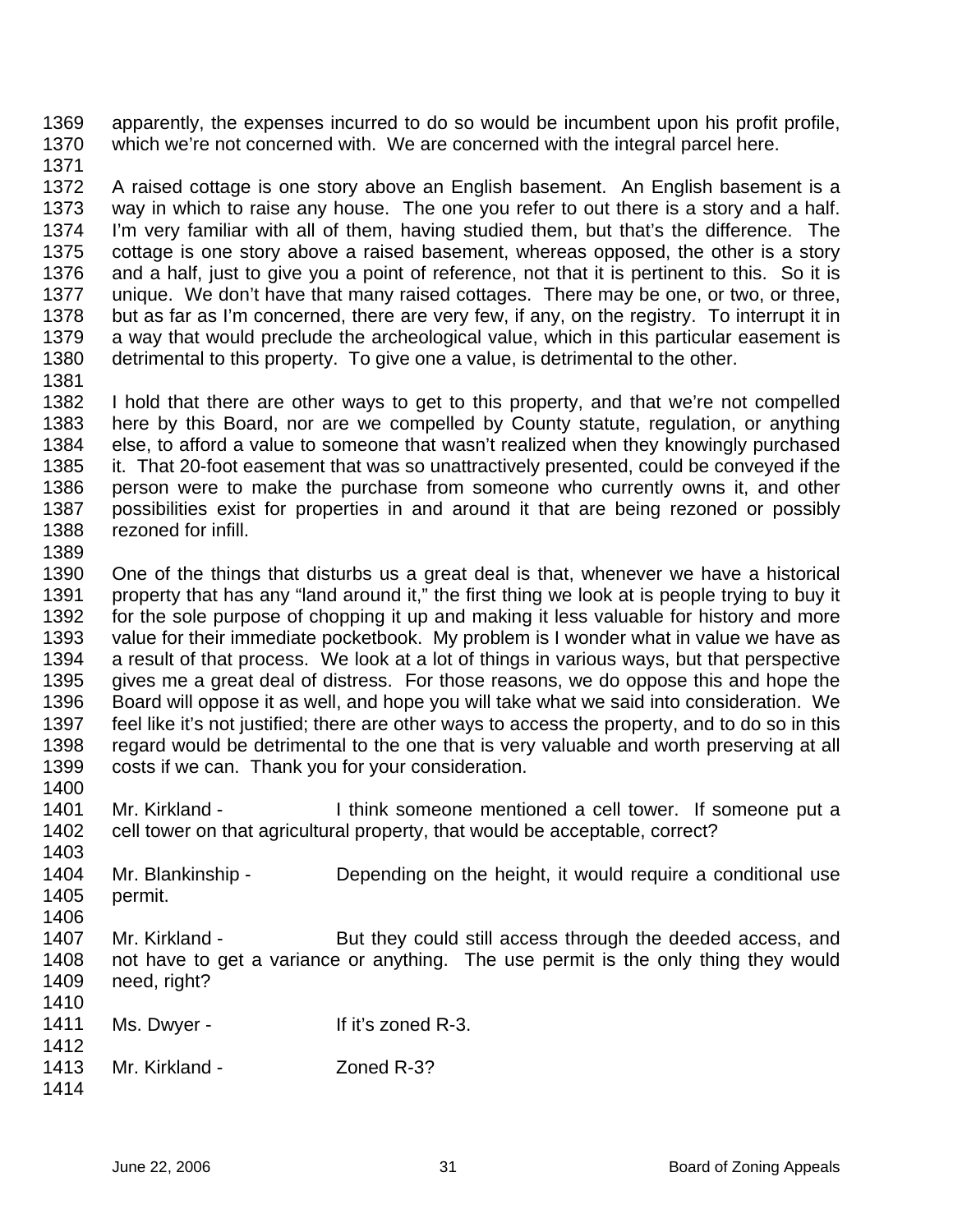1415 1416 Mr. Blankinship - Again, we review those for historical impact as well as other things, so that would become an issue.

- 1417
- 1418 Mr. Nunnally - Anyone else to speak on it?

1419

1420 1421 1422 1423 1424 1425 1426 1427 1428 1429 1430 1431 1432 1433 1434 1435 1436 1437 1438 1439 1440 1441 1442 1443 1444 1445 1446 1447 1448 1449 1450 1451 1452 1453 1454 1455 1456 1457 1458 1459 1460 Ms. Goodwin - My name is Ashley Goodwin. I currently have a contract on 1107 Greenview Drive. It's been known as Edge Hill back to 1793 in the tax records. During the process of putting a contract on this property, I've worked closely with the Department of Historical Resources, and we have applied to be nominated to the State and National Landmarks Registry as a State and National Landmark. During that process, I was told that only houses like Carter's Grove and Shirley Plantation received a score any higher than 40. Edge Hill received a remarkably high score of 39 points. Everyone at the Department of Historical Resources was very surprised to see how many points towards history that there were on the property. The property was owned at one time by Captain Kennedy; I think you've seen in some of the material I've provided for you, that Captain Kennedy, at one time, owned all the outlying land that also now encompasses Marion Hill, and was the donator of the land on which the first fortress was built to defend Richmond during the Civil War. Edge Hill is the only antebellum house of its type in Henrico County, and to say there are other raised houses, as Dr. Nelson pointed out, the raised cottage form drew its inspiration from the post-Renaissance Italian villa, which Thomas Jefferson was also inspired by. It is not represented anywhere else in the County. It's listed in the inventory of early architectural and historic and archeological sites. I think the Board of Zoning Appeals is aware of this resource in the 2010 and 2026 Henrico County Land Use Plan, in the section on historic and cultural goals, objectives and policies. Homes included in the architectural and archeological sites resource book are identified to help insure the compatibility of future development in Henrico County that may occur in proximity to these locations through the use of proper design features and types of land use. This property is a reminder of Henrico County's agricultural past and historical past. Architecturally, the house represents with purity of design and construction, unlike any other home in the County, Henrico County building practices of the  $18<sup>th</sup>$ ,  $19<sup>th</sup>$  and  $20<sup>th</sup>$ centuries. Edge Hill is also said to be the first home in Varina to have indoor plumbing. There is adjacent property now shown on the map, that would be to the southwest, that holds a pond and then a stream, that one time from about the 1860's on, water was forced with a ram uphill to the property and conveyed into a raised tank and then gravitationally fed into the home, which is a very modern convenience for the time. I think that you have received materials that I've given you. I have also with me, additional materials, showing clear photographs of the easement, and how the use of the easement would impact the property itself. I think you can see from the photograph that's shown above, that if you cut 50 feet in from the right-hand side, or the east, that the dot that you see directly adjacent to the right of the red roof of the home, is, as Mr. Seargent has pointed out, a dilapidated shed, but underneath it, are the extent archeological remains of a kitchen outbuilding, complete with glazed headers. There is a full-scale basement down there, and I have photographs of it. I have additional letters from the Virginia Archeological Society, and the Henrico Historical Society, as well as a second letter from the Department of Historical Resources, pleading my case and the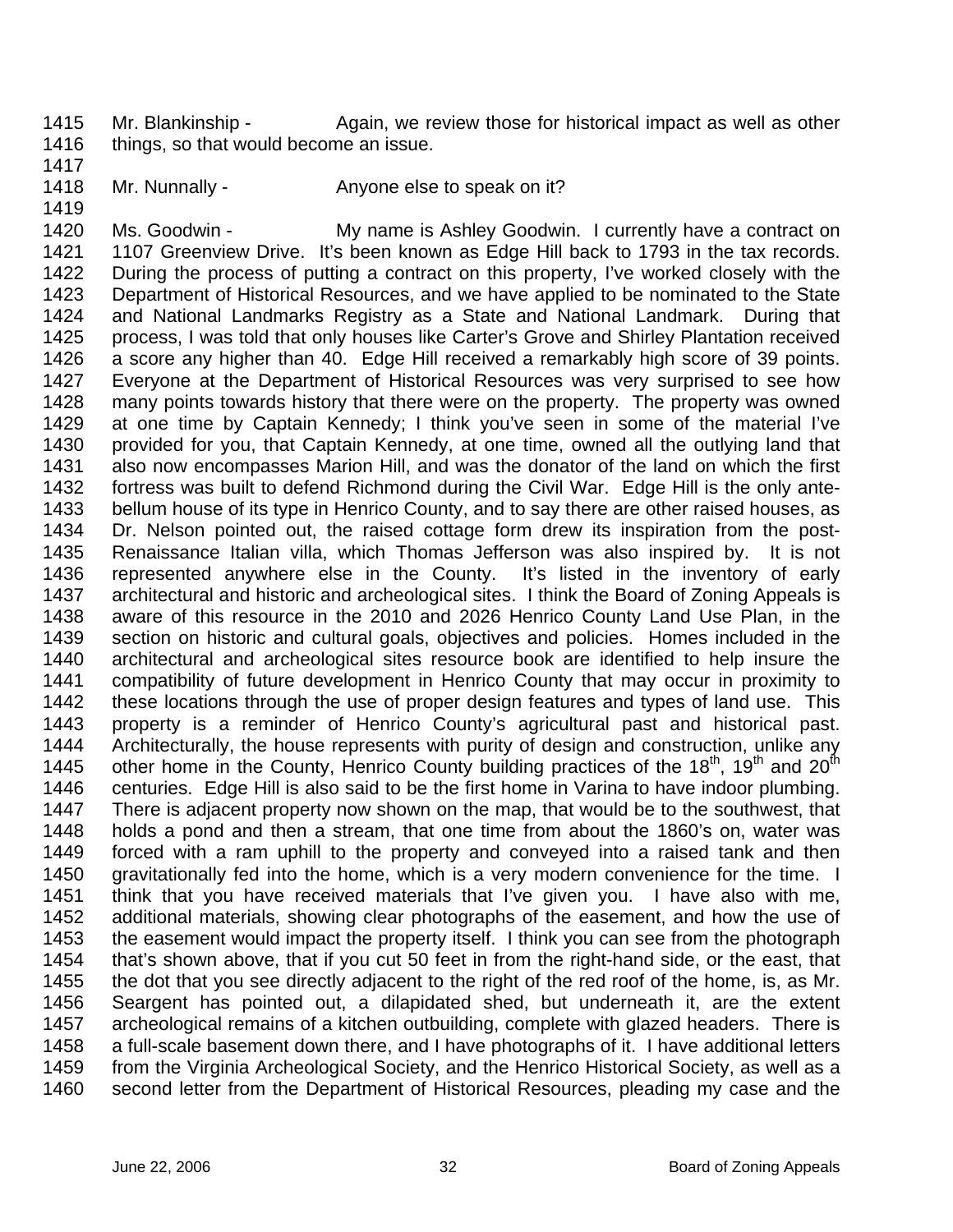1461 1462 1463 1464 1465 1466 1467 destruction of any of the adjacent archeological features or merit points that the house has gained me impact upon our ability to gain State and National Landmark status. I can say that for the sake of preservation, I would not be opposed to the granting of the variance Mr. Seargent is required, as long as the purchaser of parcel B can find another way in, with the contingent that it would be for a single-family dwelling only. If I can answer any other questions for you, I can give you additional photographic information and the new letters that have come in, to Mr. Blankinship.

1469 1470 Mr. Wright - Ms. Goodwin, concerning the shed and what you say remains under ………………

1472 Ms. Goodwin - Yes sir, I have photographs of it.

1474 1475 Mr. Wright - What would be your intent there, to restore those or just to examine them and remove them, or what?

1477 1478 1479 1480 1481 1482 1483 1484 Ms. Goodwin - No sir, my plan is to restore them. I'm in the process of purchasing the house, and as you know, under Virginia State law, when you're under contract, and I've also written it additionally into my contract, which I have in the binder for you to peruse. I have equitable right to the property, and Ms. Kirchner, the current owner, is selling to me, has agreed to aid me in the defense and preservation of the buildings. To this point, since the house was built, in or before the 1840's, no one has disturbed these buildings. It's our intent to completely restore the home, to allow people like the Department of Historic ……………………

1486 1487 Mr. Wright - I understand all that; I'm talking about this that's in this easement area.

1488 1489 1490 1491 1492 1493 Ms. Goodwin - Yes sir. Our intent is to allow the Department of Historic Resources, and their archeological crew, as well as the Virginia Archeological Society, to go through these remains, uncover them, see what we can give as an aid to history that way, make that information available to the public, and reconstruct these buildings, pending our findings.

1495 1496 1497 1498 1499 Mr. Wright - The You might have some problems legally doing that. An access has been granted to this property, and it says access, which we have here in the record, and I would think legally you probably couldn't do something that would interfere with that access, unfortunately, but that's been done. This is something that's not to be done; it's been done. That may be a legal question.

1500

1502

1494

1468

1471

1473

1476

1485

1501 Ms. Goodwin - I understand what you're ………………..

1503 1504 1505 1506 Mr. Wright - I can see that working with the owner, you could probably go in and do digs and examine these things, etc., and get all the historic value you could out of them, but whether you could reconstruct them to that access. That's a legal question.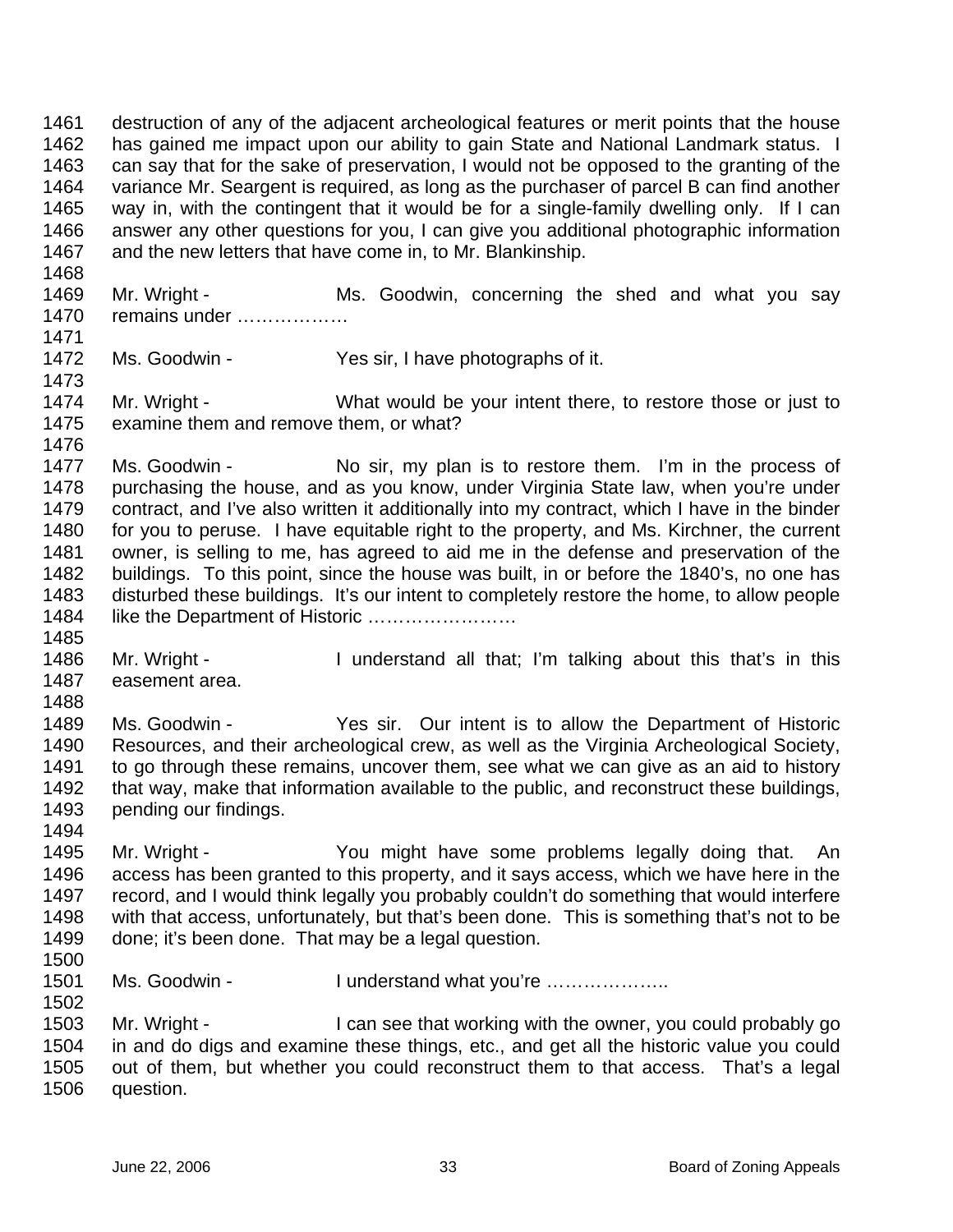1507 1508 1509 1510 1511 1512 1513 1514 1515 1516 1517 1518 1519 1520 1521 1522 1523 1524 1525 1526 1527 1528 1529 1530 1531 1532 1533 1534 1535 1536 1537 1538 1539 1540 1541 1542 1543 1544 1545 1546 1547 1548 1549 1550 1551 1552 Ms. Goodwin - I'm sorry; I'm confused when you say working with the owner? Mr. Wright - The owner of parcel B, who has the easement. There's no reason why they couldn't …………………. Ms. Goodwin - They have deeded right to access and utility through the easement, but to this point, that's not been granted, and I'm only stating what our plans were ……………….. Mr. Wright - It's granted; it's of record. The easement is of record. I've examined the information sent to me. You can't deny they don't have a recorded easement through that property. Ms. Goodwin - No sir, I'm not denying that at all. I do have concern over how the easement was granted, that Ms. Kirchner, who's back here now and will speak, as well, if you need, purchased the property and then put Lars Wiechmann on the deed with her. Mr. Wiechmann and …………… Mr. Wright - Are you questioning the legality of the transaction? That may be something else that we're not going to get into here. Ms. Goodwin - No sir, I'm bringing to point the fact that Mr. Wiechmann, who was placed on the deed of parcel A, created an easement so that the original seller, George Cummings, could get into the back, into parcel B, and then Mr. Cummings immediately sold him parcel B. So I'm pointing out that he created his own inroad and …………………. Mr. Wright - That has some bearing on whether we grant the variance, but it doesn't have any bearing on the legal, the fact that the access is legally of record. Ms. Goodwin - It's been legally recorded; as to its intent I cannot speak. Ms. Dwyer - I think Mr. Wright's concern and mine, is that a legal, as far as we know, a legal easement has been granted to parcel B. Right now the owner of parcel B has the right to access it through this 50-foot easement. That's a given. We cannot change that. So much of the discussion has focused on the easement, I think that's our concern, because the variance, in some tangential way involves the easement, but primarily involves the use of parcel B, and that doesn't seem to be an issue for any of the opposition today. Ms. Goodwin - I understand that. What doesn't seem to be an issue? Ms. Dwyer - Whether or not a home is placed on parcel B.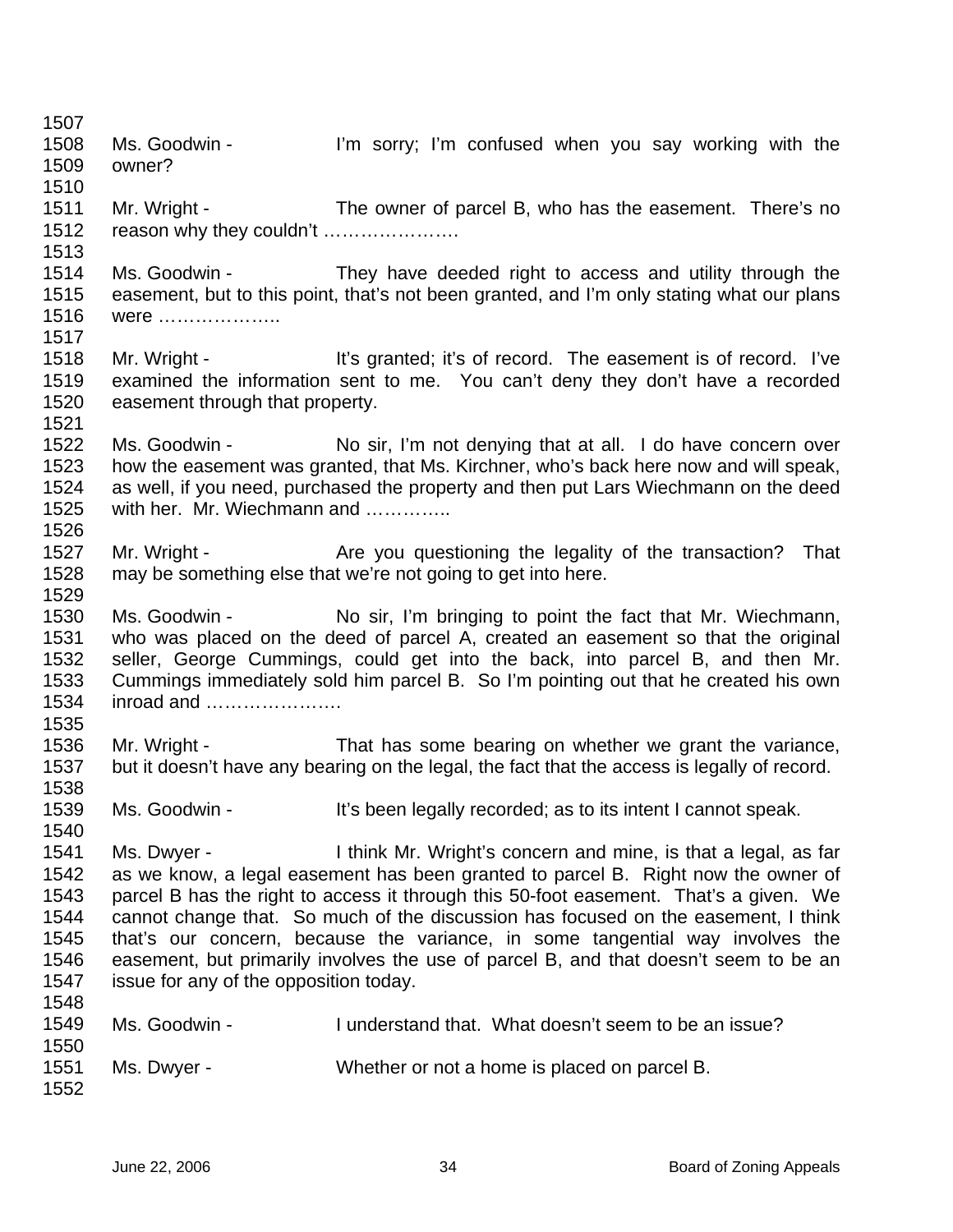1553 1554 Ms. Goodwin - It's of issue to me, as future owner of Edge Hill.

1555 1556 Ms. Dwyer - Would you speak to that, please.

1557 1558 1559 1560 1561 1562 1563 1564 1565 1566 1567 1568 1569 1570 1571 Ms. Goodwin - I'm very concerned for the proximity of the proposed dwelling. I think that it will have great impact on the current historic value of the home. It's chopping up land around it, as Mr. Broaddus point out, this land could be used either agriculturally, as it has been, or it could be lumped together with other land in the adjacent vicinity. Much land in this area agriculturally is held with this intent. I believe that to remove hardy, deciduous trees from the property and to irreparably damage archeological resources would have great impact on the value of the property that I'm purchasing, and I think I've letters to that effect too, from the DHR, one from the Association for Preservation of Virginia Antiquities, from the Henrico Historical Society, Dr. Nelson has spoken to this, I believe Chuck Pepple will speak to this, and I also have an additional letter from the Archeological Society of Virginia. Not only the use of the easement and the destruction of the landscaping around the home that was built prior to 1840, but also the chopping up of the land in the neighborhood, and the breaking up of the integrity of the neighborhood, and any effect on the historic merit of the property.

1572 Mr. Wright - What about the subdivision that's proposed?

1574 Ms. Goodwin - I'm of course concerned with that.

1576 1577 Mr. Wright - That's a lot of houses, not just one nice, big house, which would be in a style in keeping with what you've got there.

1578 1579 1580 1581 1582 1583 1584 1585 1586 1587 1588 1589 1590 1591 1592 1593 1594 1595 1596 1597 1598 Ms. Goodwin - I'd be interested in seeing that style, sir, seeing the plat involved, houses that have now a 15-foot setback on the street front, on the side of my property, which is on the left of the red roof you see, the white line to the left of that, they're proposing to put four houses down the street on Greenview towards New Osborne Turnpike, the closest of which has nearly a 15-foot setback. There's no proposed green screen; there's no consideration at all given to the fact that our home is State and National Landmark Registry material. It's max density population. I have also in my binder, that I intend to give to Mr. Blankinship for your review today, a petition that has the signatures of 38 other residents of Marion Hill. Every single resident on Greenview Drive has signed it; all the adjacent residents up and down Osborn Turnpike have signed it, and I have a similar petition with signatures in excess of that, voicing great concern over the design of the proposed Ivy Hill Subdivision. As Mr. Broaddus said, taking it one step at a time, my hope is that if the subdivision were to pass, the Planning Commission would work with us in the community and address our concerns. I hope that they do not deforest and re-vegetate, as so many subdivisions do, plant twogallon lollipop trees. I believe that they need to leave an existing green screen. There's a tree right at the adjoining corners on the left side of the line there, that's the left side where parcels A and B join – there's a tree there that's got to be two or three hundred years old. It's right inside the property line for the Talley property, on which the proposed subdivision is supposed to sit. It's my hope that Henrico County will pay

1573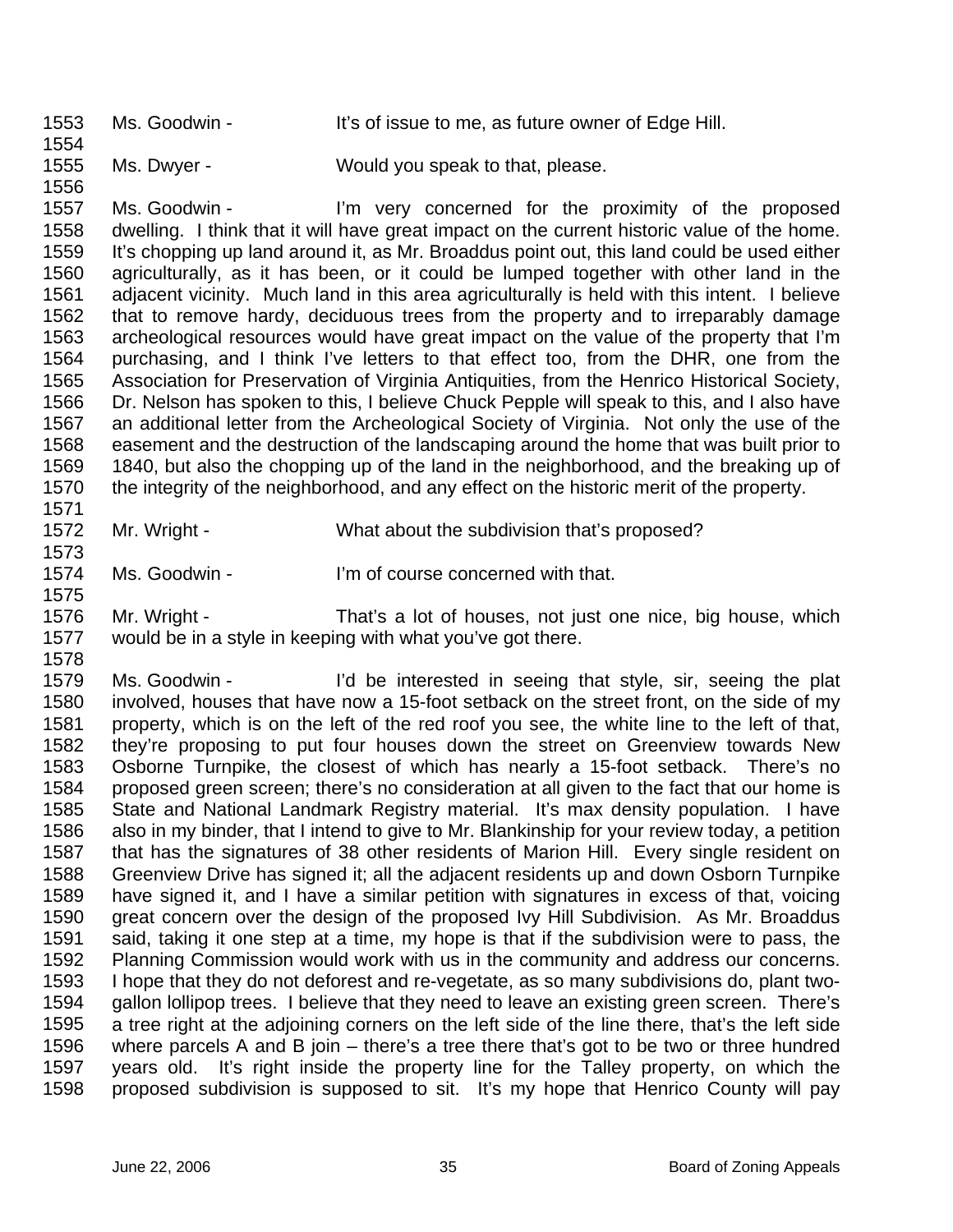- 1599 1600 1601 attention to their 2010 and 2026 Land Use Plans, when they talk about preserving architectural and historical features in the County, and work with us in Marion Hill on this, as an ongoing project.
- 1603 1604 Mr. Nunnally - All right, ma'am, I think we've heard enough now. Is there anyone else who wants to speak on it?
- 1606 1607 1608 1609 Ms. Goodwin - Thelieve we have Ms. Elizabeth Bendle, who owns the property adjacent, that's been farmed for many years and has never had anything built on, and also Tonya Kirchner is here. She's the current owner of Edge Hill and can talk to the creation of the easement itself.
- 1611 1612 1613 1614 1615 1616 1617 1618 1619 1620 Ms. Bendle - My name is Elizabeth Bendle. I represent my father's estate that adjoins this lot on two sides. We have access on the left there, of parcel B, to get into the land, and we have been farming this part B since Mr. Gates lived there. I object to chipping away at this estate. Some of my family lived there for years, Mr. Shelby. He purchased the land and made it a whole area. If this easement is granted, I feel that maybe our property will be decreased in value. We'll have a lot of traffic, trash and noise in our very quiet neighborhood. I have three neighbors who have lived on Greenview Drive ever since they were born, or have moved back when their parents died. We want it to stay like it is with open land that we can enjoy. Thank you.
- 1621 1622 1623 1624 1625 1626 1627 1628 1629 1630 1631 1632 1633 1634 1635 Ms. Kirchner - My name is Tonya Kirchner, and I'm the current owner of Edge Hill. I purchased Edge Hill in 2002 and at the time made a dreadful mistake by putting my boyfriend on the deed. We have since split. He purchased parcel B from George Cumming. I never agreed to a cell tower on the back portion of the land, but they wanted to get the easement there in case a huge offer came in that was monetary. At the time I had no idea of the archeological significance on that side where the easement is. The shed is the original out-kitchen. You can look down there and see pictures of all kinds of artifacts down there. I have walked parcel B; it is full of artifacts there also. After the Bendles have plowed it, you can walk and pick up china, blue yellow, green glass, tent stakes. It's rumored to be a Civil War campsite. I've found Civil War bullets out there. It would just be a shame to have construction crews come in and tear everything up before someone was given the opportunity to go out there and truly do an archeological excavation to find out the importance of that land. I think it's important for Henrico County.
- 1636 1637 Mr. Nunnally - Is anyone else in opposition? I'll give them five minutes, and that's it for today. Opposition? Mr. Seargent, do you want to rebut?
- 1638

1602

1605

1610

1639 1640 1641 1642 1643 1644 Mr. Seargent - I'm just a local boy who agrees partially with what everyone has said, that the growth in Varina has been rather extraordinary, and all of a sudden, it's at my back door on the adjoining property of Toby Matthews property, near where I live, so I can relate to everything they are saying. I was not aware of this grave concern. I did receive a couple of calls from the agent on this property, and a couple of other people, when I was investigating the 5.8 acres. I kind of wish at this point, or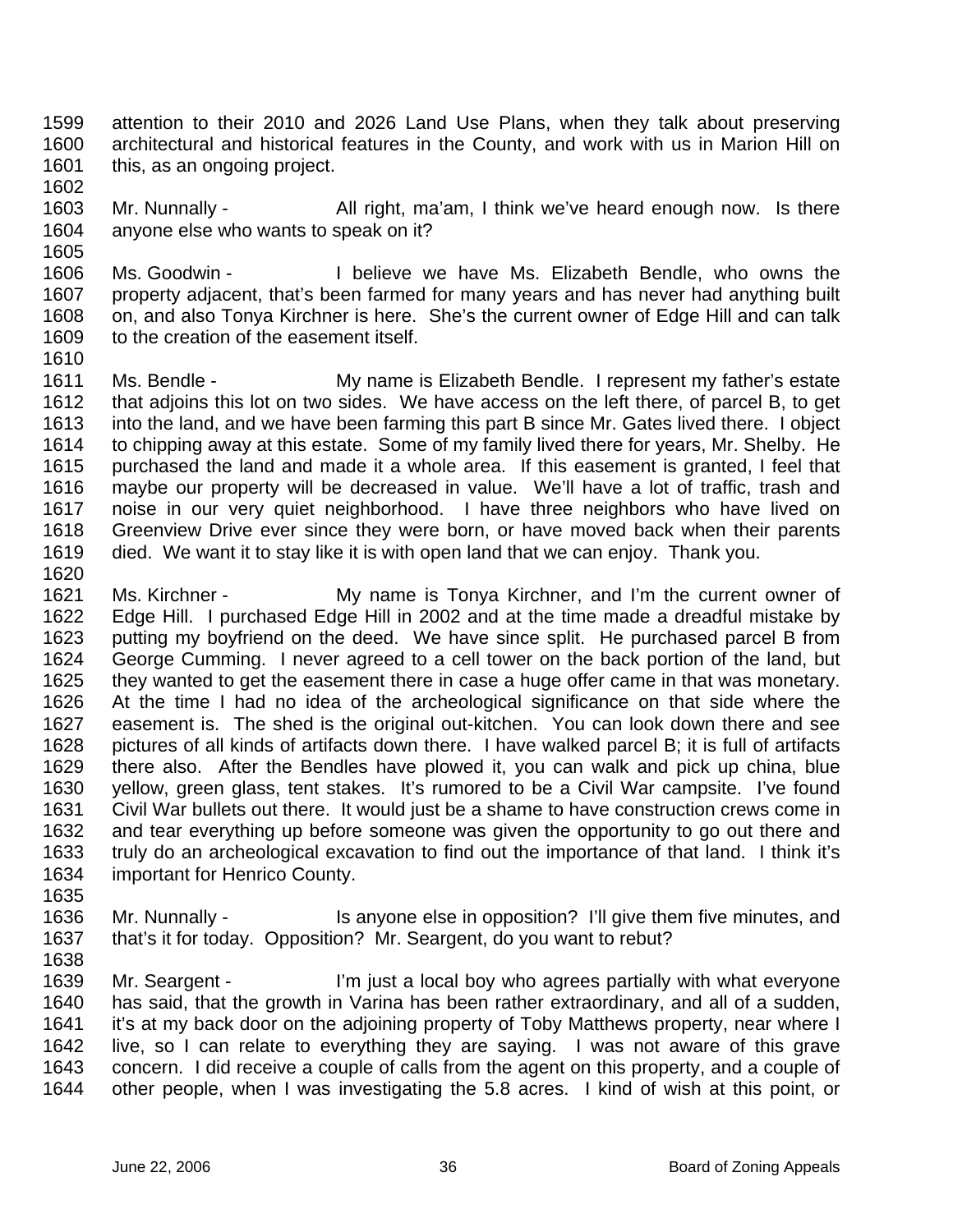1645 1646 1647 1648 1649 1650 1651 1652 1653 1654 1655 1656 1657 1658 1659 1660 1661 1662 1663 1664 1665 1666 1667 1668 1669 1670 1671 1672 1673 1674 1675 1676 1677 1678 1679 1680 1681 1682 1683 1684 1685 1686 1687 1688 1689 1690 maybe I could ask for a point of order. Had all of this discussion taken place, openly and freely, I think we may not be here with all the opposition; we may have already come to a reasonable conclusion. I still stand ready to do that. I guess I need to point out several minor points, perhaps major. I do not believe I've heard them articulated. There exists a deeded easement of ingress and egress. This property was not recently divided; it is not about to be divided. It has been divided, in 1959. We do not know the intent of that dividing at that time, but one would have to believe it was either, "Hey, we've got some land here – you have a house, and I'll farm the dirt, and then maybe by farming the dirt, you give me this land, or I'll buy it from you." But certainly this property was divided quite some time ago, before Eugene Seargent was born, actually within a few years after my birth, I imagine. Certainly the development next door is going to take place, and I would suspect, based on what I'm understanding, it's not going to be anywhere near the quality of the home that I plan to build for this particular customer, the Farbs. Certainly we could hold this land for a long period of time, until such time as Ms. Bendle's heirs decide to sell, because she's made it clear that she will never sell her adjoining property, and I respect that, and I told her that. Her son sold property through me at one point, and there's a major subdivision sitting there now. She didn't like the fact that he had done that, and I don't blame her. I even sold her grandson a home, so we've known each other for a while, and I do respect her concerns. Whether I get this variance through this particular easement, and that is now a major question on my part, given what I've heard today, and the fact that no one had discussed it with me, I am more than happy to revisit it, this whole issue. These are things that were not known to me, and I feel like we've maybe wasted your time, so I am offering to get back together and resolve it. In fact, if I owned this property, I would love the opportunity to deed this easement back to whoever wants it. I understand the potential significance. Again, none of this was brought to my attention. I thought it was a ramshackle shack, so I think we could have done a little bit better maybe in preparation. Maybe I would have had an attorney here, but I hope not, because I've already put too much money in this site and may not get anything out of it. The attorney spoke to the financial hardship that was created, and many people have, between Mr. Wiechmann and Mr. Cumming, but we're not speaking to whatever their intentions were at the time. The fact that the easement is there, the fact that the property was divided quite some time ago, is irrelevant to what financial issues they have amongst themselves. Their intent, in terms of what they recorded, is clear. I also question, obviously, if this new development next door is done, and if this one house is built on this site, I still question the talk about these poor guys' hardships and the creation of problems because a relationship went sour, but are we not also talking about the "financial relationship of the sale of this particular historical property"? I'm getting the impression that if not all this comes to pass, that this particular young lady, who is so well spoken, may in fact not acquire this property, because it will damage the significance or the future historical significance, given the relationship of all these new homes. I'm not sure where all this leads us, except I am more than happy to, and I need some point of reference here, how do we delay, defer, I have no knowledge of who owns that 20-foot strip. Perhaps whoever owns it might want to sell those houses as well. Perhaps we can improve those houses, widen that 20-foot driveway to create a more attractive environment. I have not spoken to whoever's now doing this proposed 4.5 acres, but perhaps we could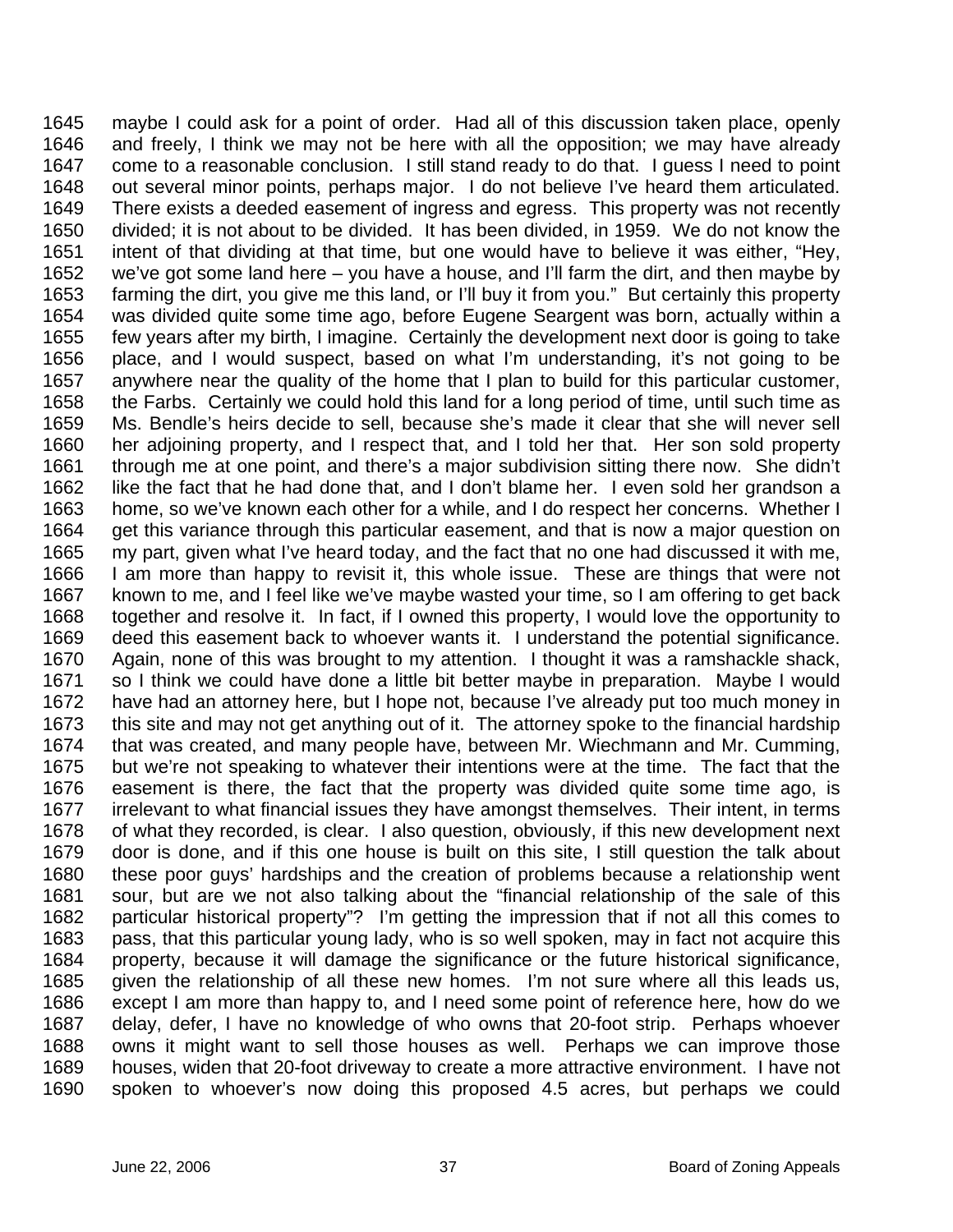1691 1692 1693 1694 1695 1696 1697 1698 1699 1700 incorporate some of this with respect to how they're doing it. Unfortunately, I don't have time, so I cannot say please defer me, because I have until July 30 to get a building permit, or my interest in this will go away, and there's another interested party in the background, waiting to do less than what I'm planning to do. I guess I need a point of reference as to how to proceed from your procedural points, because I feel like we can resolve a lot of these issues. I can't resolve the subdivision, but we can certainly discuss the lease of this easement, and for me to reposition my hopes, and perhaps it may require some assistance, financially, from those who are concerned about the historical nature and the disturbing of this easement.

1701

1702

1707

1712

Mr. Wright - **Mr. Seargent, the next meeting of this Board is July 27.** 

1703 1704 Mr. Seargent - That would give me a three-day window, would it not?

1705 1706 Mr. Wright - Would you be agreeable to our deferring this case to give you an opportunity to get with these folks and see what you can work out?

1708 1709 1710 1711 Mr. Seargent - Yes, this is not a big fight in what I do for a living. It's not extremely consequential. If I walked away today, it wouldn't matter, so I would love to have the opportunity. I'm a good guy. No one's ever addressed me. I'm just really surprised that all this has happened, and I think we have wasted everyone's time.

1713 1714 1715 Mr. Wright - The If we were to do that, I think it would be on the basis that we would not hear all this evidence over again, but anything new, or any developments since today, we could entertain. It may be that something could be worked out.

1716 1717 1718 1719 1720 1721 1722 1723 1724 1725 1726 1727 1728 Mr. Seargent - Might I ask, if in fact in our deliberations, we work out an arrangement where this easement through the particular parcel, 1107, is involved in this thing and deeded to this potential purchaser, which I think is where we need to be going, that would assume that I would find a way to purchase this 20-foot easement to gain access, my question is, and of course the proposal that I received, suggested that is what you would have wanted anyway. So I think what I'm asking is, I would not withdraw, if I may, the probability of moving through Greenview property and for me to pursue the 20-foot right-of-way if you could deliberate on that as a variance and the ingress and egress through that site. I believe that avoids every controversy that I've heard here today, except for the extent of the artifacts that might be found on this site, and I'd be more than happy to give somebody as much time as they want to dig it up before we build a house.

| 1729 |                   |                                                                 |
|------|-------------------|-----------------------------------------------------------------|
| 1730 | Mr. Wright -      | Unfortunately, that would be a new procedure.                   |
| 1731 |                   |                                                                 |
| 1732 | Mr. Seargent -    | I think that's what you've told me you want to do.              |
| 1733 |                   |                                                                 |
| 1734 | Mr. Wright -      | Is that correct, Mr. Blankinship?                               |
| 1735 |                   |                                                                 |
| 1736 | Mr. Blankinship - | think you could just make that a condition, if that is what the |
|      |                   |                                                                 |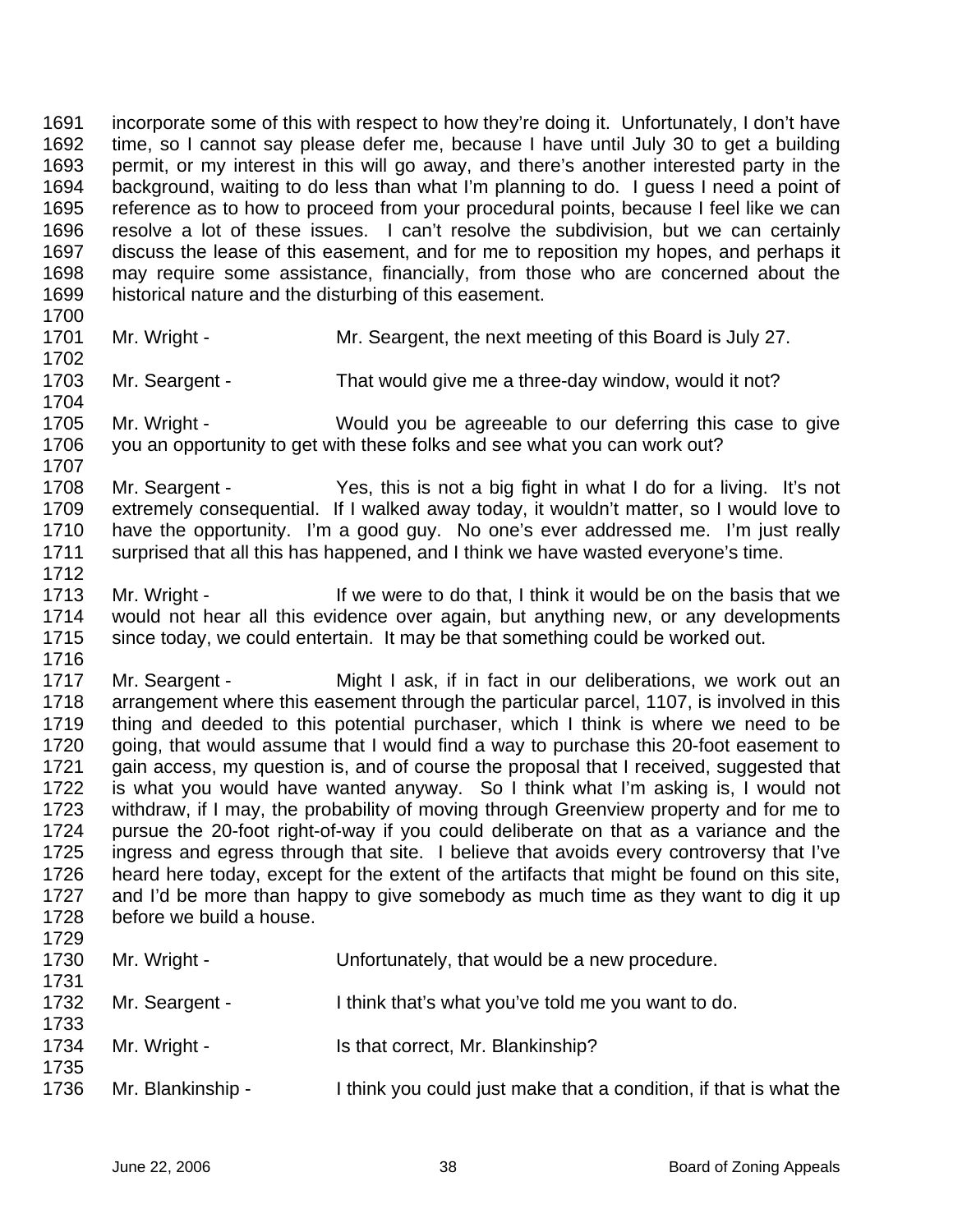- 1737 1738 Board chose to do, but of course you might prefer to deliberate for a couple of weeks instead.
- 1739
- 1740 1741 Mr. Wright - Wouldn't he be asking for a variance for a new access?
- 1742 1743 Mr. Blankinship - It would be the same request though.
- 1744 1745 Mr. Seargent - Think your staff reported that it would be their recommendation.
- 1746

1758

1761

- 1747 1748 1749 Mr. Wright - I understand. Mr. Broaddus, do you have something to say on what we just raised here?
- 1750 1751 1752 1753 1754 1755 1756 1757 Mr. Broaddus - I simply wanted to repeat Ms. Goodwin's position that she would not oppose a variance if a condition were that the access to be through some means other than A, which is what I believe is what Mr. Seargent just suggested, and you'll recall, I began my presentation by saying I think there may be a concern with respect to the valuation, so that I think that what he is suggesting would be consistent with the staff's recommendation. It would be consistent with the position of Ms. Goodwin. The other condition that she referenced would be that there would be one residence on B, as opposed to some larger, more dense.
- 1759 1760 Mr. Wright - I take it that's what's proposed here, so I don't think that Mr. Seargent has a problem with that.
- 1762 1763 1764 1765 1766 1767 1768 1769 1770 1771 1772 1773 Mr. Seargent - The only problem I would have with that, if in fact I've got to figure out a way to get off of New Osborne, down this 20-foot easement, that's going to certainly incur additional cost, if we go that route, and then we team up with the gentleman next door. If this is R-3 zoning, and it may very well conform with the development that they're proposing, before your meeting on the  $27<sup>th</sup>$ , I'll contact these people, and if we can't do what I need to do, and come to some conclusion, then certainly I would be remiss in not offering those three developable lots in conjunction with the project that's about to go next door. I think what I'm saying is, we probably still need to have a conversation, deliberate as you see fit, regarding my use of that 20 feet, but before I would vacate the easement up on top, I would have to have some assurance that this financial hardship that I'm now being placed upon, to be assured of the historical significance, ought to be addressed as well.
- 1774
- 1775 1776 1777 1778 1779 Mr. Wright - The Mentice of the grant this variance on the grounds that you have access other than over this 50-foot easement, you would be free to go ahead and explore that. That's up to you and them whether you want to subsequently convey that easement back.
- 1780 1781 1782 Ms. Dwyer - There seem to be so many issues that don't really involve us, how the property is going to be used, whether or not access is going to be gained from this point or that point, what the validity of the existing easement is, someone's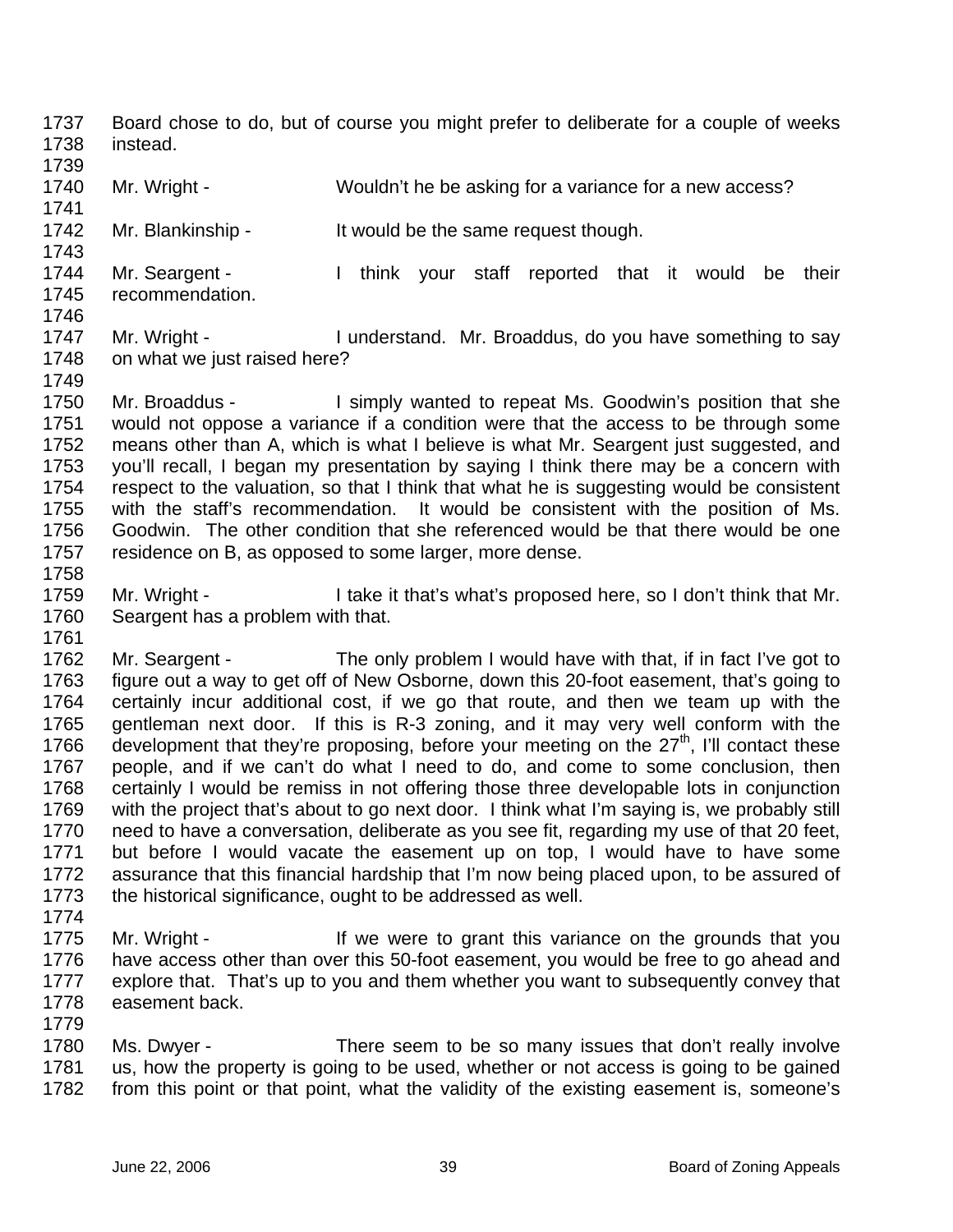1783 1784 1785 1786 1787 1788 1789 1790 1791 1792 1793 1794 1795 1796 1797 1798 1799 1800 1801 1802 1803 1804 1805 1806 1807 1808 1809 1810 1811 1812 1813 1814 1815 1816 1817 1818 1819 1820 1821 1822 1823 1824 1825 1826 1827 1828 willingness to deed it back, and the prices that may need to be negotiated between the parties, I would like to just see us defer it and have the parties come back to us with their proposal, rather than have us get involved in variances contingent on this or that access. I think it's just better for us to just defer it and let the parties resolve it in the meantime. Mr. Wright - We'll want to know what the access is before we grant the variance, I agree with that. Mr. Seargent - And might I suggest, as this thing progresses, I was kind of outmanned and outgunned. I think that when I do reappear, I will have legal counsel. Mr. Nunnally - There will be no more testifying, just what you come up with. Mr. Seargent - I think the purpose that I might need legal counsel is to address some of these specific legal issues addressed by prior counsel so that I can at least have a professional opinion as to the validity and reliability of those arguments that he had made. Are you suggesting that my attorney would not be in a position to make those arguments? Mr. Wright - The Muslim of If it's something new. Mr. Nunnally - That's fine. Mr. Seargent - We may not get there. I hope we don't. Mr. Wright - The I move that we defer this case to the next Board meeting. Ms. Dwyer - Second. Mr. Blankinship - There's a motion by Mr. Wright; second by Ms. Dwyer, that we defer. All in favor please say aye. A-28-2006, Eugene I. Seargent, Sr. Mr. Blankinship - That one we deferred. Upon a motion by Mr. Wright, seconded by Ms. Dwyer, the Board **deferred** application **A-28-2006** for a variance to build a one-family dwelling at 1115 Greenview Drive (Parcel 801-707-1459). The Board deferred the request, from the June 22, 2006, until the July 27, 2006, meeting, to allow time for the applicant to meet with the neighbors to discuss mitigation of the potential impacts on their property. Affirmative: Dwyer, Harris, Kirkland, Nunnally, Wright 5 Negative: 0 Absent: 0 **A-29-2006 SPENCE AND MELISSA SNEAD** request a variance from Section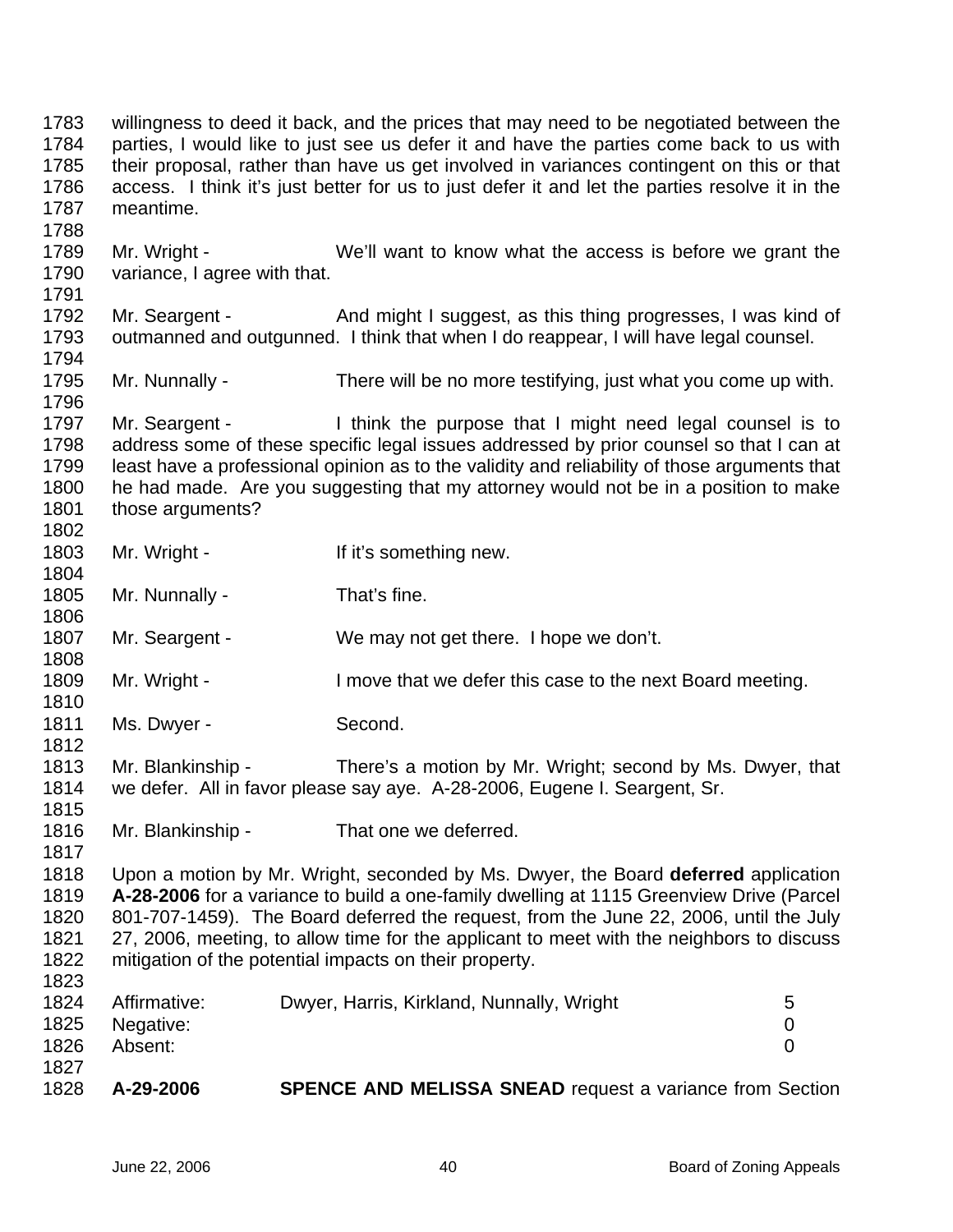1829 1830 1831 1832 1833 1834 1835 24-9 to build a one-family dwelling at 2701 Old Memorial Drive (Parcel 839-709-9010), zoned A-1, Agricultural District (Varina). The public street frontage requirement is not met. The applicants have 0 feet public street frontage, where the Code requires 50 feet public street frontage. The applicants request a variance of 50 feet public street frontage.

1836 1837 1838 Mr. Nunnally - Is anyone else here interested in this case? If so, would you please stand and raise your right hand?

1839 1840 1841 Mr. Blankinship - Do you swear that the testimony you are about to give is the truth, the whole truth, and nothing but the truth, so help you God?

- 1842 Mr. Snead - Yes.
- 1844 Ms. Snead - Yes.

1846 1847 1848 1849 1850 1851 1852 1853 1854 Mr. Snead - The Music Spence Snead, and my wife, Melissa. We were requesting a 50-foot variance for road frontage. This was property that was given to us on October 2, 2002, by her father, Henry G. Beckstoffer. We're proposing to build a house, and as of right now, we have a proposed easement that you see there. My attorney hasn't recorded the easement yet because he picked up the paperwork, and we were under a short window. Mr. Jason Baker has gone out of the country for two weeks, and when Timothy comes back, I actually have the paperwork; he's in agreement to sign on that, so no problem there. When they originally drew the paperwork up, there was a discrepancy there; now that's been fixed.

1855

1857

1863

1867

1843

1845

1856 Ms. Dwyer - What was the discrepancy?

1858 1859 1860 1861 1862 Mr. Snead - We're supposed to be doing a release of the easement. Her father's supposed to be giving him a release of an easement on his property. He has a 60-foot easement behind his house, and all I'm trying to gain is from 0 to 50 feet on the left-hand side of his property. There's a 60-foot easement, but I don't wish to go through that behind his house. That is actually her father's.

1864 1865 Ms. Dwyer - That 60-foot easement crosses the easement that you want?

1866 Mr. Snead - No, it doesn't cross the easement.

1868 1869 1870 1871 1872 Ms. Snead - The 60-foot easement is actually on the west side of Mr. Baker's property, which would cause us to have to go all the way around his property back into ours, so we're just proposing to get an easement on the east side of Mr. Baker's property.

1873 1874 Ms. Dwyer - That's shown here? So that easement would go through someone else's property, not just your father's property?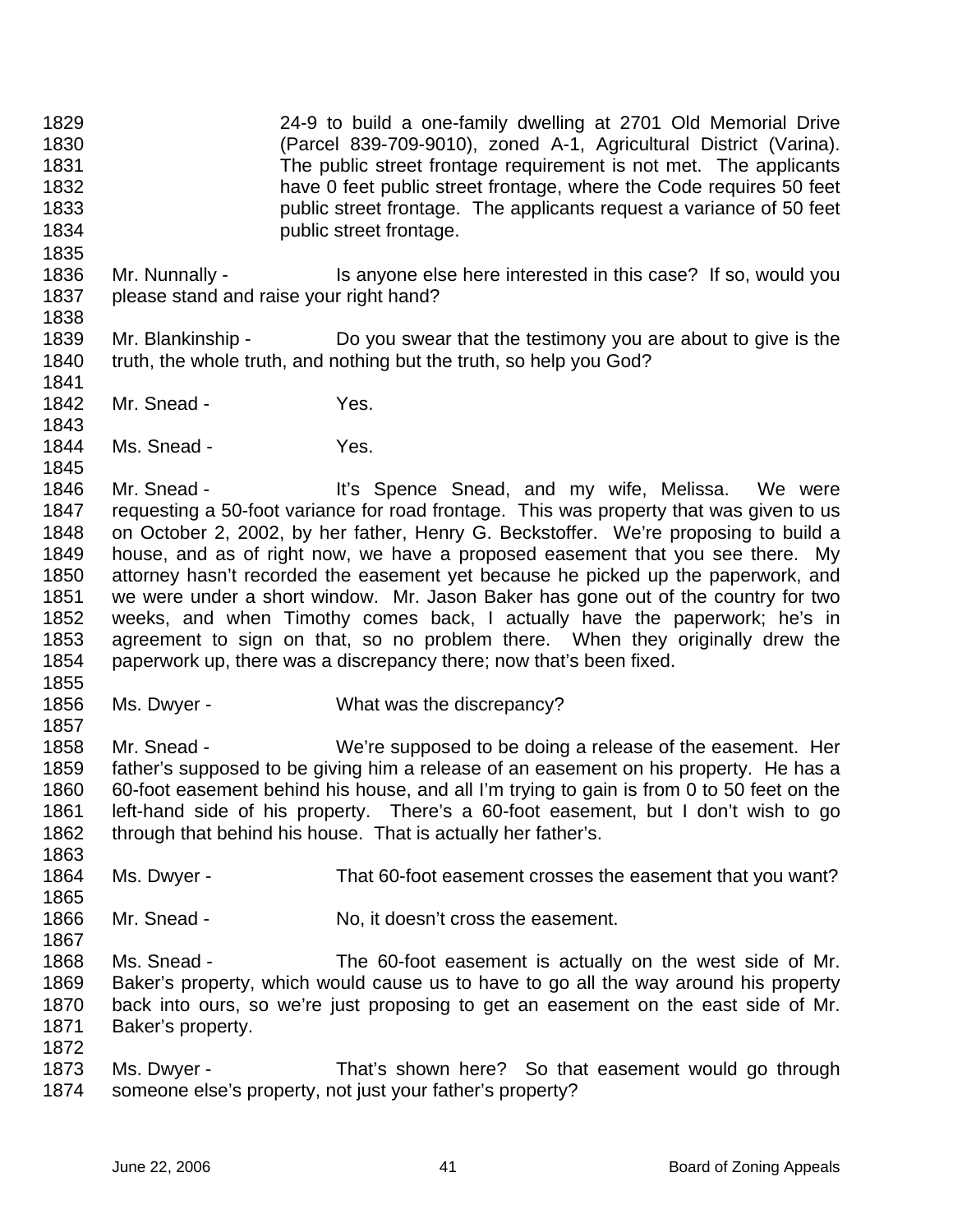1875 1876 1877 1878 1879 1880 1881 1882 1883 1884 1885 1886 1887 1888 1889 1890 1891 1892 1893 1894 1895 1896 1897 1898 1899 1900 1901 1902 1903 1904 1905 1906 1907 1908 1909 1910 1911 1912 1913 1914 1915 1916 1917 1918 1919 1920 Mr. Snead - It would be her father's and Mr. Baker's property, but I'd need Mr. Baker's signature, and he's out of the country for two weeks, so it can't be properly recorded at the County until he gets back. Mr. Wright - Have you read the conditions proposed for this case? Mr. Blankinship - Page 3 of the staff report. Mr. Wright - Che of these conditions is that you have legal access as proved to the Planning Office at the time you apply for your building permit, so that could be worked out. Mr. Nunnally - Any other questions? Anyone in opposition to this request? Hearing none, that concludes the case. Thank you. A-29-2006, Spence and Melissa Snead. Mr. Kirkland - This is the one that had that uncertainty about the easement, is that correct? Mr. Wright - But they've got that worked out. I move that we approve this, on the grounds that they wouldn't have reasonable use of the property without the variance. Mr. Kirkland - Second. Mr. Nunnally - Motion by Mr. Wright, second by Mr. Kirkland, that it be approved. All in favor say aye. It's been approved. After an advertised public hearing and on a motion by Mr. Wright, seconded by Mr. Kirkland, the Board **granted** application **A-29-2006** for a variance to build a one-family dwelling at 2701 Old Memorial Drive (Parcel 839-709-9010). The Board granted the variance subject to the following conditions: 1. This variance applies only to the public street frontage requirement. All other applicable regulations of the County Code shall remain in force. 2. At the time of building permit application the owner shall demonstrate that the parcel has been conveyed to members of the immediate family, and the subdivision ordinance has not been circumvented. Ownership of the parcel shall remain in the immediate family for a minimum of five years. 3. Approval of this request does not imply that a building permit will be issued. Building permit approval is contingent on Health Department requirements, including, but not limited to, soil evaluation for a septic drainfield and reserve area, and approval of a well location.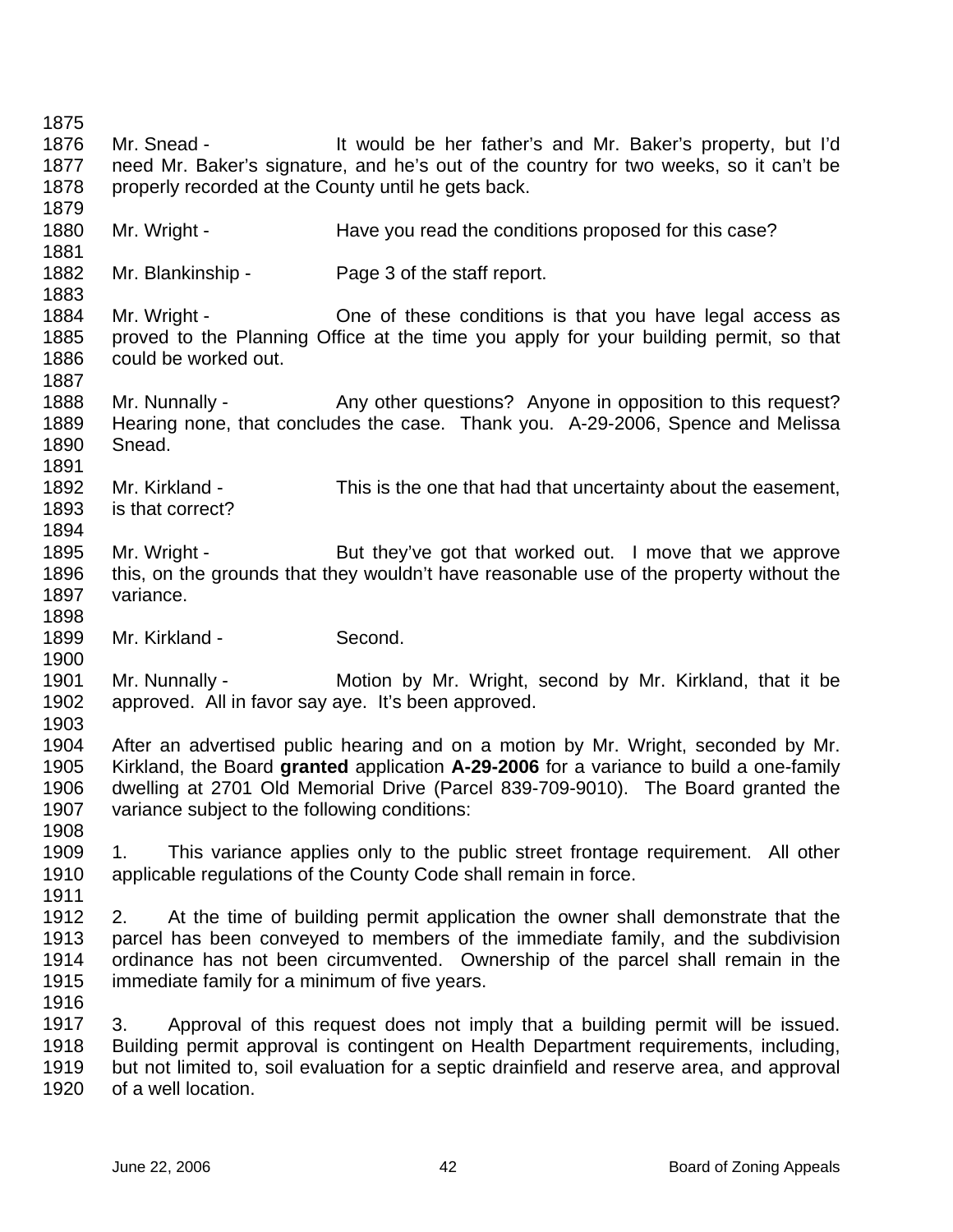1921 1922 1923 1924 1925 1926 1927 1928 1929 1930 1931 1932 1933 1934 1935 1936 1937 1938 1939 1940 1941 1942 1943 1944 1945 1946 1947 1948 1949 1950 1951 1952 1953 1954 1955 1956 1957 1958 1959 1960 1961 1962 1963 1964 1965 1966 4. At the time of building permit application, the applicant shall submit the necessary information to the Department of Public Works to ensure compliance with the requirements of the Chesapeake Bay Preservation Act and the code requirements for water quality standards. 5. The applicant shall present proof with the building permit application that a legal access to the property has been obtained. 6. The owners of the property, and their heirs or assigns, shall accept responsibility for maintaining access to the property until such a time as the access is improved to County standards and accepted into the County road system for maintenance. Affirmative: Dwyer, Harris, Kirkland, Nunnally, Wright 5 Negative: 0 Absent: 0 The Board granted this request, as it found from the evidence presented that, due to the unique circumstances of the subject property, strict application of the County Code would produce undue hardship not generally shared by other properties in the area, and authorizing this variance will neither cause a substantial detriment to adjacent property nor materially impair the purpose of the zoning regulations. **UP-26-2006 CENTEX HOMES** requests a temporary conditional use permit pursuant to Section 24-116(c)(1) to locate a temporary sales trailer at 4800 Shady Grove Road (Turnberry) (Parcel 740-770-0883), zoned R-3C, One-family Residence District (Conditional) (Three Chopt). Mr. Nunnally - Is anyone else here interested in this case? If so, would you please stand and raise your right hand? Mr. Blankinship - Do you swear that the testimony you are about to give is the truth, the whole truth, and nothing but the truth, so help you God? Ms. Chisholm - I do. My name is Jennifer Chisholm. I'm here representing Centex Homes, and I'm requesting a conditional use permit to establish a temporary sales and construction trailer within the Turnberry community. Mr. Wright - The Have you read the conditions? Ms. Chisholm - Yes. Mr. Wright - You are in accord with the conditions? Ms. Chisholm - Yes.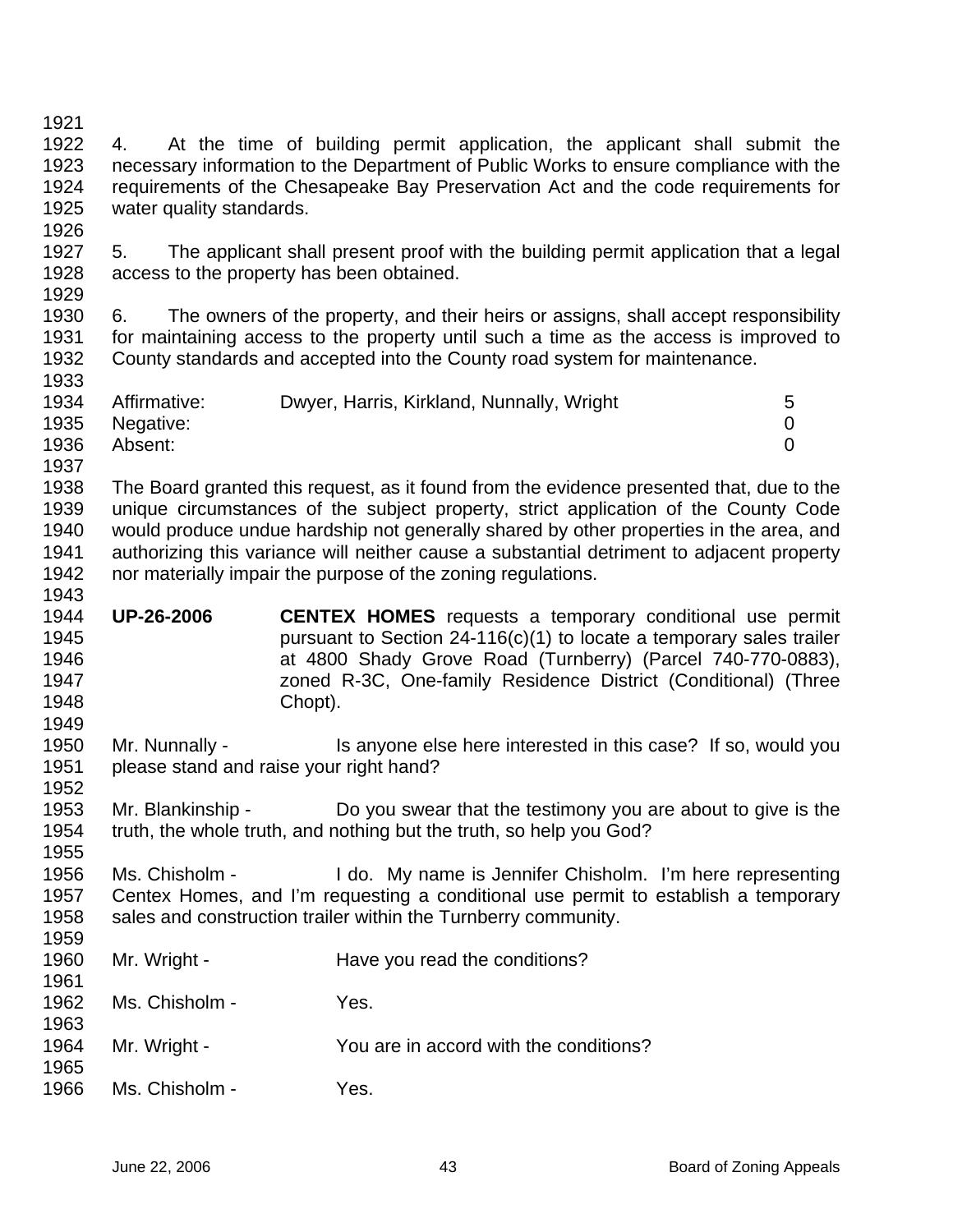Mr. Kirkland - The you going to use a portable john or are you going to hook to the water and sewer? Ms. Chisholm - No, it will be a portable system. Ms. Harris - Did you mention anything about lighting? Ms. Chisholm - We will submit a landscaping and lighting plan for the building permit. Typically, what we'll do with lighting is install some floodlights on the exterior front elevation to up light the walkways and the parking lot. Ms. Dwyer - This is Lot  $1 -$  what will the lot be used for in the long term, after the trailer has been removed? Ms. Chisholm - It will be a site for a home. Ms. Dwyer - So the asphalt drive will just be ................ Ms. Chisholm - It will be torn up. Mr. Nunnally - You'll get it for one year, right? Ms. Chisholm - Yes, approximately ten months. Mr. Nunnally - Any other questions of Ms. Chisholm? Anyone else want to speak on this case? Hearing none, that completes the case. Thank you for coming. UP-26-2006. Mr. Wright - The Move we approve it. Ms. Harris - Second. Mr. Nunnally - Moved by Mr. Wright, second by Ms. Harris, that it be approved. All in favor say aye. It's approved. After an advertised public hearing and on a motion by Mr. Wright, seconded by Ms. Harris, the Board **granted** application **UP-26-2006** for a temporary conditional use permit to locate a temporary sales trailer at 4800 Shady Grove Road (Turnberry) (Parcel 740-770-0883). The Board granted the use permit subject to the following conditions: 1. Only the improvements shown on the plan filed with the application may be constructed pursuant to this approval. No substantial changes or additions to the layout may be made without the approval of the Board of Zoning Appeals. Any additional improvements shall comply with the applicable regulations of the County Code.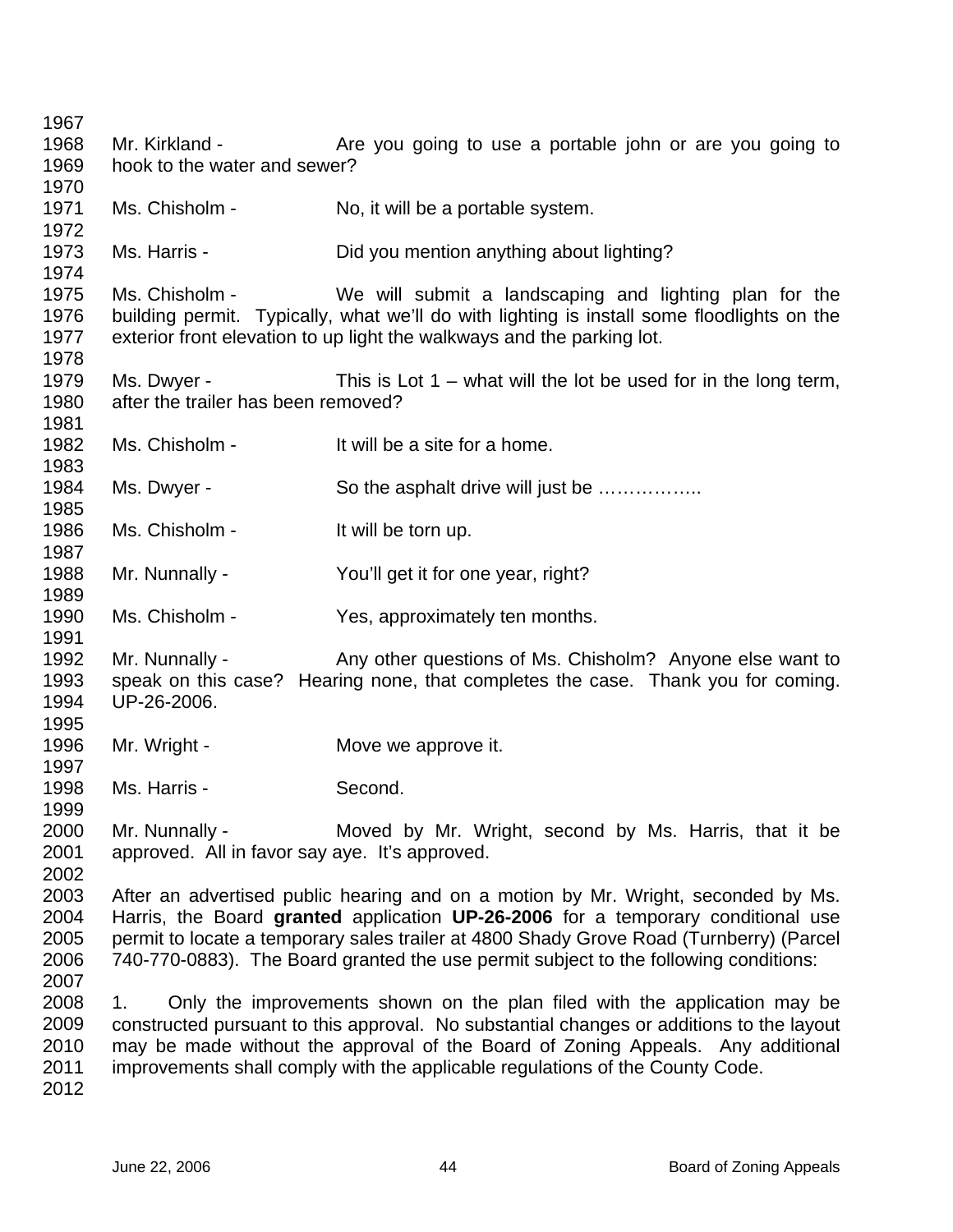2013 2014 2. The trailer shall be skirted on all sides with a durable material as required by the building code for a permanent installation.

2015

2021

2048

2053

2016 2017 2018 2019 2020 3. A detailed landscaping and lighting plan shall be submitted to the Planning Department with the building permit for review and approval. Approved landscaping shall be installed as soon as the weather permits. All landscaping shall be maintained in a healthy condition at all times. Dead plant materials shall be removed within a reasonable time and replaced during the normal planting season.

2022 2023 2024 4. The trailer shall be removed from the property on or before May 30, 2007, at which time this permit shall expire.

2025 2026 2027 5. Any portable toilet or holding tank placed on the site shall be located underneath or behind the sales trailer and shall be screened from view.

2028 2029 2030 2031 6. The applicant shall satisfy the Department of Public Works that adequate sight distance has been provided entering onto Shady Grove Road and adequate parking has been provided on the site.

2032 2033 2034 2035 2036 7. If construction plans show more than 2,500 square feet of land disturbance, the applicant shall submit an Erosion and Sediment Control plan to the Department of Public Works for review and approval. Plans may be submitted with construction plans or separately.

2037 2038 2039 8. The construction plans for Turnberry subdivision shall be approved prior to the issuance of a building permit for the temporary sales trailer.

| 2040 | Affirmative:   | Dwyer, Harris, Kirkland, Nunnally, Wright | 5 |
|------|----------------|-------------------------------------------|---|
|      | 2041 Negative: |                                           |   |
| 2042 | Absent:        |                                           |   |
| 2043 |                |                                           |   |

2044 2045 2046 The Board granted the request because it found the proposed use will be in substantial accordance with the general purpose and objectives of Chapter 24 of the County Code.

2047 Mr. Nunnally - Mr. Blankinship?

2049 2050 2051 2052 **UP-27-2006 SIMONS HAULING COMPANY, INC.** requests a conditional use permit pursuant to Sections 24-103 and 24-52(d) to extract materials from the earth at 2655 Lacywood Lane (Parcel 840-722- 1635), zoned A-1, Agricultural District (Varina).

2054 2055 2056 Mr. Nunnally - Is anyone else here interested in this case? If so, would you please stand and raise your right hand?

2057 2058 Mr. Blankinship - Do you swear that the testimony you are about to give is the truth, the whole truth, and nothing but the truth, so help you God?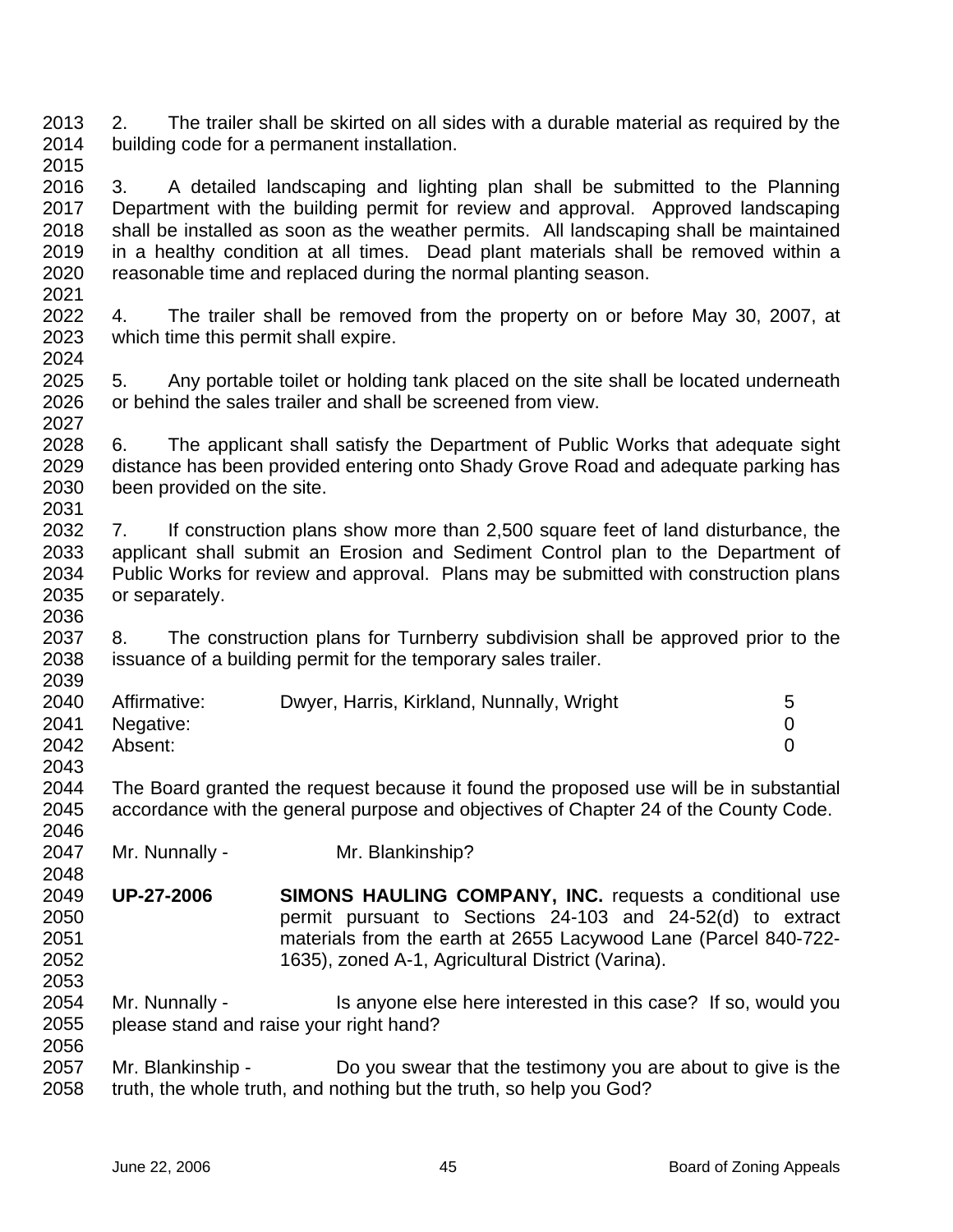2059 2060 2061 2062 2063 2064 2065 2066 2067 2068 2069 Mr. Cochran - I do. My name is John Cochran. I am with Youngblood, Tyler and Associates. We are seeking renewal of the conditional use permit extracting materials from the earth on this property. The property is used by Simons Hauling Company, for the exclusive use of their company when they have jobs that need material. They bring in a track excavator; they load material on the trucks; the trucks exit the site and go to the area where it is needed. We have reviewed all conditions and are in agreement with them. There has been some question about the use of this pit in the last few years, and Wayne Greenwood, of the Simons Hauling Company is with me to address any questions you may have concerning that.

- 2070 2071 2072 Mr. Nunnally - It says here in the notes that "the mine does not appear to have been active during the past couple of years."
- 2073 2074 2075 2076 2077 Mr. Cochran - That's correct. They use it when they need it. And it is only for use by their company, so they don't sell the material to anyone else. They have not had a job nearby wherein that material was needed. I believe he can be more specific about their intent in the future, but they have not needed it in the last several years.
- 2078 2079 2080 2081 2082 2083 2084 2085 2086 2087 2088 2089 2090 Mr. Greenwood - Good morning. My name is Wayne Greenwood; I'm the Vice President of Simons Hauling. I have read the report. We haven't used this particular pit in the last couple of years because the type of projects that we have been involved in, such as the Massey Cancer Center and the new federal courthouse downtown, have been excavation-type projects, projects that have excess material to be excavated, with little or no fill material to be brought in. We currently are contracted to the Richmond Airport for the new terminal expansion and for the Clarkson Road widening project, which will require fill dirt this year, so we intend to use it this coming year. Also, there are some upcoming, pretty large projects, including the I-895/Route 64 connector. It will be in close proximity to this pit, and we anticipate that we will be involved in those projects too. It will require that we remove some fill dirt at that time to supply these projects.
- 2091 2092 2093 Ms. Harris - The Mr. Greenwood, during the time that you have not used this pit, has there been any reclamation activity going on at that site?
- 2094 2095 2096 2097 Mr. Greenwood - The exterior limits of the pits have been sloped to 3:1; there has been some seeding. We're inspected regularly by the Division of Mines and Minerals for safety and for repose of the site, and we've had no bad reports at all. All the reports have been positive.
- 2098
- 2099 2100 2101 2102 2103 Ms. Dwyer - You might be able to answer this question. When I look at the site map, there are four phases listed, or shown on the site map. What's the extent of this request; is it the land area represented by those phases, or is the land represented by the red dash on the map?
- 2104 Mr. Greenwood - Those phases were shown on the original plan many, many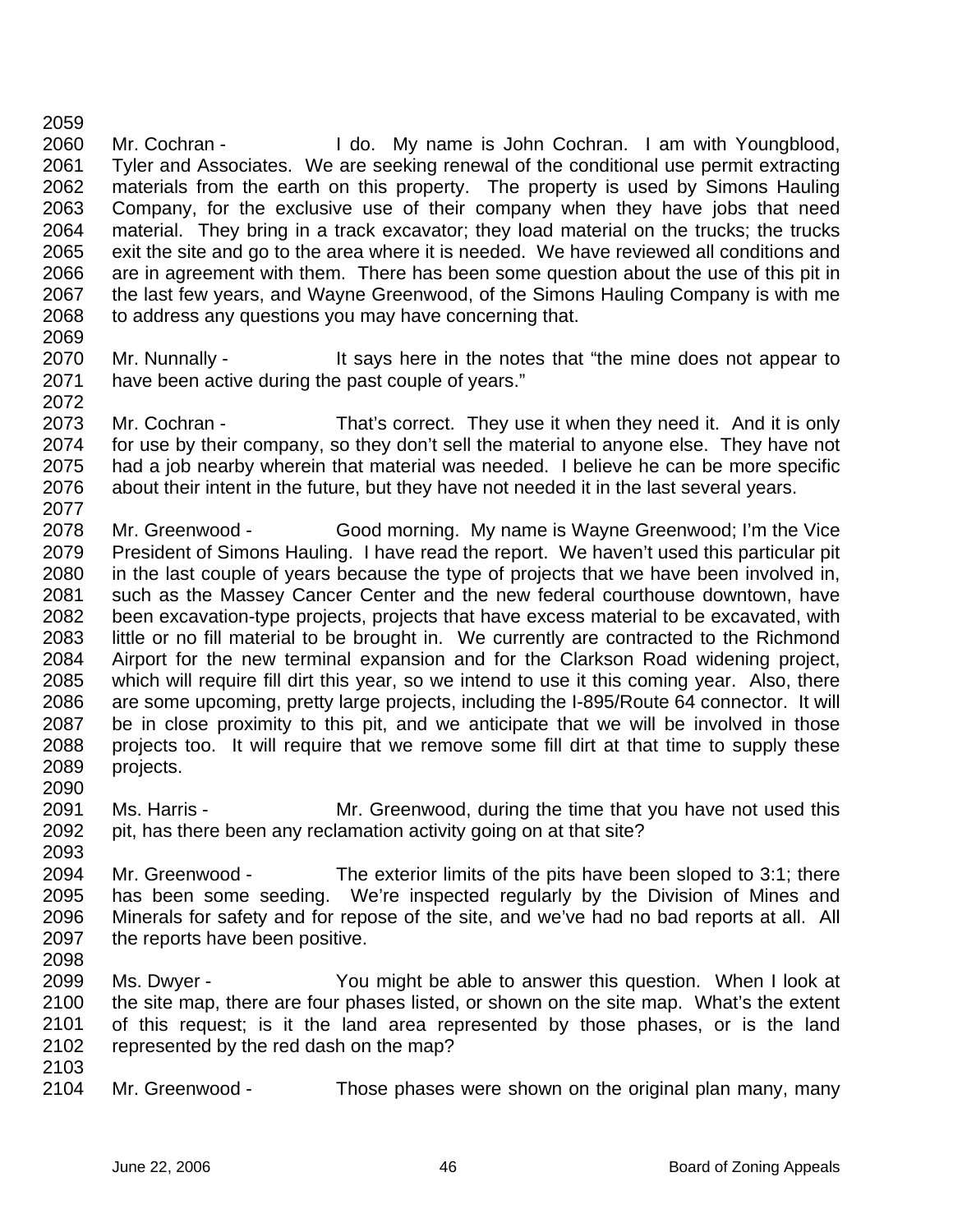2105 2106 2107 2108 2109 years ago, as how the operation could proceed. At the present time, we are only asking for renewal of the permit on Phase 1; we have not posted an erosion control bond for the other phases, nor do we have proper plans in place for those other phases; this is simply to renew Phase 1.

- 2110 2111 2112 Ms. Dwyer - In restoration, it will be for agricultural use? If you could, describe the reclamation at the site?
- 2113 2114 2115 2116 Mr. Cochran - The landowner is a farmer. He gardens and he has cattle and pasture on the site, and when we're finished with the site, we'll restore it to the point where he'll be able to continue to use it for that.
- 2117 Ms. Dwyer - So it will be leveled to its pre-excavation elevation, or ………
- 2119 2120 2121 2122 Mr. Cochran - The drawings that are in the current permit show the grades that we can go to, and the way the slopes will be left, in a manner that it can be used for agricultural use. The site will be re-topsoiled and seeded.
- 2123 2124 2125 2126 2127 2128 Mr. Greenwood - We're not permitted to bring material back in. This is simply to remove material, so it's not possible for us, under the terms and conditions of the permit, to bring the elevation back up to its original grade. It would be left at a lower grade, but it would be useable to the satisfaction of the landowner, to continue his farming operations in the area. If you take stuff out, and you can't bring it back, it ends up being lower.
- 2130 2131 2132 2133 Ms. Dwyer - The University of the standing from the report that Mr. Blankinship had given us, that if the reclamation process required a certain amount of topsoil, and you didn't have enough, you'd have to bring that in.
- 2134 2135 2136 2137 2138 Mr. Greenwood - That's correct. We've maintained topsoil enough to spread it over and restore the area, but it wouldn't be bringing it back up ten or fifteen feet, as an example with topsoil. We would be utilizing the topsoil that's available and if necessary, bring additional in to restore the utility of the land, so it's suitable for farming.
- 2139 Ms. Harris - The Mr. Greenwood, are there any ponds on the land?
- 2140 2141 2142 Mr. Greenwood - There are no ponds. We have sediment basins and erosion control structures in place, to handle the erosion, but there are no ponds existing.
- 2143 2144

2145

2118

2129

- Mr. Nunnally Any other questions?
- 2146 2147 2148 2149 2150 Ms. Dwyer - The Mr. Blankinship, in the report you've given us, one of the comments had to do with the financial guarantee per acre, and what that should be set at. The recommendation, which I know we haven't considered yet, but does staff have any recommendations about the guarantee in this case? Should it be more than \$2,000?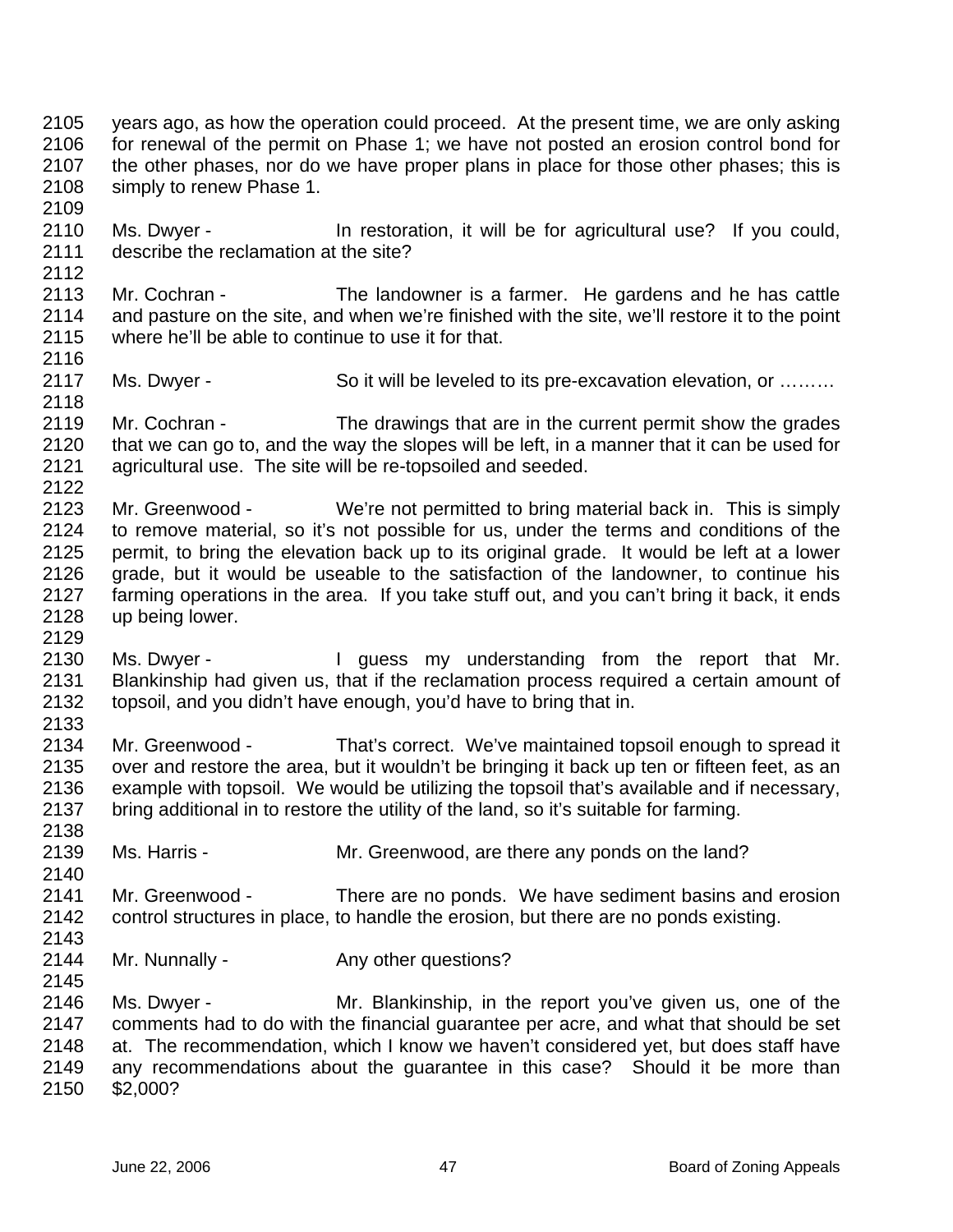Mr. Blankinship - For the applicant's benefit, we're going to have a work session right after this meeting, to discuss reclamation issues generally, and in a draft paper, we have recommended raising the standard bond amount to \$5,000 per acre, from the current \$2,000. When the Board would begin to institute that is, of course, your choice. If you want it to begin this morning, you certainly have that authority. Ms. Harris - The How many sites do you have in Henrico County, do you know right off? Mr. Greenwood - For this year? This is the only site. Ms. Harris - I thought that there was another one off Strath Road. That isn't yours? Mr. Greenwood - No ma'am, that isn't ours. Mr. Nunnally - Any other questions? Hearing none, that completes the case. Thank you for coming. UP-27-2006, Simons Hauling Company. Mr. Wright - I want to ask a question about that \$5,000. Would that be realistic without our getting to discuss that, or ………… Ms. Dwyer - They didn't agree to it. Mr. Wright - It doesn't look like reclamation here would present that big a problem. Mr. Blankinship - Not compared to some sites. Mr. Kirkland - Have we had a good track history on this site in the past, when it's been used, as far as ................. Mr. Blankinship - I don't know that there's been a truck in there since I came to the County in 1999. Every time I've gone out to this particular site, it's looked exactly the same. That's why I made the comments I made in the report. Mr. Wright - It sounds like they're going to crank it up though, with the new stuff that they've got going this year. Mr. Blankinship - They certainly may. Mr. Wright - The Music Contract is a lower we approve it. Mr. Nunnally - Motion by Mr. Wright that it be approved. Is there a second?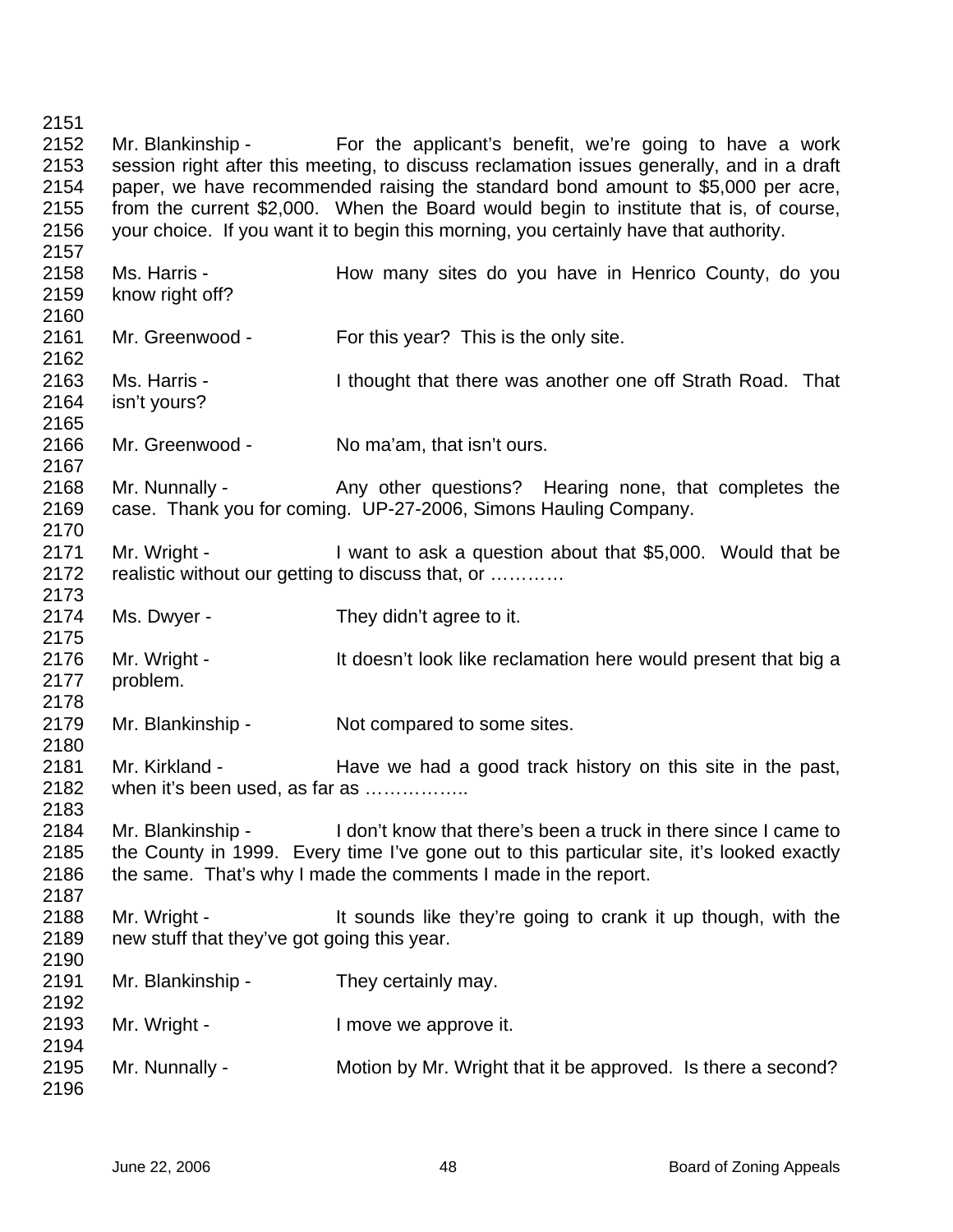2197 Mr. Kirkland - I second it.

2199 2200 2201 Mr. Nunnally - Second by Mr. Kirkland. All in favor say aye. It's been approved.

2202 2203 2204 2205 After an advertised public hearing and on a motion by Mr. Wright, seconded by Mr. Kirkland, the Board **granted** application **UP-27-2006** for a conditional use permit to extract materials from the earth at 2655 Lacywood Lane (Parcel 840-722-1635). The Board granted the use permit subject to the following conditions:

2206

2198

2207 2208 2209 1. This use permit is subject to all requirements of Section 24-103 of Chapter 24 of the County Code.

2210 2211 2212 2213 2214 2215 2216 2217 2218 2219 2220 2. Before beginning any work, the applicant shall provide a financial guaranty in an amount of \$2,000.00 per acre for each acre of land to be disturbed, for a total of \$74,000.00, guaranteeing that the land will be restored to a reasonably level and drainable condition. This permit does not become valid until the financial guaranty has been approved by the County Attorney. The financial guaranty may provide for termination after 90 days notice in writing to the County. In the event of termination, this permit shall be void, and work incident thereto shall cease. Within the next 90 days the applicant shall restore the land as provided for under the conditions of this use permit. Termination of such financial guaranty shall not relieve the applicant from its obligation to indemnify the County of Henrico for any breach of the conditions of this use permit. If this condition is not satisfied within 90 days of approval, the use permit shall be void.

2221

2222 2223 2224 2225 2226 2227 2228 2229 2230 3. Before beginning any work, the applicant shall submit erosion control plans to the Department of Public Works (DPW) for review and approval. Throughout the life of the operation, the applicant shall continuously satisfy DPW that erosion control procedures are properly maintained, and shall furnish plans and bonds that DPW deems necessary. The applicant shall provide certification from a licensed professional engineer that dams, embankments and sediment control structures meet the approved design criteria as set forth by the State. If this condition is not satisfied within 90 days of approval, the use permit shall be void.

2231 2232 2233 2234 4. Before beginning any work, the applicant shall obtain a mine license from the Virginia Department of Mines, Minerals and Energy. If this condition is not satisfied within 90 days of approval, the use permit shall be void.

2235 2236 2237 2238 2239 2240 5. Before beginning any work, the areas approved for mining under this permit shall be delineated on the ground by five-foot-high metal posts at least five inches in diameter and painted in alternate one foot stripes of red and white. These posts shall be so located as to clearly define the area in which the mining is permitted. They shall be located, and their location certified, by a certified land surveyor. If this condition is not satisfied within 90 days of approval, the use permit shall be void.

2241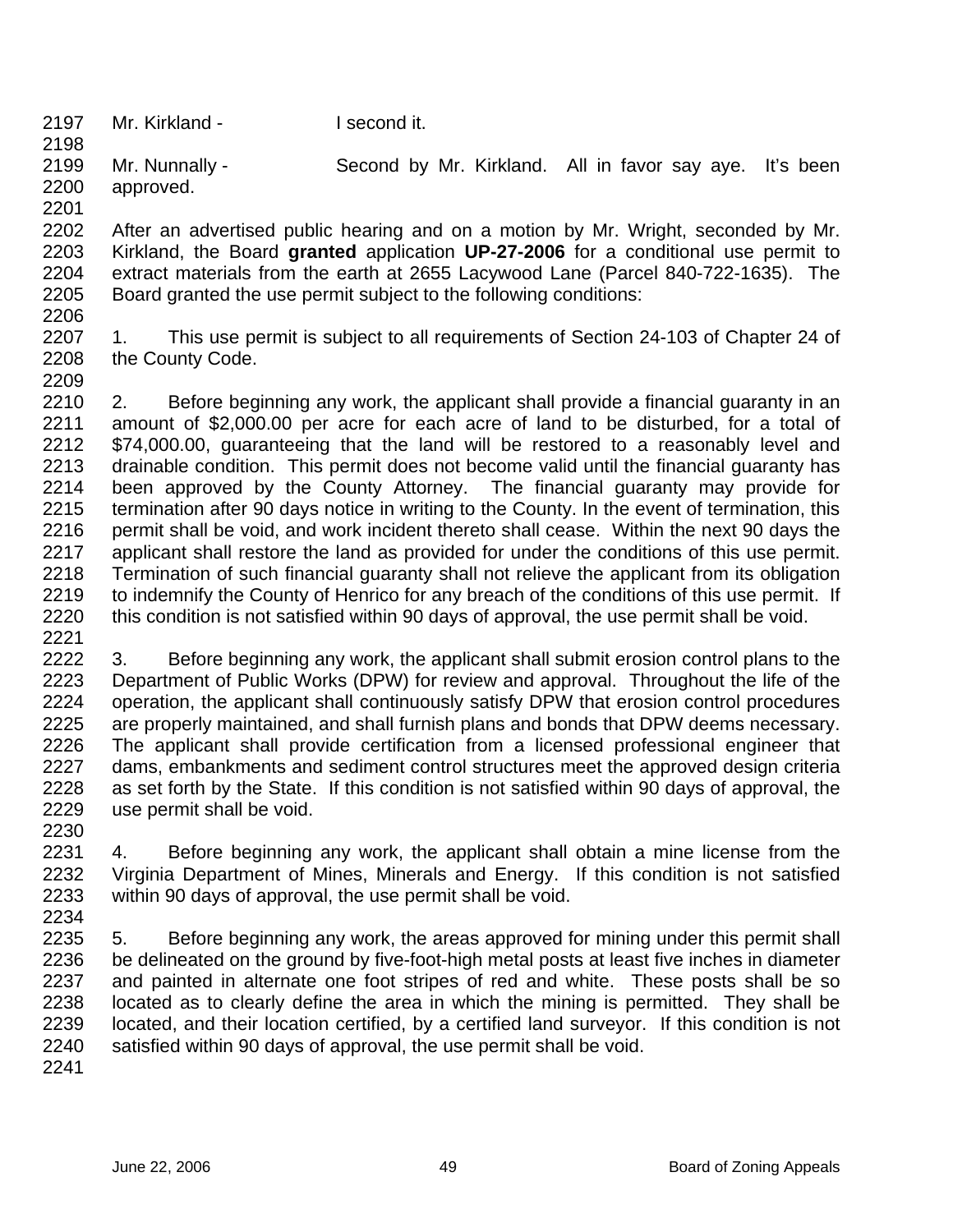2242 2243 2244 2245 6. In the event that the approval of this use permit is appealed, all conditions requiring action within 90 days will be deemed satisfied if the required actions are taken within 90 days of final action on the appeal.

2246 2247 2248 2249 2250 7. The applicant shall comply with the Chesapeake Bay Preservation Act and all state and local regulations administered under such act applicable to the property, and shall furnish to the Planning Department copies of all reports required by such act or regulations.

2251 2252 2253 8. Hours of operation shall be from 6:00 a.m. to 6:00 p.m. when Daylight Savings Time is in effect, and from 7:00 a.m. to 5:00 p.m. at all other times.

2254 2255 2256 9. No operations of any kind are to be conducted at the site on Saturdays, Sundays, or national holidays.

2257 2258 2259 10. All means of access to the property shall be from the established entrance onto Grapevine Road.

2260 2261 2262 2263 11. The applicant shall erect and maintain gates at all entrances to the property. These gates shall be locked at all times, except when authorized representatives of the applicant are on the property.

2264 2265 2266 2267 2268 12. The applicant shall post and maintain a sign at the entrance to the mining site stating the name of the operator, the use permit number, the mine license number, and the telephone number of the operator. The sign shall be 12 square feet in area and the letters shall be three inches high.

2269 2270 2271 2272 2273 2274 13. The applicant shall post and maintain "No Trespassing" signs every 250 feet along the perimeter of the property. The letters shall be three inches high. The applicant shall furnish the Chief of Police a letter authorizing the Division of Police to enforce the "No Trespassing" regulations, and agreeing to send a representative to testify in court as required or requested by the Division of Police.

2275 2276 2277 2278 14. Standard "Truck Entering Highway" signs shall be erected on Grapevine Road on each side of the entrances to the property. These signs will be placed by the County, at the applicant's expense.

2279 2280 2281 15. The applicant shall post and maintain a standard stop sign at the entrance to Grapevine Road.

2282 2283 2284 2285 16. The applicant shall provide a flagman to control traffic from the site onto the public road, with the flagman yielding the right of way to the public road traffic at all times. This flagman will be required whenever the Division of Police deems necessary.

2286 2287 17. The operation shall be so scheduled that trucks will travel at regular intervals and not in groups of three or more.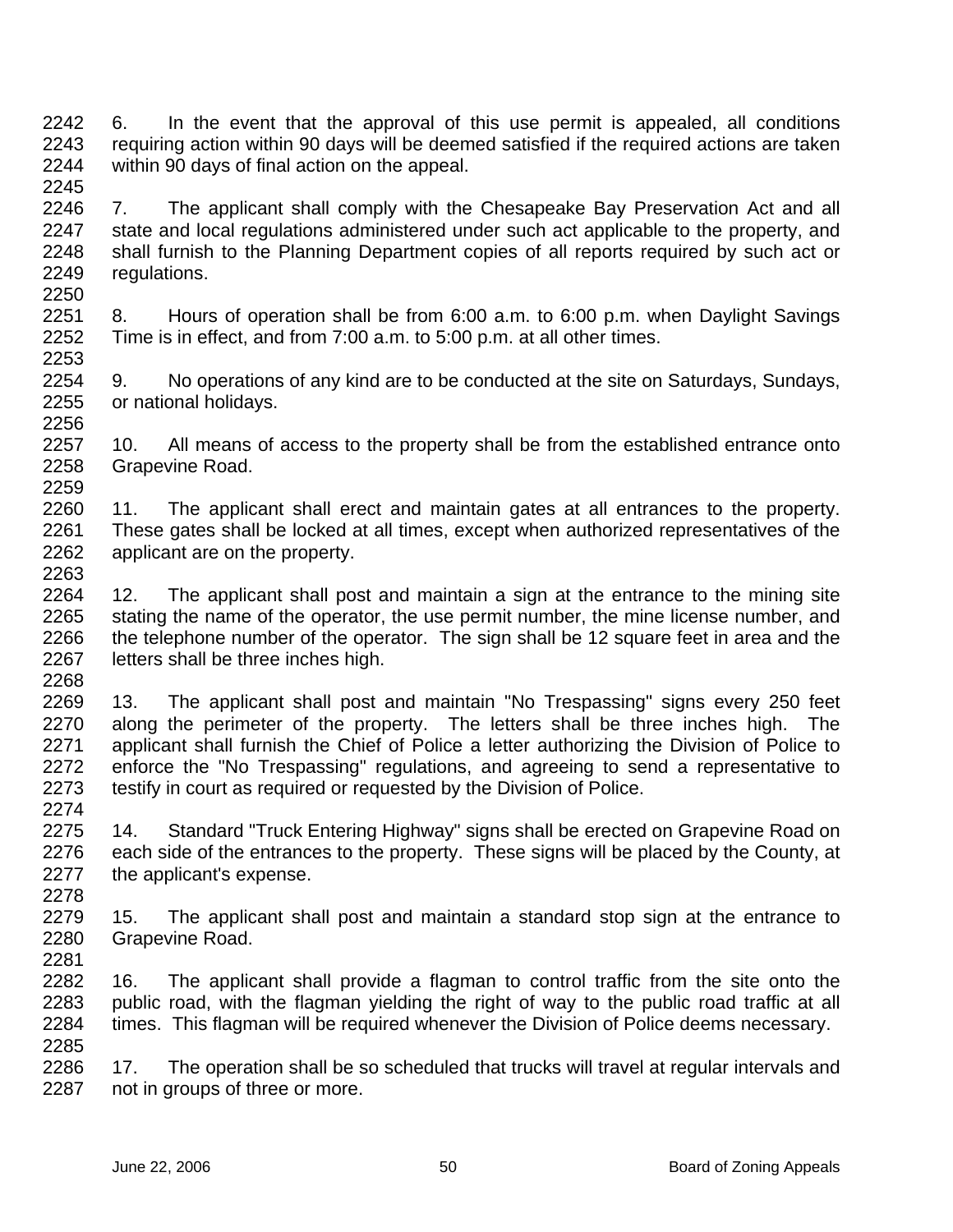2289 2290 2291 18. Trucks shall be loaded in a way to prevent overloading or spilling of materials of any kind on any public road.

2292 2293 2294 19. The applicant shall maintain the property, fences, and roads in a safe and secure condition indefinitely, or convert the property to some other safe use.

2295 2296 2297 2298 2299 2300 20. If, in the course of its preliminary investigation or operations, the applicant discovers evidence of cultural or historical resources, or an endangered species, or a significant habitat, it shall notify appropriate authorities and provide them with an opportunity to investigate the site. The applicant shall report the results of any such investigation to the Planning Department.

2301 2302 2303 2304 2305 2306 21. If water wells located on surrounding properties are adversely affected, and the extraction operations on this site are suspected as the cause, the effected property owners may present to the Board evidence that the extraction operation is a contributing factor. After a hearing by the Board, this use permit may be revoked or suspended, and the operator may be required to correct the problem.

2307 2308 2309 2310 22. Open and vertical excavations having a depth of 10 feet or more, for a period of more than 30 days, shall be effectively sloped to a 2:1 slope or flatter to protect the public safety.

2311 2312 2313 2314 2315 2316 2317 2318 23. Topsoil shall not be removed from any part of the property outside of the area in which mining is authorized. Sufficient topsoil shall be stockpiled on the property for respreading in a layer with five inches of minimum depth. All topsoil shall be stockpiled within the authorized mining area and provided with adequate erosion control protection. If the site does not yield sufficient topsoil, additional topsoil shall be brought to the site to provide the required five-inch layer of cover. All topsoil shall be treated with a mixture of seed, fertilizer, and lime as recommended by the County after soil tests have been provided to the County.

2319

2288

2320 2321 2322 2323 2324 2325 2326 2327 2328 24. No offsite-generated materials shall be deposited on the mining site without prior written approval of the Director of Planning. To obtain such approval, the operator shall submit a request stating the origin, nature and quantity of material to be deposited, and certifying that no contaminated or hazardous material will be included. The material to be deposited on the site shall be limited to imperishable materials such as stone, bricks, tile, sand, gravel, soil, asphalt, concrete and like materials, and shall not include any hazardous materials as defined by the Virginia Hazardous Waste Management Regulations.

2329 2330 2331 2332 2333 25. A superintendent, who shall be personally familiar with all the terms and conditions of Section 24-103 of Chapter 24 of the County Code, as well as the terms and conditions of this use permit, shall be present at the beginning and conclusion of operations each work day to see that all the conditions of the Code and this use permit are observed.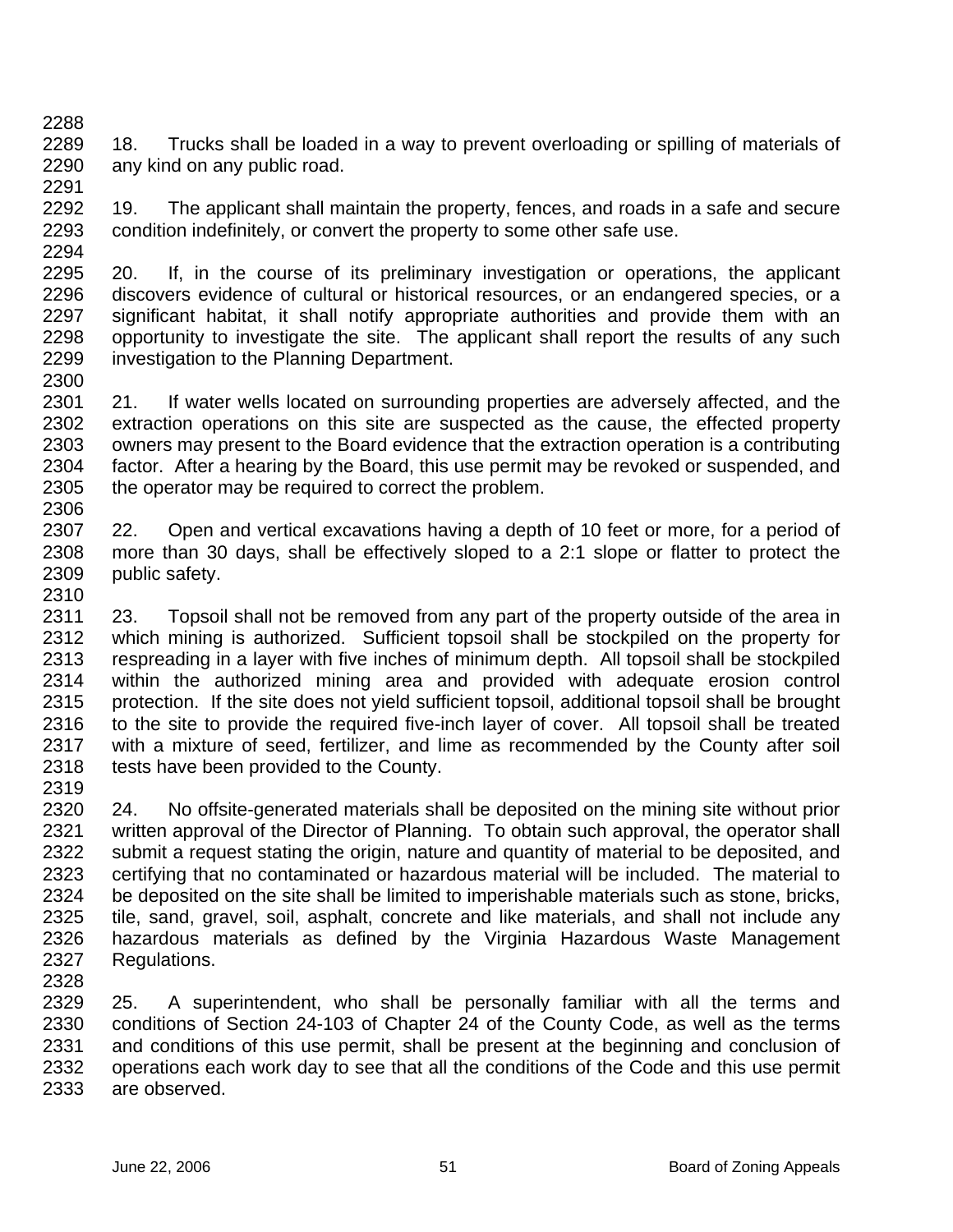2334 2335 2336 2337 2338 2339 2340 2341 26. A progress report shall be submitted to the Board on June 30, 2007. This progress report must contain information concerning how much property has been mined to date of the report, the amount of land left to be mined, how much rehabilitation has been performed, when and how the remaining amount of land will be rehabilitated, and any other pertinent information about the operation that would be helpful to the Board.

2342 2343 2344 2345 27. Excavation shall be discontinued by June 30, 2008, and restoration accomplished by not later than June 30, 2009, unless a new permit is granted by the Board of Zoning Appeals.

2346 2347 2348 2349 2350 2351 2352 28. All drainage and erosion and sediment control measures shall conform to the standards and specifications of the Mineral Mining Manual Drainage Handbook. Any drainage structures in place prior to October 14, 1992 and which do not conform to the Mineral Mining Manual Drainage Handbook may remain in place until such time as any reconstruction is required at which time said structures shall be brought into conformance with the Mineral Mining Manual Drainage Handbook.

2353 2354 2355 29. Failure to comply with any of the foregoing conditions shall automatically void this permit.

2356 2357 2358 30. Provide sight distances and sight lines on the plan for all access points onto public right-of-way. Adequate sight distance must be demonstrated prior to Public Works' approval of this plan.

| 2360 | Affirmative: | Dwyer, Harris, Kirkland, Nunnally, Wright | 5 |
|------|--------------|-------------------------------------------|---|
| 2361 | Negative:    |                                           |   |
| 2362 | Absent:      |                                           |   |
| 2363 |              |                                           |   |

2364 2365 The Board granted the request because it found the proposed use will be in substantial accordance with the general purpose and objectives of Chapter 24 of the County Code.

- 2367 Mr. Nunnally - Mr. Blankinship.
- 2369 2370 2371 2372 2373 2374 **UP-28-2006 JERRY AND MARTY KILGORE** request a conditional use permit pursuant to Section 24-95(i)(4) to build a swimming pool in the side yard at 5724 Shady Grove Road (Shady Ridge) (Parcel 744-777- 7124), zoned R-3C, One-family Residence District (Conditional) (Three Chopt).
- 2375 2376 Mr. Nunnally - Is anyone else here interested in this case? If so, would you please stand and raise your right hand?

2378 2379 Mr. Blankinship - Do you swear that the testimony you are about to give is the truth, the whole truth, and nothing but the truth, so help you God?

2359

2366

2368

2377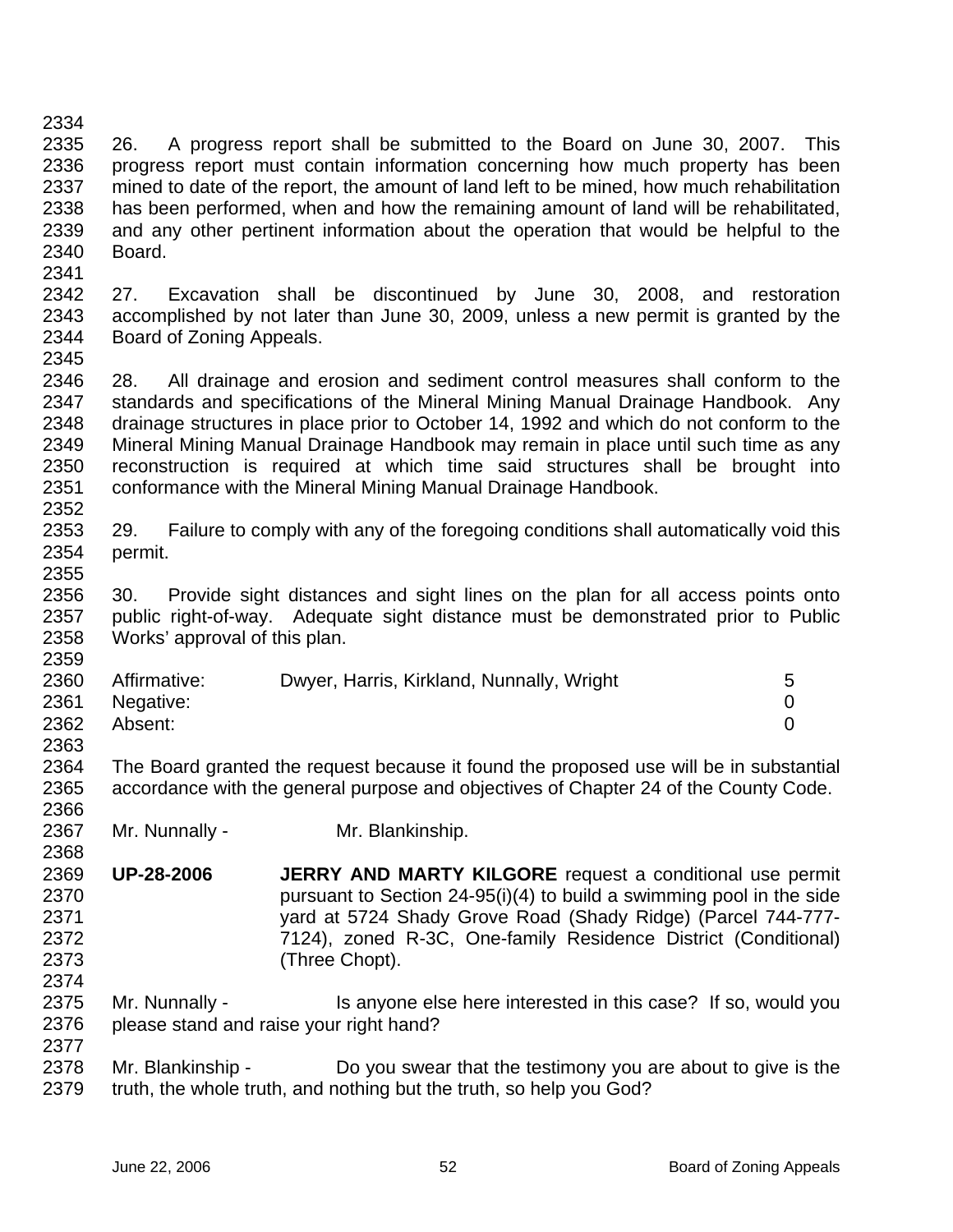2381 2382 2383 2384 2385 2386 2387 2388 2389 2390 2391 2392 2393 2394 2395 2396 2397 2398 2399 2400 2401 2402 2403 2404 2405 2406 2407 2408 2409 2410 2411 2412 2413 2414 2415 2416 2417 2418 2419 2420 2421 2422 2423 2424 2425 Mr. Conrad - I so swear. My name is Matt Conrad; I'm here on behalf of Jerry and Marty Kilgore this morning. They request a conditional use permit pursuant to Code Section 24-95(i)(4), specifically that's to install a pool at their residence at 5724 Shady Grove Road. As you can see on the plat, the pool would be built approximately 46 feet from a point extending from their garage toward Shady Hills Way. The residence owned by Mr. and Mrs. Kilgore pre-dates the existence of the Shady Ridge Development, though they opted in to it in 1987. The reason for the conditional use permit is because, through a technicality, the County considers what is for all practical purposes, the Kilgore's side yard to be their front yard. As you can see, the property is bounded on the southern side by Shady Grove Road, which is in fact their address, and on the west, by Shady Hills Way. They would have a driveway from Shady Grove Road; however ingress and egress is restricted due to the fact that there is a 25-foot planting easement along Shady Grove Road. For that reason, the County considers that their front yard. However, the place where they want to build is for all intents and purposes, their back yard, though the County considers it their side yard. Mr. Wright - **Does their house face Shady Grove Road?** Mr. Conrad - Yes sir. Mr. Wright - So for their use, this pool would be in the back yard. Mr. Conrad - Yes sir. Ms. Dwyer - Why couldn't the pool be moved a little bit farther away from Shady Hills Way? You might be in a temporary construction easement, but I assume that's not an issue. Mr. Conrad - Thelieve the temporary construction easement is still in place, because the neighbors next door have not yet opted to hook up to water and sewer – am I correct? Mr. Blankinship - We have requested information from Utilities and have not received it yet. Mr. Conrad - But they've tried to position the pool, I know they had surveyors, Mr. Monte Lewis, draw up the pool plat here, and they've tried to fit it a dozen different ways, and this is the only way they can get it to fit in there with the easements and the Virginia Power easement being considered. Ms. Dwyer - The temporary construction easement were eliminated, would they be willing to move the pool farther away from Shady Hills Way? Mr. Conrad - I don't believe they're bound to any particular plan, but given the existence of the construction easement as it is, this was the only configuration they

2380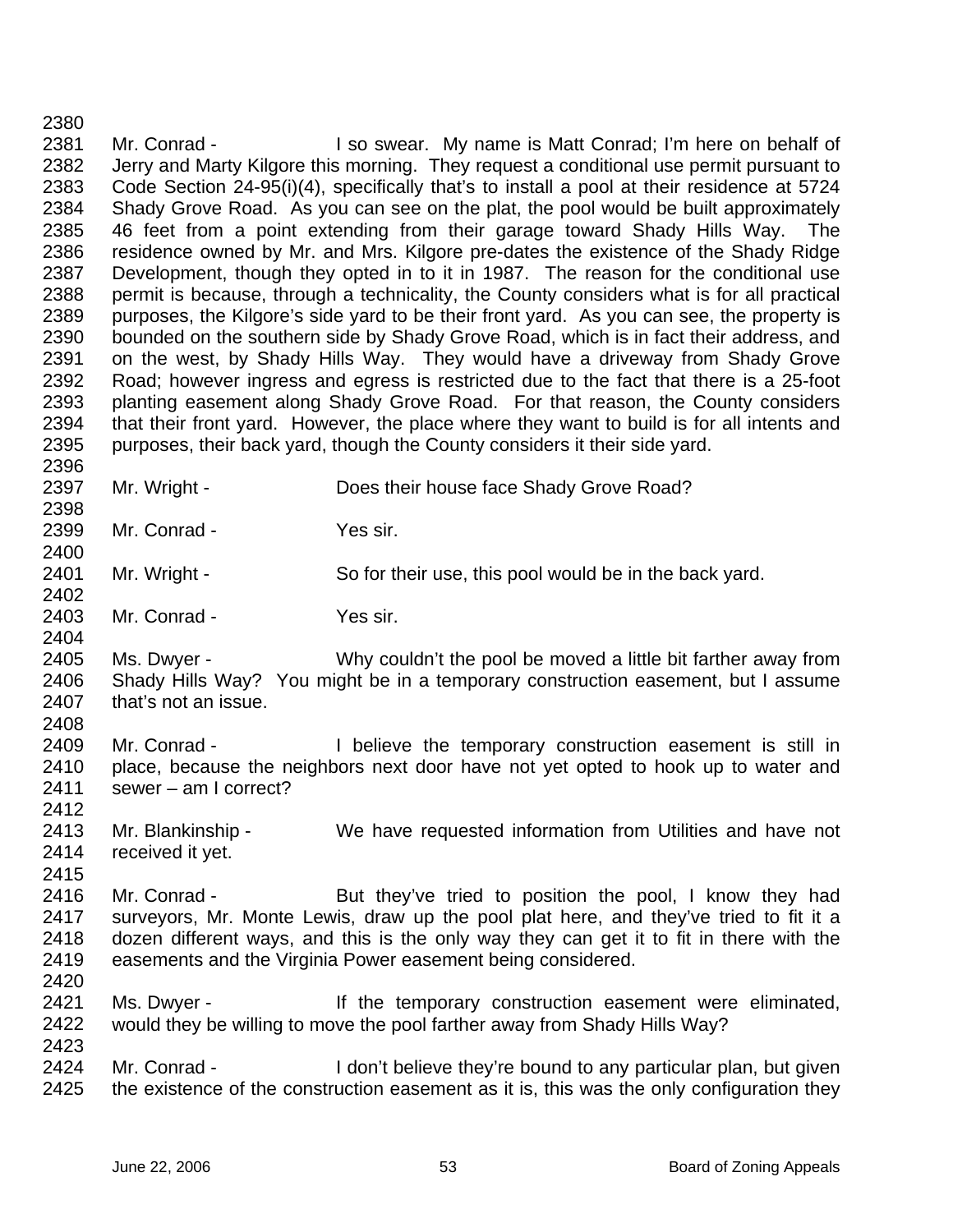| 2426<br>2427                         | could come to.                                                                                                                                                                                                                                                                                                                                     |                                                                                                                                                                                                                                               |  |
|--------------------------------------|----------------------------------------------------------------------------------------------------------------------------------------------------------------------------------------------------------------------------------------------------------------------------------------------------------------------------------------------------|-----------------------------------------------------------------------------------------------------------------------------------------------------------------------------------------------------------------------------------------------|--|
| 2428<br>2429                         | Ms. Dwyer -                                                                                                                                                                                                                                                                                                                                        | And how will they shield the pool from Shady Hills Way?                                                                                                                                                                                       |  |
| 2430<br>2431<br>2432<br>2433         | Mr. Conrad -<br>obstruct the view.                                                                                                                                                                                                                                                                                                                 | At present, they have what looks like evergreen trees --<br>large, mature cedar trees, that they're going to extend along Shady Hills Way to                                                                                                  |  |
| 2434<br>2435<br>2436                 | Ms. Dwyer -<br>are more to the side of the house.                                                                                                                                                                                                                                                                                                  | Because the pool will not be screened by these trees, these                                                                                                                                                                                   |  |
| 2437<br>2438<br>2439                 | Mr. Conrad -<br>landscaping all along Shady Hills Way.                                                                                                                                                                                                                                                                                             | Yes ma'am, that's correct. They're going to continue that                                                                                                                                                                                     |  |
| 2440<br>2441<br>2442<br>2443<br>2444 | Mr. Blankinship - Actually, if you'd zoom in on that some, Paul. This is not far<br>from Shady Grove, looking along Shady Hills, and you can get a little bit farther, you can<br>just see one of the stakes there, two of the stakes for the front corners of the pool, so it<br>is going to be very plainly visible with the existing landscape. |                                                                                                                                                                                                                                               |  |
| 2445<br>2446                         | Ms. Dwyer -                                                                                                                                                                                                                                                                                                                                        | It's fairly close to the road.                                                                                                                                                                                                                |  |
| 2447<br>2448                         | Mr. Conrad -                                                                                                                                                                                                                                                                                                                                       | They're very pleased to extend that landscaping.                                                                                                                                                                                              |  |
| 2449<br>2450                         | Ms. Harris -                                                                                                                                                                                                                                                                                                                                       | Will you have a fence surrounding the pool?                                                                                                                                                                                                   |  |
| 2451<br>2452<br>2453<br>2454         | Mr. Conrad -<br>Yes ma'am, they've already planned to do a black<br>waterhead fence with brick columns to match the house; they think it should increase<br>the property value of the house and surrounding properties.                                                                                                                            |                                                                                                                                                                                                                                               |  |
| 2455<br>2456                         | Ms. Dwyer -                                                                                                                                                                                                                                                                                                                                        | So those orange stakes are actually the pool edge?                                                                                                                                                                                            |  |
| 2457                                 | Mr. Conrad -                                                                                                                                                                                                                                                                                                                                       | Yes ma'am.                                                                                                                                                                                                                                    |  |
| 2458<br>2459<br>2460<br>2461         | Mr. Wright -<br>conditions?                                                                                                                                                                                                                                                                                                                        | We've already got suggested conditions. Have you read the                                                                                                                                                                                     |  |
| 2462<br>2463<br>2464<br>2465<br>2466 | Mr. Conrad -<br>I have read the conditions, and there seems to be some<br>conflict there, because it says "only the improvements on the plan filed with the<br>application, which would be this, should be constructed," which is 171/2 feet, yes<br>ma'am.                                                                                        |                                                                                                                                                                                                                                               |  |
| 2467<br>2468                         | Mr. Wright -                                                                                                                                                                                                                                                                                                                                       | How does that fit, Mr. Blankinship?                                                                                                                                                                                                           |  |
| 2469<br>2470<br>2471                 | Mr. Blankinship -                                                                                                                                                                                                                                                                                                                                  | I guess the intent there is that no other improvements, they<br>wouldn't be allowed a pool house or anything like that, without further review. The pool<br>is the only improvement shown on the plan. The location would have to be changed. |  |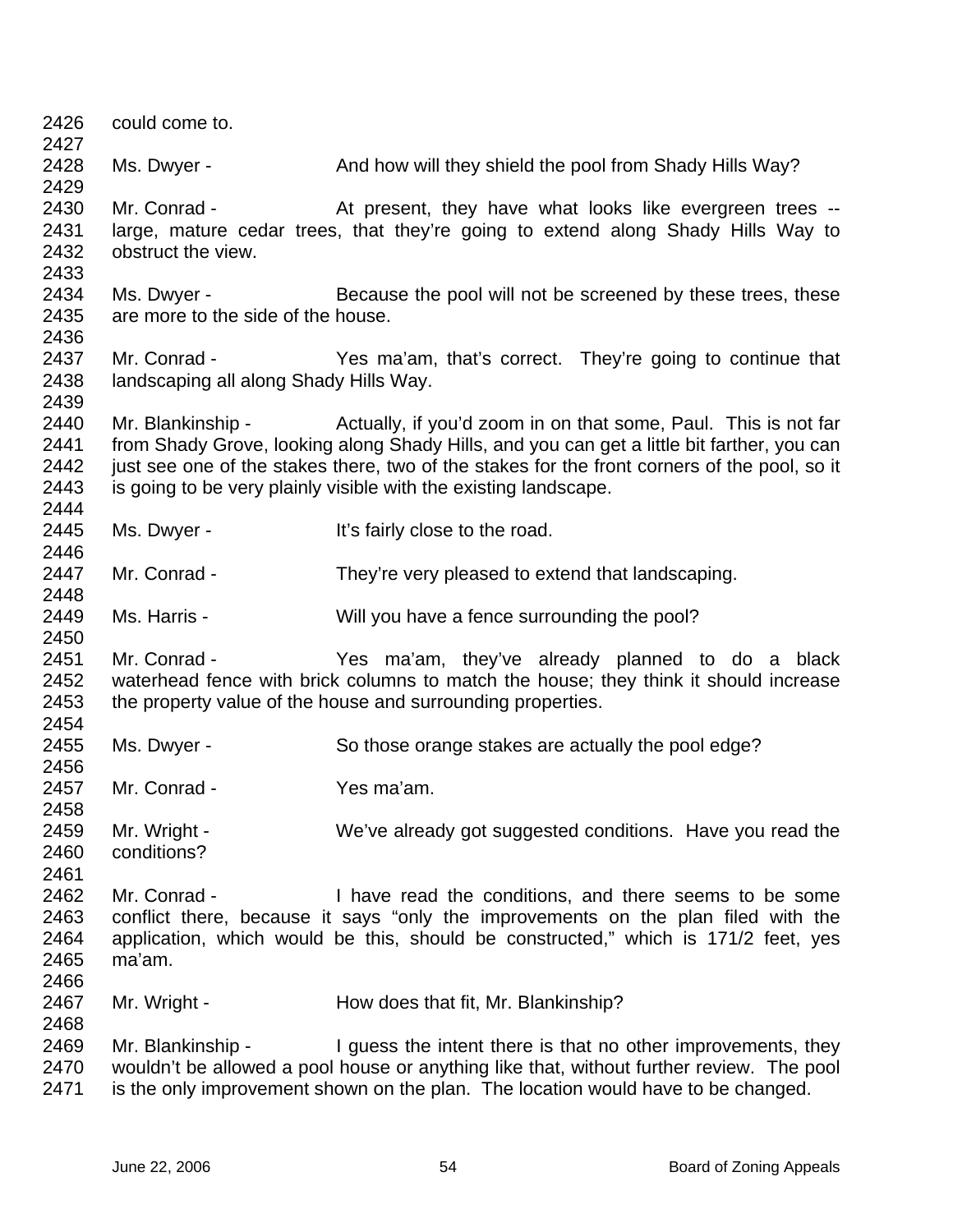2472 2473 2474 2475 2476 2477 2478 2479 2480 2481 2482 2483 2484 2485 2486 2487 2488 2489 2490 2491 2492 2493 2494 2495 2496 2497 2498 2499 2500 2501 2502 2503 2504 2505 2506 2507 2508 2509 2510 2511 2512 2513 2514 2515 2516 2517 Mr. Wright - Location has to do with #2. Mr. Blankinship - That 50 feet would require putting it at least partly in the temporary construction easement, so if that easement is active, than condition # 2 should be changed. It was drafted on the assumption that Utilities was going to get back to us and say that easement was no longer …………….. Mr. Wright - Well, you could put that in there, that the 50 feet, provided the construction easement can be vacated. Mr. Conrad - Yes, it would be our preference that condition # 2 would be changed if possible, given the continuing existence of the construction easement. Mr. Wright - You've already got landscaping provided in # 3, which will take care of the view from Shady Hills. Mr. Conrad - The neighbors have a pool, which is also obstructed by landscaping. Ms. Dwyer - I'm still concerned about the positioning of this pool on Shady Hills Way. I think it's too close. Mr. Wright - The Mr. Blankinship, have you established that if that construction easement is vacated, you could get the pool 50 feet from Shady Hills Way, or not? Mr. Blankinship - Yes sir. Mr. Wright - The You could get it? What would be required to get that construction easement vacated? Is that a County requirement, or what? Mr. Blankinship - Yes, the idea is that the utility line would be built in the permanent easement and during the process of building it, they need extra room for construction, but I did hear back from the Real Property Department, and they confirmed that once that utility line construction is complete, the easement will be vacated. There is no additional action necessary; it would expire. Mr. Wright - But how long would it take? Mr. Blankinship - That is unknown. Mr. Wright - Is that something that they contemplate to be started soon, or is that something that will take years? Mr. Blankinship - I'm still waiting to hear back from Public Utilities on that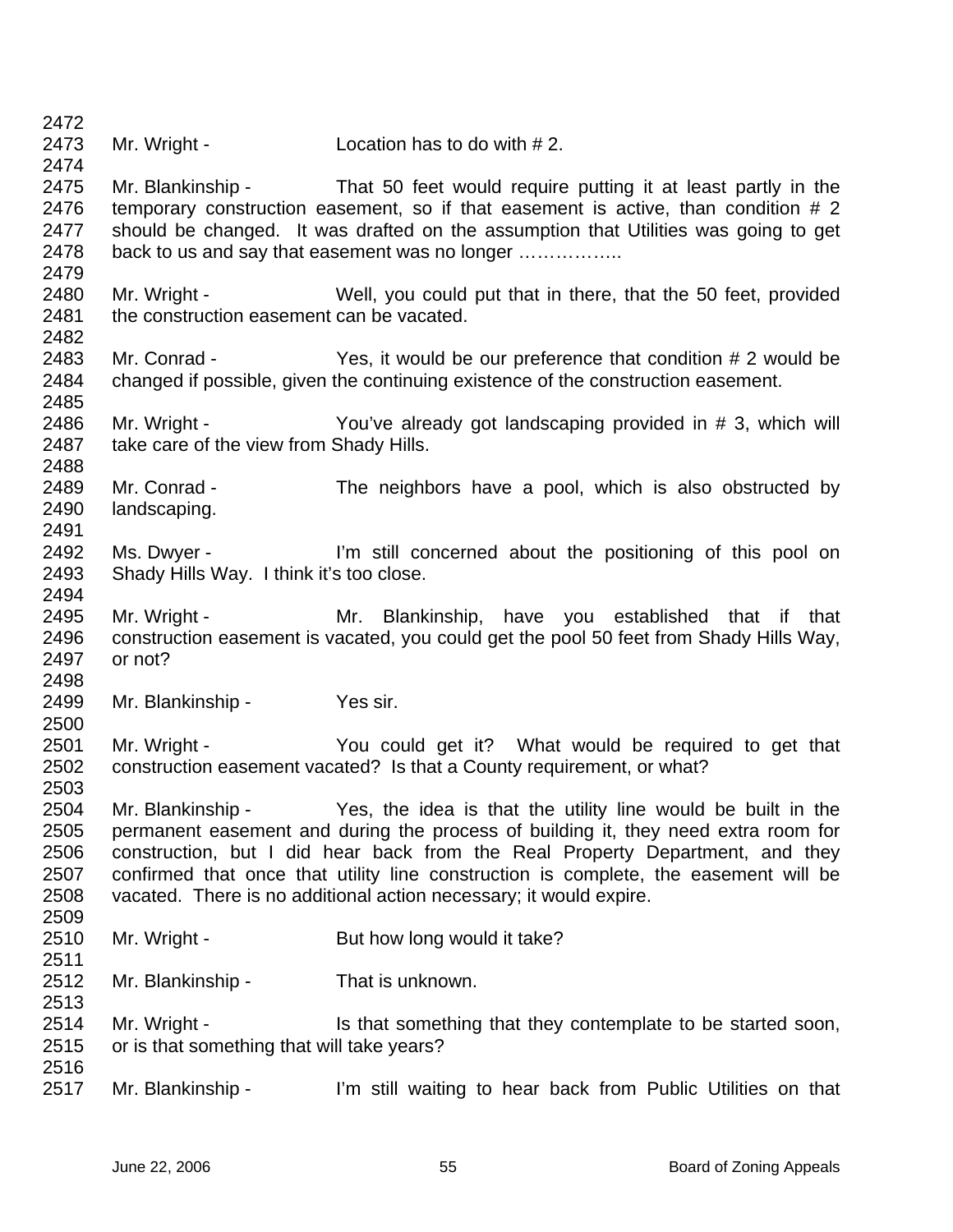2518 2519 2520 2521 2522 2523 2524 2525 2526 2527 2528 2529 2530 2531 2532 2533 2534 2535 2536 2537 2538 2539 2540 2541 2542 2543 2544 2545 2546 2547 2548 2549 2550 2551 2552 2553 2554 2555 2556 2557 2558 2559 2560 2561 2562 2563 question. Mr. Conrad - We don't have any indication that it will take place soon. I've walked that property back there last evening, and I don't think the drawing does it justice. It's rather a tight fit, given the fact that they also have a screened porch and a patio that extend from the back of the house. There's not a lot of wiggle room right there, which is why it would be our preference, if possible, that the condition # 2 be amended. Mr. Wright - If you extend this screen that we've got here, all the way past the pool, you couldn't see the pool anyhow, from Shady Grove Way, could you? Mr. Conrad - No sir. Mr. Wright - The It looks like to me, if that is required, that would give some protection. Mr. Blankinship - Chice that landscaping matures, yes sir. Mr. Wright - Where those stakes are, the actual pool wouldn't come that far; there would probably be a decking, with a fence around. Mr. Conrad - That point there is not the actual pool; there's like a middle blue line that's a few feet in from there, that actually demarcates the pool, as I walked it last night. Mr. Wright - So the pool is 17 feet from Shady Grove Way, but there's an easement, I take it, from Shady Grove Way in, it doesn't go right out to the road. There's always an easement alongside the road, and those trees there would probably be in that easement. I don't know where the property line is. Mr. Blankinship - Probably right at the edge of the easement, Mr. Conrad - Thelieve they are at the edge of the easement, but not encroaching on it. Mr. Wright - So you've got that area there too. Mr. Nunnally - Any other questions? Hearing none, that concludes the case. Thank you for coming. UP-28-2006, Jerry and Marty Kilgore. Mr. Wright - I move we approve it, with the change on condition # 2. I guess we should put some time that it should be accomplished, Mr. Blankinship , shouldn't we? In other words, we say that it would be 50 feet, provided that the temporary construction easement is vacated, but we ought to not let that go five years or I don't know how much time they'd want them to do that. It doesn't appear that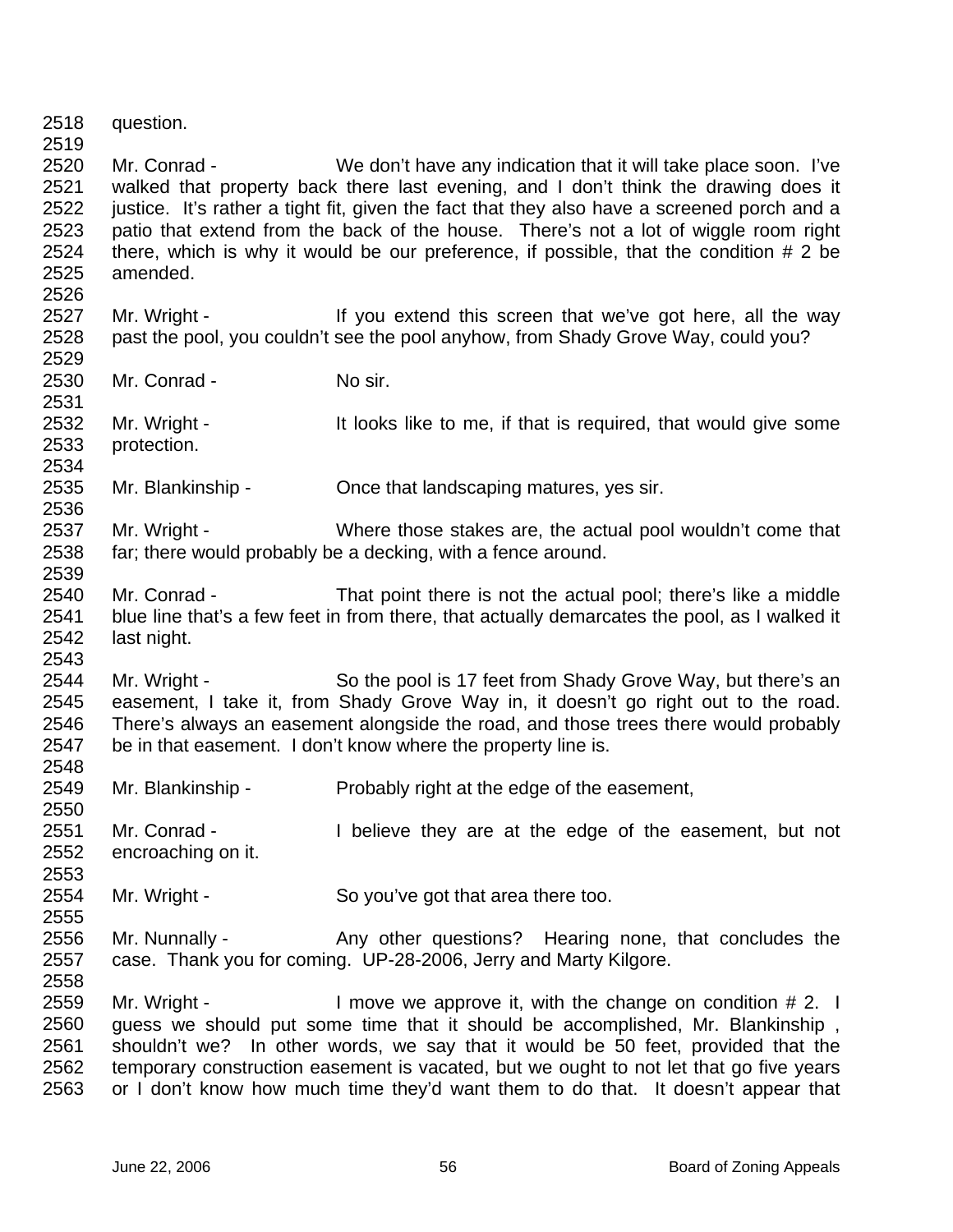there's anything going right now in the offings that it's going to be done shortly, does it? Ms. Dwyer - Is it providing access to utilities for the Kinzner property next door, or for Lot 2 in the subdivision? Mr. Blankinship - I believe it's to the Kinzner property; I'm not certain though. We asked for comments from Utilities, and we have not received them yet. Ms. Dwyer - The Music of the it's possible, maybe we could defer it and get some clarification on that easement. I don't have any problem with the pool in that general location; it just appears to be very close to the drive, and if it's at all possible to move it inward, I think that would be more compatible with the neighborhood. Mr. Wright - We didn't explore that with the applicant. We didn't ask him for a deferral. Ms. Dwyer - I guess they don't have to agree to a deferral as long as the condition changes. Mr. Wright - When did you ask for this information, Mr. Blankinship? Mr. Blankinship - I guess it was two weeks ago. Mr. Wright - How long does it usually take them to respond? Mr. Blankinship - I expected to get a response before the meeting. Ms. Dwyer - In my view, it doesn't even have to be 50 feet, but if it were 30 feet, it would be a substantial improvement to have it moved. Mr. Kirkland - The How close can the pool get to the utility easement for the sanitary sewer? Mr. Blankinship - It could be up to the easement. Mr. Kirkland - There are two easements there. There's one that's sanitary, and there's the one that's temporary construction. Mr. Wright - It's the temporary construction one we're concerned with. Mr. Kirkland - Right, if we get rid of the ten feet temporary, maybe shove it over to the utility easement, bring it down and bring it over, will we still get the 50 feet? Mr. Blankinship - You could say "fifty feet, if they are able to get rid of the construction easement, and thirty feet if they're not.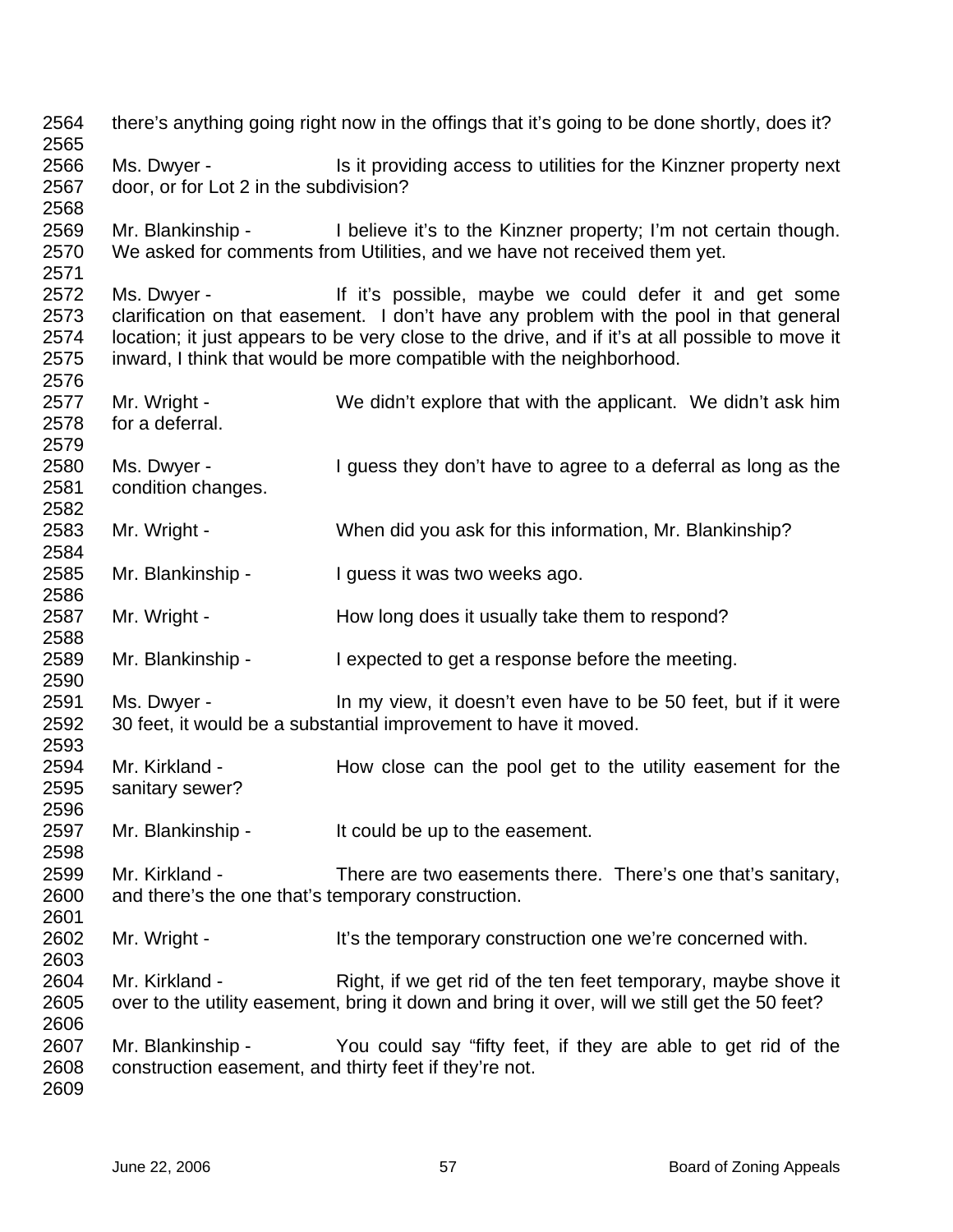Ms. Dwyer - The applicant has not agreed to those changes though. Mr. Kirkland - Thirty feet would eliminate the pool. Mr. Blankinship - Fifty feet is what was in the report, and I believe the applicant said he would like to have that condition amended, but I don't know. Ms. Dwyer - I would hate to leave that in there, because it seems to me condition # 1 conflicts with condition # 2, so I think we do need to change something if we don't defer it. Ms. Harris - In our discussion, we talked about the close proximity to Shady Hills Way. Isn't that 17 feet? Mr. Wright - Could we change it to say that it would be moved as close to the ten-foot temporary construction easement as possible? Mr. Blankinship - Criust as far away from Shady Hills Way as possible? Mr. Wright - As far away from Shady Hills Way as possible, which would mean that right now, it's not possible to put it in that construction easement, so they could move it over. It looks like there's some distance between that point and that easement; I don't know how much it is. Mr. Kirkland - Did you get a measurement if they moved it to the temporary easement line, Mr. Blankinship? Mr. Blankinship - No, I didn't. Mr. Wright - If they moved it back, see that little circle right directly behind it? Mr. Kirkland - That might get you about 25 feet. Mr. Wright - That could get another 20 feet. Ms. Dwyer - Could we say, move it so that it is as close as possible to the temporary construction line? Mr. Wright - That would give them another 20 feet. Mr. Kirkland - That's fine. Ms. Dwyer - But again, the applicant hasn't agreed to that change. Mr. Nunnally - The applicant's got his hand up in the air.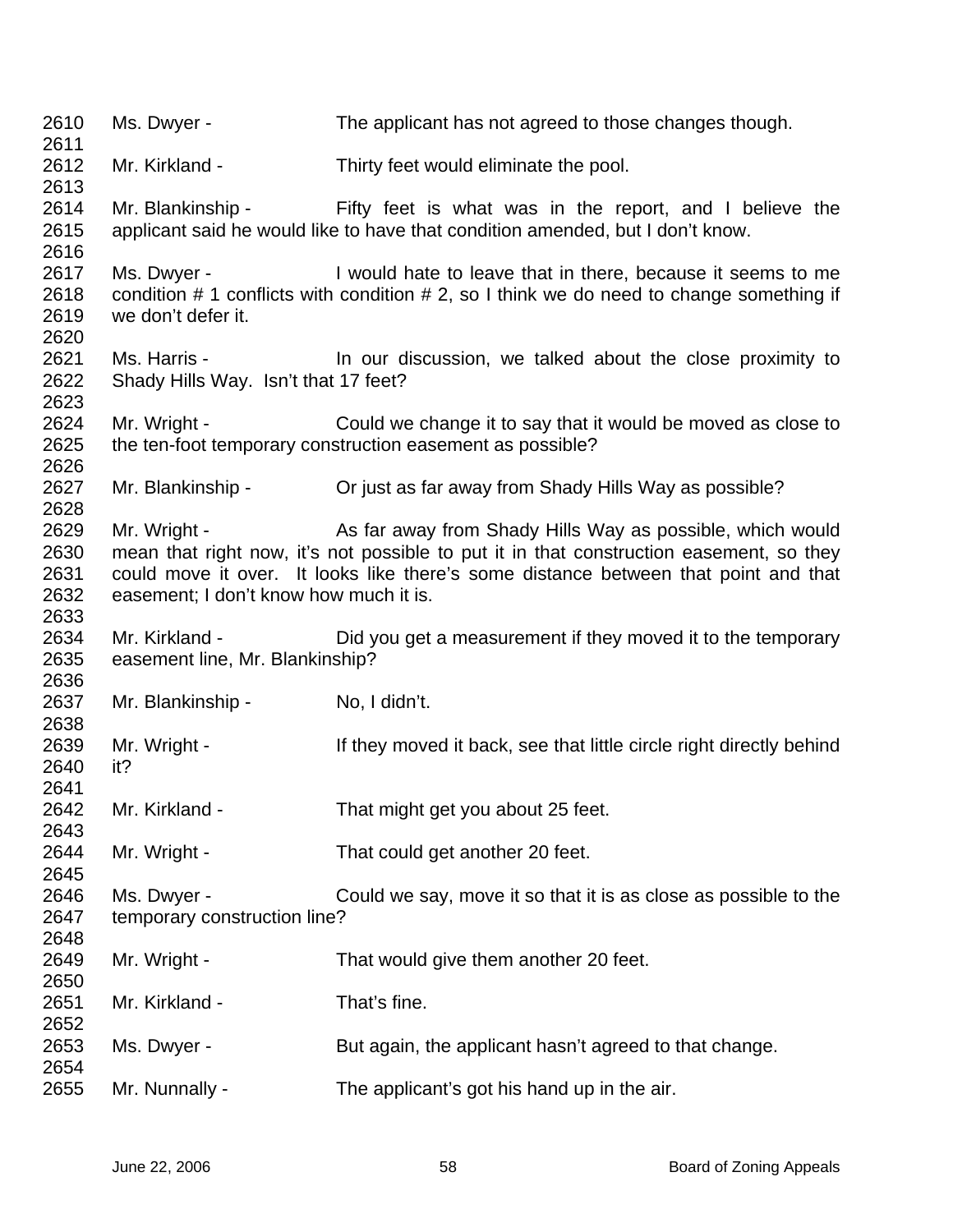2661 2662 2663 2664 2665 2666 2667 2668 2669 2670 2671 2672 2673 2674 2675 2676 2677 2678 2679 2680 2681 2682 2683 2684 2685 2686 2687 2688 2689 2690 2691 2692 2693 2694 2695 2696 2697 2698 2699 2700 2701 don't think he drew a line saying he would accept this much but no more. You might want to hear from him. It's unusual, but you certainly could hear from him. There's no legal reason you can't hear from him. You're not compelled to, but you can. Ms. Harris - What we want to say is move it as far away from Shady Hills Way as you can, and as close to the temporary construction easement as possible. Ms. Dwyer - All right, let's do that. The applicant has agreed, by a nod of the head. Mr. Wright - My motion, then, would include amending condition # 2 to provide that the pool be moved as far away from Shady Hills Way as possible. Mr. Kirkland - **I'll second it.** Mr. Nunnally - **Motion by Mr. Wright, second by Mr. Kirkland, with the** condition, Mr. Blankinship. All in favor say aye. It's been approved. After an advertised public hearing and on a motion by Mr. Wright, seconded by Mr. Kirkland, the Board **granted** application **UP-28-2006** for a conditional use permit to build a swimming pool in the side yard at 5724 Shady Grove Road (Shady Ridge) (Parcel 744-777-7124). The Board granted the use permit subject to the following conditions: 1. Only the improvements shown on the plan filed with the application may be constructed pursuant to this approval. Any additional improvements shall comply with the applicable regulations of the County Code. 2. [AMENDED] The pool shall be set back from Shady Hills Way as far as practical. 3. Additional landscaping shall be provided to screen the pool from view from Shady Hills Way. A detailed landscaping plan shall be submitted to the Planning Department with the building permit for review and approval. Affirmative: Dwyer, Harris, Kirkland, Nunnally, Wright 5 Negative: 0 Absent: 0 The Board granted the request because it found the proposed use will be in substantial accordance with the general purpose and objectives of Chapter 24 of the County Code. Mr. Nunnally - We'll start the decisions from the front. June 22, 2006 **59 59 59 59 59 Board of Zoning Appeals** 

Mr. Wright - We discussed it, and he didn't have any problem with

Mr. Blankinship - He said he would like to have that condition amended, but I

moving the ten-foot easement to move it at the time.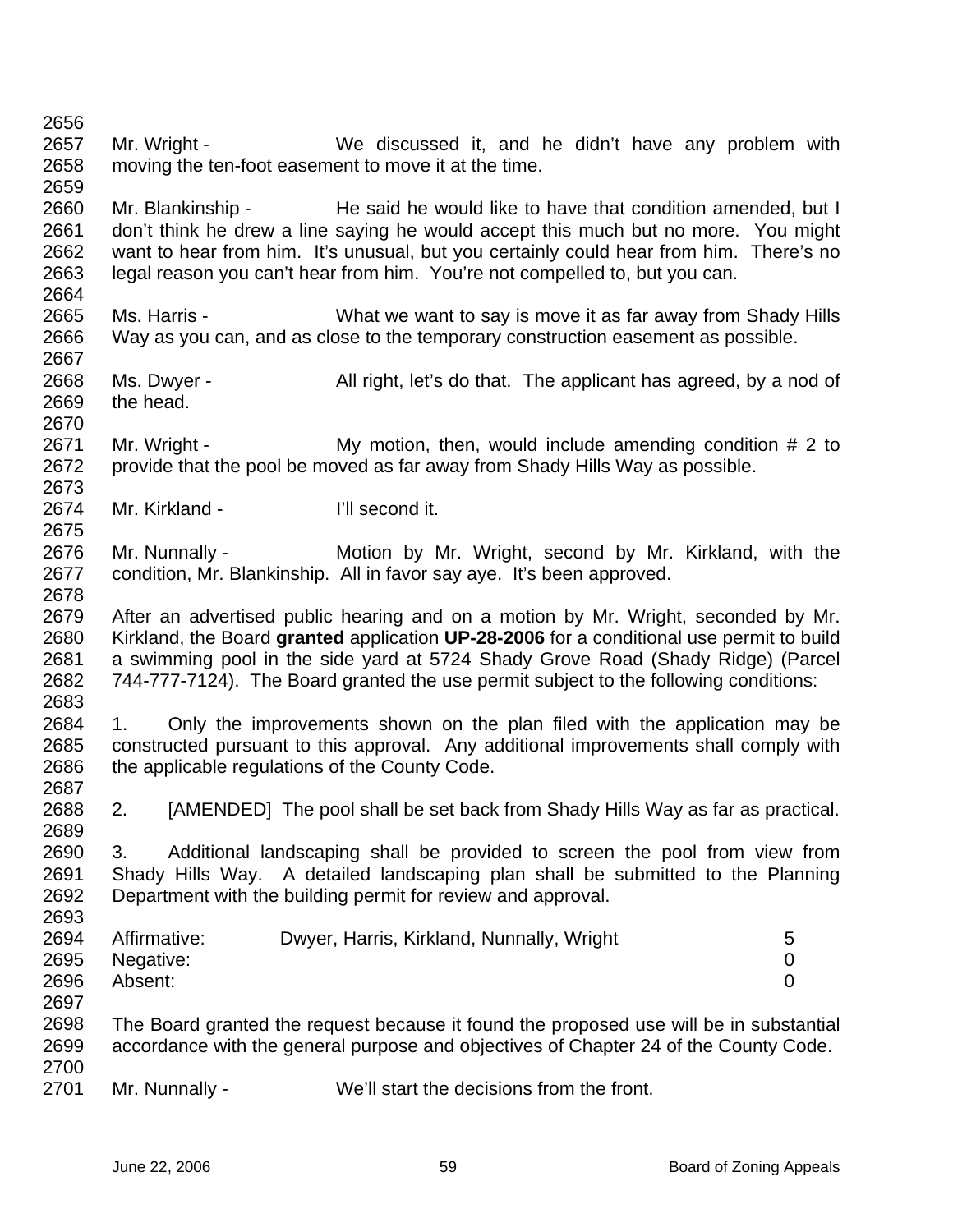Mr. Kirkland - **Mr. Blankinship, can I make a comment about next month?** If we have any pertinent information that's coming in about the Quarry, to make sure we get it in time, like the reclamation plan? Mr. Blankinship - I certainly will. Mr. Wright - Is there any indication as to how things are going at the Quarry? Mr. Blankinship - Everything that I've heard has been positive; they've done some studies; they've learned some things, and their committee has been working with the neighbors to try and educate them and bring them along, and nothing definitive at this point, but ……………….. Mr. Wright - I'll tell you one thing, they're still building houses out there, Mr. Blankinship - And they're still blasting. Mr. Wright - After all that publicity, it didn't seem to deter that. Ms. Harris - The Music For a half million dollars. Mr. Wright - I drive all around through there, and it's amazing to me that they would do that and then come in here and fuss about it. Mr. Nunnally - We're not going to have a night meeting. Mr. Blankinship - Not that I'm aware of. Mr. Nunnally - I'm saying, we're not going to have a night meeting. Ms. Dwyer - I move that we recess for a lunch and discussion of the mining report. Mr. Blankinship - The Board is going to reconvene in the Planning Department, and we're going to eat lunch. You're welcome to join us, but we're not going to feed you. *The Board recessed to the Planning Department at 11:30 am. The Board reconvened in the Planning Department at 12:14 pm.* Mr. Blankinship - I'm trying to cover all the points that you'd asked about. The initial frustration I had was when I started asking people what you have to do to reclaim

 a mining site in order to build on it. The experts didn't seem to take the question very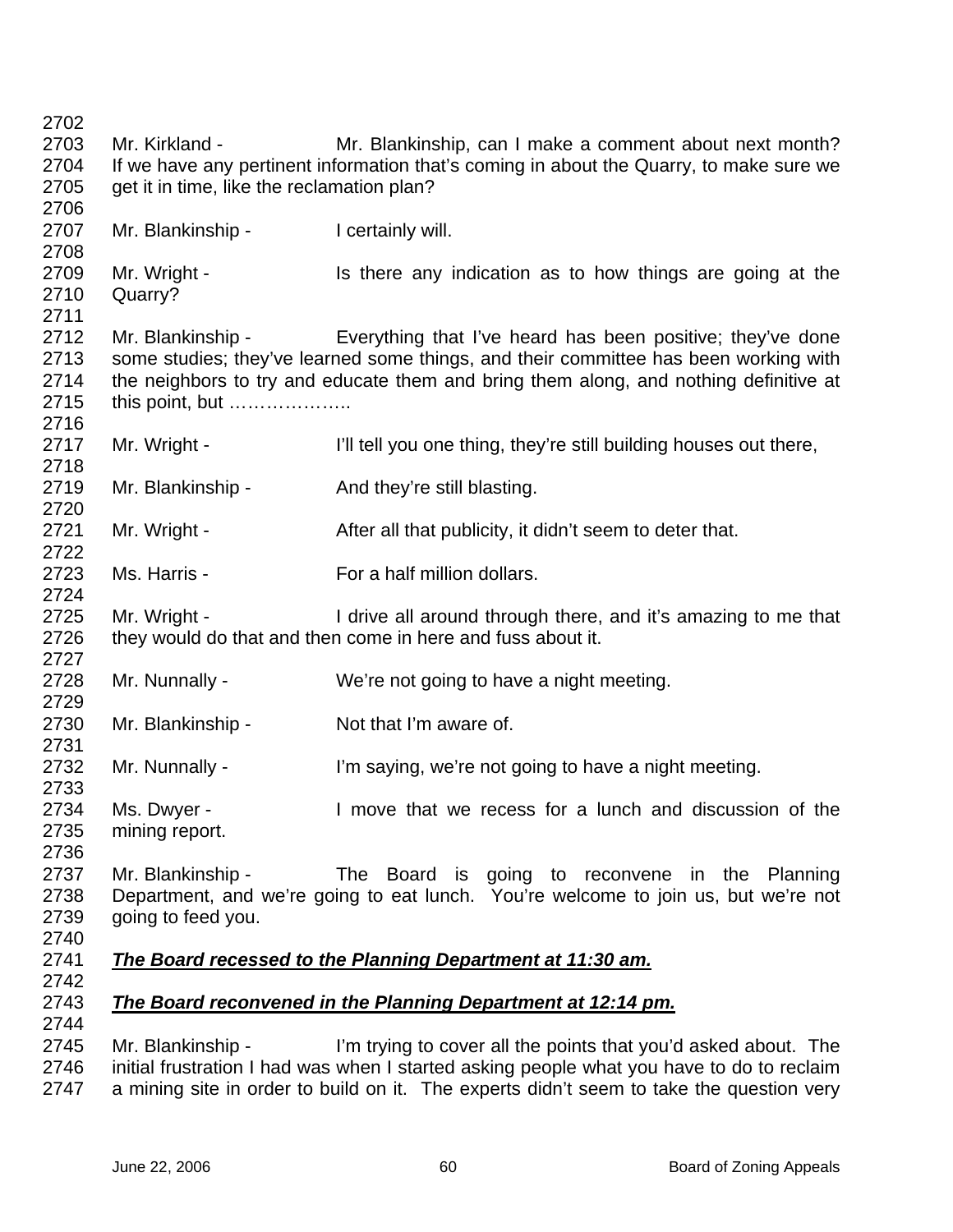2748 2749 2750 seriously. They just seemed to think it was like any other site; you just come in and move some material around with a bulldozer, and then you start building.

2751 2752 2753 Mr. Wright - That's true. They're building right over big holes, and I used to think you couldn't build – you had to wait for it to settle. I guess it's with the foundation they put down; they're required to do it.

2755 2756 2757 2758 2759 2760 2761 Mr. Blankinship - Right. They're required to do core sampling, and if the material is not compacted, then they have to engineer the foundation to take that into account. Provided they spend the money on the foundation, it's just a matter of spending the money. Utilities are going to be necessary; at least sewer, it is going to be necessary. That was the one answer that I heard consistently, and that Lewis Walker with the Health Department, did finally confirm. They will not even approve alternative septic systems on sites that have been disturbed to that extent.

2763

2762

2764

2767

2770

2772

2774

2780

2785

2754

Ms. Dwyer - Did you put that in here?

2765 2766 Mr. Blankinship - I don't think so. He really only confirmed it for me in about the last week.

2768 2769 Mr. Wright - That really nixes the development out in these outlying areas.

2771 Mr. Blankinship - Right, at least for the time being.

2773 Mr. Wright - For residential or commercial if you've got a septic system.

2775 2776 2777 Ms. Dwyer - Is there any way to avoid that, or just the disturbance itself, there's really no way to reclaim it so that they would allow septic.

- 2778 2779 Mr. Blankinship - Right, and that does surprise me, because I know they approve alternative systems, six inches of soil above the bedrock.
- 2781 2782 2783 2784 Mr. Wright - The As things change, add more developments, higher technology as years go by, that might change, they might come up with something. They come up with something every day that we didn't think was possible five years ago.

2786 2787 Mr. Blankinship - That's certainly possible.

2788 2789 2790 2791 Mr. O'Kelly - The health regulations right now just won't permit it. There's nothing in the regulations simply permitting a drain field or alternative system to be built in filled material.

2792 2793 Ms. Dwyer - Who in the County is responsible for evaluating the mining operation? Is that the Planning Department?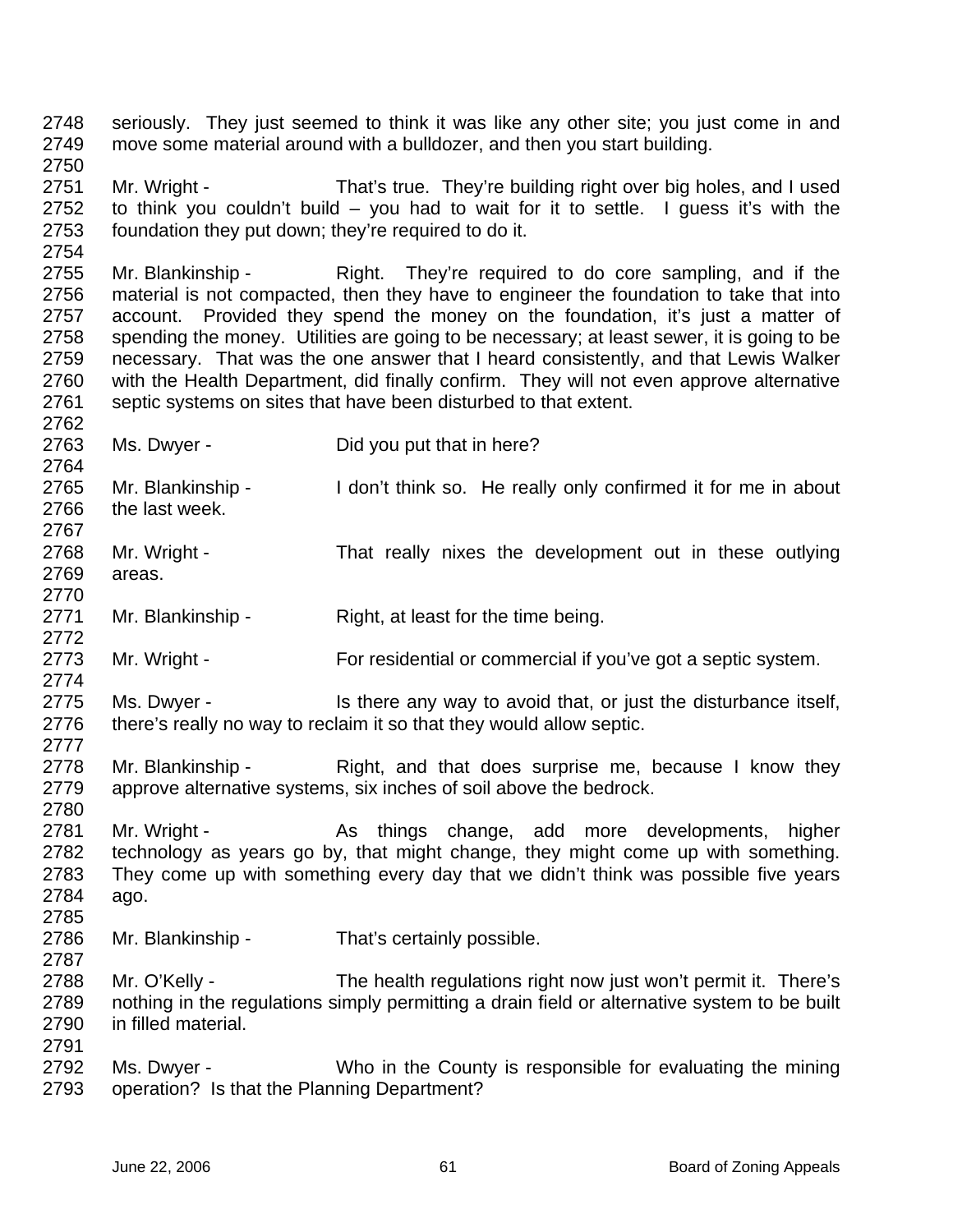2794 2795 2796 2797 2798 2799 2800 2801 2802 2803 2804 2805 2806 2807 2808 2809 2810 2811 2812 2813 2814 2815 2816 2817 2818 2819 2820 2821 2822 2823 2824 2825 2826 2827 2828 2829 2830 2831 2832 2833 2834 2835 2836 2837 2838 2839 Mr. Blankinship - I wouldn't say evaluating. Ms. Dwyer - **Don't they go out and check to make sure they're complying** with all the conditions? Mr. Blankinship - The Yes, we have both the zoning inspector and an environmental inspector visit every site every month. In fact, I think the environmental guys have to go more than once a month. They leave it up to us. Mr. Wright - The mining people don't worry about it? Mr. Blankinship - They do a fly-by every two years. We have to write them a report every two years, and then Allen Bishop comes down, and he'll just check a couple of sites and make sure everything looks all right. Mr. Wright - So we can't count on that? Mr. Blankinship - Right. Ms. Dwyer - It's because we have his waiver? Mr. Blankinship - The Right, but we send a zoning inspector out with the BZA conditions every month, and then an environmental inspector goes out specifically to look at the erosion and sediment control plan and measures. Ms. Harris - In a case where there was a sediment trap failure, that was one the environmental inspector found to exist. Mr. Nunnally - When they go out and inspect these things, do they find a lot of trouble with them, or do they make them repair them or fix them like they're supposed to be? I've never seen anything come through that they did this or that. But they do get on them every month? Mr. Blankinship - They do have maintenance issues. Erosion control stuff is constantly catching silt, so it's constantly losing effectiveness, and it has to be maintained periodically. Out inspectors will occasionally find that a sign has come down, or that a gate is missing that's always been there before, or a stop sign disappears, and they'll require them to put it back up. Mr. O'Kelly - They do have a separate erosion control bond too. Mr. Blankinship - Yes, it is bonded separately as well. Good point. And we always coordinate with each other when we're requested to release a bond, so if they ask for either bond to be released, we always have both inspectors go out and make sure that we don't have any issues.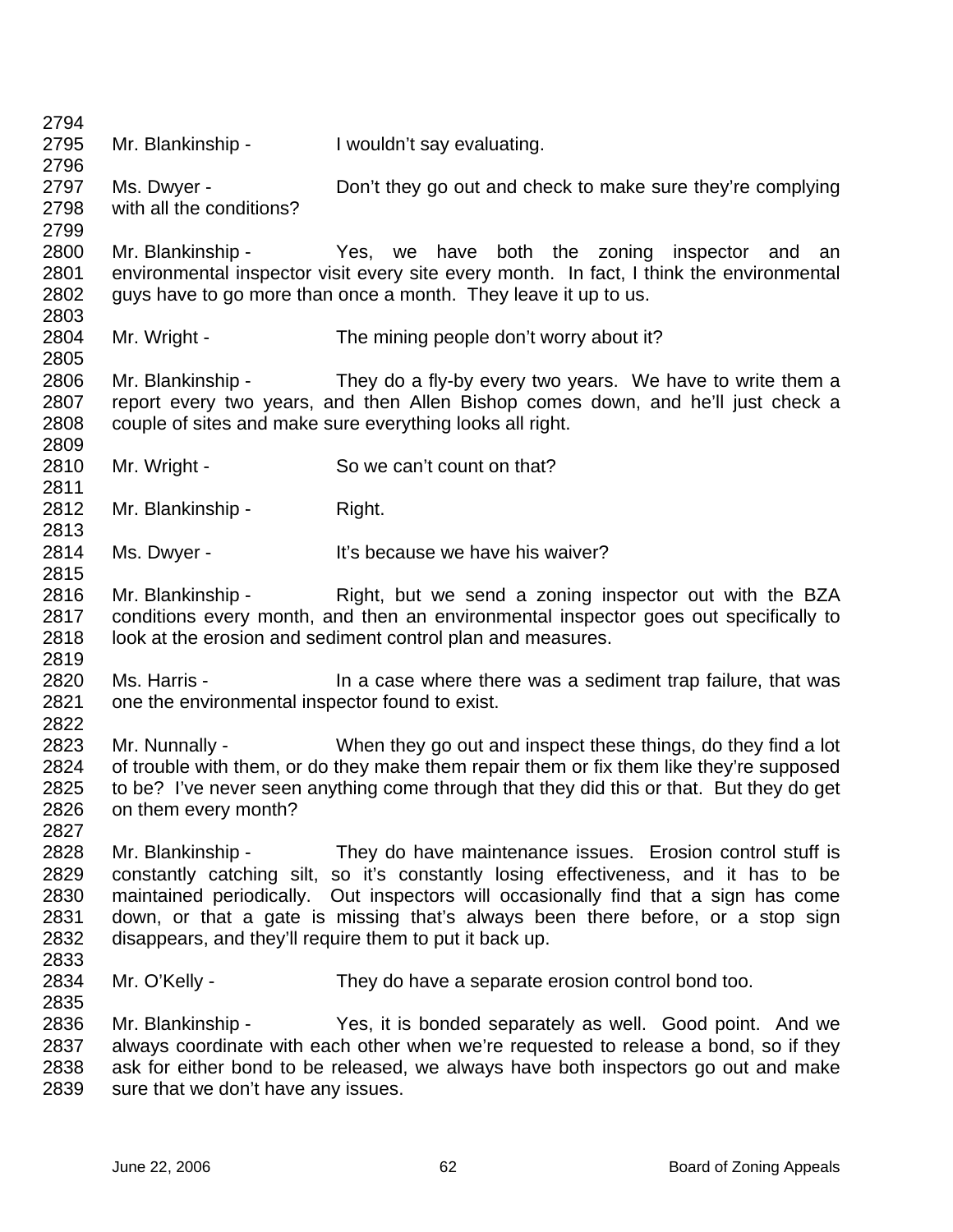2840 2841 2842 2843 2844 2845 2846 2847 2848 2849 2850 2851 2852 2853 2854 2855 2856 2857 2858 2859 2860 2861 2862 2863 2864 2865 2866 2867 2868 2869 2870 2871 2872 2873 2874 2875 2876 2877 2878 2879 2880 2881 2882 2883 2884 2885 Ms. Dwyer - Environmental and zoning? Mr. Blankinship - Yes. Mr. Wright - I guess one other question is how far we should go if it's zoned Agricultural now, are we to assume that someday it might be rezoned to residential, and what we're proposing they do, or causing them to do, or are we comfortable and just concerned with the agricultural use of the land? Mr. Blankinship - I think that's an important policy question. Ms. Dwyer - We could look at the Long Range Land Use Plan, which goes beyond present zoning, and says that the County believes in the future this should be residential, and if it is residential, if the Long Range Plan says it's Residential, then maybe we could have different requirements. Mr. Wright - We'd have some guidance and restrict it to the Long Range Plan. Mr. Blankinship - Think one of the reasons we started all this was the review of the two W. C. English pits, which they built along I-895, and I remember at your hearing when you looked at those, the point was made that those looked like office sites, sitting there at an interstate interchange, where I-895 meets I-295, what might have been an office site is always going to be a lake now. Did we take land that could have been used for something higher and essentially take it out of circulation by not requiring that it be reclaimed as an office site, or as a commercial site, or some other kind of developable site. Ms. Dwyer - We did. Potentially, that's an office site that can't be used for that. Mr. Wright - **Maybe the owner would rather have a pond than to have** that. Mr. Blankinship - Exactly. Ms. Dwyer - I think the issue too is the economic viability of the site in the future. If we're looking at land use for the whole County, do we want to be allowing the situation to permanently eliminate the use of the land for any purpose, or do we want to plan for its use in the future for something like office or residential? If I understand you correctly, there's really no way, there's nothing we can do, let's say the Long Range Plan says this is going to be Residential, or that we designate this as Residential, there's nothing that we can do to objectively state this needs to be reclaimed to this standard so that it can be used for Residential.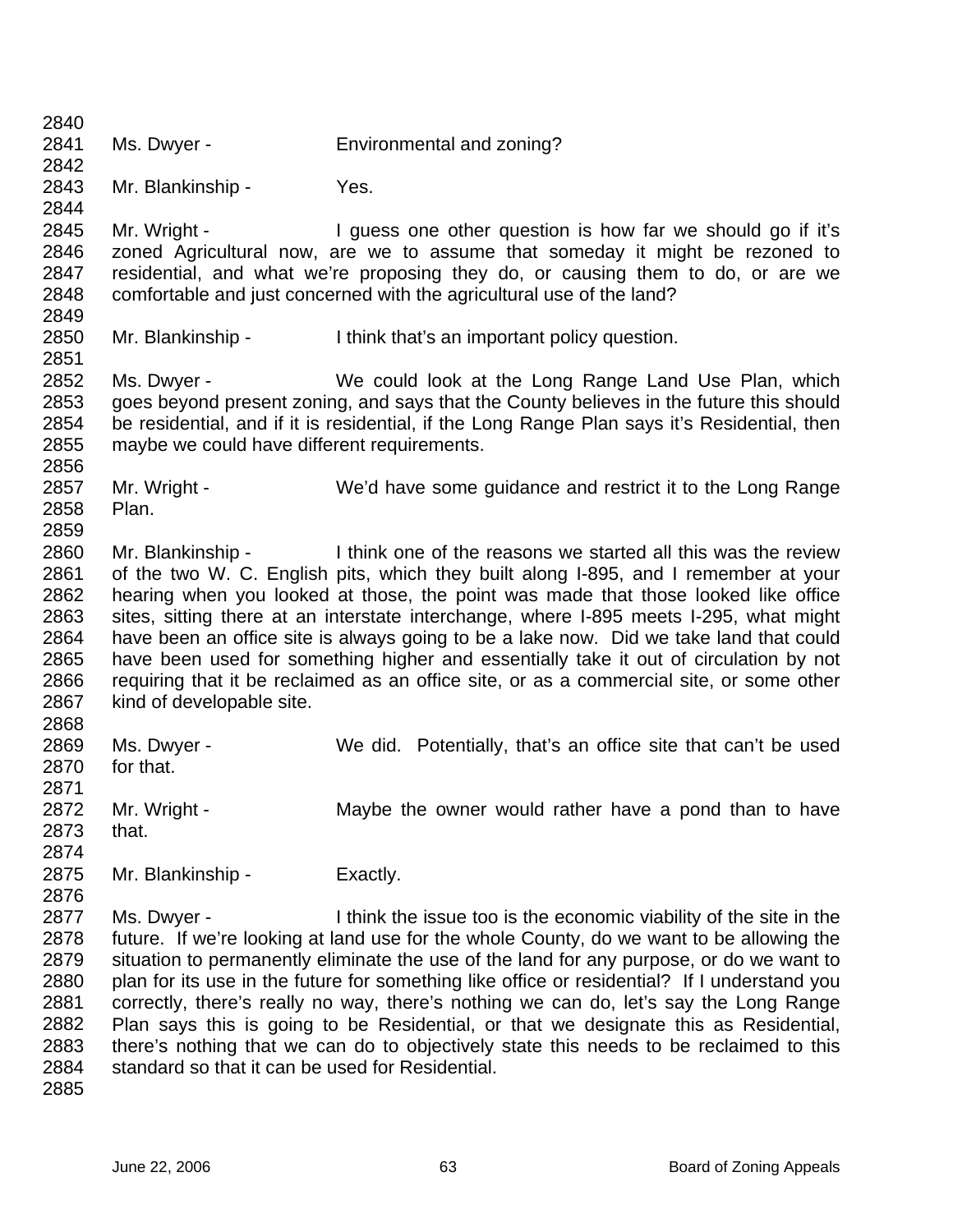2886 2887 2888 2889 2890 Mr. Blankinship - I'm not sure who's got the initiative; generally what the process provides is for the applicant to show you his reclamation plan, and then you respond to it. In the two recent ones, where they were essentially turning these mining sites into landfills, fortunately, we caught that, barely, and you said we didn't want a landfill. We wanted that restored to a level, sort of.

2892 Ms. Dwyer - This is the Kingsland site?

2894 2895 2896 2897 2898 2899 2900 2901 Mr. Blankinship - Yes, and the other out on Hines Road. You might see something in a location that you thought is suitable for residential development, in a tenyear horizon, and they may propose some reclamation plan that would make it unusable for residential development. You might tell them to take it back and bring it back the next month with a plan that shows reclamation of the site in a way that is compatible with residential development. So you're still leaving the onus on the property owner. You're not dictating to them the use of their land, but you're requiring them to show you something that you think is compatible with the County's long-term vision.

2903 2904 Mr. Kirkland - The Aren't we rezoning the land for them immediately when we do that?

2906 Mr. Blankinship - I wouldn't say you're rezoning it.

2908 2909 2910 Mr. O'Kelly - A good example of the concept that Ben's talking about is the Pruitt property. I can't remember the location; it seems it was Castlewood Subdivision.

2912 Ms. Dwyer - I was going to ask how that was going.

2914 Mr. Blankinship - It's in one of your maps here.

- 2916 2917 2918 2919 2920 2921 2922 Mr. O'Kelly - That property was mined by Pruitt; Bourne had placed a condition on it that it be mined to a grading plan for a future subdivision, and it was subsequently rezoned for a subdivision that was going to be called Hunton Valley. Pruitt, for years mined it. Supposedly, it was mined to the grading plan that was approved by the Board of Zoning Appeals, and it's now being developed by an out-oftown developer as the Castlewood Subdivision. It's over 400 lots. But they had to bring sewer to the property, which was a very expensive proposition.
- 2923

2891

2893

2902

2905

2907

2911

2913

2915

2924 2925 2926 2927 2928 Mr. Blankinship - When we first met with them, we told them the site was mined, and they said "So?" That was one of those eye-opening moments for me. Anyway, I thought that was going to be a big hitch in his development plans, but it didn't seem to bother him at all.

2929 2930 2931 Ms. Dwyer - In that case, it had to be reclaimed to a grading plan that would be suitable for a subdivision. Could we do this? Could we say, in the staff reports, could we have information included in there as to what the long-range plan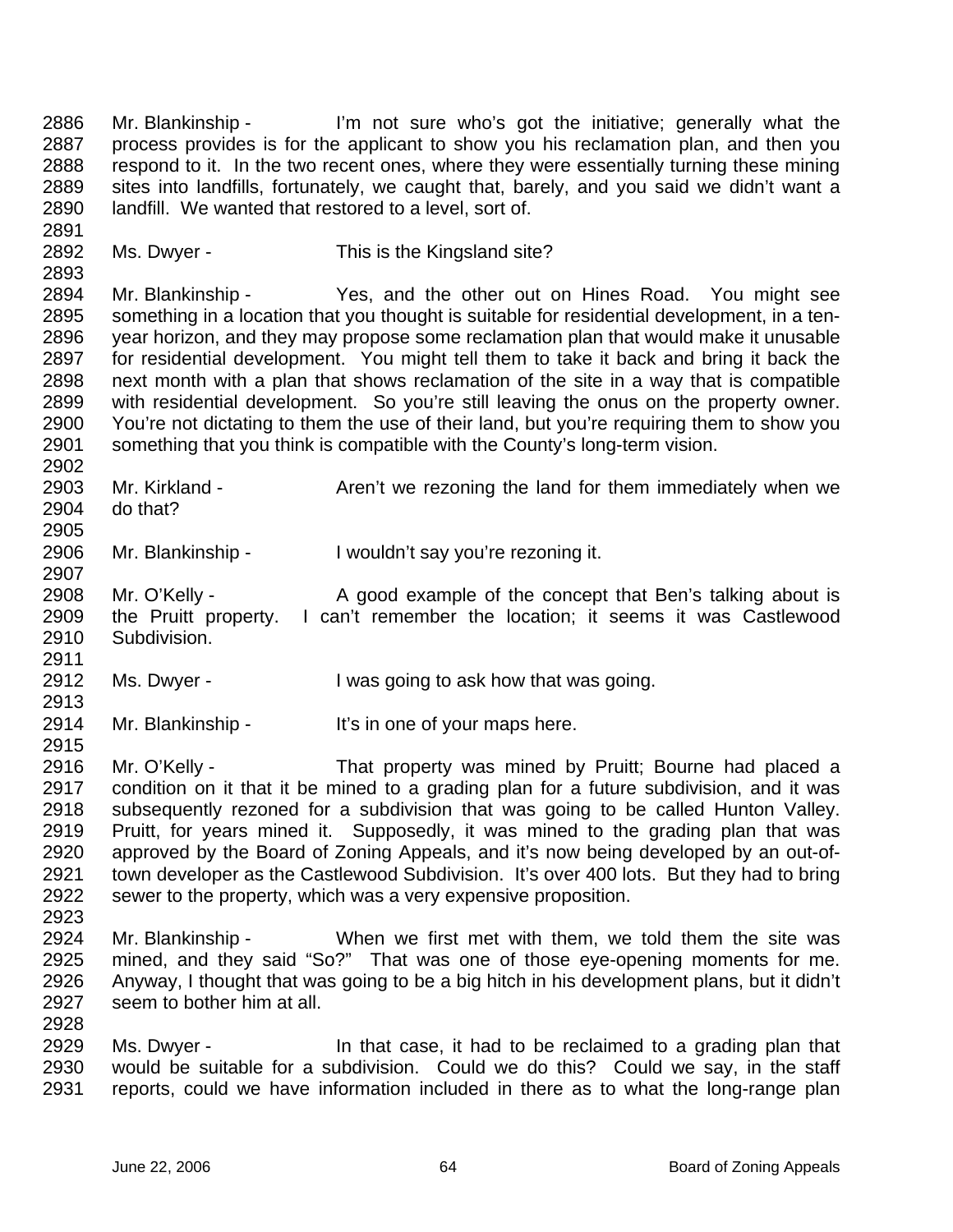2932 2933 2934 designation is for the parcel, and then have proposed conditions that would, if it's commercial, or residential, that it would require the reclamation plan to meet whatever standards were necessary for this.

2936 2937 2938 2939 2940 2941 2942 2943 2944 2945 Mr. Wright - What I would like to see in these recommendations, you've hit this right on the head – what I'd like to see is the staff come up with proposed regulations that we would use in cases where the comprehensive land plan provides for residential or commercial or what, so that we could look at that in advance and not wait till we get to an exact case to consider it. Following along this, come up with some proposed conditions now, that we could look at ahead of time, that would take care of that particular situation. I agree that we'd come out and say this comprehensive land plan says this is future residential; then we could have these conditions all set and ready to go. Just like you do now, you have these we've been using for years; this would be a set for this particular case.

- 2947 2948 2949 2950 2951 Ms. Harris - The Mas wondering about the highest and best use, the terminology used in the State. The County really should be consistent, whatever we come up with after we examine the land use map and whatever else would factor into the highest and best use to what the Real Estate Department is using for assessment.
- 2952 2953 2954 2955 Mr. Wright - I think our number one concern in considering this is the idea of what the future use of the property could be. I think we're going to have to rely on the Land Use Plan. I'm not willing to go beyond that.
- 2956 Ms. Dwyer - I think that's a good guide.

2958 2959 2960 2961 Mr. Wright - Then we'd have a set of conditions that we'd just suit to that particular situation. If the planning office could work up some of those and give us some of those now, to look at, so that when the time comes, we won't be fumbling around; these are the conditions. It would work just like they do now.

- 2963 Ms. Harris - **How specific would that be?** Would it go into zoning?
- 2964 2965 2966 2967 2968 2969 Mr. Wright - That's why I would be interested to see what the proposed conditions would be. I think we have to leave that to the staff to come up with something innovative; then maybe we could massage it, but we'd have something to work with.
- 2970 2971 Mr. Blankinship - I've never really seen anything done in that direction; it's certainly something to think about.
- 2973 2974 2975 Ms. Harris - We're seeing residential property right next to a mining area. We saw it this morning.
- 2976 2977 Mr. Wright - What we're hearing now is that these developers don't care too much about this. We ought to do the best we can to insure that this property is

2935

2946

2957

2962

2972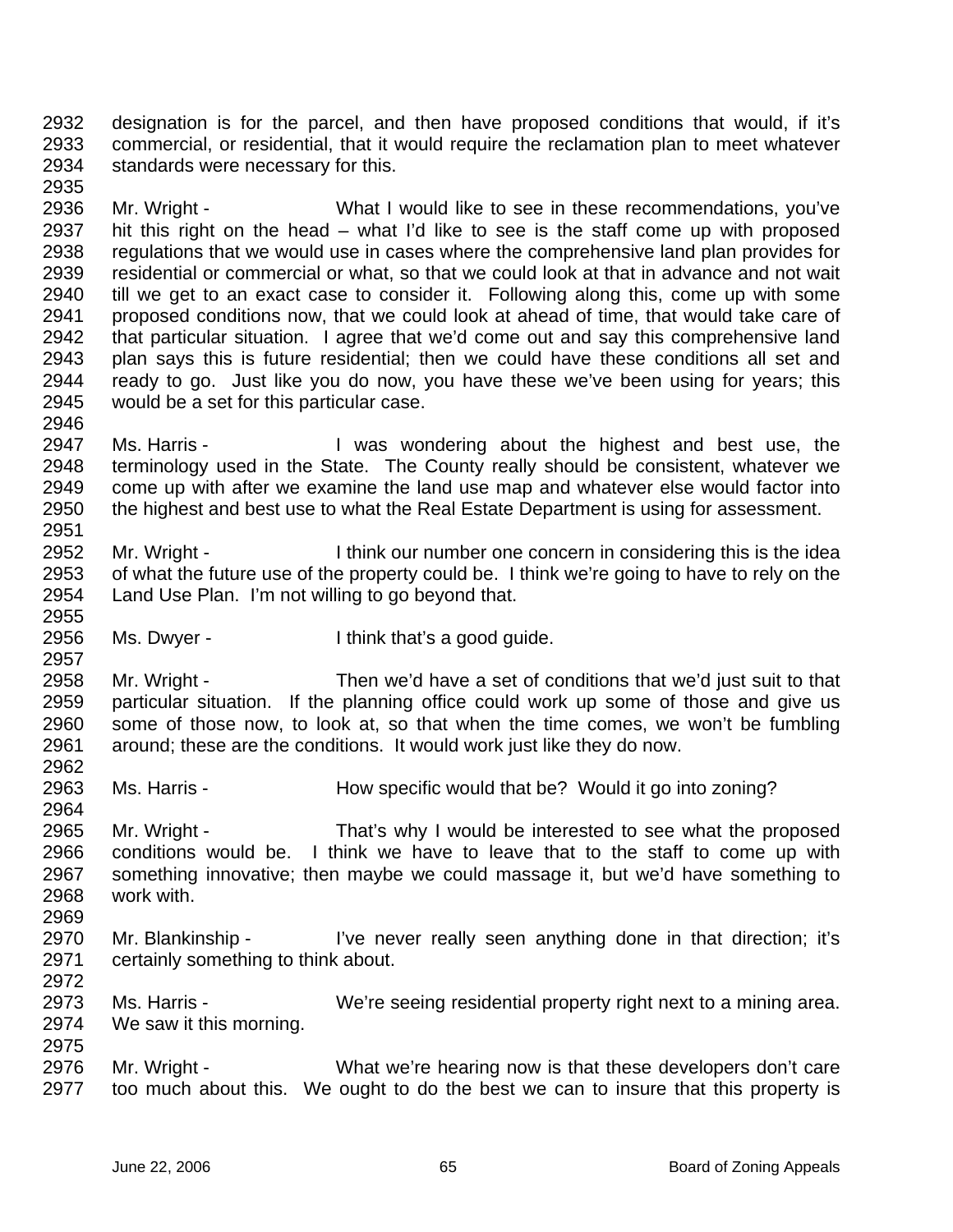2978 2979 2980 2981 2982 2983 2984 2985 2986 2987 2988 2989 2990 2991 2992 2993 2994 2995 2996 2997 2998 2999 3000 3001 3002 3003 3004 3005 3006 3007 3008 3009 3010 3011 3012 3013 3014 3015 3016 3017 3018 3019 3020 3021 3022 3023 reclaimed in such a way that would permit a better use, if that's what the Land Use Plan calls for. Ms. Dwyer - And that's what Castleton is, according to Dave and Ben. They're saying there was a condition that required it to be created in a way that would be suitable for development. Mr. Wright - The You could get a hold of those conditions; that's a good beginning point. Mr. O'Kelly - **Pruitt was also a developer**, so he knew exactly what to do. Ms. Harris - The had a plan A and a plan B. Ms. Dwyer - I'm not comfortable being uninformed about what that is. You say that Pruitt knew what to do because they're developers. I wish we could quantify that in some way, whether it's level of compaction, whether it's soil per inch. I have no idea how that could be done, but I think if we're going to require something, we ought to have some knowledge base about what would be adequate. I'm not sure how we get that. Mr. Kirkland - I'm sure they know how to make it attractive to future buyers, when he finishes a situation like this, he knows what to do to make the land **(Unintelligible)**. Mr. Wright - We can't be unreasonable. Mr. Blankinship - And I think we want to leave the initiative with the landowner. Mr. Nunnally - This one over here says UP-23-97 and says, "it has never been reclaimed." That's West Sand and Gravel – are they still in business? Mr. Blankinship - I think all of their land in the County they've sold, but that one site is still **(Unintelligible)**. Mr. Wright - Can't we do something about it? Mr. Blankinship - I've got that file on order. We're trying to find out what we're holding them to, what conditions we're requiring. That one we know where we are. We just don't know how to get forward. **(Unintelligible)** Mr. Kirkland - In all this, we're going to have to discuss more bond money, don't you think? Mr. Blankinship - I think so. When we raised it from \$1,000 to \$2,000, back in 2001, several of them were unhappy about it. At that time, I talked to Mines, Mineral,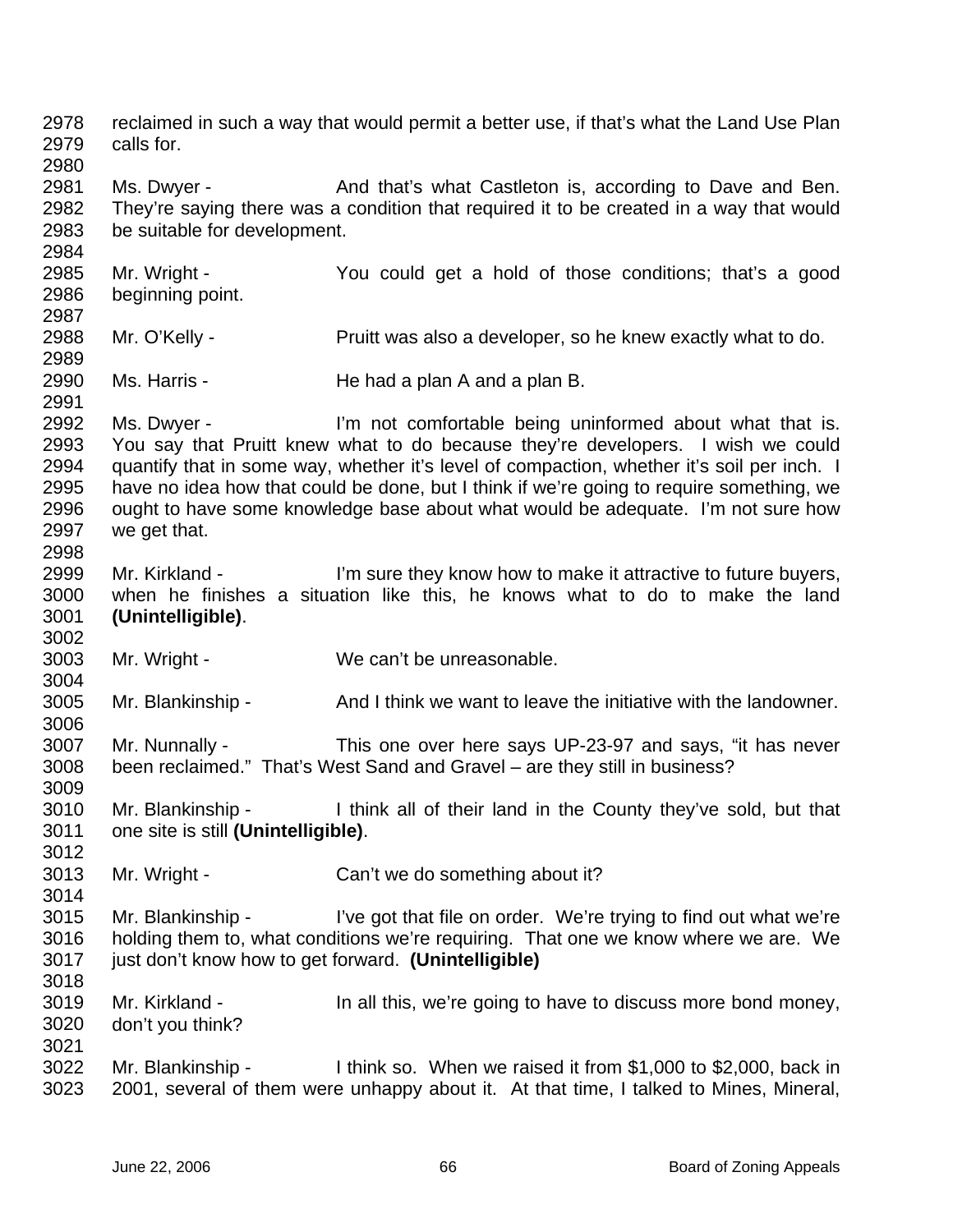3024 3025 3026 3027 3028 3029 3030 3031 3032 3033 3034 3035 3036 3037 3038 3039 3040 3041 3042 3043 3044 3045 3046 3047 3048 3049 3050 3051 3052 3053 3054 3055 3056 3057 3058 3059 3060 3061 3062 3063 3064 3065 3066 3067 3068 3069 and Energy, and he said that was about what they had found in their experience. Mr. Kirkland - Had they gone up higher in their bonding? Mr. Blankinship - No, theirs is statutory, so it takes an act of the General Assembly to change it. Mr. Wright - If we take that first part, the next thing we really ought to look at is how much per acre is reasonable. Mr. Blankinship - The State is still requiring \$1,000; they never even went to \$2,000 when we did. Mr. Wright - Is it pretty obvious that \$2,000 is not covering it? Mr. Blankinship - It depends on the circumstances. Mr. Wright - The You don't see that in every case; therefore, what you're saying is, we shouldn't just arbitrarily say \$2,000 or \$5,000, across the board. It depends on each case. We've got to look at each case. Mr. Blankinship - Another thing the State has, that we do not, is a fund that everybody has to contribute to, called the Orphan Land Fund, so if one developer walks off, all the other developers or mining companies essentially pick up the tab, by chipping in \$10 per acre every time they renew their license. The problem with us doing that, is that we don't have enough; we've only got about 15 active sites. I asked Allen very nicely if we could tap into that money, and he said no, because of the waiver. Mr. Wright - What's it for then? Ms. Dwyer - Everybody but us and Fairfax. Mr. Wright - Why are we excluded? Mr. Blankinship - We have been under a waiver, I guess since the State first started regulating them on a State-wide basis, because we trust ourselves better than we trust the State. Sometimes it's wise and sometimes it isn't. Ms. Dwyer - That might be a reason to justify our rate being higher than the State's. Mr. Blankinship - That we can't spread it as broadly. Mr. Wright - The S2,000 adequate? You say it depends on the circumstances.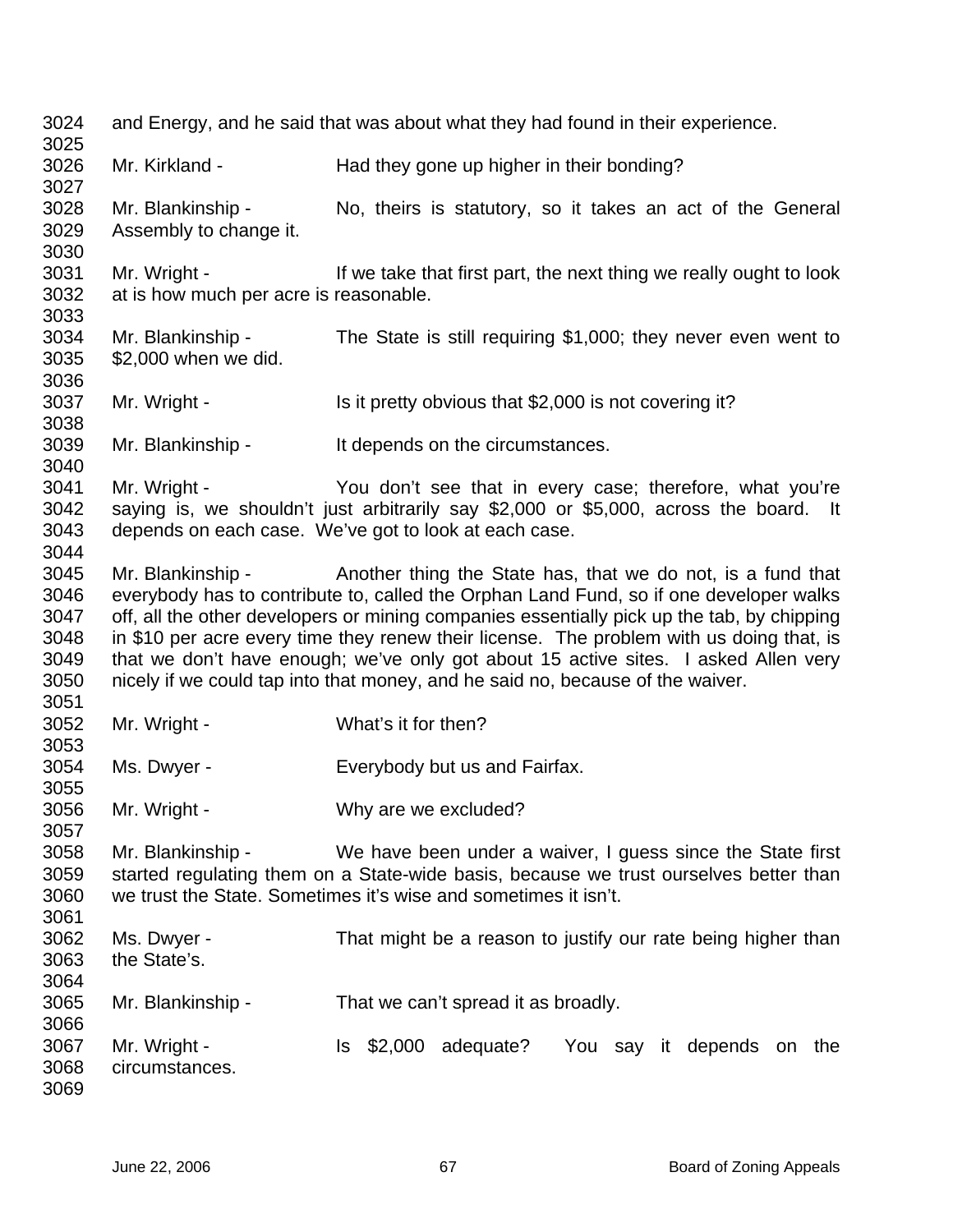3070 3071 3072 3073 3074 3075 3076 3077 3078 3079 3080 3081 3082 3083 3084 3085 3086 3087 3088 3089 3090 3091 3092 3093 3094 3095 3096 3097 3098 3099 3100 3101 3102 3103 3104 3105 3106 3107 3108 3109 3110 3111 3112 3113 3114 3115 Ms. Dwyer - Is there a way to know? Mr. Wright - This has been just allow do we know, with each case? This has been just something arbitrary. You've just been saying \$2,000 for anybody, up till now. So what you're saying is, in the future, we should look at each case on its own merits and decide the amount of the bond then. That would be something the staff would have to recommend. Mr. Kirkland - The You'd look at the track record of the past property disbursements owned too, because we have pretty much the same people that own all these, Simons, the Turkey Island crew. Mr. Wright - The Must are we talking about here, as far as expense is concerned? You said they really bucked when you went from \$1,000 to \$2,000. Mr. Blankinship - Yes, I don't know what it costs them to post the bonds, because most of them are still posting surety bonds, rather than letters of credit. Mr. Wright - For a letter of credit from the bank, they have to do something to show the bank that there's security for them. That ties up funds and assets. Mr. Blankinship - Right, whereas surety is more like an insurance policy; you pay a premium. Mr. Wright - You pay a premium, and that's what most of them have been doing, is getting a surety bond? Mr. Kirkland - Like UP-5, here, for instance, if someone else decides to come in and take this project over, this thing's already in the hole before they even start, so this would be one that we'd want to increase. We lost a lot of money on this. Somebody's going to have to pay a bill, or it's going to just stay looking like it is. Ms. Harris - Could we do a range, we say \$2,000, but could we say in your report maybe it should be increased to \$5,000, but not in every case? Could we use a range of \$2,000 to \$5,000? Mr. Blankinship - I guess we want to have some criteria, some objective way of determining where along that range we are going to fall. Mr. Kirkland - The the place is a dump before you even move **(Unintelligible)**. Mr. Nunnally - What did the guy say the other day when you mentioned \$5,000?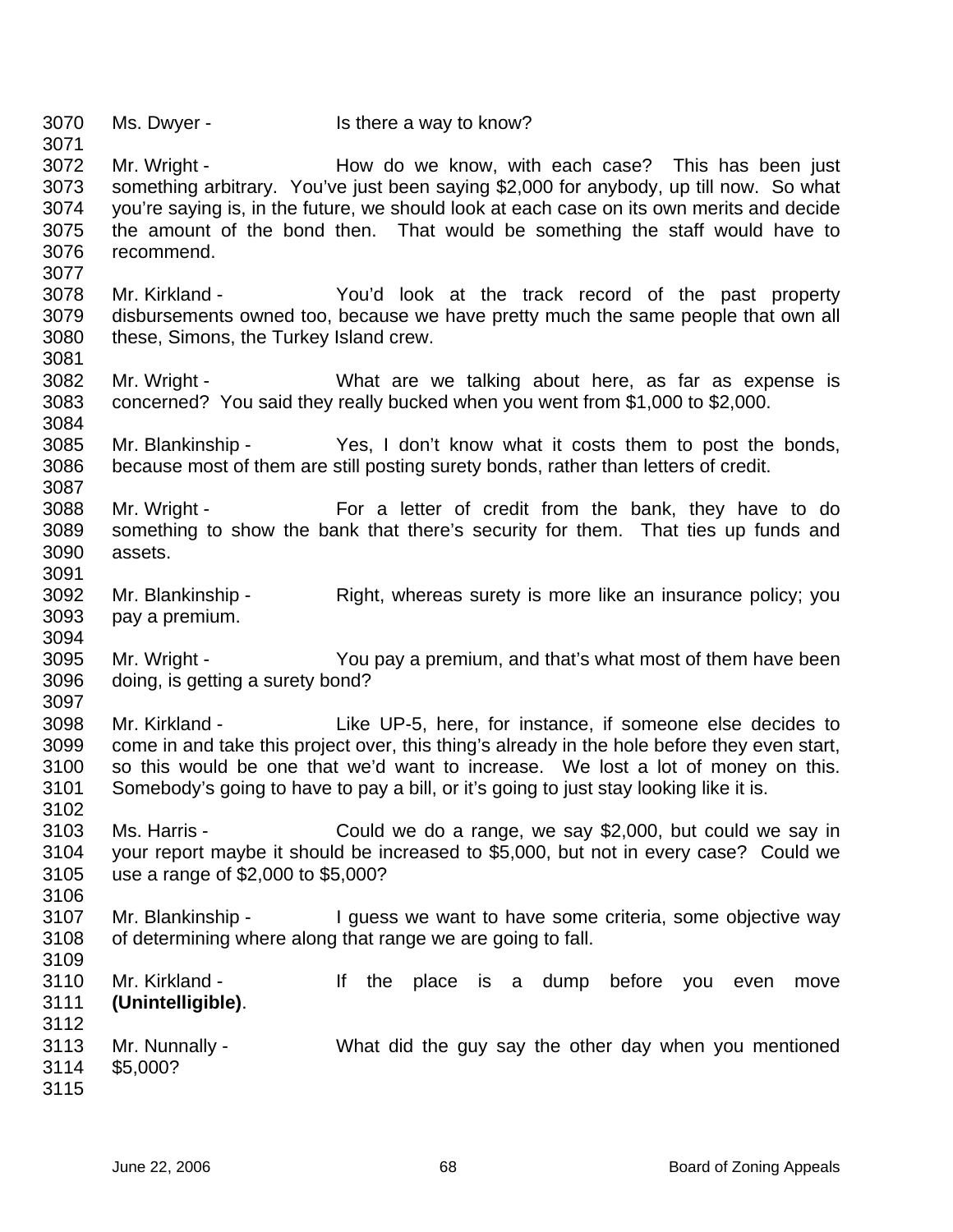3116 3117 3118 3119 3120 3121 3122 3123 3124 3125 3126 3127 3128 3129 3130 3131 3132 3133 3134 3135 3136 3137 3138 3139 3140 3141 3142 3143 3144 3145 3146 3147 3148 3149 3150 3151 3152 3153 3154 3155 3156 3157 3158 3159 3160 3161 Mr. Blankinship - I don't think he even responded. Mr. Wright - Why do you say that we shouldn't accept surety bonds? Mr. Blankinship - I understand, and you'd know better than I would, that they're much more difficult to collect on, when we are in default. Mr. O'Kelly - I've called on two in the last few years, and it's taken over six months to get payment. It just delays getting the project approved or improved, and the paperwork is phenomenal in justifying to the bonding company why we need the money. Mr. Blankinship - We really bear the burden of proving to them, whereas with the bank it's a lot easier with a letter of credit. Ms. Dwyer - The Music Shifts the burden to us. Mr. Wright - The courts don't have any problem with estates with these bonds we get **(Unintelligible)** surety bonds acceptable, as long as we check out the surety company, as long as they qualify and are on record with the County. Mr. Blankinship - **(Unintelligible)** Mr. Wright - It's right tough to have people put up cash if you've got a large area. Mr. Blankinship - For bonds this large and with a duration as long as these tend to be, since most of these tend to roll over every two years, you wouldn't want to put up cash. Mr. Wright - A letter of credit would work, probably. Mr. Blankinship - We do have a couple of letters of credit, two or three, Paul, out of 15? Ms. Dwyer - So when you say the County no longer accepts surety bonds, that's as of when? Page 5? Mr. Wright - The said he's recommending that surety bonds not be accepted. Ms. Dwyer - You say for erosion control and planned development improvements, the County no longer accepts surety bonds. Mr. Blankinship - I'm not sure when erosion control changed. Dave, have we ever accepted surety bonds for POD's?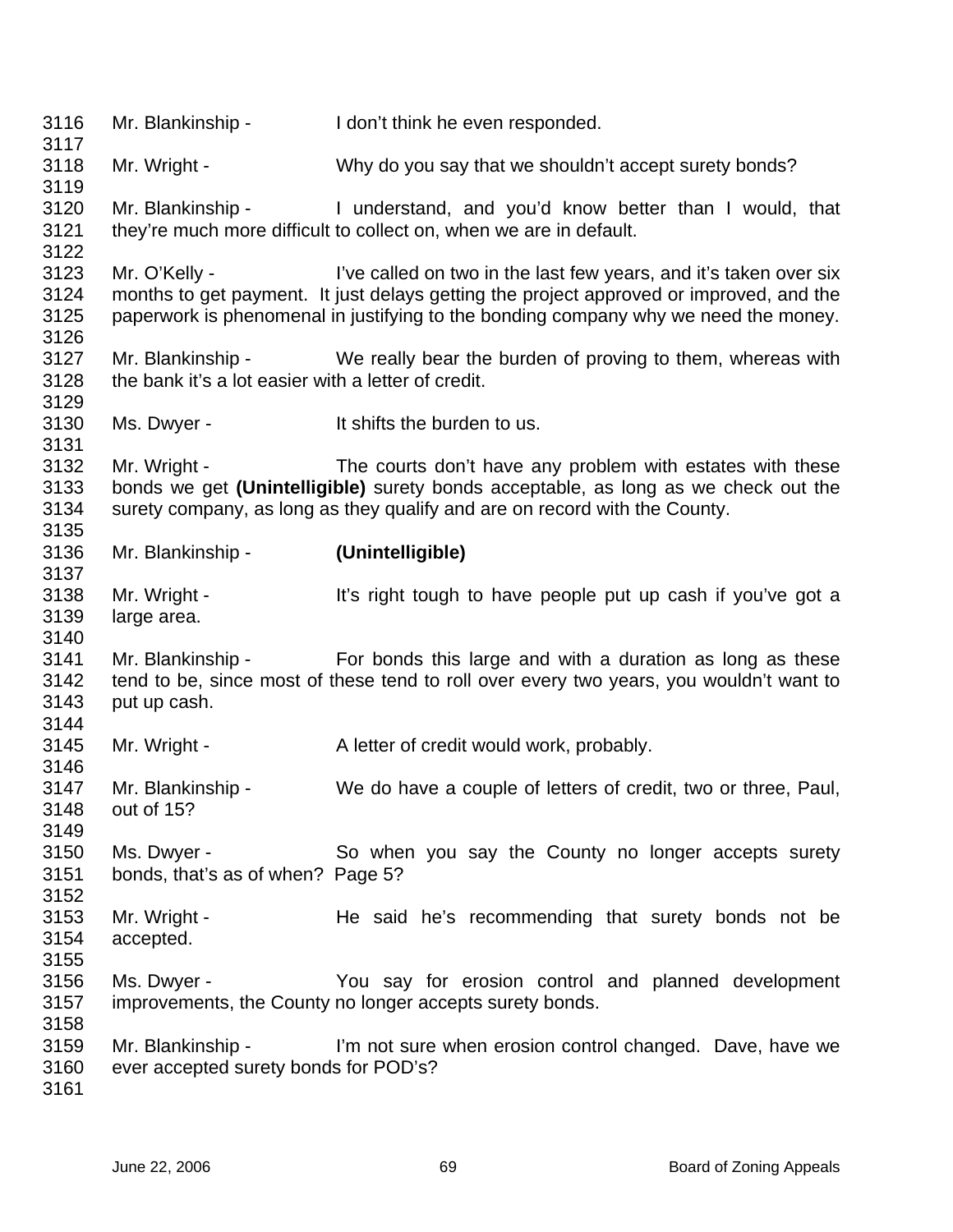3162 3163 3164 3165 3166 3167 3168 3169 3170 3171 3172 3173 3174 3175 3176 3177 3178 3179 3180 3181 3182 3183 3184 3185 3186 3187 3188 3189 3190 3191 3192 3193 3194 3195 3196 3197 3198 3199 3200 3201 3202 3203 3204 3205 3206 3207 Mr. O'Kelly - Not to my knowledge, but after your little exchange of emails the other day, it looks like the State Code requires us to accept them for POD's. Ms. Dwyer - So we might have to continue. Mr. O'Kelly - We don't have a form, but we'd have to come up with a form. Mr. Wright - The How long do they last? Mr. Blankinship - Surety bonds? Mr. Wright - For the erosion control agreements, what is the period of them? Mr. Blankinship - They can be just open-ended. It remains in place until the property is reclaimed, or until they decide that it's never going to be reclaimed, and they can call. Mr. Kirkland - Chice someone says that they are closing their mine, how long do they have to reclaim it, one year, no more, no less? Mr. Blankinship - That's what it is under the standard condition. Each time you issue. Each time you issue one, like the time you issue one, like the one you approved today, one of the conditions is, that two years from today, they have to close, and three years from today they have to be finished reclaiming, unless they come back and renew again. Mr. Kirkland - That seems like a long period of time to me. Mr. Blankinship - It's comfortable. If they're not doing the work that fast, it's because they're choosing not to, like Neal Rankin and his screens on top of his air conditioning. Mr. Kirkland - A year seems like a long-term situation. It seems like if you're closing, if you're there, let's go straight to topsoil leveling. Mr. Blankinship - You may need to leave it through a growing season too. **(Unintelligible)** Mr. Kirkland - So what if you're in the eleventh month of grading and the grass doesn't grow; that's free and clear. Mr. Blankinship - Exactly. Then we have to call in the bond. Mr. Nunnally - Can you have a flat fee for \$5,000 for everything under this?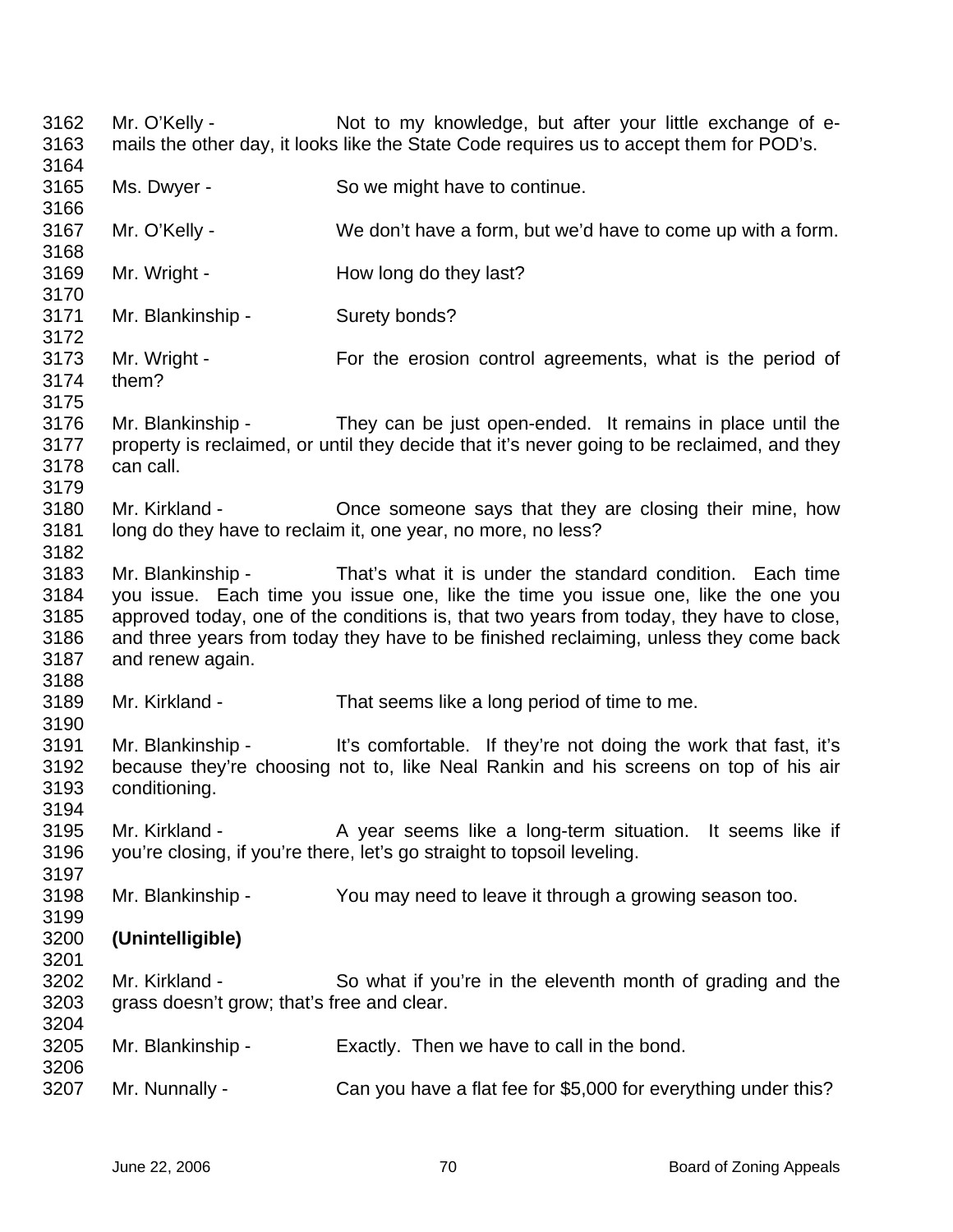3208 3209 3210 3211 3212 3213 3214 3215 3216 3217 3218 3219 3220 3221 3222 3223 3224 3225 3226 3227 3228 3229 3230 3231 3232 3233 3234 3235 3236 3237 3238 3239 3240 3241 3242 3243 3244 3245 3246 3247 3248 3249 3250 3251 3252 3253 Mr. Blankinship - You could impose any reasonable condition that's directly related to the permit. Ms. Harris - You mean per acre? Mr. Blankinship - Yes, and if they don't want to post it, then they don't mine. Mr. Kirkland - I think they'd still post it. Mr. Blankinship - I think they would. Ms. Dwyer - And the justification, as we know, we have experience about what it would cost to reclaim this property that has been damaged and abandoned. Mr. Kirkland - I think you can kind of figure pretty much what it's going to cost to reclaim it in your head before this thing starts opening the pit up. Don't you have a figure you use on the computer or something that says if they mine five acres, to reclaim it, it's 10-point, \$5,000 per acre or something like that? Mr. Blankinship - We've really just relied on that \$2,000 per acre estimate that Mines and Minerals …………….. Mr., Wright - Is there any basis to know what the difference would be? Mr. Blankinship - I wouldn't directly; I'd have to get help with that. Mr. Wright - How would you arrive at that? A lot of it would depend on what the people do. They might do more than they're supposed to do in tearing up the property. We wouldn't know that until the end. Mr. Blankinship - The County has an annual contract with some excavating and erosion kind of guys, that when we're doing County projects, we don't have to bid each individual project. We can just call our contractor and send him out there, and that's where we got the numbers on the Warriner Pit from. We asked them to go out and look at it and give us an estimate of what they would charge to grade down the slopes, spread the topsoil, seed it, and make it so that you could walk away. That's where we got the \$7,200 figure; obviously, that's a wide range, so if he was bidding that as a job, he'd have been more careful. He just spent a couple of hours on the site and kind of eyeballed, just using his experience, and that's all we wanted. Each site is going to be different. If they're digging thirty feet, it's going to be different than if they're digging ten feet. The price per acre is going to be substantially different. Ms. Dwyer - It sounds like it's not really reasonable for us, and we don't want to be in the business of estimating the reclamation costs for each site.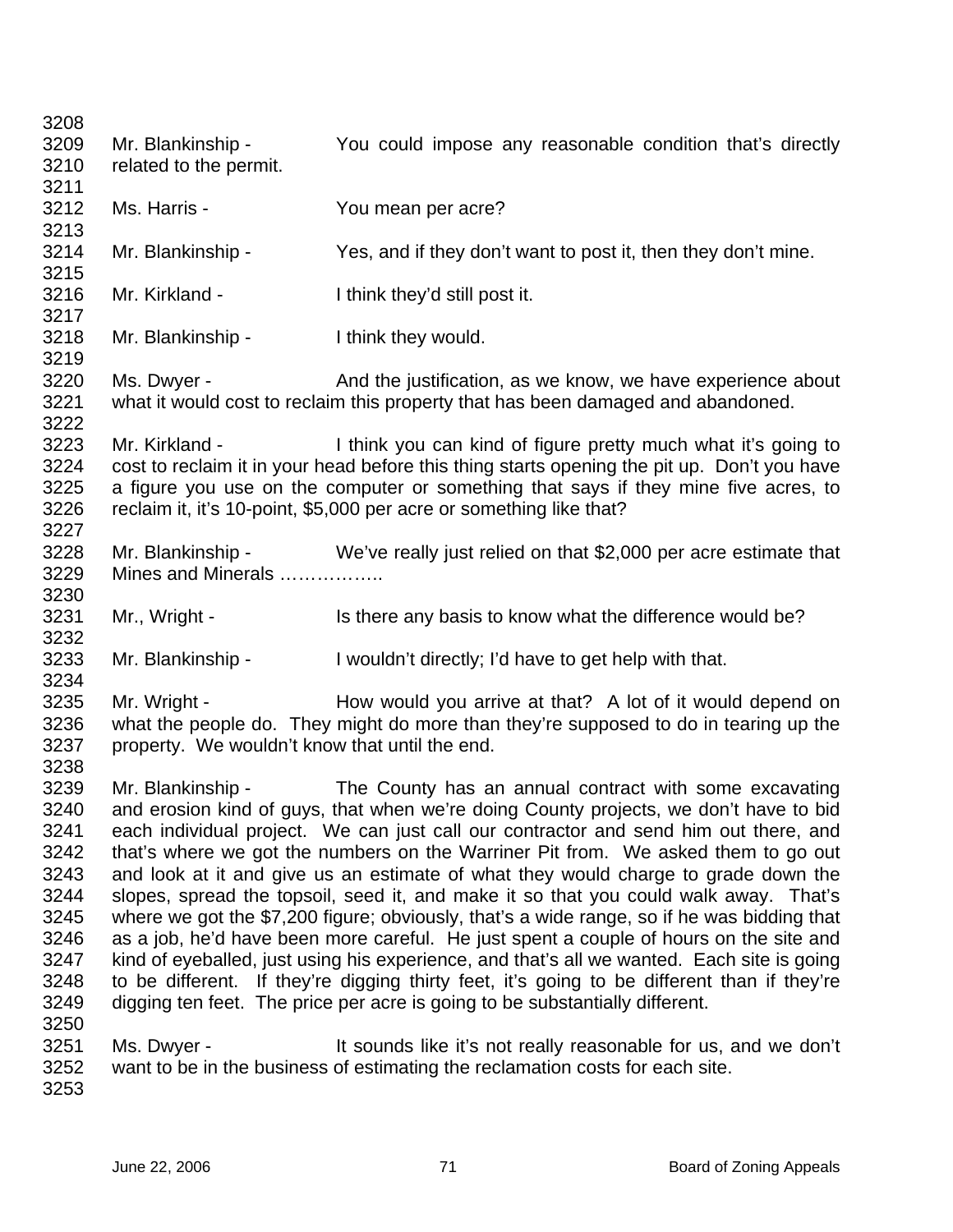Mr. Blankinship - If we were going to do that, it would be some additional, we'd have to get some expertise from somewhere else every time we did a renewal. We could certainly do that. Ms. Dwyer - The Music of the Sounds like we need to up our ..................... Mr. Kirkland - We need to up it. Mr. Blankinship - We've made some changes in our practice to make sure that those bonds do get posted in a timely manner too. Ms. Harris - On the first page, where you have "The Board of Supervisors has delegated the responsibility for administration and enforcement of mining regulations to the" BZA – when did they do this? Was this from day 1? Mr. Blankinship - From 1960 – it was written in the Zoning Ordinance. By writing it into the Zoning Ordinance that it's permitted by use permit. Ms. Harris - **On page 4, #28, "Excavation shall be discontinued by [two** years from effective date]," that doesn't mean that at the end of that two-year period business ends? It means they can renew? Mr. Blankinship - Right, unless they apply for renewal. Ms. Dwyer - What about the Wilton Farm? Are there any liabilities because of the mining there, as far as Wilton, as far as we know? Mr. O'Kelly - I think most of that area that was subject to mining is going to be in parkland now. **Mr. Kirkland - (Unintelligible)** Ms. Harris - **I** was surprised Dorey Park had been a mining site. Do you remember when it was? Mr. Kirkland - Where we're sitting right now was a mining site. Ms. Dwyer - Was a borrow pit. Mr. Kirkland - Was a borrow pit. There was dirt as far as you could see here. When I was a kid, we used to come over here and ride our bicycles on these hills. Mr. Blankinship - I don't think there's a use permit on it (**Unintelligible**). Mr. Kirkland - All orange banks, **(Unintelligible).**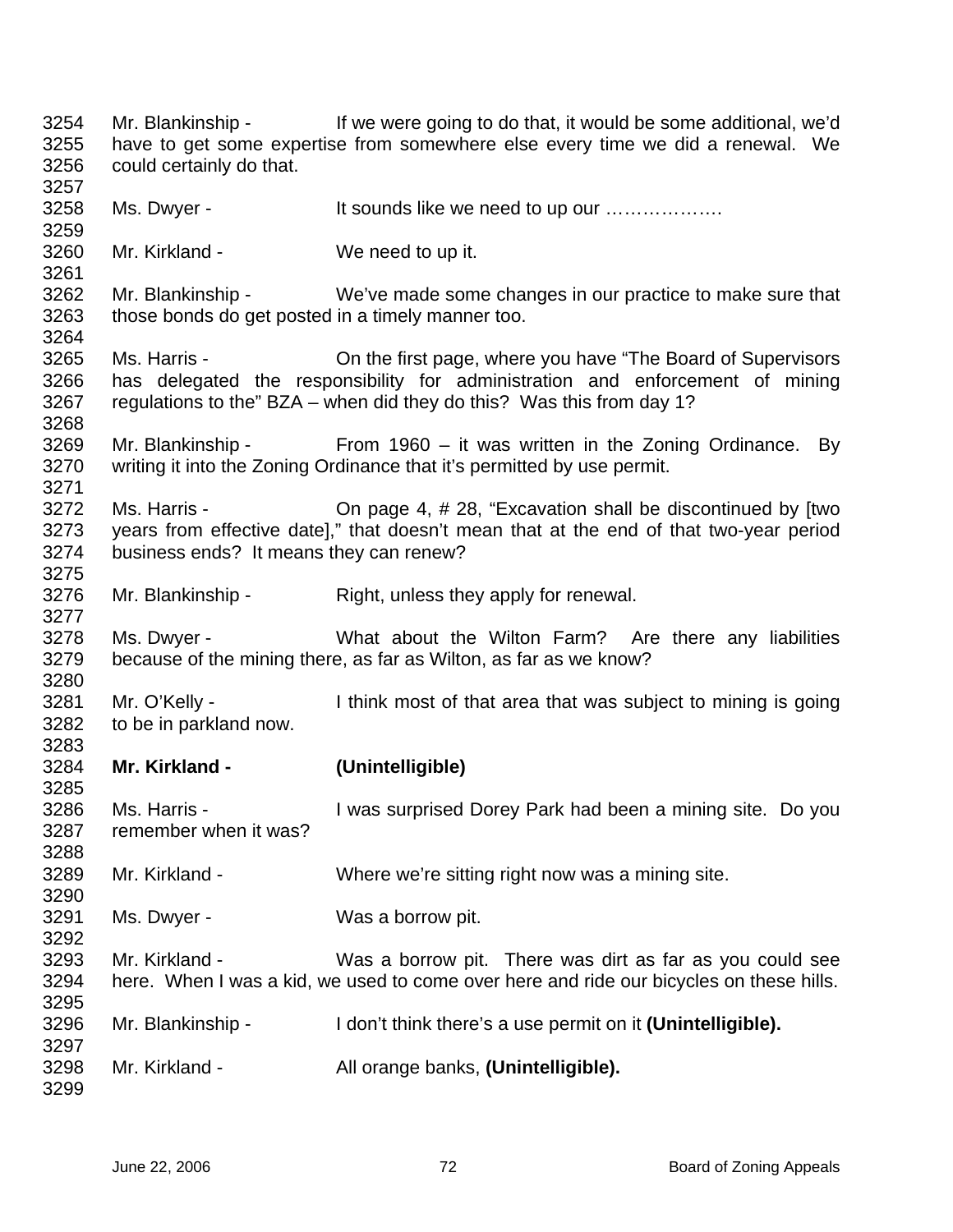3300 3301 3302 3303 3304 Ms. Dwyer - I was looking at the conditions that you had -- # 29, "The rehabilitation of the property shall take place simultaneously with the mining process." That's the same as reclamation? Rehabilitation and reclamation are not different terms?

3305 Mr. Blankinship - Yes, we probably should use the same term.

3307 3308 3309 Ms. Dwyer - So that's one of the things our inspectors look for, is reclamation occurring and ongoing …………..

3310 3311 3312 3313 3314 3315 3316 Mr. Blankinship - And that's something that we've really never taken very seriously. We require them to keep the slopes at a 2:1 or greater; they have to have current erosion control measures in place. That's kind of where I was going with that case this morning, because I can just see us back here two years from now, saying they haven't pulled a truckload of dirt out of there in two years, and them saying, "but next year ….." It makes me uncomfortable to have these things open year after year, these permits out there, the land not getting reclaimed …….

3318 Ms. Dwyer - **Example 20** ……...in the process.

3306

3317

3319

3323

3326

3328

3332

3336

3320 3321 3322 Mr. Kirkland - But that land's not in too bad a shape right now; as long as they don't do any digging, it's pretty much dried for two years, and when they come back to us, they still **(Unintelligible).** 

3324 3325 Mr. Wright - The said under oath that they were going to start doing something this year.

3327 Mr. Kirkland - They've got the airport job, **(Unintelligible)**.

3329 3330 3331 Ms. Dwyer - And they did cite specific jobs, but you're right. I think that we need to require some reclamation as an ongoing process. But that sounds to me like an administrative/staff issue.

- 3333 3334 3335 Mr. Blankinship - It's kind of both; they're related questions. What do we require month by month, and what are you going to require every two years? Are you going to require some sort of showing that it is an active site?
- 3337 3338 3339 3340 3341 3342 3343 3344 3345 Ms. Dwyer - So something we could have done today, for example, might have been to say, "well, OK, you haven't used the site for however many years, and you have disturbed the land here. We want you to initiate reclamation efforts now, for whatever you've done." Again, that might be a proposed something that could be part of the staff report, if we're having a rehearing for a case, or renewing a request, staff could say, "Well, this is the status – they've mined  $X$  amount, or they've disturbed 100 acres, and it hasn't been reclaimed, and we might say, "we'll, extend it, but we want you to reclaim 50 acres, or whatever seems appropriate." Does that sound like it would work or be feasible or not?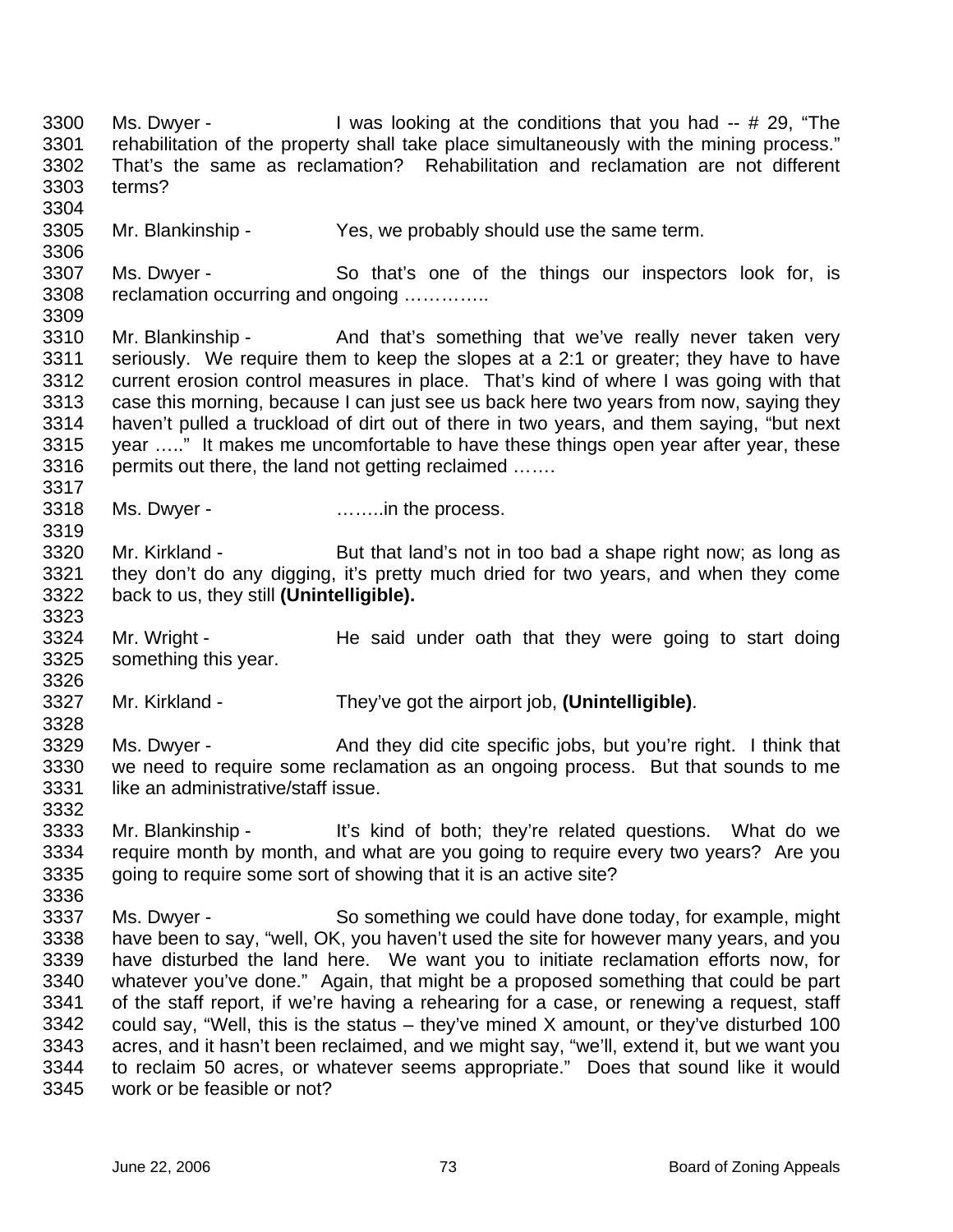| 3346                                                 |                                                                                                                                                                                                                                                                                                                                                                                                                                                                 |                                                                                                                                                                                                                           |
|------------------------------------------------------|-----------------------------------------------------------------------------------------------------------------------------------------------------------------------------------------------------------------------------------------------------------------------------------------------------------------------------------------------------------------------------------------------------------------------------------------------------------------|---------------------------------------------------------------------------------------------------------------------------------------------------------------------------------------------------------------------------|
| 3347                                                 | Mr. Blankinship -                                                                                                                                                                                                                                                                                                                                                                                                                                               | That would kind of get us moving in that direction, I guess.                                                                                                                                                              |
| 3348                                                 |                                                                                                                                                                                                                                                                                                                                                                                                                                                                 |                                                                                                                                                                                                                           |
| 3349<br>3350                                         | Ms. Dwyer -                                                                                                                                                                                                                                                                                                                                                                                                                                                     | That's different from saying they can't have the permit at all.                                                                                                                                                           |
| 3351<br>3352<br>3353                                 | Mr. Blankinship -<br>years and get a new one.                                                                                                                                                                                                                                                                                                                                                                                                                   | Right, if you need a permit in two years, come back in two                                                                                                                                                                |
| 3354<br>3355<br>3356<br>3357                         | Mr. Wright -<br>void.                                                                                                                                                                                                                                                                                                                                                                                                                                           | Why can't we have a condition in this permit that would say<br>that the mining would have to begin within a certain period of time, or it would become                                                                    |
| 3358<br>3359                                         | Mr. Blankinship -                                                                                                                                                                                                                                                                                                                                                                                                                                               | We could certainly do that.                                                                                                                                                                                               |
| 3360<br>3361<br>3362<br>3363                         | Mr. Wright -<br>ready to do it.                                                                                                                                                                                                                                                                                                                                                                                                                                 | That would be the simple way to do it, give them six months<br>or nine months to start. When they come in here to make application, they ought to be                                                                      |
| 3364<br>3365<br>3366                                 | Mr. Blankinship -<br>an active mine in the past.                                                                                                                                                                                                                                                                                                                                                                                                                | These cases, though, have dug in there once. It has been                                                                                                                                                                  |
| 3367<br>3368<br>3369<br>3370                         | Mr. Wright -                                                                                                                                                                                                                                                                                                                                                                                                                                                    | Once they start it, then we could go on further and say "in a<br>continuous operation for a X period, or else the permit would become void." They would<br>have to come back before us to get it renewed or a new permit. |
| 3371<br>3372<br>3373<br>3374<br>3375<br>3376<br>3377 | Mr. Blankinship -<br>The exception even to that was the W. C. English, the<br>borrow pit along I-895, that they have never done anything but cut grass on. They<br>haven't dug a spade full of dirt out of there, and in our report we pointed that out and<br>kind of made the case, "Do you want to keep renewing this? The I-895 project has<br>been done for two years, and we continue to renew this permit for a borrow pit that<br>they've never opened. |                                                                                                                                                                                                                           |
| 3378<br>3379<br>3380                                 | Mr. O'Kelly -<br>airport drive.                                                                                                                                                                                                                                                                                                                                                                                                                                 | They claimed too, that they were going to be bidding on the                                                                                                                                                               |
| 3381<br>3382                                         | Mr. Blankinship -                                                                                                                                                                                                                                                                                                                                                                                                                                               | And they've claimed that every two years for four years.                                                                                                                                                                  |
| 3383<br>3384                                         | (Unintelligible)                                                                                                                                                                                                                                                                                                                                                                                                                                                |                                                                                                                                                                                                                           |
| 3385<br>3386<br>3387<br>3388                         | Mr. O'Kelly -<br>connector.                                                                                                                                                                                                                                                                                                                                                                                                                                     | There's no money for right-of-way acquisition, but they're<br>claiming that this Australian firm that bought Pocahontas Parkway is going to build the                                                                     |
| 3389<br>3390<br>3391                                 | Mr. Wright -<br>otherwise the permit would become void.                                                                                                                                                                                                                                                                                                                                                                                                         | I'd like to see the staff come in with a new condition that they<br>would have to commence operation within X period of time, and figure what is fair;                                                                    |
|                                                      |                                                                                                                                                                                                                                                                                                                                                                                                                                                                 |                                                                                                                                                                                                                           |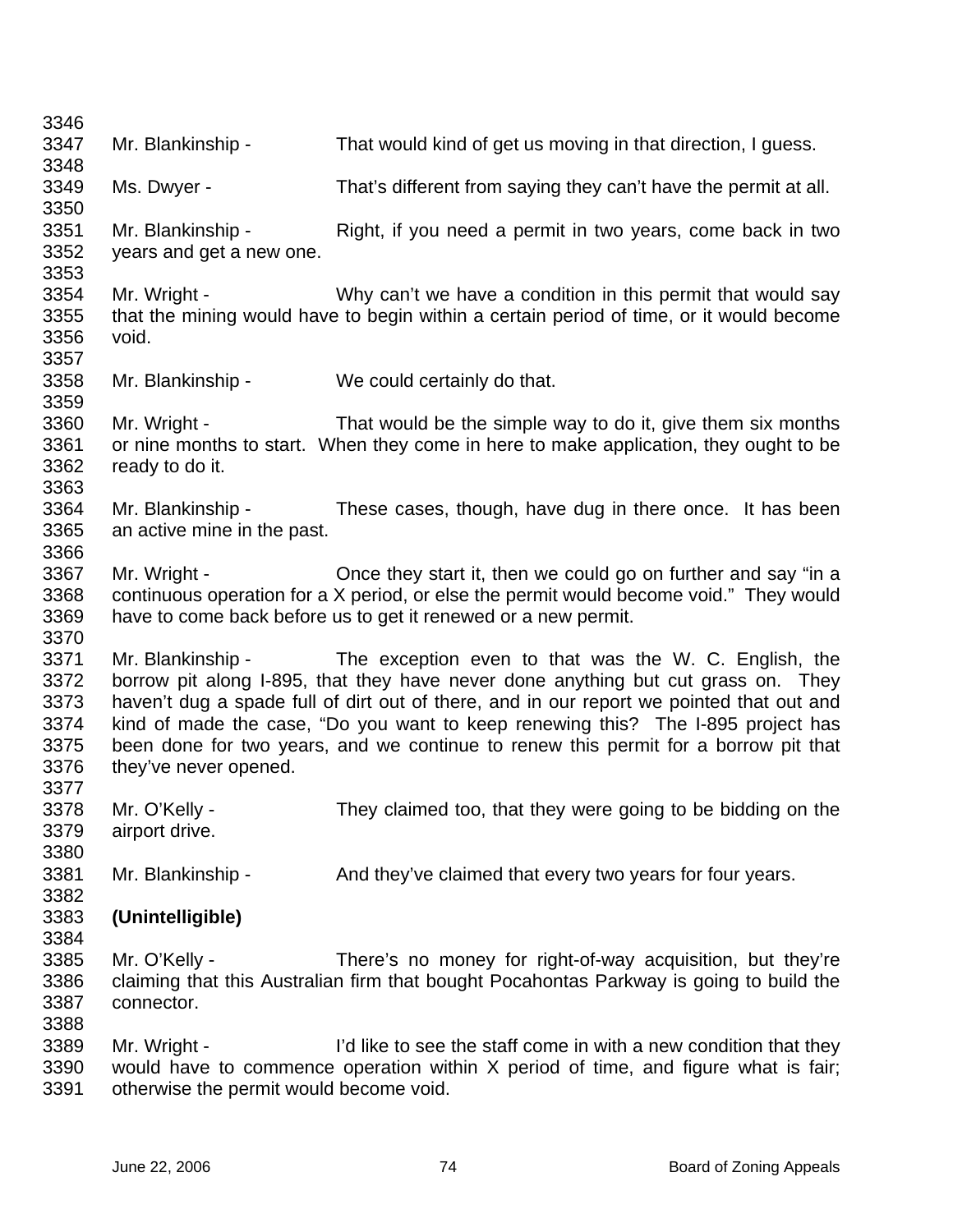| 3392         |                                       |                                                                                             |
|--------------|---------------------------------------|---------------------------------------------------------------------------------------------|
| 3393         | Ms. Dwyer -                           | Within a certain period of time.                                                            |
| 3394         |                                       |                                                                                             |
| 3395         | Mr. Wright -                          | That will put the screws to them. If they don't come in, then                               |
| 3396<br>3397 |                                       | it will become void, and they've got to come in and apply again.                            |
| 3398<br>3399 | Mr. Kirkland -                        | And spend some more money.                                                                  |
| 3400         | Ms. Dwyer -                           | Again, if the permit expires, we still want them on the line for                            |
| 3401         | any reclamation that they need to do. |                                                                                             |
| 3402         |                                       |                                                                                             |
| 3403         | Mr. Kirkland -                        | That still holds true though. Those conditions still hold. That                             |
| 3404         |                                       | reclamation thing still holds, like this site that we've got today, those photos you took - |
| 3405         |                                       | they need to do some work out there now. I saw a lot of orange dirt showing; I didn't       |
| 3406         | see any topsoil.                      |                                                                                             |
| 3407         |                                       |                                                                                             |
| 3408         | Ms. Dwyer -                           | The one we heard today?                                                                     |
| 3409         |                                       |                                                                                             |
| 3410         | Mr. Kirkland -                        | Yes. And these photos were accurate that you took, that's                                   |
| 3411         |                                       | orange dirt with little cedar trees sticking up. There's no topsoil there.                  |
| 3412         |                                       |                                                                                             |
| 3413         |                                       | Mr. Blankinship - It's not being actively mined, yet it's not being reclaimed.              |
| 3414         |                                       | And you sent them the message this morning that that's okay with you.                       |
| 3415         |                                       |                                                                                             |
| 3416         | Mr. Kirkland -                        | We're going to send them a message in nine months, that if                                  |
| 3417         |                                       | you're going to do it again, you're going to come back again.                               |
| 3418         |                                       |                                                                                             |
| 3419         | Mr. Blankinship -                     | This horse is out of the barn. We won't see them again for                                  |
| 3420         | two years.                            |                                                                                             |
| 3421         |                                       |                                                                                             |
| 3422         | Mr. Nunnally -                        | Are you going to put a time limit on them? Say you've got to                                |
| 3423         |                                       | get started in six months, but you still have your permit for two years?                    |
| 3424         |                                       |                                                                                             |
| 3425         | Mr. Blankinship -                     | If you do dig, then you have it.                                                            |
| 3426         |                                       |                                                                                             |
| 3427         | Mr. Wright -                          | Commence operation within a certain period of time,                                         |
| 3428         | (Unintelligible).                     |                                                                                             |
| 3429         |                                       |                                                                                             |
| 3430         | Mr. Kirkland -                        | That doesn't mean to dig a hole the size of a car.<br>They                                  |
| 3431         |                                       | could do that; they could dig one hole the size of a car and say they've started.           |
| 3432         |                                       |                                                                                             |
| 3433         | Mr. Nunnally -                        | You've either got to get started within six months or it                                    |
| 3434         | expires.                              |                                                                                             |
| 3435         |                                       |                                                                                             |
| 3436         | Mr. Wright -                          | I think you have to begin and have continuous operation.                                    |
| 3437         |                                       |                                                                                             |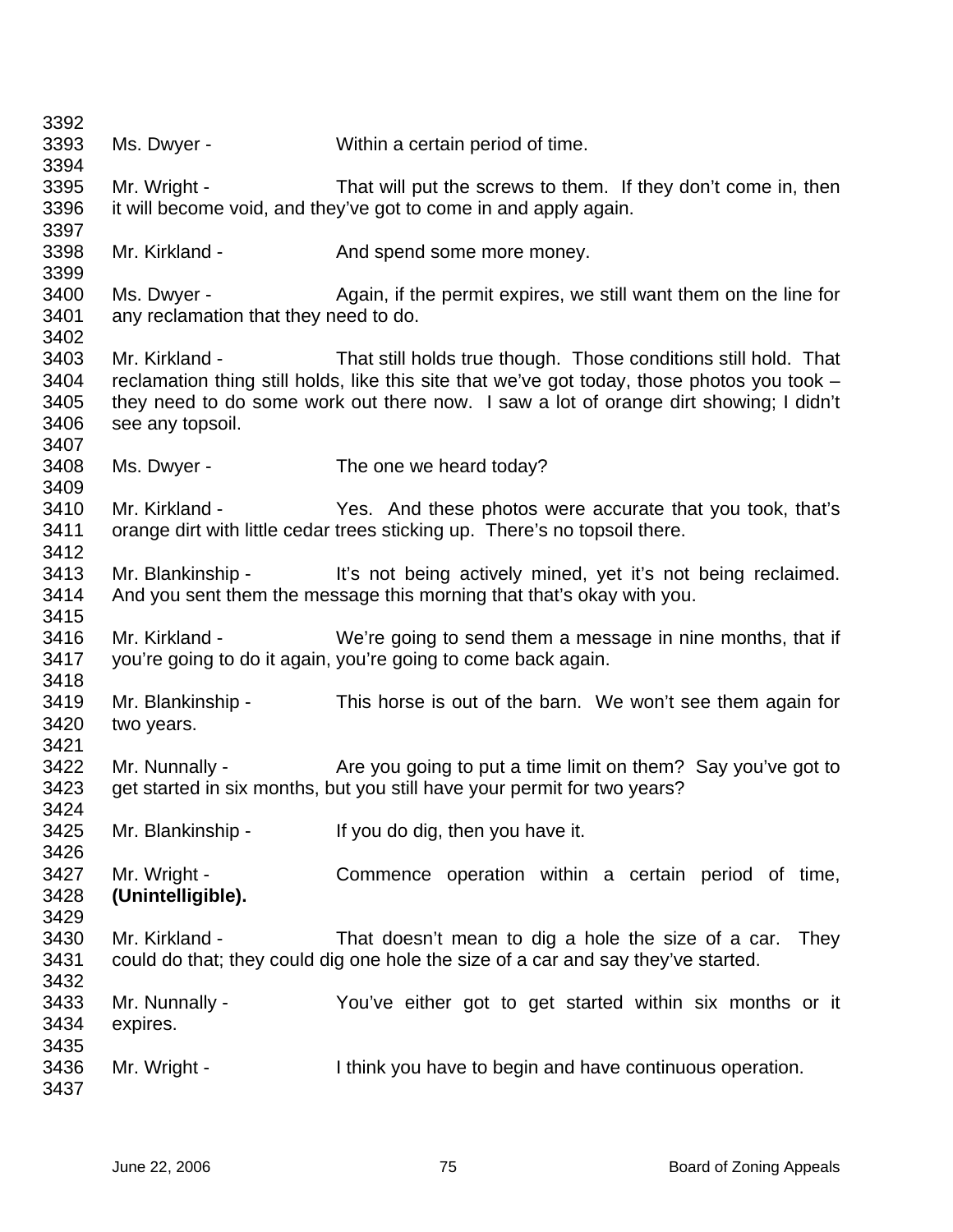Mr. Kirkland - That's a good way to put it. Ms. Dwyer - The alternative to that, would be to begin reclamation process. You may leave it inactive because you've got some contract in the offing, but you need to start reclaiming and not leaving all this. Mr. Wright - I think we need a condition along that line, to take care of that. Ms. Dwyer - So it could be one of two alternatives that we might choose from, depending on the case. Mr. Wright - Have we decided what we want to do about the bond, leave it at \$2,000? Ms. Dwyer - I think increasing it to \$5,000 might be a little much. Mr. Kirkland - Why don't we split the difference; would \$3,500 be too weird? Mr. Wright - Maybe we ought not to jump it so drastically to begin with, but go up and then look at it again. Ms. Dwyer - \$1,000 a year or something? But it was \$1,000 for a long time. Mr. Nunnally - Make it \$2,500, or \$3,000. Mr. Kirkland - I'd like to keep it so we can get some money back, to take care of all this mess. If all this big development is going to take place around what this gentleman was talking about today, \$3,000 is not much an acre. Mr. Blankinship - And construction costs are not going down. Mr. Kirkland - That's right, and they'd make enough money to cover this. Mr. Nunnally - What does the majority think? Ms. Harris - \$3,000. Ms. Dwyer - If it's costing \$5,000 to reclaim it, **……….(Unintelligible).**  Mr. Blankinship - If you had 200 acres, \$3,000 an acre might be enough. Mr. Wright - Jump it 50% now, and next year jump it another 50%. Ms. Dwyer - Suppose we look at it again in a year. Up it \$1,000, and look at it again in a year, and see if we have any more experience. Our evidence says the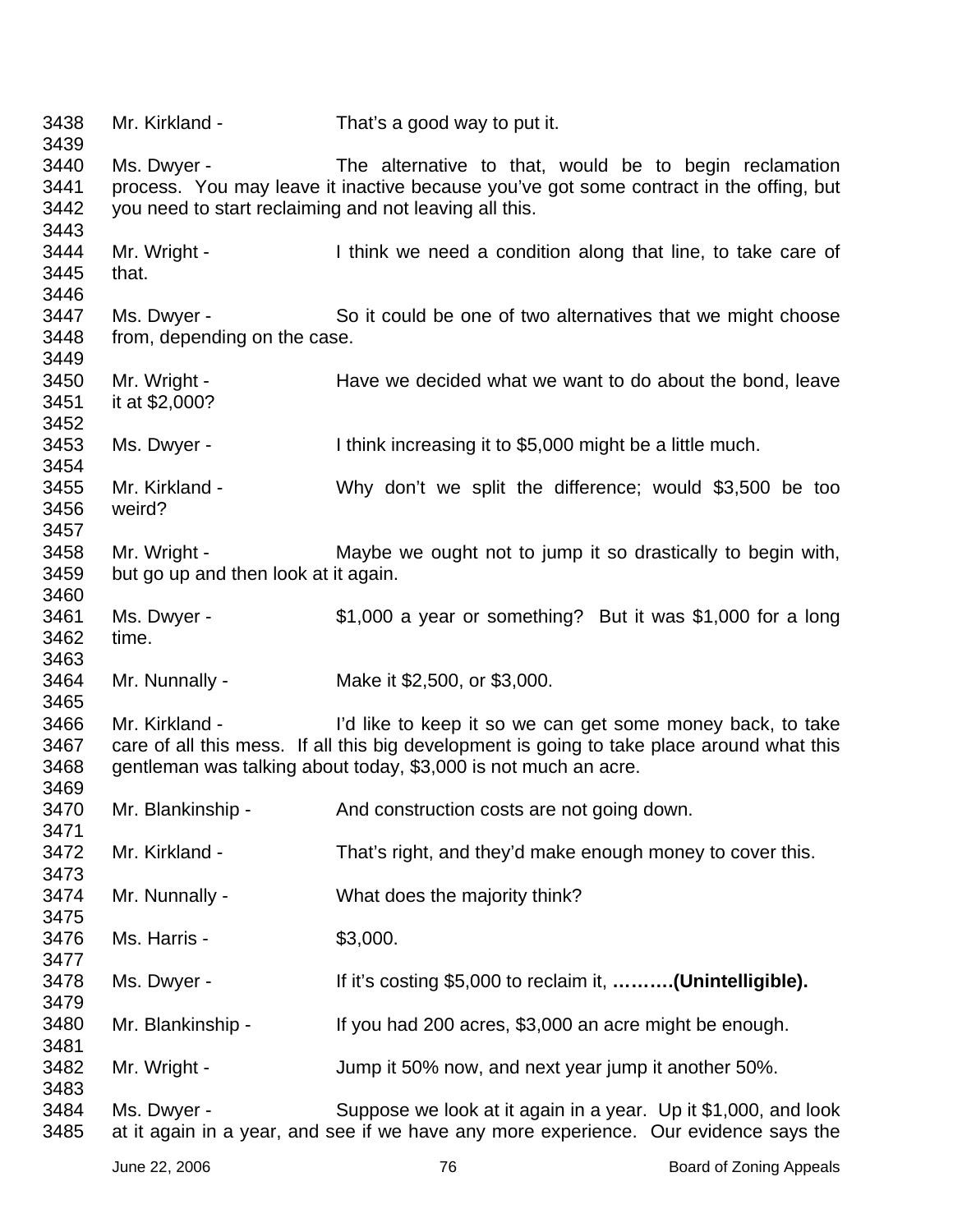3486 3487 3488 3489 3490 3491 3492 3493 3494 3495 3496 3497 3498 3499 3500 3501 3502 3503 3504 3505 3506 3507 3508 3509 3510 3511 3512 3513 3514 3515 3516 3517 3518 3519 3520 3521 3522 3523 3524 3525 3526 3527 3528 3529 3530 3531 3532 3533 one that we've had problems with could cost \$5,000. Mr. Wright -  $$3,000$  per acre, Mr. Chairman, is that okay with you? And we'll look at it again in another year. Ms. Dwyer - I have a question about the conditions that say they have to submit some kind of report in a year? What is that report called? Mr. Blankinship - Just a status report. Ms. Dwyer - And we don't get copies of those, the Board doesn't? Mr. Blankinship - No, it's usually just a one-page letter; they're usually very brief. Ms. Dwyer - Maybe when they come up for renewal, we could get, would it be valuable for us to read the status reports? Is there any information in there that, or should we get it when they submit them, really just so they know we're looking at it? Mr. Wright - Just one page; that would be simple. Mr. Blankinship - We could just make that our practice, that way, when we do your case report, we attach the previous annual report. Mr. Kirkland - I think that would be good, to show if there are any deficiencies anywhere; I'm sure that's noted under the personal comments too, other than under the staff line. Ms. Harris - If the site that's been mined for a number of years is going to be used for commercial purposes, what's the major difference in reclamation? Mr. Blankinship - Apparently not very much. When they start a commercial site, the first thing they do is start grading anyway. **(Unintelligible)** It would be site specific. They would have to do core samples on that property, and then engineer it from there. Mr. Wright - The It depends on the type of building you're going to put on there too. You'd probably have to have more foundation basis for a bigger building than just a house. Are we in accord that we ought to consider this Land Use Plan if there can be some specific conditions that would tend to cause a little different reclamation? I don't know if you can come up with something like that or not. Mr. Blankinship - It would look like we'd do it in more general terms, I think I'd feel more comfortable on each specific site, looking at it kind of the way we do a rezoning report. Mr. Wright - The Can you give us some ideas about that? We could talk about that all day before we got something before us.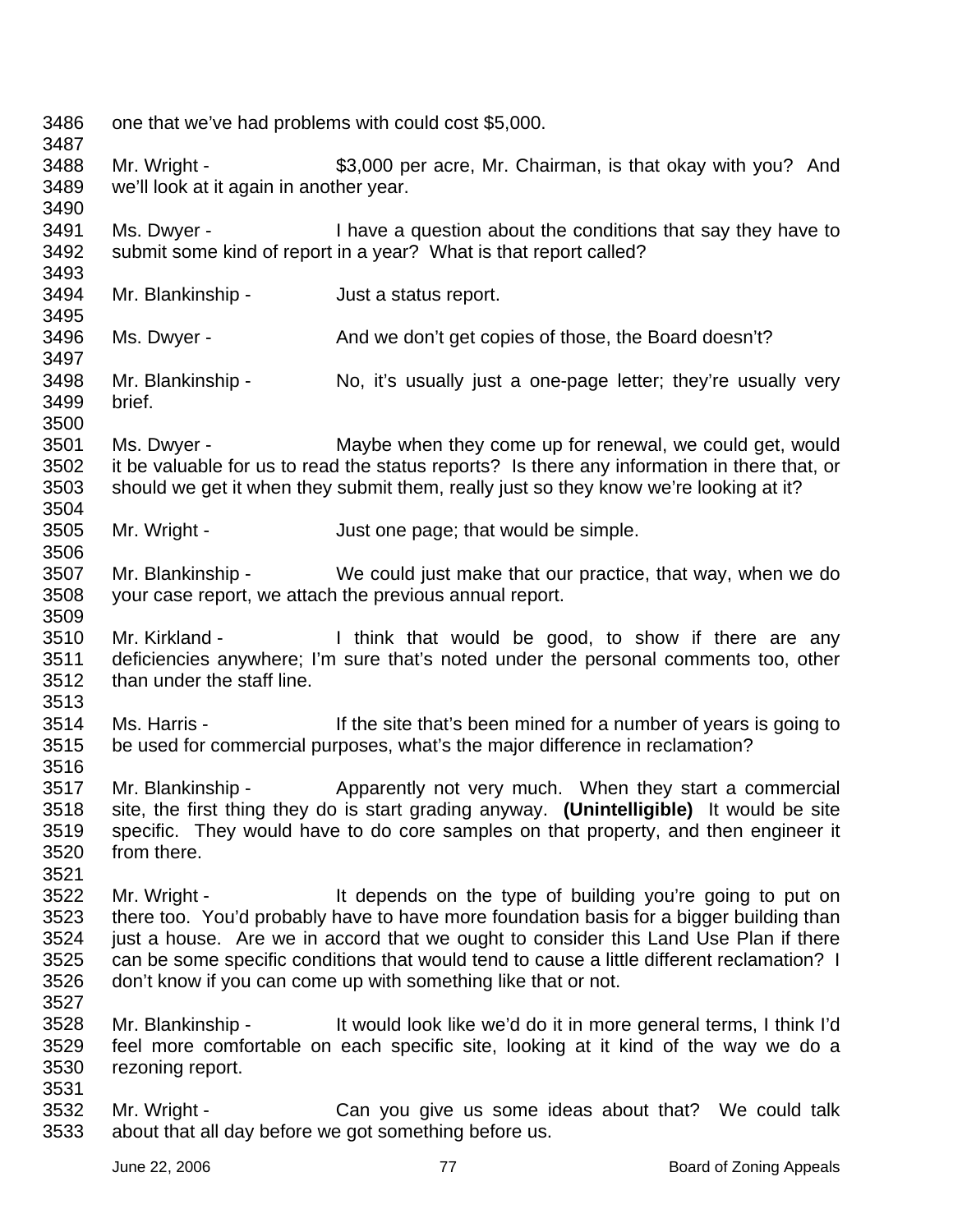3534 3535 3536 3537 3538 3539 3540 3541 3542 3543 3544 3545 3546 3547 3548 3549 3550 3551 3552 3553 3554 3555 3556 3557 3558 3559 3560 3561 3562 3563 3564 3565 3566 3567 3568 3569 3570 3571 3572 3573 3574 3575 3576 3577 3578 3579 3580 Mr. Blankinship - We have one coming up in July, so it might as well be the first. Mr. Kirkland - Where is this one? Mr. Blankinship - Right there. It's actually a site that was mined back in the '70's. Mr. Kirkland - Who's this? Mr. Blankinship - John Deal is representing them. The name escapes me. Mr. Wright - It's almost in New Kent, isn't it? Does it border New Kent? Mr. Blankinship - Yes. The access is actually in New Kent; you have to drive to New Kent and come back to get into the property. Turkey Hill, not Turkey Island; that's down here, but Susan kept trying to call it Turkey Island, so if that's Turkey Hill, it might be the same one. Part of the property was mined previously. Leisfeld is going to be the operator. Ms. Harris - So your ten-year Use Plan says Environmental ............. Mr. Blankinship - …………..Environmental Protection along the flood plain, and then rural residential outside of the flood plain. Ms. Harris - And you said it's going to be where? In the flood plain? Mr. Blankinship - Both there and residential. Ms. Dwyer - The You say in your recommendations, where comprehensive plan indicates a residential or commercial use, reclamation plans should be more specific. I've never seen anything in our packet that says "reclamation plan." We have "grading plans," so are we proposing that they need to tell us what they're going to do. What would that look like? Would it be more than a grading plan? Mr. Blankinship - Up to this point, there really have been just grading plans, with a note stating how they're going to stabilize the soil, whether it's going to be pasture or grass or trees or what. The one we had today …………. Ms. Dwyer - So what are we going to ask for? **(Unintelligible)**  Mr. Blankinship - If it's shown as SR-2, then I think we'd want them to say, the reclamation, like for Pruitt, Castleton, something that would say,"this is our grading plan for our subdivision," and that may change before they actually submit it, just some fairly

3581

direct link between their reclamation and the proposed use of the property.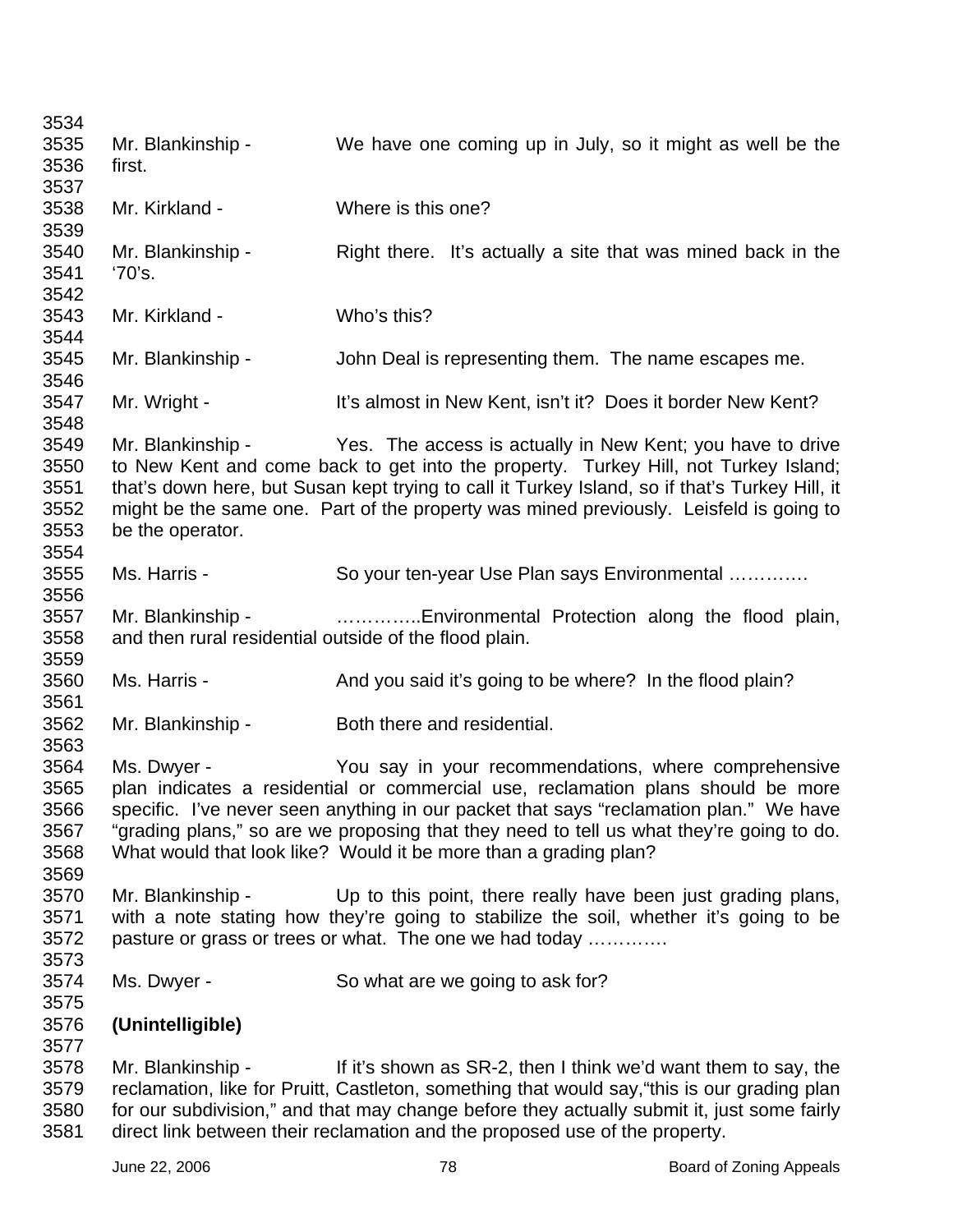3582 3583 3584 3585 3586 3587 3588 3589 3590 3591 3592 3593 3594 3595 3596 3597 3598 3599 3600 3601 3602 3603 3604 3605 3606 3607 3608 3609 3610 3611 3612 3613 3614 3615 3616 3617 3618 3619 3620 3621 3622 3623 3624 3625 3626 3627 3628 3629 Mr. O'Kelly - Something to keep in mind, with the stating the Land Use recommendation, we're currently updating the plan and most of the mapping has been completed, and the staff is meeting with the individual Board and Planning Commission members for their recommendations, so it may be that the adopted plan recommendation and the proposed plan recommendation we ought to consider. Ms. Dwyer - I think we need a better submission for everything, even if right now the Long Range Plan is Agricultural Use – that can always change. I think we need a better submission for everything, particularly for ...................... Mr. Blankinship - "Restore area to finished contour and seed" – that's your reclamation plan. Here are your finished contours, and this one is just kind of a gentle slope down. It's approximately 1:42 along there, and then gently sloping down to where the stream is. Ms. Dwyer - It's a natural kind of lay-of-the-land thing. Mr. Blankinship - Right. So after they're finished excavating, they'll just grade the property to that plan and then throw six inches of topsoil on it and plant grass. Mr. O'Kelly - In this case, Mr. Galloway's farming it. Mr. Blankinship - Right, so that's a reasonable reclamation of that property, because that's all he's going to do with it for now. Mr. Kirkland - There's no sewer available down the street there. Mr. Blankinship - And it's in a site that's going to be difficult for a sewer. It will be a while before any more intense development gets there, I would think. Ms. Dwyer - So this is called the "grading plan." And that's usually ... Mr. Blankinship - Sometimes they will actually put "reclamation plan" on a finished grading sheet, but if the proposed use is agriculture or forestry, that's really all there is to it. Mr. Gidley - That's basically topo over what's originally there. Ms. Dwyer - So what are you going to do, Ben? Mr. Blankinship - The left that's the proposed use of the property for the next 20 years, is that it's going to be in pasture, there really is nothing else to do but grade it and seed it. The one that we did for Mrs. Holland out in this same area, Mrs. Holland was the owner of the property (I can't think right now who the operator of that one was), but it's back in the woods …………. Mr. Wright - Suppose it were going to be used for residential – what else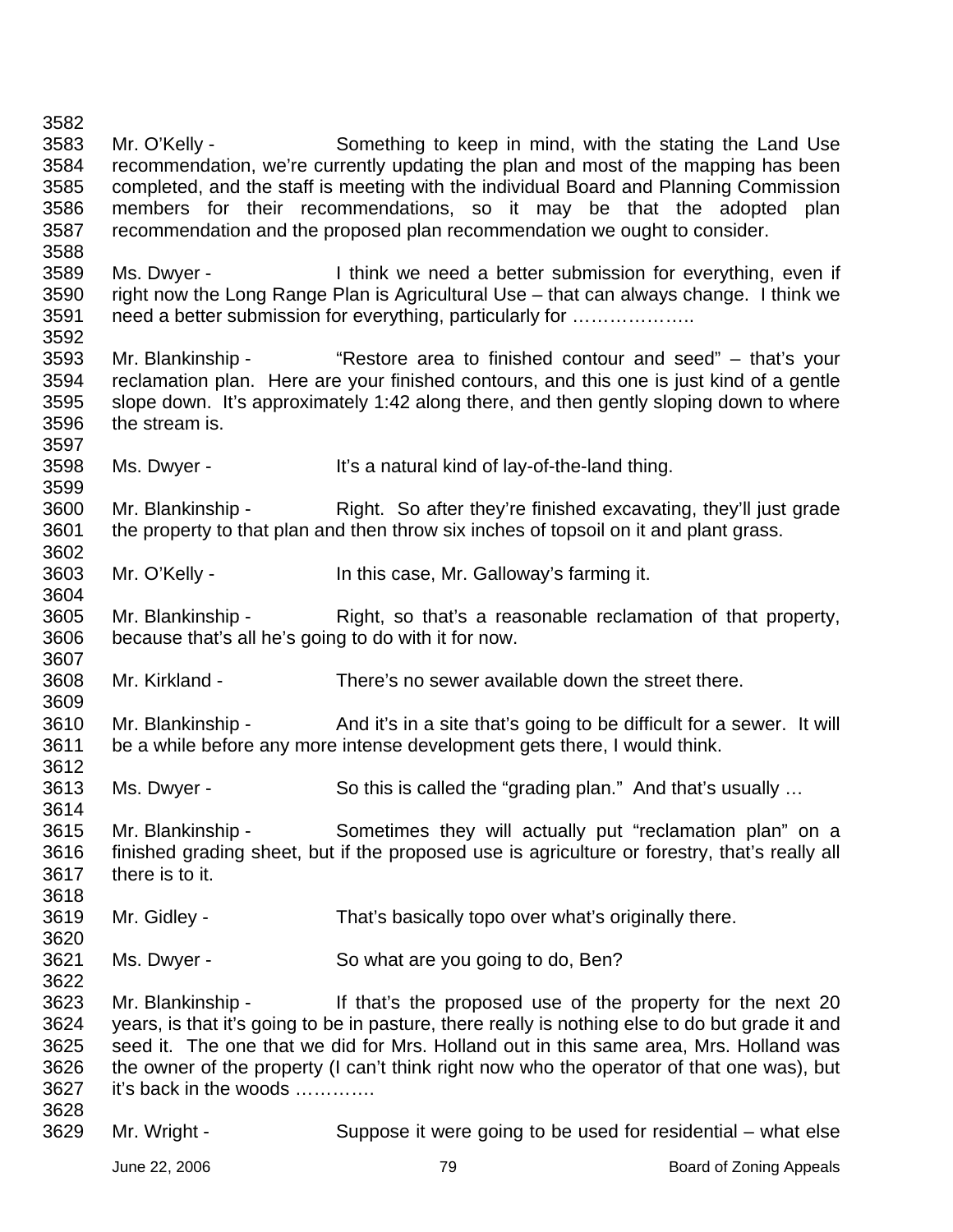3630 can you do but grade it and seed it?

3631

3636

3644

3646

3651

3654

3657

3664

3666

3672

3632 3633 3634 Mr. Blankinship - Then it would have a grading plan that we could review with an eye toward future development. It is still basically going to be a grading plan.

3635 Ms. Dwyer - So you might want to require gentler slopes, for example.

3637 3638 3639 3640 3641 3642 3643 Mr. Blankinship - Or even show us a proposed street layout. Don't show us any lots at this time, but show us a proposed street plan. It may change, but at least we could review it and say all your streets are at an 8% grade or less, so we know that with the way you've graded it, it's practical to build streets there. Even if they change the layout later, at least we know we left the property such that it could be developed for residential. If they show a big pond in the middle, then show us some kind of a subdivision layout that features a big pond in the middle.

3645 Mr. Kirkland - That would be the BMP.

3647 3648 3649 3650 Ms. Dwyer - The second recommendation you had, had to do with the bond, and we decided that, and the third recommendation had to do with enforcing the reclamation, and that's when you say if at each biennial hearing, nothing's been done, then we should reject that.

3652 3653 Mr. Wright - I think that we should put something in to make sure that when they begin it, they reclaim it.

3655 3656 Mr. Kirkland - Let's say in nine months, they must begin the process with continuous operation ……………..

3658 3659 3660 3661 Mr. Blankinship - So if the one we approved this morning, came back next month, you would want that condition to be in there. And if they didn't dig in nine months, we'd send them a letter saying "start reclaiming."

3662 3663 Ms. Dwyer - We could always decide to deny it, if there hadn't been activity.

3665 Mr. Blankinship - Right, if they've gone four years.

- 3667 3668 3669 Mr. Kirkland - We need to give them something to push them, to make them do something.
- 3670 3671 Mr. Blankinship - If you feel it's an issue. I do. I think having these sites hanging around the County and not getting reclaimed, is a problem.
- 3673 3674 3675 Mr. Kirkland - If they don't do anything for two years, that orange dirt I saw is not going to get any browner.
- 3676 3677 Ms. Dwyer - To my mind, it's the reclamation issue is the key, so we either deny it or say "begin the reclamation process immediately."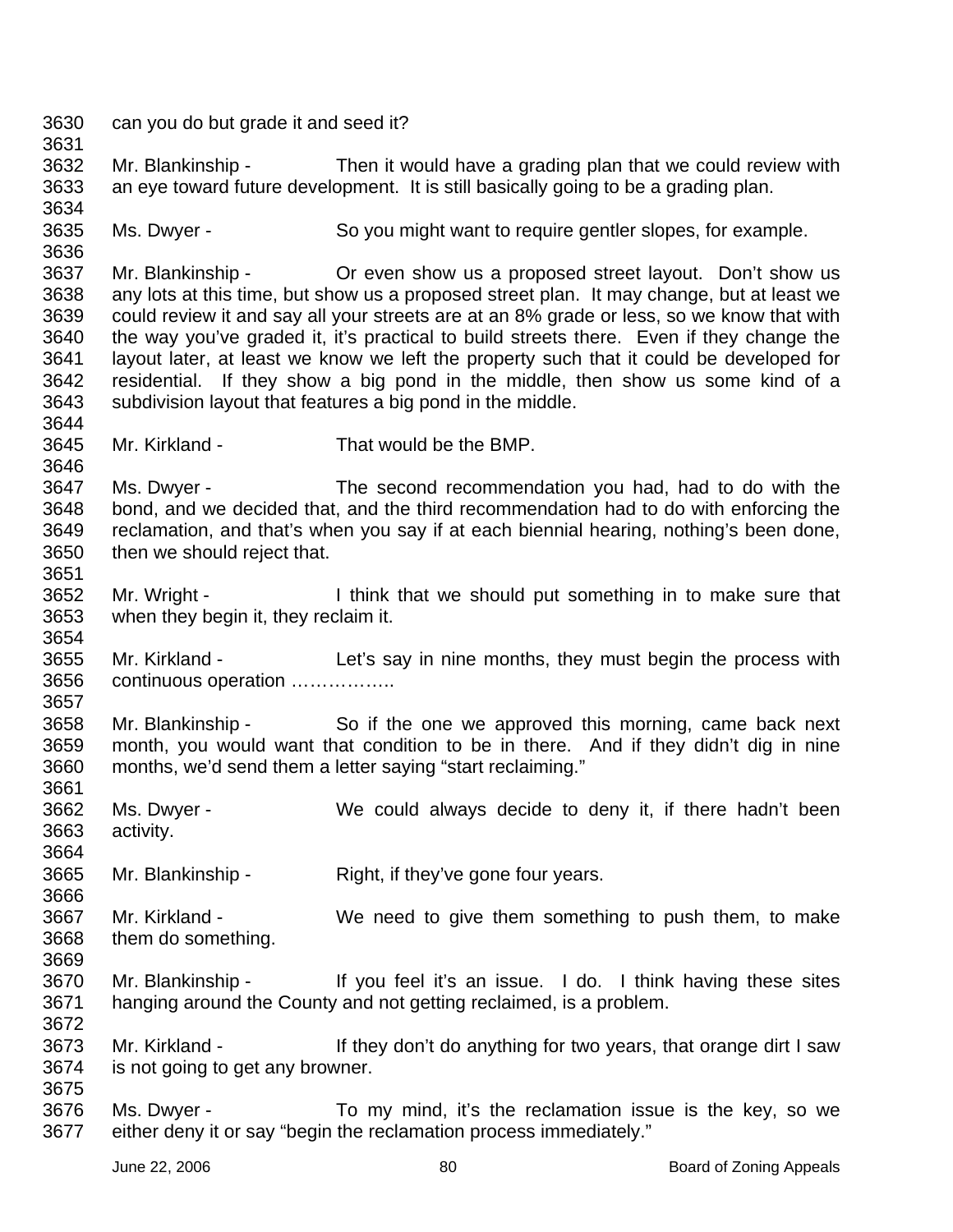3678 3679 3680 3681 3682 3683 3684 3685 3686 3687 3688 3689 3690 3691 3692 3693 3694 3695 3696 3697 3698 3699 3700 3701 3702 3703 3704 3705 3706 3707 3708 3709 3710 3711 3712 3713 3714 3715 3716 3717 3718 3719 3720 3721 3722 3723 3724 3725 Mr. Blankinship - If you deny it, they would have to; they would be required to reclaim within the next 12 months. Ms. Dwyer - We could also say, "if you want to keep this permit open, you're going to have to start reclaiming," so that it doesn't degrade over time, exposure and erosion. Ms. Harris - What time period would you give them for beginning? Mr. Blankinship - Theard someone say nine months. Earlier I wrote down one year. Mr. Wright - Think nine months. Mr. Kirkland - That gives them a dry season, and a winter season, and they can't use that for an excuse, they can't do because it's raining or snowing. Ms. Harris - I think reclaiming we talked about nine months, giving them seed time. Mr. Kirkland - The ones that we've got trouble with now, that you cite in your report, if someone else decides to take that, Mr. Warriner decides to sell that to someone else, so they have to reclaim that before they start? Mr. Blankinship - Normally not. We wouldn't make them reclaim it and dig it all up again. Ms. Dwyer - We might up the bond. Mr. Kirkland - Up the bond, so we could get it covered. Mr. Blankinship - That's essentially where we were with Castleton; that property was rezoned in like 1994 and never developed and never reclaimed, and when they came in 2004, and the new guy bought it and said he'd like to develop this, are you going to make him reclaim it and then dig it all back up again for my subdivision, and that was when we went through the file and saw your reclamation plan was basically a subdivision grading plan, so just go in there and start working. There were some specific items that environmental said needed to be fixed right away, so they'd maintain some sediment basins and that kind of stuff, put in some new silt fence, but then said, "no, don't reclaim it and then grade it; just go on and grade it." Mr. Kirkland - That's one less we've got to worry about. Mr. Blankinship - That's a happy ending for sure. Ms. Dwyer - **Here's our Tidewater Quarries.**